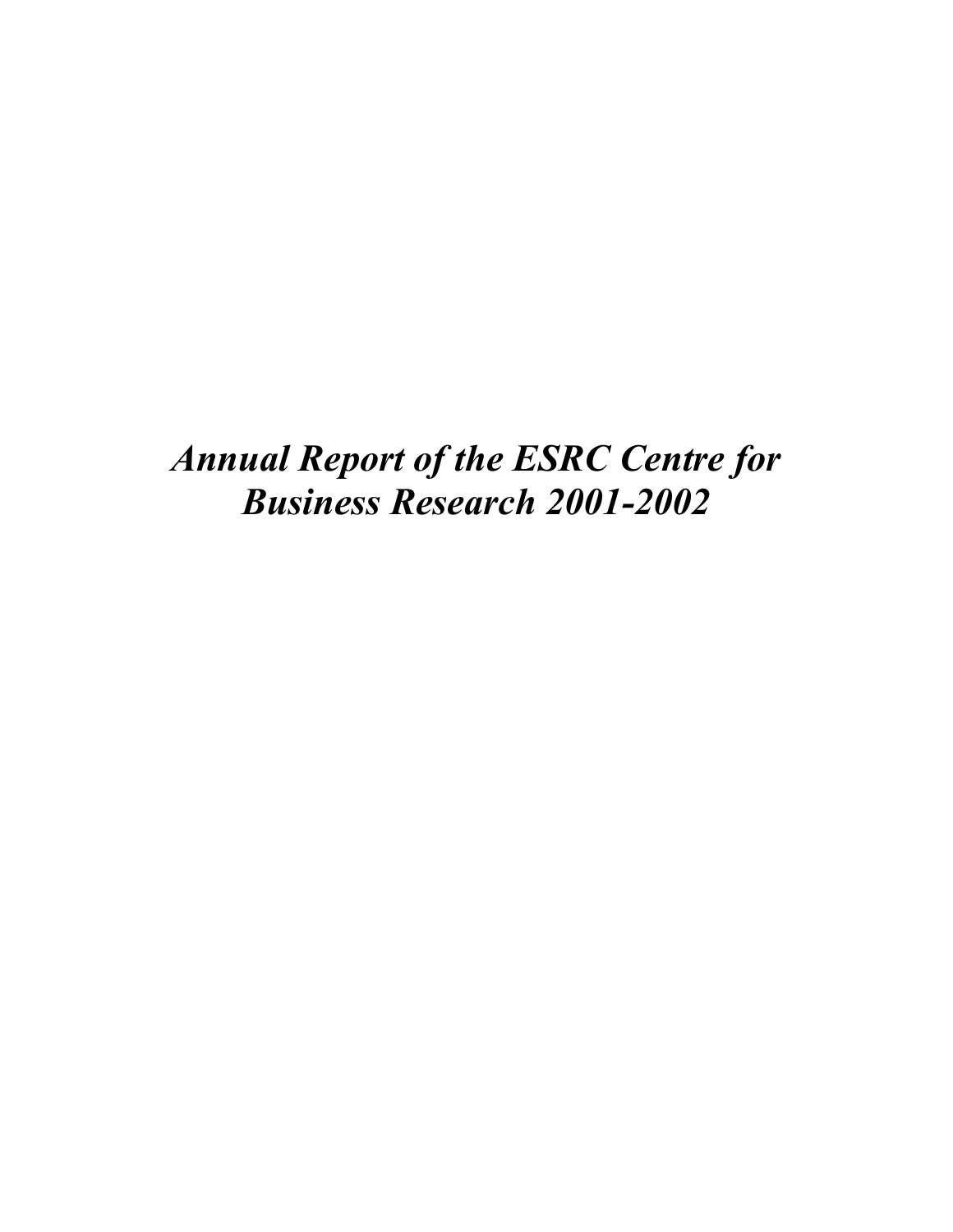# **Table of contents**

| A)           |                                                                                 |  |
|--------------|---------------------------------------------------------------------------------|--|
| B)           | Aims and Objectives of the CBR's Research Programme: An Overview2               |  |
| $\mathbf{C}$ |                                                                                 |  |
| D)           |                                                                                 |  |
| 1            |                                                                                 |  |
| 1.1          |                                                                                 |  |
| 1.2          | Business Failure, Business Organisation and Macro Economic Instability  10      |  |
| 1.3          |                                                                                 |  |
| 1.4          |                                                                                 |  |
| 1.5          | The Competitiveness of the UK and its Multinational Companies  14               |  |
| 1.6          |                                                                                 |  |
| 1.7          | The Globalising Behaviour of UK Firms in a Comparative Context  16              |  |
| 1.8          |                                                                                 |  |
| 1.9          |                                                                                 |  |
| 1.10         |                                                                                 |  |
| 1.11         | New product development performance in the UK and Japanese automotive           |  |
|              |                                                                                 |  |
| $\mathbf{2}$ |                                                                                 |  |
| 2.1          | From Employability to Capability: An Exploratory Approach on the Quality of     |  |
|              |                                                                                 |  |
| 2.2          | Corporate Governance and Investment: An International Research Network24        |  |
| 2.3          | Corporate Governance, Corporate Finance and Economic Performance in Emerging    |  |
|              |                                                                                 |  |
| 2.4          |                                                                                 |  |
| 2.5          |                                                                                 |  |
| 2.6          | The Future of Collectivism in the Regulation of Pay and Employment in Britain28 |  |
| 2.7          |                                                                                 |  |
| 2.8          |                                                                                 |  |
| 2.9          |                                                                                 |  |
| 2.10         |                                                                                 |  |
| 3            |                                                                                 |  |
| 3.1          |                                                                                 |  |
| 3.2          | Analysis of the Relationship between Training and Business Performance37        |  |
| 3.3          |                                                                                 |  |
| 3.4          | The Role of Banks versus Venture Capital in Financing Small Enterprises in      |  |
|              |                                                                                 |  |
| 3.5          |                                                                                 |  |
| 3.6          |                                                                                 |  |
| 3.7          | The Role of Technology Policy in Incubating European New Technology-Based       |  |
|              |                                                                                 |  |
| 3.8          |                                                                                 |  |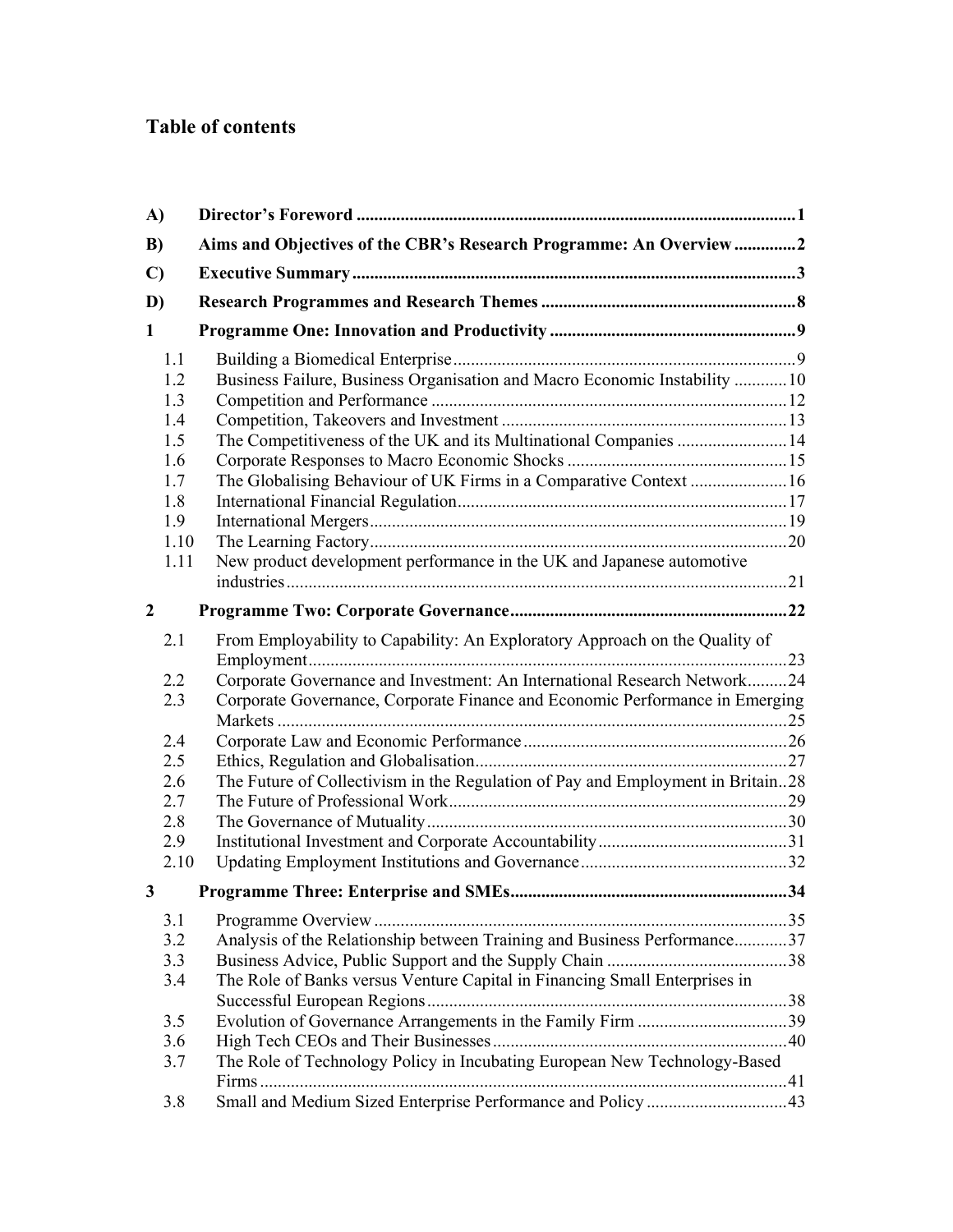| 3.9 |      |                                                                                     |  |
|-----|------|-------------------------------------------------------------------------------------|--|
|     | 3.10 | International Innovation Benchmarking and the Determinants of                       |  |
|     |      |                                                                                     |  |
|     |      | 3.11 Universities and Their Role in Systems of Innovation: A Comparative Assessment |  |
|     |      |                                                                                     |  |
| 4   |      |                                                                                     |  |
|     |      |                                                                                     |  |
|     |      |                                                                                     |  |
|     |      |                                                                                     |  |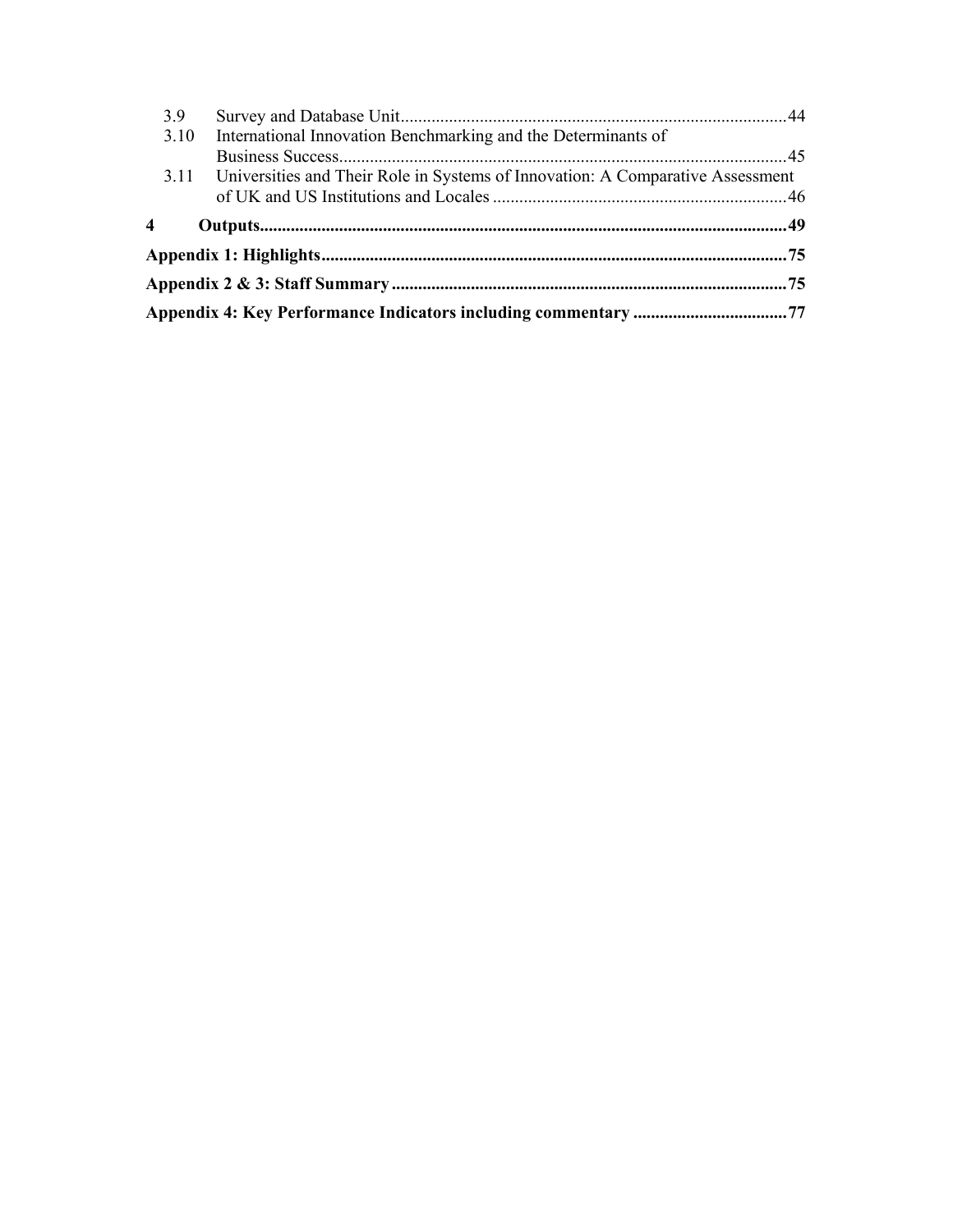## **A) Director's Foreword**

This report covers the period from October 2001 to December 2002. This longer than normal time period reflects the change in the reporting year end for its research centres recently introduced by the ESRC. The period included a major assessment of our activities over the years 1994-2001. This was carried out by a specially appointed ESRC Evaluation Panel.<sup>1</sup> This provided an opportunity for us to reflect on what we have achieved in the medium term and to have our work thoroughly tested by peer review.

The outcome of the Evaluation was exceptionally good. One of the overriding objectives of our research is to establish fruitful connections across disciplinary boundaries. Here the Panel was particularly positive. It noted that CBR '*has conducted a first class programme of interdisciplinary research, combining contributions from economists, lawyers, geographers, management scientists, and sociologists',* that… *' the work of the CBR is innovative and interdisciplinary in the fullest sense',* and that *'interdisciplinary work…is not easy to achieve and sustain, but the CBR has made some very important contributions from such a base. For that we should all be grateful to them'.* The panel was *'particularly impressed by the fact that interdisciplinarity has been the driving force behind the most influential aspects of the Centre's work, and this achievement is clearly appreciated by other scholars*'. It noted in particular that the CBR had *'made a first class contribution to the analysis of corporate governance and the growth and performance of small and medium sized enterprises.'* Another important aspect of the mission of CBR has been to engage with a wide variety of users of our research. Here too the panel noted significant achievements and the positive role played by our active Advisory Board. User connections have been particularly strong at the level of policy where the Panel concluded that we had *'made an important contribution to UK Government policy'* and that our work is *'held in high esteem by the Departments which have used the research extensively'*. Finally the CBR is dedicated to creating career paths for interdisciplinary researchers in the UK. Here the Panel noted that the CBR *'operates a successful staff development programme which has underpinned its own achievements and made an important contribution to the UK's capacity for interdisciplinary business research'*.

This evaluation of the CBR's contribution to interdisciplinary business research is one of which my colleagues should be rightly proud. It is a tribute to the efforts of all of the research and administrative staff and scholars in the UK and abroad who have been connected with the work of the CBR. It has been a privilege for me to be able to work with the committed and exceptional people who have made this contribution possible. The current report contains an account of our progress since the Evaluation which I believe maintains the high standards we have set ourselves.

Alan Hughes, Director

March 2003

 $\overline{a}$ 

<sup>&</sup>lt;sup>1</sup> The Panel members were Professor Colin Mayer (Said Business School, Oxford) as Chair, Professor Sue Birley (Management School, Imperial College), Professor Colin Wood (Department of Geography University College London), Professor Paul Geroski (Economics, London Business School), Professor Michael Waterson (Department of Economics, University of Warwick), Professor Robert Salais (IDHE, University of Paris), Professor Paul Davies, (Department of Law, London School of Economics), Mr Iain McCafferty (Chief Economist CBI) and Mr Adrian Piper (Small Business Service DTI).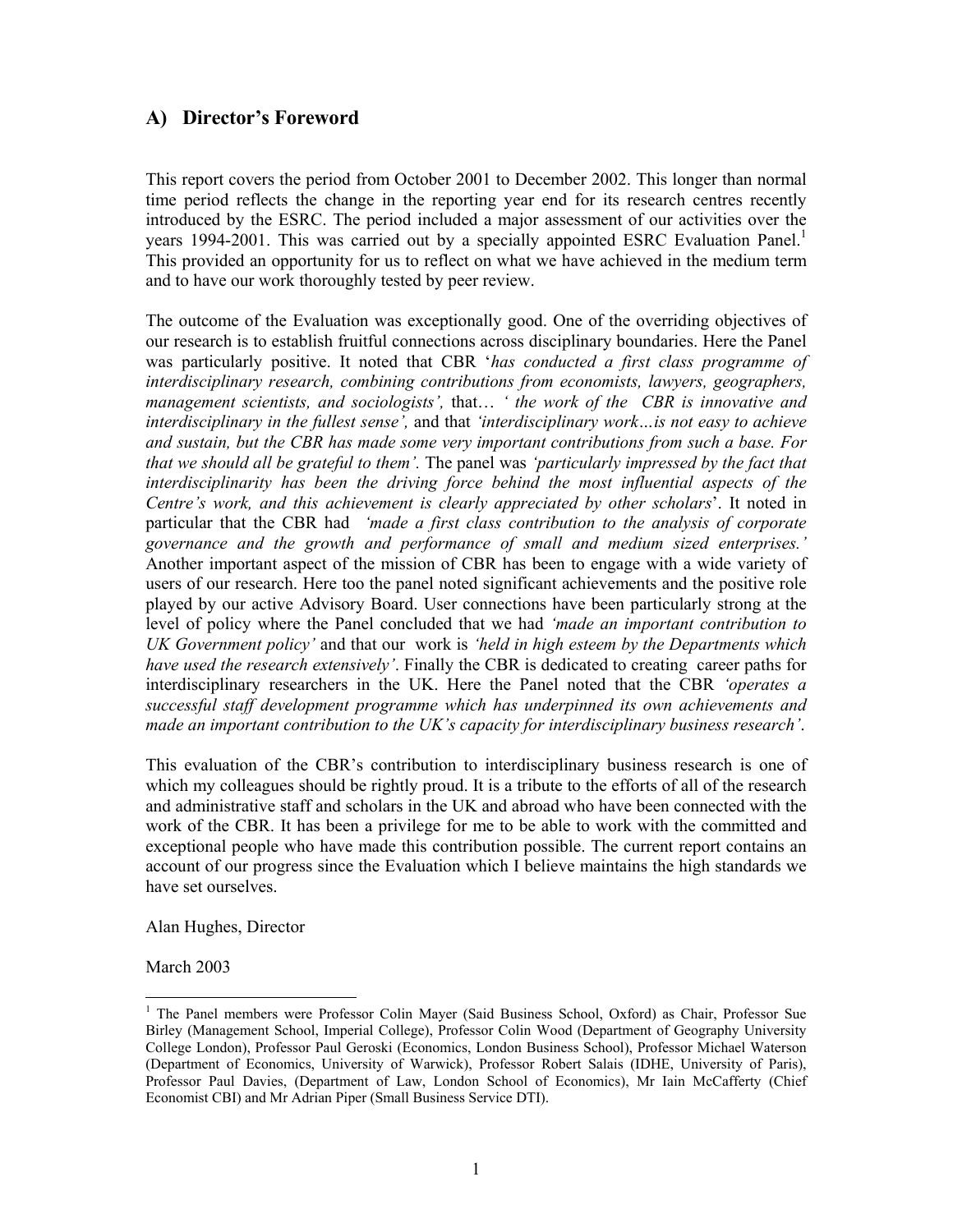## **B) Aims and Objectives of the CBR's Research Programme: An Overview**

#### **About the Centre**

The CBR was established as an independent research centre within the University of Cambridge in October 1994. It is principally housed in custom-built accommodation on the sixth floor of the Judge Institute of Management Studies. The CBR is an interdisciplinary centre and draws upon researchers from the Faculties of Economics and Politics, Law, and Social and Political Sciences, the Departments of Geography and Land Economy, the Manufacturing Engineering Group within the Department of Engineering, and the Judge Institute of Management Studies.

The ESRC's contract with the University of Cambridge specifies the following aims and objectives to be met by the Scientific Programme of the CBR.

#### **The Scientific Programme**

#### **Major advances are expected in these areas:**

- 1. the analysis of the interrelationships between management strategy, takeovers and business performance in an international competitive context ;
- 2. the analysis of the relationship between corporate governance structures, incentives systems, business performance and the regulatory and legal environment ;
- 3. the analysis of policy, entrepreneurial styles, innovation, finance, training and international activity and networking and cooperative activity in relation to the survival, growth and development of small and medium-sized firms.

It is also expected that in making these advances, the CBR will make a significant contribution to the construction and analysis of large and complex datasets including survey and panel data.

In order to achieve the objectives set out above, the CBR will be expected to carry out the following actions:

- 1. conduct an interdisciplinary research programme in Business Research;
- 2. construct and maintain survey and related databases necessary for the conduct of Business Research;
- 3. mount a series of workshops and seminars in Business Research;
- 4. produce and distribute a Working Paper Series to disseminate the results of the Centre's research programme;
- 5. maintain contact with researchers in the UK and abroad in cognate areas of research, and with potential users of the output of the Centre's research, in designing and executing the Centre's programme of research.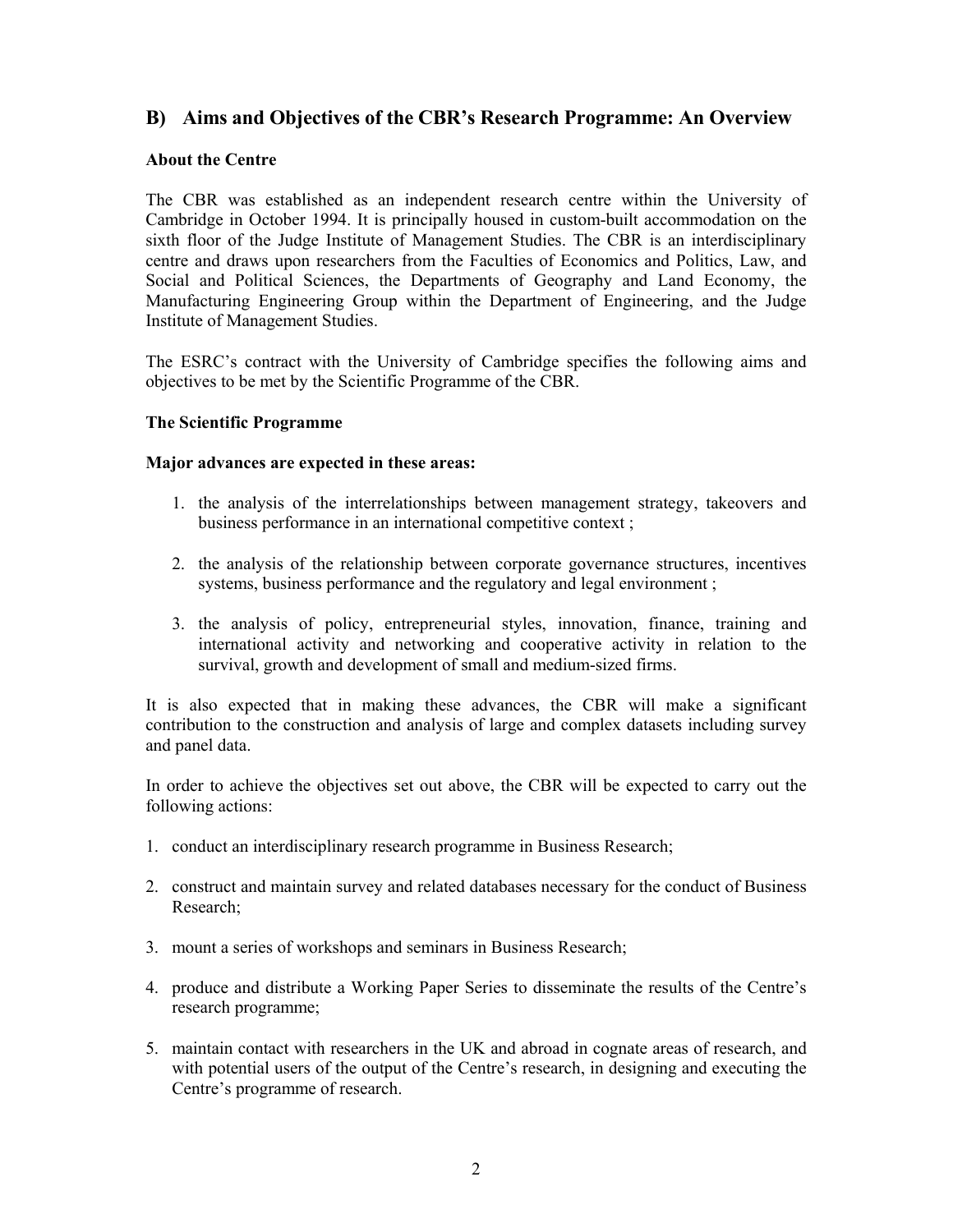It is also expected that, in making these advances, the CBR will make significant contributions to the following areas: a) economics, b) human geography, c) management and business studies, d) socio-legal studies.

## **C) Executive Summary**

## *Main Outcomes of the Year, and Progress towards Objectives*

The CBR has continued to meet its objectives of carrying out high quality interdisciplinary business research, disseminating the results widely within the academic and user communities, and building up a body of young researchers skilled in interdisciplinary research methods.

In the past year :

- CBR research has been disseminated in 4 books, 23 chapters in books, 35 journal articles and over 70 other publications including the CBR's refereed working paper series
- The CBR has held 10 conferences and workshops involving extensive user interaction
- CBR researchers have made over 120 conference and workshop presentations in 4 continents and 17 countries
- Web based dissemination has increased with our working papers now freely available to download from our website in pdf format
- CBR researchers have been in constant demand for policy and consultancy advice to our user communities ranging from the Bank of England to the Tokyo Stock Exchange and from the DTI and the DfES to the Society of British Aerospace Companies Association and a number of start-up companies.
- 3 substantial databases have been deposited with the ESRC data archive, making 10 in all since the CBR began, and continuing our commitment to best practice in this area
- Research Fellows obtained tenure track positions at the Universities of Cambridge, London and New York and fast track appointments with the government economic service in the UK

## *Some Specific Highlights*

## *Intellectual Recognition of Research Quality*

In addition to the extremely positive report of the ESRC evaluation Panel the quality of our research has been recognized in other ways. Dr David Keeble was awarded the Royal Geographical Society's Patron's Medal 2002 'for advancing knowledge in economic and industrial geography'. David helped found the CBR and, until his recent retirement, ran the CBR's programme of research on small and medium-sized enterprises. He is the second geographer associated with the CBR to be honoured in this way, as in 1998 another of the RGS's Gold Medals – the Founder's Medal – went to our colleague, Professor Bob Bennett, who has directed a number of CBR research projects. The distinguished work of Simon Deakin, who has been responsible for our programme on corporate governance was recognized in his election to the Robert Monks Chair of Corporate Governance at the Judge Institute. John Eatwell's outstanding work in international money and finance, where he has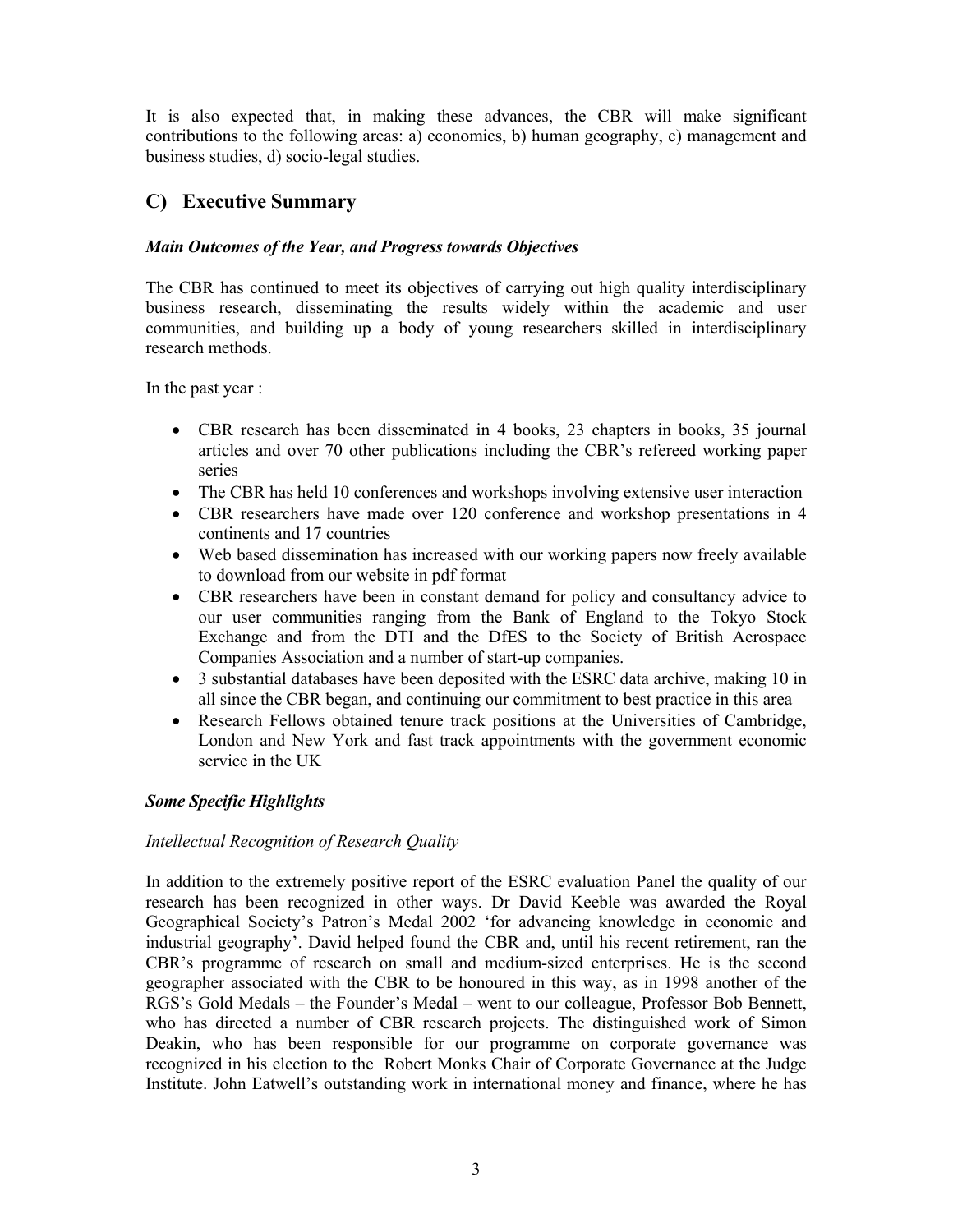led a major interdisciplinary project in the CBR was, in turn, reflected in his election to a chair in Financial Policy at the Institute. Our congratulations go to each of them.

*Selected Highlights from our Research Findings* 

• *Macroeconomic instability kills* 

Research undertaken by Paul Kattuman Sean Holly, Chris Higson (London Business School) and Arnab Bhattacharjee as part of a joint CBR/DAE Leverhulme funded project on Business Failure concluded that macroeconomic instability, such as exchange rate volatility and surges in inflation, has a significant detrimental impact on quoted firms in the UK, leading in many cases to bankruptcy or acquisition, particularly for newly listed firms. The study found evidence that newly listed companies are more likely to go bankrupt during years when the value of the pound depreciates sharply. Meanwhile uncertainty – in the form of sharp increases in inflation – also makes newly listed firms more prone to go bankrupt. Acquisition activity is subdued in such years and offers little 'competition' to bankruptcy. The research was presented at the Royal Economic Society Annual Conference in March 2002, and published as Bhattacharjee, A., Higson, C., Holly, S. and Kattuman, P. (2002) 'Macroeconomic Instability and Business Exit: Determinants of Failures and Acquisitions of large UK firms', DAE Working Paper 0206.

### • *Speeding up the production line*

It's a decade since the landmark study by Clark and Fujimoto of the Harvard Business School into the efficiency with which car makers around the world develop new vehicles. Their research showed that Japanese car makers were bringing new vehicles to market much more quickly, and with half the engineering hours, of their North American and European counterparts. This was allowing the Japanese to pursue a strategy of product proliferation and also to reduce product lifecycles, thereby delivering more frequent model changes. But that was 1991, and since then a great deal has happened. Western car makers have been making strenuous efforts to catch up while, at the same time, the Japanese car industry has been suffering under the country's prolonged recession. Two members of the CBR undertook a study to see what the net effects have been. Nick Oliver and David Primost conducted research into the product development performance of UK based automotive manufacturers and that of their counterparts in Japan. Approximately 20 UK and 10 Japanese car and component makers took part in the research, which was commissioned by the DTI/SMMT (Society of Motor Manufacturers and Traders) Industry Forum. The mission of the Industry Forum is to improve the competitiveness of the UK's automotive industry. The results revealed that there are still substantial differences between Japan and the UK (generally in favour of Japan), based on key measures such as development lead times, and the time taken for manufacturing performance to settle to normal levels following new product launch. However, there are also changes in UK car-makers' practice – particularly, for example, the fact that car makers are now asking suppliers to undertake more of the development work on new models. Car makers' share of development effort has been reduced, while suppliers – who have long maintained that they can help make cars better and cheaper – are getting an increased share of the development work. This is particularly true of the major, or 'first tier', suppliers like Bosch, though there is also a slight increase in input from the second tier suppliers, who produce components such as pressings, plastic mouldings and the like. The survey also shows that product development lead times  $-$  i.e. the length of time it takes to get a new car model from the drawing board onto the forecourt – have fallen significantly in the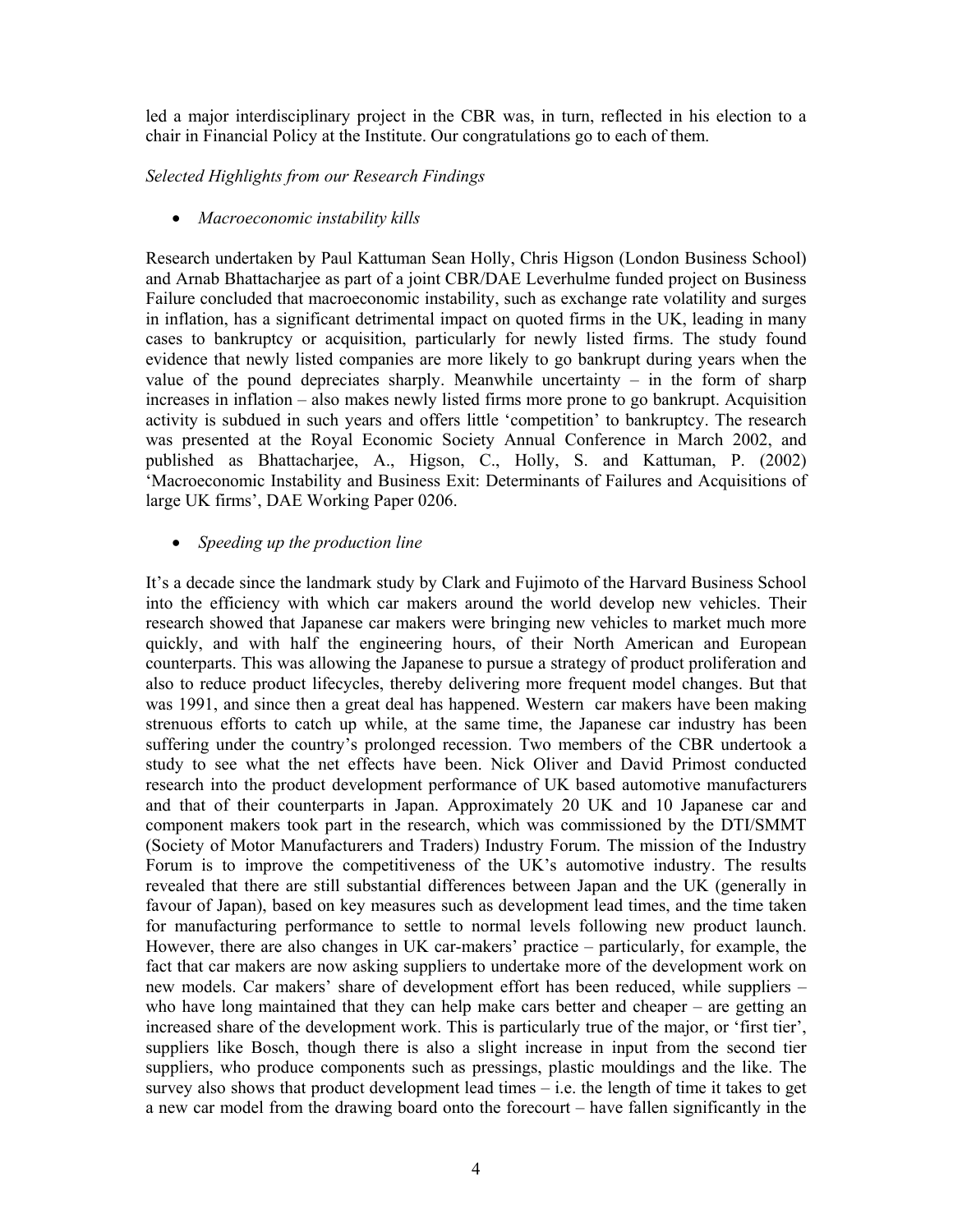last few years in both the UK and Japan, suggesting that the number of manufacturing faults involved is also being reduced. First tier suppliers in the UK have reduced lead times since 1996 from 70.5 months to 40 months. Their counterparts in Japan have reduced lead times from 46 months to 26 months. The results of this and related research were published in Oliver, N., Delbridge, R. and Barton, H. (2002) '*Lean Production and Manufacturing Performance Improvement in Japan, the UK and US 1994-2001'*, ESRC Centre for Business Research Working Paper No. 232.

• *Are business clusters really such a good thing?*

Everyone seems to love business clusters. Policy-makers everywhere from the OECD and the World Bank to national governments, regional development agencies, and city governments are seizing upon them as a tool for promoting competitiveness, innovation and growth.

But in Martin, R., and Sunley, P. (2002) 'Deconstructing Clusters: Chaotic Concept or Policy Panacea', *CBR Working Paper Series No.* 244, two economic geographers with research based in the CBR urge a more cautious approach. In their working paper which will also appear in the *Journal of Economic Geography* next year – Ron Martin from the University of Cambridge, and his colleague Peter Sunley from the University of Edinburgh, point out that there are many issues involved in embracing cluster theory so enthusiastically. These include the variety of definitions of a 'business cluster', which can mean anything from an area where businesses are located close together, to a network where firms are geographically much more widely spread. There is also rather mixed evidence to support claims for the benefit of business clusters. 'Seductive though the cluster concept is, there is much about it that is problematic,' they warn, ' and the rush to employ "cluster ideas" has run ahead of many fundamental conceptual, theoretical and empirical questions. While we do not wish to debunk the cluster idea outright, we do argue for a much more cautious and circumspect use of the notion'.

Regional economies 'cluster theory' – much promoted by business economist Michael Porter – has become popular for a variety of reasons. One is the view that in the era of globalisation, regional economies are actually becoming more, not less, important. 'It is alleged that increasing global economic integration itself leads to heightened regional and local specialisation, as falling transport costs and trade barriers allow firms to agglomerate with other similar firms in order to benefit from local external economies of scale', say Martin and Sunley.

Another factor is the increasing association between clusters and what is called the 'knowledge economy'. 'A key argument here,' the authors explain, 'is that the processes driving the new 'knowledge-based economy' – technological know-how, innovation and information creation – appear to be most favourable precisely when such development is localised'. But, they point out, for all the apparent advantages, there can also be disadvantages to clusters. Martin and Sunley quote a DETR (2000) report on clusters which noted that the growth of industrial concentrations tightens the labour market, leads to increased congestion and puts pressure on the housing stock. It adds, 'There is a real danger that the unplanned growth of a cluster may destroy the very features conducive to the development of the cluster in the first place'.

 They argue that local and regional specialisation can also represent a risky strategy. 'The risk of decline and profound instability in specialised regional economies is well known and its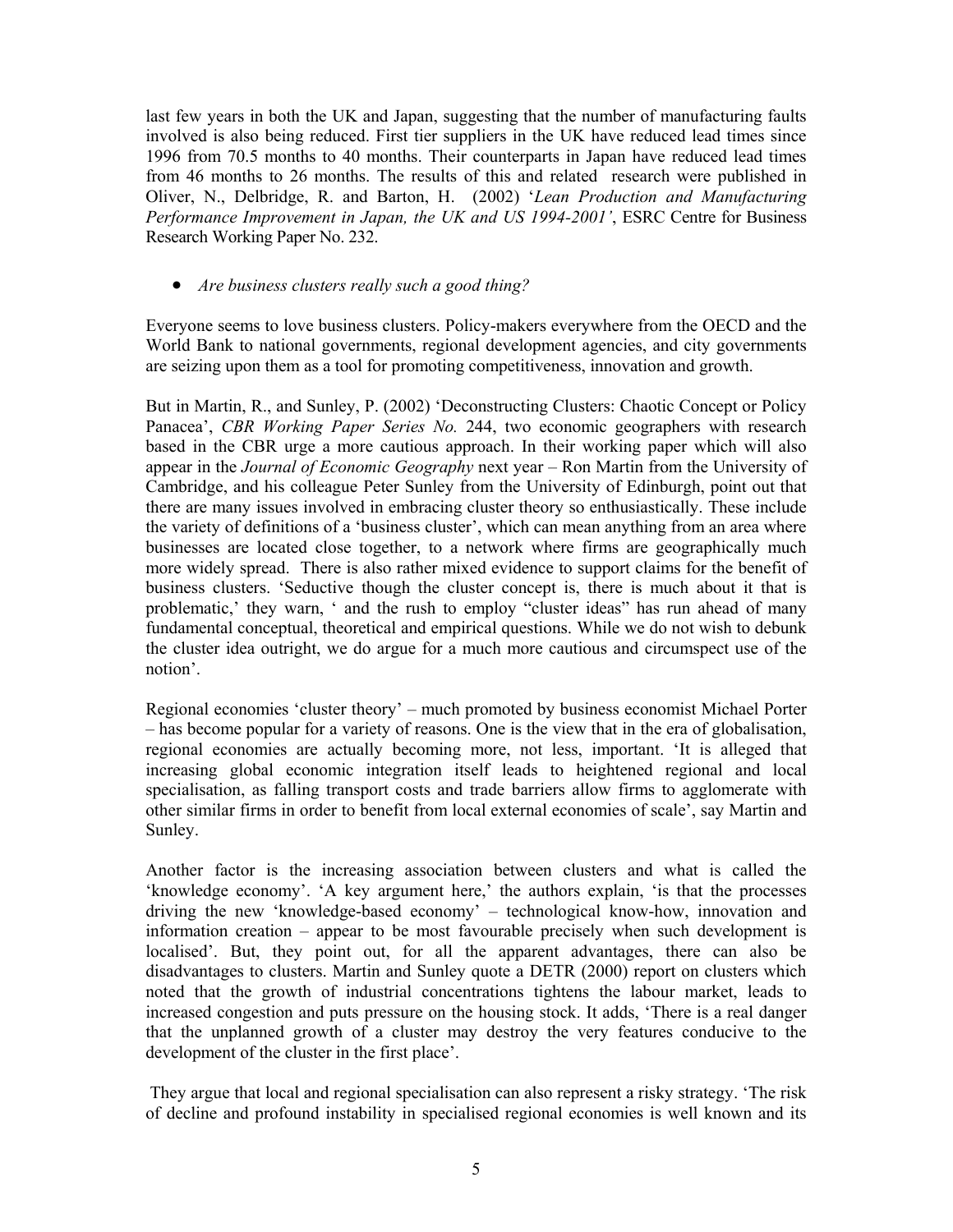relevance has been underlined by the recent downturn in Silicon Valley,' they say. 'Economic landscapes are littered with local areas of industrial specialisation that were once prosperous and dynamic but have since gone into relative or even absolute decline.' So what should be done? The authors argue that 'given these potential disadvantages, it would seem more advisable for local and regional authorities to concentrate on encouraging productivity improvements in *all* local firms, as well as improving their business environments, without committing to a cluster mind-set'.

They add, 'Just because there is an association between some high-growth industries and various forms of geographical concentration does not mean that this concentration is the main cause of their economic growth or relative success. The empirical case for clustering remains in its infancy,' the authors say, 'and repeatedly makes the mistake of jumping from particular associations to general causality.'

#### *Examples of User Engagement*

• *Putting small firms first* 

The Secretary of State for Trade and Industry, the Rt Hon Patricia Hewitt MP, visited Cambridge during the summer of 2002 to speak at a conference jointly organized by the CBR and the Centre for Corporate and Commercial Law at the University. The conference was entitled: 'Using Law to Promote Competitiveness and Enterprise: Will Corporate Law Reform Deliver?', and debated issues around the biggest review of company law in 150 years to which the CBR had been a major contributor, most notably through the work of Simon Deakin and his colleagues in the governance programme.

 In her speech, the Trade Secretary focused particularly on small companies, and why she felt company law needed to change in order to help them. Describing small firms as 'the engine of the economy, employing 12 million people in the UK', she went on to describe how bad company legislation can have a huge impact on small and medium-sized enterprises and the wider economy.

• *Business ethics under the spotlight* 

Corporate governance, executive pay, child labour and the control of industrial pollution are issues that all companies must face. While the issues themselves have been widely debated, the process by which they develop is a much less discussed area. A key to being a sustainable company is the capacity to understand and predict how such issues develop. This is the key issue addressed in *Understanding how Issues in Business Ethics Develop,* a new CBR book edited by Professor Ian Jones and Dr Michael Pollitt and published in 2002. It arises from their long-running CBR project, an ESRC-funded study of 'Ethics, Regulation and Globalisation'. The book examines the development of a number of high profile issues, including the public outcries over GM foods and the use of child labour in Third World workforces. And it contains contributions from a number of people who have frontline experience of dealing with ethical business dilemmas. One of them is Sir Mark Moody-Stuart, former chairman of Shell. He writes candidly about how the company undertook change after 1995, a year in which two major controversies erupted: the campaign by Greenpeace against Shell's decision to dispose of the disused Brent Spar oil storage platform in the North Sea, and the public uproar over the execution of environmental campaigner Ken Saro-Wiwa in Nigeria. As Sir Mark makes clear, those two issues came as a surprise to a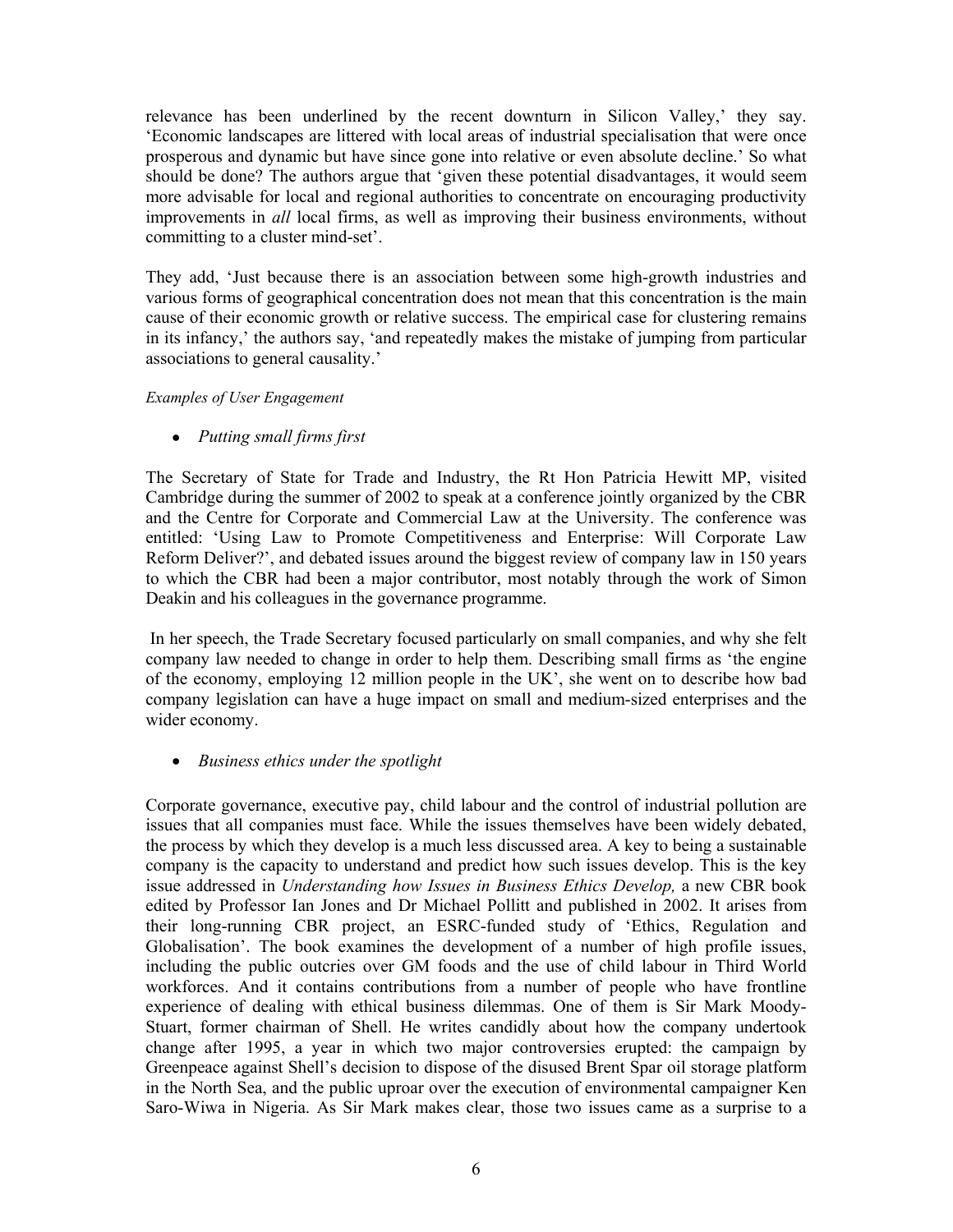company which always considered that it had acted responsibly. 'In each case', he says, 'we felt we had done all the consultation and that we had understood the government positions, and then all of a sudden you are in deep trouble.' And it is the question of how such business ethics issues suddenly arise that the book studies. After all, as the editors point out, it is at first glance puzzling to see that while GM crops, the use of child labour, the control of industrial pollution and corporate bribery have turned into major issues, 'other issues, such as tobacco advertising or defence sales by advanced-country companies to dubious Third World regimes, have not taken off in the same way, in spite of the best efforts of activists.' The book was launched at a special meeting at the Institute of Directors in London emphasising the important and continuing interaction between CBR and user communities in the development of our work.

The editors, in their own research, suggest that unravelling the different strands in a campaign – identifying the key actors, and the stages in the development of an ethical issue – can help. They point out that there may be a very disparate group of actors involved in an ethics issue, from the business community to regulatory authorities to international organisations like Greenpeace or the OECD.

But it is events, they say, that have a crucial part to play in drawing attention to particular issues and precipitating action. For example, the spectacular failure of Robert Maxwell's business empire, along with Asil Nadir's Polly Peck, BCCI and Coloroll helped trigger a major review of corporate governance in the early 1990s, followed by significant changes to the way companies structure their boards, and their degree of reporting on issues of audit, remuneration and the process of the appointment of directors. (Ten years later, the wheel appears to have come full circle, with authorities bringing in rapid regulatory changes following the major corporate scandals in the US at companies like Enron and WorldCom.)

In a detailed analysis of the ensuing development of corporate governance in the UK, Jones and Pollitt discuss and identify the different stages of the debate process. First, there is awareness where a matter (like the collapse of a large company) becomes part of the public debate. Then there is the education stage where the issue can be considered in a professional and detailed way. The editors suggest that there are clear examples here in the work of the Cadbury Committee (and others) in looking beyond the immediate crisis, and analysing the responsibilities of executive and non-executive directors, the case for audit committees of the board, and the principal responsibilities of auditors, before developing solutions.

Finally, they say, there is the implementation process, when selected strategies can be put into practice. In the closing chapter of the book, Jones and Pollitt suggest that business has most to gain during the education phase 'because it involves problem-solving, which is a fundamental business skill'. They point out that in the corporate governance debate, professional problem solving by the Cadbury Committee was effective in finding approaches to the problem that would be widely acceptable. But 'not engaging the debate in a problem solving way may have cost Monsanto dear in the GM foods debate', they conclude.

#### *Main Issues faced by the CBR in 2001-02*

The principal challenge facing the CBR in the past year has been to continue with our normal cycle of activity whilst managing the Evaluation process. The Evaluation required us to report on seven years of work in detail, and involved the production of two volumes of evidence for the panel, followed by a third supplementary volume in response to further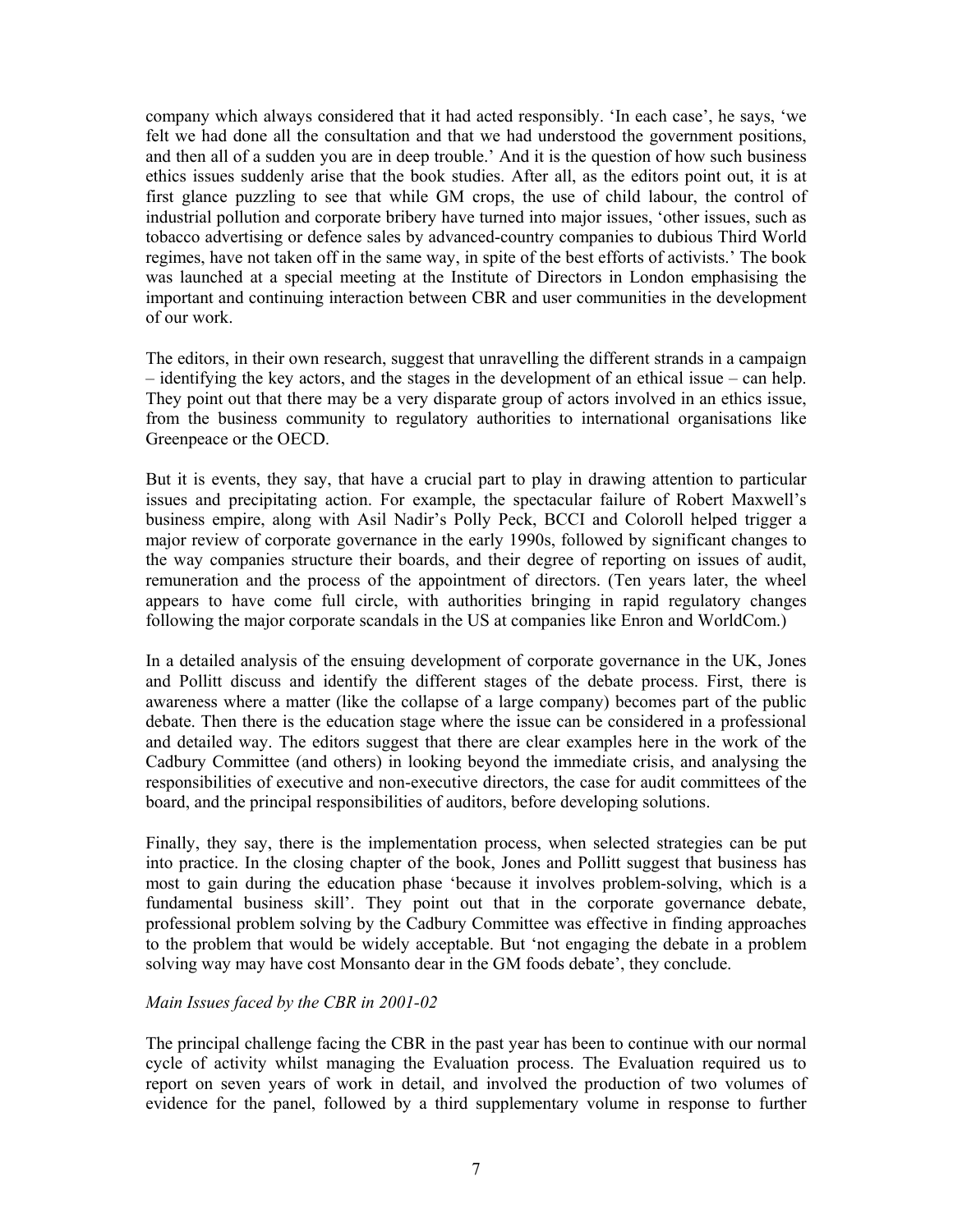requests for information. In all we presented over 100,000 words of evidence and supporting material. The success of the evaluation, and subsequent invitation by the Research Priorities Board for the CBR to submit a full bid for further funding, involved another substantial administrative and research coordination challenge. This process taken as a whole was a major undertaking which took several person months of activity. It is a tribute to all the staff involved that we maintained our overall momentum so well.

## **D) Research Programmes and Research Themes**

#### **Research Programmes**

The research of the CBR is organised in three Research Programmes which provide the managerial and reporting framework within which the aims of the scientific programme are pursued. These programmes provide not only a management structure, but also bring together projects with a distinctive interdisciplinary base and focus. The projects in Programme 1, Innovation and Productivity, draw upon economics, the management disciplines and engineering to study the relationship between industrial structure and competitiveness from the point of view of both theory and practice. The fields of law, economics, management and social psychology provide the disciplinary bases for the projects in Programme 2, Corporate Governance, which examines the impact of different governance structures and contractual relationships on business performance and organisation. Programme 3, Enterprise and SMEs, links economics, geography and sociology in an analysis of the finance, location, and innovative performance of smaller firms, and incorporates the important survey and database work of the CBR.

#### **Research Themes**

The CBR's research broadly falls under the ESRC Thematic Priority of 'Work and Organisation'. The 'Work and Organisation' theme is divided into 4 sub-themes: Organisations and Technologies; Organisational Innovation and Change; Corporate Governance and Ownership; and Work and Workers. These 4 sub-themes cut across the 3 Research Programmes of the CBR.

Both the programme structure of the CBR and its relation to research themes are kept under review.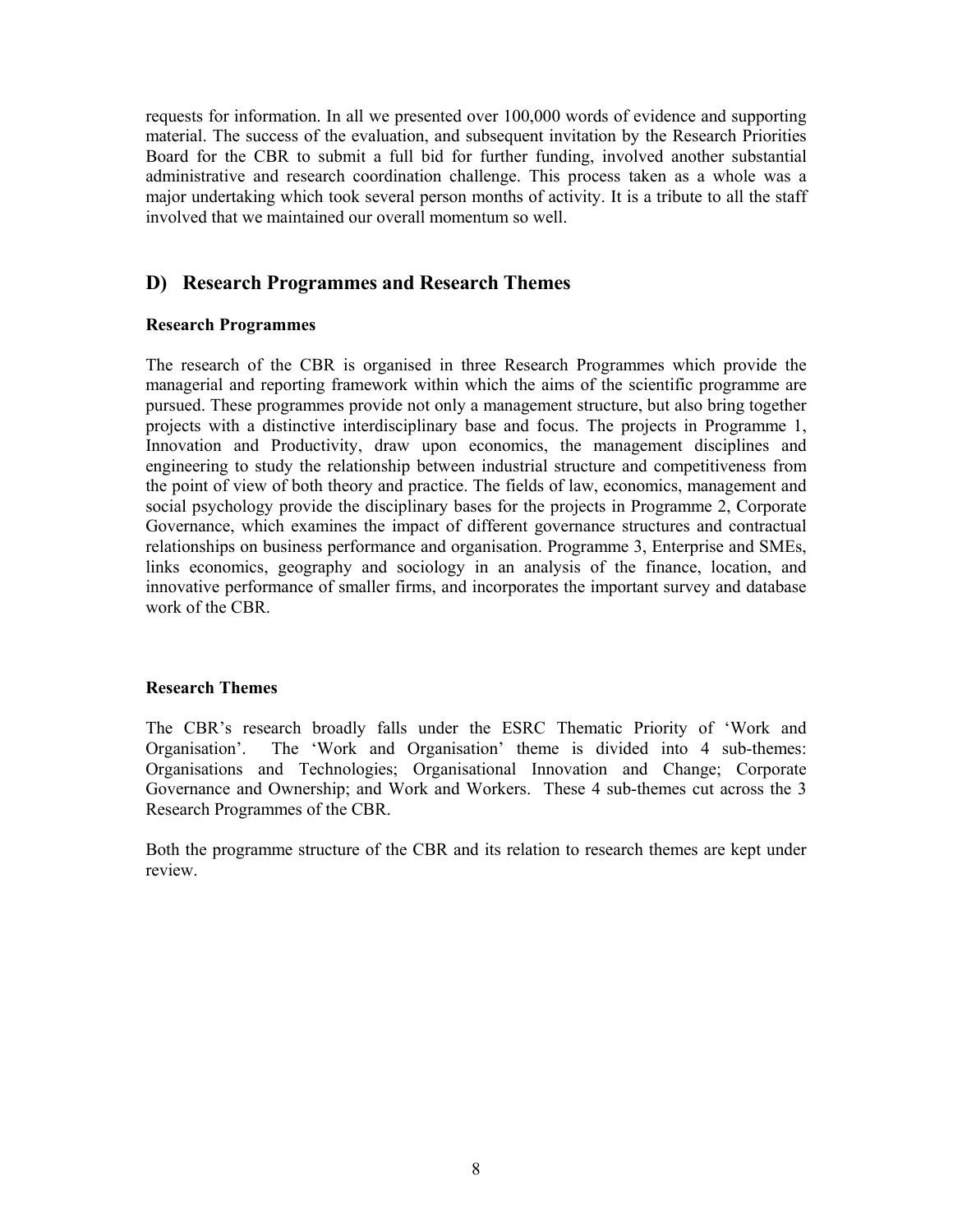## **1 Programme One: Innovation and Productivity**

What forms of business organisation and industrial structure are best suited to promote innovation and to benefit from it? What are the links between innovation, competitive advantage and business success? How may companies best access the science base and manage the innovation process? These questions lie at the heart of this programme on innovation and productivity.

At both theoretical and empirical levels this programme addresses the evolution of firm structure, strategy and interfirm relationships at the sector level in a range of key industries and their links with technical change and competitive success. This involves close collaboration with practitioners in the industries concerned, and an interdisciplinary approach.

The programme's work has been carried out against a background macroeconomic analysis investigating both the role of manufacturing trade and capacity in the overall economic growth and structure of the UK economy, and trends in world trade patterns and sectoral competitiveness. The core ESRC funding in the first five-year period supported projects on industrial organisation and industrial policy; manufacturing strategy and competitiveness; flexible specialisation, competitive advantage and business restructuring in the UK computer industry; and technology transfer from the science base. Additional funding from the ESRC, EPSRC, Sainsbury Family Trust and Isaac Newton Trust supported a number of additional projects on the management of technology, competitiveness and regulation in the media industries, fiscal policy, parenting and business organisation, and economic change in cities. In the current five-year programme, the core ESRC grant supports research on competition and performance; competition, takeovers and investment; the competitiveness of the UK and its multinational companies; and international mergers. The Ford Foundation offered major support for a project bringing together economists and lawyers to examine international financial regulation and, specifically, the template for a World Financial Authority; additional funding has been obtained to extend this work for a further two years. Since the arrival of Nick Oliver and Steven Casper in 2001 the emphasis switched to issues of innovation and productivity at the level of the enterprise and the value chain.

## **1.1 Building a Biomedical Enterprise/Commercialising Science**

Researchers: Steven Casper, Anastasios Karamanos, Sonja Marjanovic, Fiona Murray (MIT/Sloan), Funding: Building a Biomedical Enterprise – CMI; Commercialising Science – ESRC Genomics Programme, Start date: 1 September 2002

This project has focused on patterns by which biomedical science has been commercialized in the Cambridge in comparison to MIT/Boston and the Munich/Germany areas. Work has followed a multiple-methodology approach, combining interview research with the development of a database on the activity of biotechnology firms in the three regions and an extensive bibliometric dataset mapping the careers of scientists working. This dataset has allowed us to closely examine how differences in national science systems influence the organization of labour markets linking university labs to biotechnology companies. This has allowed us to test long-established hypotheses (e.g. Saxenian 1994) linking the innovative capacity of firms within particular regions to the vibrancy and flexibility of their labour market. Our research has validated long-held suspicions that substantial variation exists in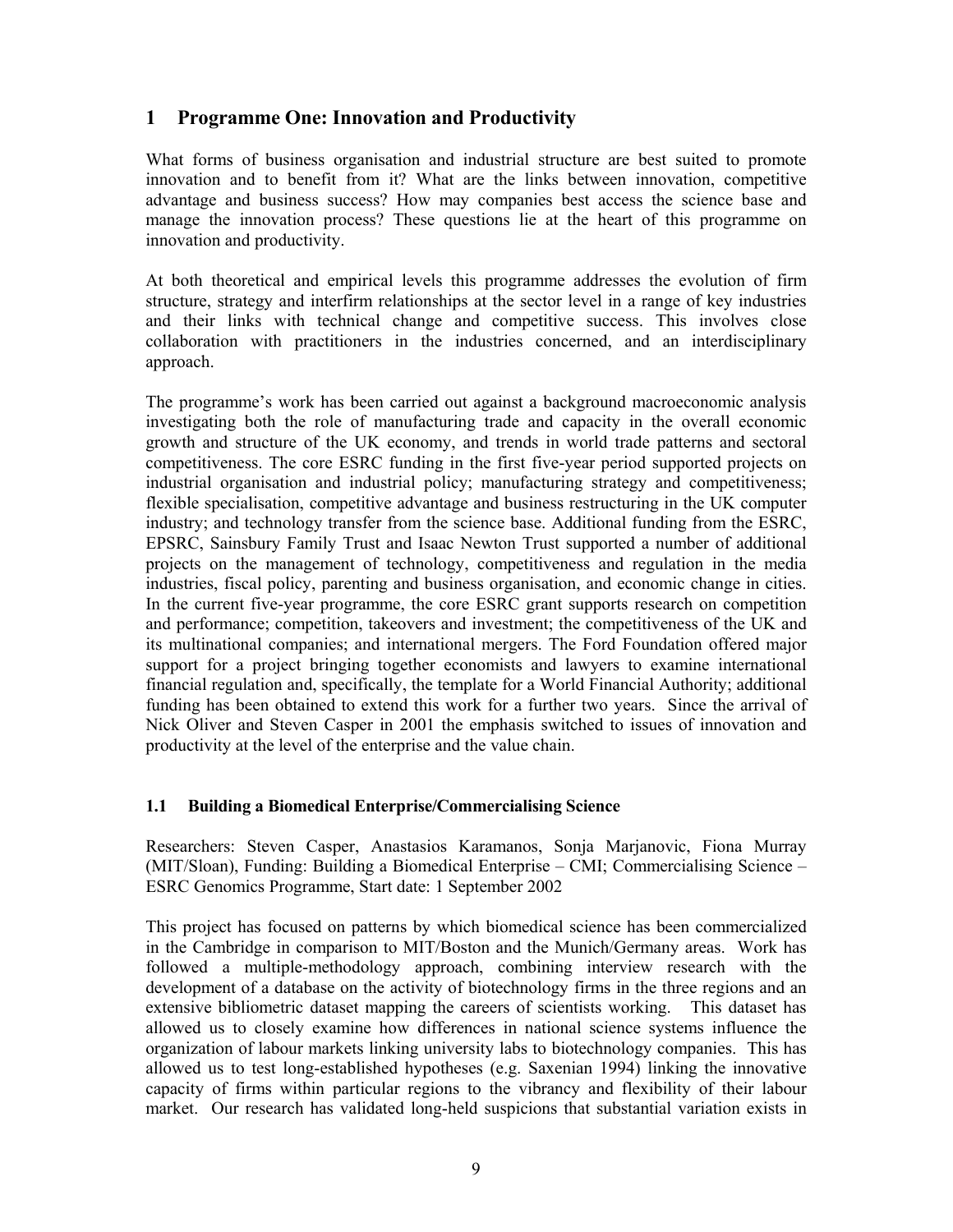labour market organization across the United States and Europe, though the Cambridge labour market appears to be developing a similar structure as those associated with US cluster such as Silicon Valley that facilitate high-risk strategies by firms. We are currently developing metrics that will allow us to test whether these different labour market dynamics impact the performance of companies in each region.

Our results also suggest that the orientation of academic research systems also influence patterns by which scientists move from academic to commercial science. In addition to the development of extensive descriptive statistics, we are employing network visualization software and analysis to examine the development of these labour markets over time – a subproject that we hope will help us investigate how clusters develop, with a particular emphasis on the role of universities as engines of their growth.

The 'Building a Biomedical Enterprise' project combined research with development of a Masters' course on this subject to be taught at both MIT/Sloan and at Cambridge as part of CMI-sponsored masters program in Bioscience Enterprise. The Cambridge version of this course is being taught during the 2002-2003 academic year.

| 2001-2002 outputs for Building a Biomedical Enterprise/Commercialising Science                |                         |                       |  |
|-----------------------------------------------------------------------------------------------|-------------------------|-----------------------|--|
| (For full outputs for this project please refer to the CBR website: http://www.cbr.cam.ac.uk) |                         |                       |  |
| <b>Books</b>                                                                                  |                         | Collaboration         |  |
| Articles                                                                                      | $*59, *60, *61*62, *63$ | <b>User Contacts</b>  |  |
| Chapters                                                                                      |                         | <b>PhD</b> Students   |  |
| <b>Working Papers</b>                                                                         | 109                     | <b>Mphil Students</b> |  |
| Presentations                                                                                 | 178, 179, *180, 181     | <b>Visitors</b>       |  |
| Conferences                                                                                   |                         | Memberships           |  |
| Workshops                                                                                     |                         | Media                 |  |
| <b>Seminars</b>                                                                               |                         | <b>Surveys</b>        |  |
| Datasets                                                                                      |                         |                       |  |

## **1.2 Business Failure, Business Organisation and Macroeconomic Instability**

Project Directors: Sean Holly, Alan Hughes. Principal Investigators: Andy Cosh, Simon Deakin, Andrew Harvey (advisory), Chris Higson, Geoff Meeks, Hashem Pesaran (advisory), Geoff Whittington. Senior Research Fellows: Paul Kattuman, Melvyn Weeks. Research Fellows: John Armour, Gay Meeks, Cathryn Law, Natalia Isachenkova, Arnab Bhattacharjee. Research assistant: S. Platis. Research Associates: Brian Cheffins (advisory), Len Sealy (advisory). Funding: Leverhulme Trust. Start Date: January 1999, End date: December 2001

This research programme, supported by the Leverhulme Trust, examined the legal, accounting and economic background to company exit either into bankruptcy or acquisition. The grant of £208,170 supported four projects which are reported together here. They were: Macroeconomic Stability and Business Failure; Concepts of Insolvency; Insolvency and Stakeholding; and Modelling Business Duration and Business Failure.

We sought to determine how macroeconomic instability impacted on firms and changed the probability that exit into bankruptcy or acquisition would take place. We also examined the factors that determine small business failure and acquisition with a particular emphasis on managerial aspects of the firm obtained from sample surveys. We examined the role that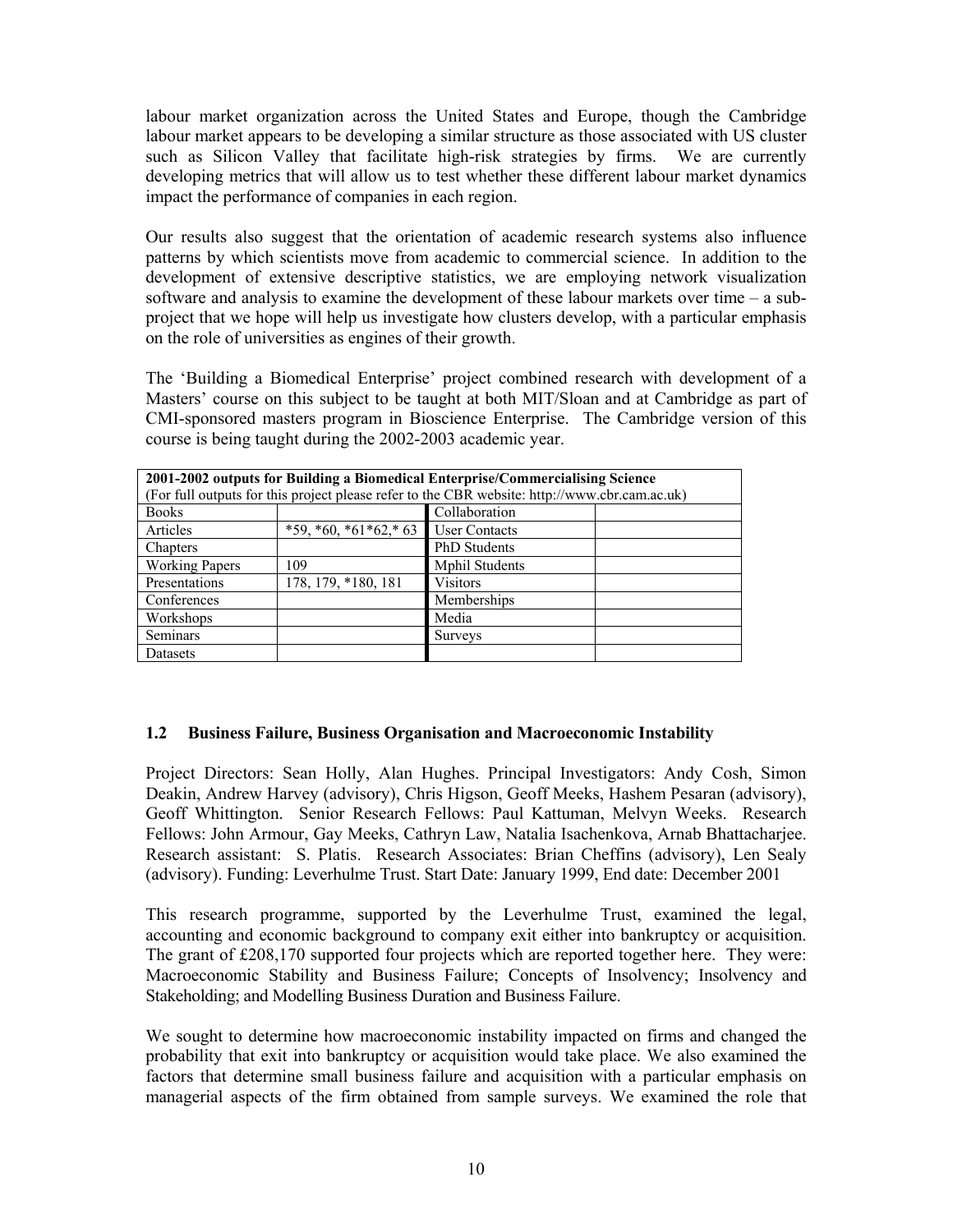accounting information played in securing the economically efficient exit of firms during the process of insolvency. We also examined the impact that UK insolvency laws had on stakeholders, who frequently suffered as a consequence of business failure but who had no claim against the assets of the firm in the event of insolvency.

We find clear evidence that instability in the macroeconomic environment is detrimental to companies. Newly listed companies were more likely to go bankrupt when the pound depreciates sharply. Uncertainty in the form of sharp increases in inflation also makes new firms more prone to go bankrupt. Acquisition activity at this time is often subdued and so firms that might have otherwise been taken over go bankrupt. Moreover, from our analysis of small and medium sized firms we are able to identify a much more important role for the age and experience of the chief executive than has been found previously.

Once a firm is bankrupt and becomes insolvent, our research also shows that, when looking at the type of accounting information that is available, the relevant measures of insolvency are not independent of beliefs of groups such as creditors and customers, about the probability that a company will survive. As a result, firm value deteriorates rapidly simply in response to changing perceptions of its survival prospects.

English insolvency law has allowed much of the decision-making power to be allocated to a bank through the grant of a floating charge, a framework which has been much criticised in the academic literature and which has recently been altered by legislation in significant respects (the Enterprise Act 2002). Our work suggests that, notwithstanding this criticism, there might be efficiencies to the concentration of decision-making power which bank-led processes involve. In particular, the concentration of rights often facilitates pre-insolvency decision making by interested parties.

Our research also pointed to the importance of informal rescue procedures, while at the same time indicating a role for more formal state institutions in 'seeding' or assisting the emergence of commercial norms. In the context of large firms, rescues have been effected according to the group of informal norms known as the 'London Approach', which in turn owes their existence to the intervention of the Bank of England during secondary banking crises in the 1970s.

|                       |                                    | 2001-2002 outputs for Business Failure, Business Organisation & Macro Economic Instability<br>(For full outputs for this project please refer to the CBR website: http://www.cbr.cam.ac.uk) |     |
|-----------------------|------------------------------------|---------------------------------------------------------------------------------------------------------------------------------------------------------------------------------------------|-----|
| <b>Books</b>          |                                    | Collaboration                                                                                                                                                                               | 342 |
| Articles              | $*48, 72, *73$                     | <b>User Contacts</b>                                                                                                                                                                        |     |
| Chapters              |                                    | <b>PhD</b> Students                                                                                                                                                                         |     |
| <b>Working Papers</b> | 104, 117, 119, 139, Mphil Students |                                                                                                                                                                                             |     |
|                       | 140, 141                           |                                                                                                                                                                                             |     |
| Presentations         | 223, 224                           | <b>Visitors</b>                                                                                                                                                                             |     |
| Conferences           |                                    | Memberships                                                                                                                                                                                 |     |
| Workshops             |                                    | Media                                                                                                                                                                                       |     |
| <b>Seminars</b>       |                                    | <b>Surveys</b>                                                                                                                                                                              |     |
| Datasets              | 316                                |                                                                                                                                                                                             |     |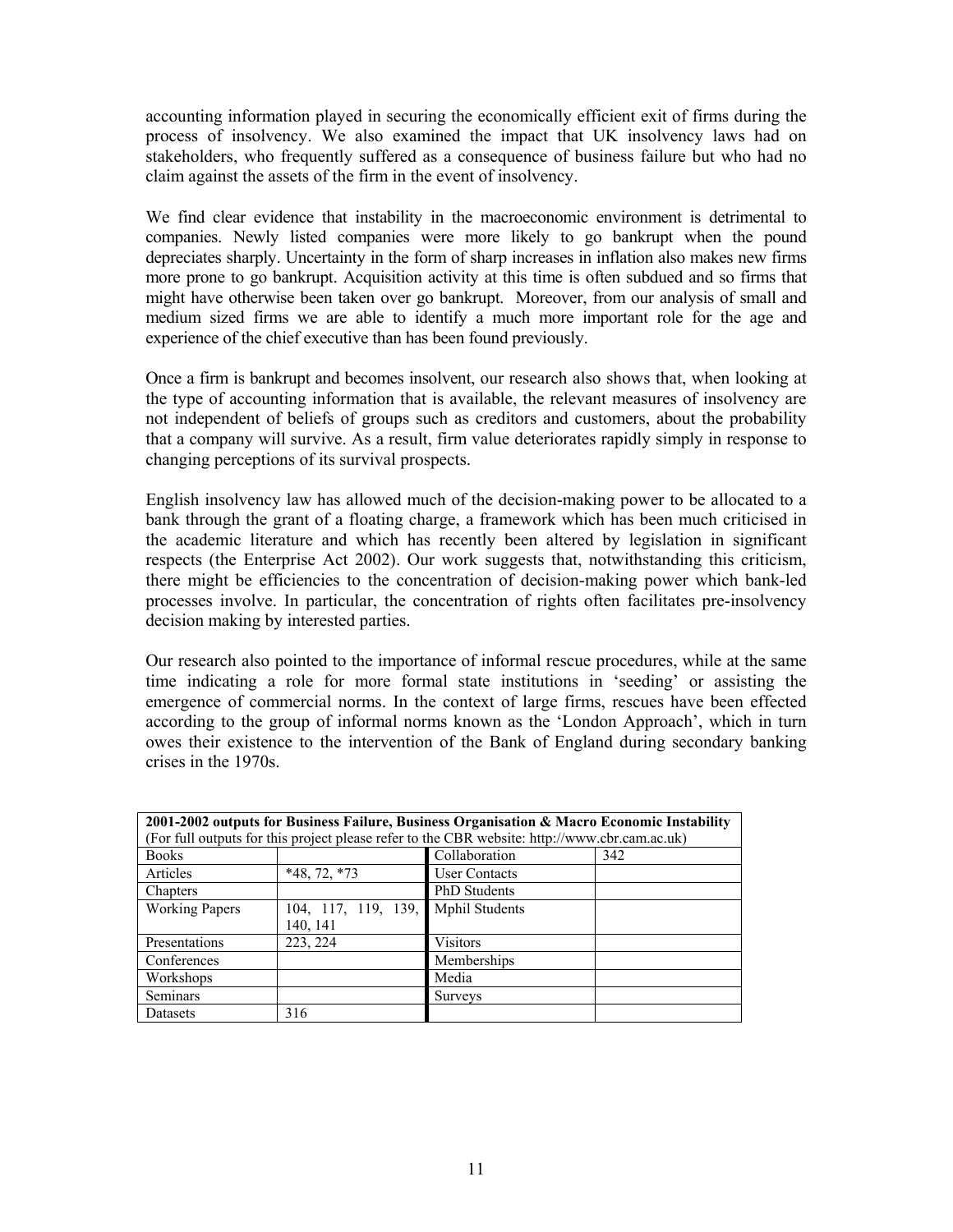#### **1.3 Competition and Performance**

Researcher: Paul Kattuman, Funding: ESRC (Core CBR grant), Start Date: April 2000

The broad aim of this project is to explain the heterogeneity of firm performance in industries. In the period under review there have been three substantive contributions.

One strand of work has contributed to the analysis of the relative importance of 'firm' and 'industry' effects in determining variations in corporate profitability. A number of analyses (primarily for the US) have used a technique of decomposing firm level profits into their firm and industry specific components to explain variations in corporate returns in terms of firm and industry level components. Our work contributes by redressing this methodological shortcoming in inference. In this programme of work, we apply the method to data on a number of economies, specifically, the UK, India, and the US. The completed analysis for India, demonstrates an interesting relative shift of firm and industry effects as the economy moved from a regulated regime (pre-1985) to one of partial liberalisation (1985-1991) and finally, more comprehensive liberalization (1991 onwards). We find that surprisingly, firm effects dominated not only in the comprehensive liberalisation, but also in the regulated period. Managerial efforts at attending to procedural norms and playing by the rules of the political game competently mean that adept firms do well under the regime; and the development such competencies ensure that firm effects were important in this period. In contrast, the partially liberalised regime came up against constraints in their pursuit of competitive strategies; targeted industries had differential benefits of liberalisation, and thus industry effects prevailed.

Another strand of work has made a contribution to the assessment of statistical assessment of market structure. Here we determined the precise relationship between a commonly used measure of market structure and a standard dynamic model of firm growth. Starting from the well known model of firm growth (Gibrat's law) we derived the asymptotic probability distribution for the concentration ratio. Empirical applications for the US shows that only in a few industries did small firms significantly outgrow the large; in most industries, large firms significantly outgrew the small. Analysis for the UK and some transition economies are under way.

The third strand of work addresses the economic processes that underlie the evolution of market structure. It has been noted that even in periods of great economic change, observed market structure (concentration) changes little. We show the precise way in which changes in market structure are underpinned by two dynamic processes: systematic patterns in the growth of small firms as against large, and increased market share volatility. We show that in periods of change, the degree of turbulence in market shares, and the relationship between growth and size, change quite dramatically, but offset each other leaving summary measures of market structure relatively unchanged. Thus a more structural approach analysing underlying processes of size related growth and market share volatility are important to understand changes in market structure. The empirical application is to India under liberalisation.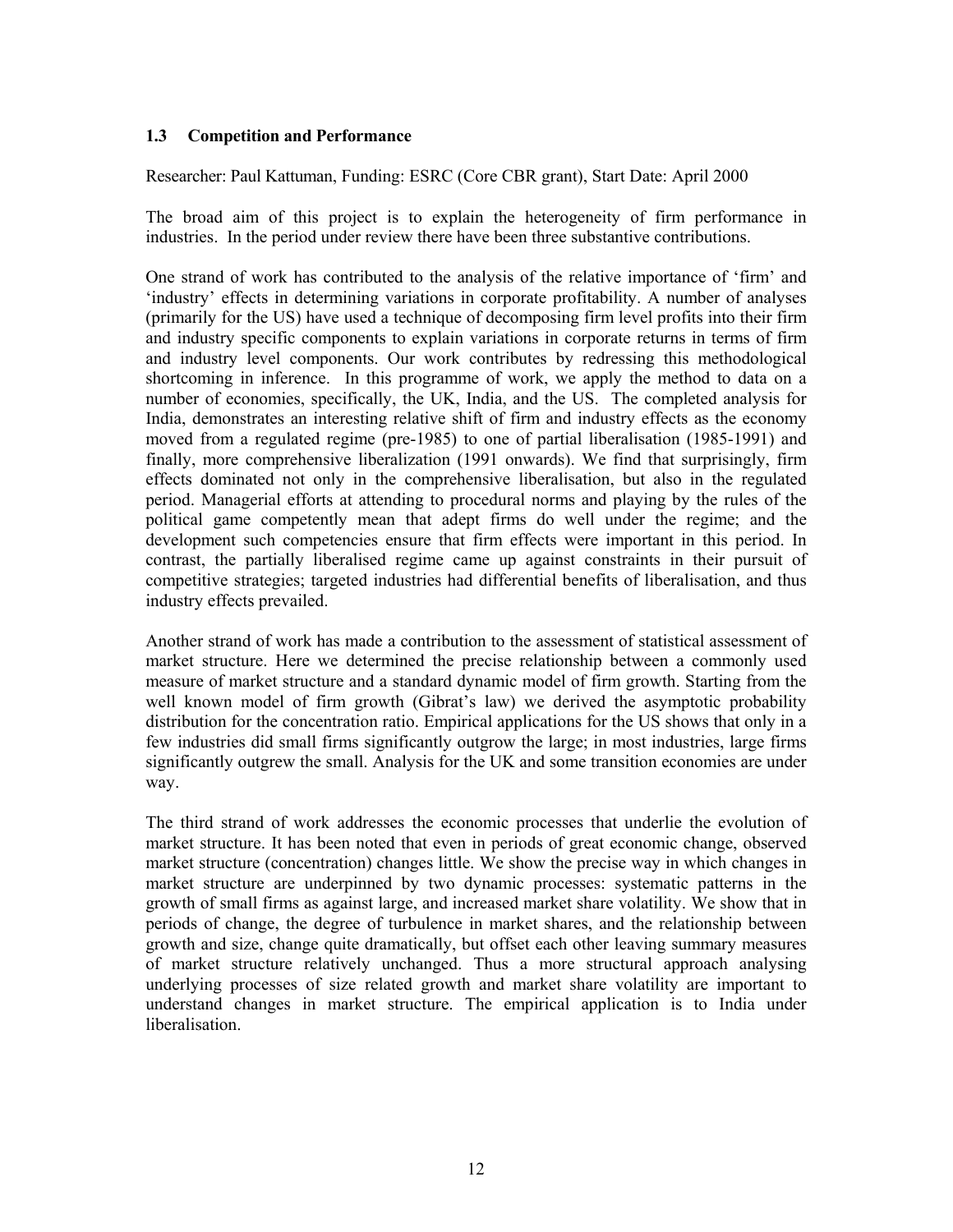| 2001-2002 outputs for Competition and Performance<br>(For full outputs for this project please refer to the CBR website: http://www.cbr.cam.ac.uk) |                          |                       |     |
|----------------------------------------------------------------------------------------------------------------------------------------------------|--------------------------|-----------------------|-----|
|                                                                                                                                                    |                          |                       |     |
| <b>Books</b>                                                                                                                                       |                          | Collaboration         |     |
| Articles                                                                                                                                           |                          | <b>User Contacts</b>  |     |
| Chapters                                                                                                                                           |                          | <b>PhD</b> Students   | 392 |
| <b>Working Papers</b>                                                                                                                              | $*126, *127, *128, *129$ | <b>Mphil Students</b> | 399 |
| Presentations                                                                                                                                      | 234, 235                 | <b>Visitors</b>       |     |
| Conferences                                                                                                                                        |                          | Memberships           |     |
| Workshops                                                                                                                                          |                          | Media                 |     |
| <b>Seminars</b>                                                                                                                                    |                          | <b>Surveys</b>        |     |
| Datasets                                                                                                                                           |                          |                       |     |

### **1.4 Competition, Takeovers and Investment**

Researchers: Ajit Singh, Kevin Lee, Funding: ESRC (Core CBR programme), Start Date: October 1999

The main aims of this project and the methodology to be employed in this research were outlined in last year's report. As explained in that report, the compilation of the required data set have proved to be much more difficult than originally thought. After considerable effort we have come to the conclusion that it is not possible to compile for UK corporations a fiftyyear continuous time series of accounting and other relevant information. We are therefore pursuing a less ambitious course where we will be using the Cambridge DTI data set for the period 1948-80 and Datastream for the following twenty-three years. This should still enable us to track structural changes in the UK corporate economy in the period before and after 1980.

This research should provide answers to the question of whether or not the intensity of competition rose in the British economy under Mrs Thatcher's regime compared with before. If intensity did rise, how did it affect economic performance? We also hope to compare the intensity of competition in the UK with that in the US using different methods of measurement. It is proposed to carry out this work jointly with Professor Alice Amsden of MIT. This research will also examine *inter alia* the relative role of large and small firms in the US and UK economies. Funding for this extension of the research is being sought from the Cambridge-MIT Institute.

| 2000-2001 outputs for Competition, Takeovers and Investment                                   |                      |                       |          |  |
|-----------------------------------------------------------------------------------------------|----------------------|-----------------------|----------|--|
| (For full outputs for this project please refer to the CBR website: http://www.cbr.cam.ac.uk) |                      |                       |          |  |
| <b>Books</b>                                                                                  | Collaboration<br>354 |                       |          |  |
| Articles                                                                                      |                      | <b>User Contacts</b>  | 386      |  |
| Chapters                                                                                      | 38, 39               | <b>PhD</b> Students   | 394      |  |
| <b>Working Papers</b>                                                                         | 150, 153             | <b>Mphil Students</b> | 396      |  |
| Presentations                                                                                 | 269, 270, 271, 276   | Visitors UK           | 403      |  |
| Conferences                                                                                   |                      | Visitors Abroad       | 409      |  |
| Workshops                                                                                     |                      | Memberships           | 435, 436 |  |
| <b>Seminars</b>                                                                               |                      | Media                 |          |  |
| Datasets                                                                                      |                      |                       |          |  |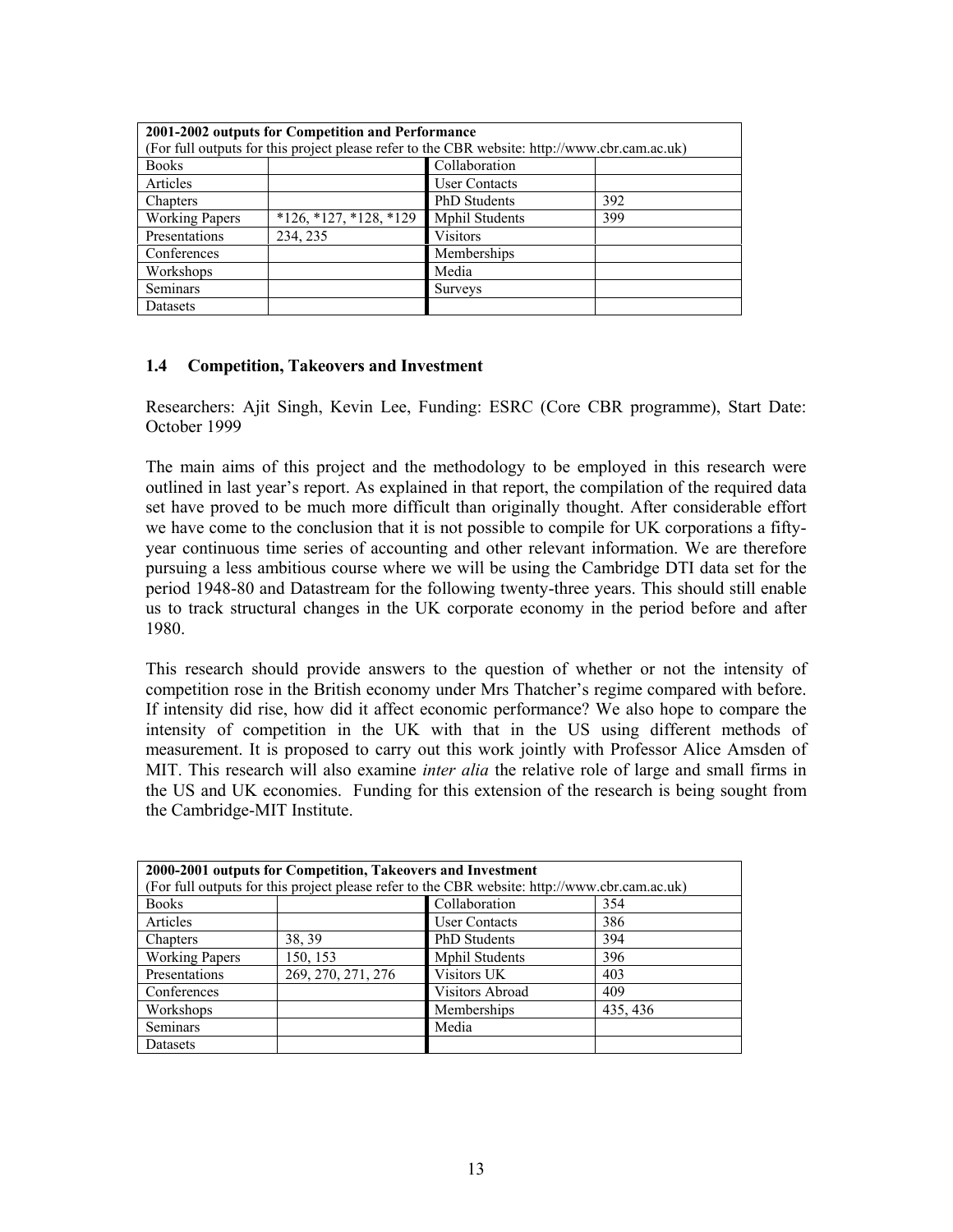## **1.5 The Competitiveness of the UK and its Multinational Companies**

Researcher: Lilach Nachum, Funding: ESRC (CBR core programme), Start Date: October 1999, End Date: September 2002

This project followed on from previous ESRC funded research on the location of firms and how this relates to competitiveness. The present project was concerned with the competitiveness of the UK and its multinational companies, and the interlinkages between them. Studies in the competitiveness of firms and their home countries have drawn on two strands of literature: the competitiveness of countries is drawn from trade theory and analysed in terms of structural and macroeconomic characteristics of a country; while the competitiveness of firms is drawn from firm theory and characteristics which enables them to operate outside their home country. However, the competitiveness of firms is interlinked with the competitiveness of the home country, as initially, this is where firms develop their advantages.

The aim of this project was to seek a common ground between existing bodies of literature and to apply it to the competitiveness of the UK economy and their multinational firms. It is believed that such an approach will provide an understanding of the determinants in the competitiveness of the UK with important policy implications. The research focused on the financial services sector in the City of London and covered wholesale insurance and reinsurance firms. A detailed questionnaire guided data collection, based on a comparative analysis between samples drawn from the populations of foreign and UK-owned insurance firms based in London.

The sustainability of London's position as a world centre for insurance services cannot be taken for granted. There is an important role for the public authorities governing the operation of the London market in improving local conditions, as these appear to be critical in affecting the location choices of London firms.

- The study found a direct link between the size of firms and the likelihood of them leaving London. This should be a major source of concern for the London Market authorities, as the study has also shown that these large firms tend to have a more dominant position within the London market and to affect the location choices of smaller firms.
- The London market is overwhelmingly 'local' in terms of its reliance on labour and service suppliers. The intensity of these local linkages is related to size of firms, weakening as firms grow.
- There is evidence to a certain degree that developments in global financial centres elsewhere are more influential on the fate of London firms, and the London market as a whole, than those in the rest of the UK economy.

The study shows that London's competitive position in wholesale insurance is based almost entirely on foreign ownership. Policy makers have limited ability to affect the decisions of foreign companies, whose shares are quoted on the foreign stock exchanges and whose board of directors are overwhelmingly foreign. As the economic fortune of these foreign firms is affected by developments in their home countries, London's position is likely to be influenced to a significant extent by international economic forces, on which British policy makers have limited, if any, influence.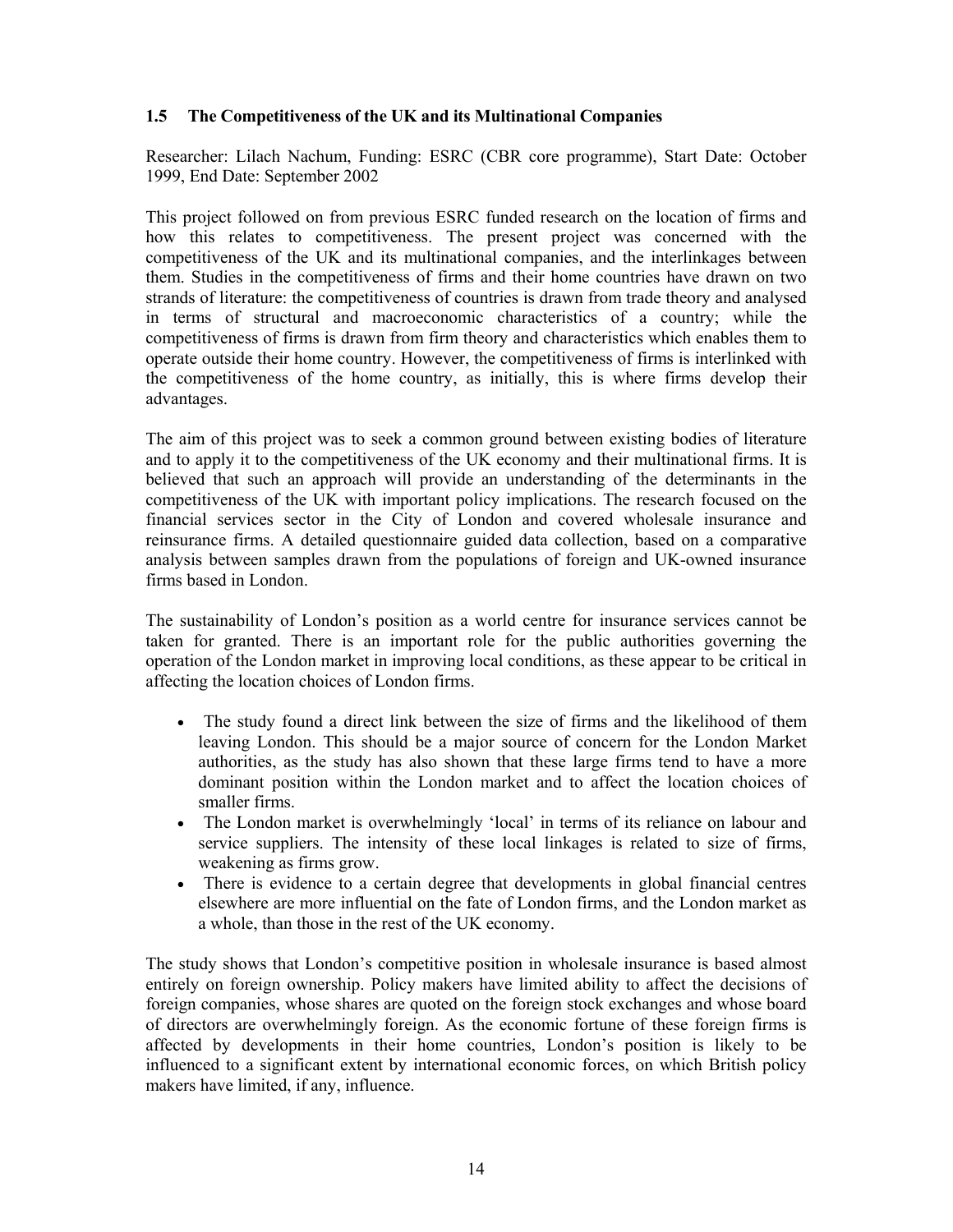| 2001-2002 outputs for The Competitiveness of the UK and its Multinational Companies<br>(For full outputs for this project please refer to the CBR website: http://www.cbr.cam.ac.uk) |                    |                       |               |  |  |
|--------------------------------------------------------------------------------------------------------------------------------------------------------------------------------------|--------------------|-----------------------|---------------|--|--|
| <b>Books</b>                                                                                                                                                                         | Collaboration      |                       |               |  |  |
| Articles                                                                                                                                                                             | $*85, 86, 87, 88$  | <b>User Contacts</b>  |               |  |  |
| Chapters                                                                                                                                                                             | 35                 | <b>PhD</b> Students   |               |  |  |
| <b>Working Papers</b>                                                                                                                                                                | 142, 143, 144, 145 | <b>Mphil Students</b> |               |  |  |
| Presentations                                                                                                                                                                        | 253, 254           | Visitors UK           |               |  |  |
| Conferences                                                                                                                                                                          |                    | Visitors Abroad       |               |  |  |
| Workshops                                                                                                                                                                            |                    | Memberships           |               |  |  |
| Seminars                                                                                                                                                                             |                    | Media                 | 446, 447, 448 |  |  |
| Datasets                                                                                                                                                                             |                    | Other publications    | 465           |  |  |

#### **1.6 Corporate Responses to Macro Economic Shocks**

Researchers: Michael Kitson, David Primost. Funding: ESRC. Start Date: October 2002

This research is analysing how firms evaluate and respond to changing economic conditions (such as falling demand and declining stock markets) and shifts in economic policy (such as interest rates and fiscal policy). It focuses on two key innovating areas in the UK economy: aerospace and biotechnology and assesses the extent of their relative contributions to a UK 'knowledge based' economy as well as explaining how corporate responses to economic changes affects the longer-term competitiveness and growth of the UK economy.

Until relatively recently the phenomena of economic growth and the business cycle have been looked at independently. But since the 1980s, theory has emphasised how the business cycle can impact on growth and vice versa. This study aims to shed light on how short run changes in the economy affects both firms and economic growth in the long run. This study evaluates a number of important issues: such as how short-term changes in the economy impact investment (including the nature of the investment made and the range of investment possibilities targeted) and innovation.

Data are being analysed from databases on the UK macroeconomy, aerospace and biotechnology industry-level data, and publicly available firm-level data. Furthermore, data are being obtained through the engagement of ten key aerospace and ten key biotechnology companies in 'real time' case studies. Each firm is regularly interviewed about their market conditions, their business objectives and their responses to changing economic conditions. This allows relevant issues to emerge, provides first hand information on causality and reveals how government policy is affecting the growth potential of these industries.

In addition to the objectives outlined above, this research will identify which corporate responses are most appropriate for long-term growth and competitiveness. It will also evaluate the long-term impact of government policy upon aerospace and biotechnology firms.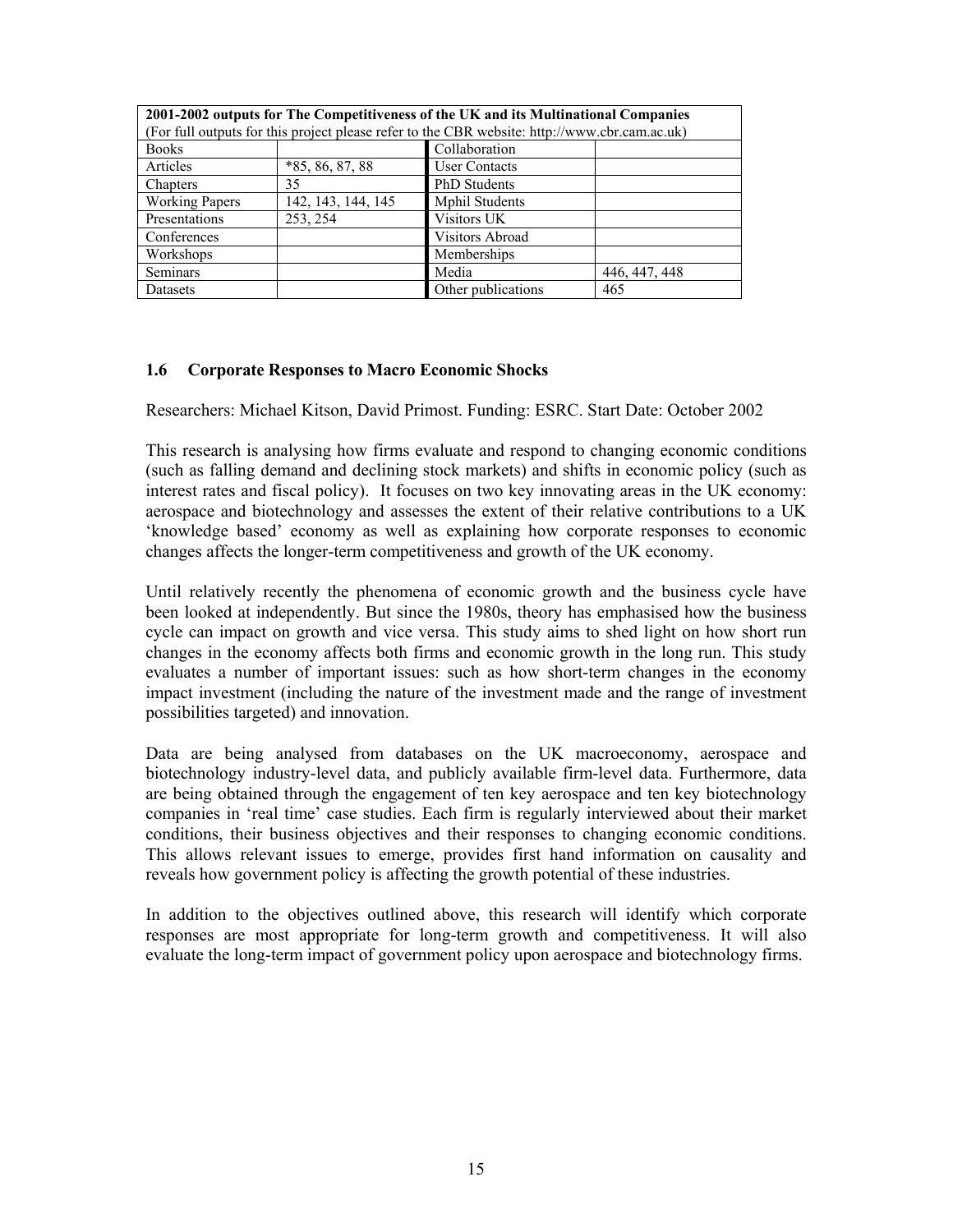|                       |                    | 2001-2002 outputs for Corporate Responses to Macro Economic Shocks<br>(For full outputs for this project please refer to the CBR website: http://www.cbr.cam.ac.uk) |               |
|-----------------------|--------------------|---------------------------------------------------------------------------------------------------------------------------------------------------------------------|---------------|
| <b>Books</b>          | Collaboration      |                                                                                                                                                                     |               |
| Articles              |                    | <b>User Contacts</b>                                                                                                                                                | 377, 378, 379 |
| Chapters              | $*30, *31$         | <b>PhD</b> Students                                                                                                                                                 |               |
| <b>Working Papers</b> |                    | <b>Mphil Students</b>                                                                                                                                               |               |
| Presentations         | 236, 237, 263      | Visitors UK                                                                                                                                                         |               |
| Conferences           | 286, 287, 295, 296 | Visitors Abroad                                                                                                                                                     |               |
| Workshops             | 315                | Memberships                                                                                                                                                         | 426, 427, 428 |
| <b>Seminars</b>       |                    | Media                                                                                                                                                               | 443           |
| Datasets              |                    | Other publications                                                                                                                                                  | 462           |

#### **1.7 The Globalising Behaviour of UK Firms in a Comparative Context**

Researchers: Christel Lane, Suzanne Berger, Simon Learmount, Jocelyn Probert, Funding: CMI. Start date: March 2002

This project involves comparative case studies of UK firms with global operations. Five meetings have taken place with our MIT project partner(s) (two in Cambridge, one at MIT, one in Paris, and one in Duesseldorf (with German researchers in the same field).

After extensive preliminary reviews of industry and firm data, we selected the following four industries for our comparative research: Pharmaceutical/biotechnology; textiles and clothing; book publishing; and software. Short presentations about some of the British, German and US industries were made at a workshop at MIT, September 2002. MIT doctoral students, one for each industry, participated in the meeting and were briefed about the Cambridge interviewing plans.

An interview guideline, to be used in all industries and countries, has been completed, and the interview guideline was successfully piloted in three US interviews in September 2002 and the full interviews have been transcribed. More comprehensive industry studies, following common guidelines, have been completed for the British and German pharmaceutical industries and for the British Textiles and Clothing industry. A study of one segment of the British software industry is ready for discussion in January. A sample of firms for interview has been selected from listed and unlisted internationalised firms in the British and German pharmaceutical/biotech industry; the British book publishing and the British textiles and clothing industry.

Contact has been established with a German Research Institute, the Soziologisches Forschungsinstitut Goettingen, where comparable research is being carried out. An agreement to collaborate on some of the German interviews has been made, and detailed information on German industry associations, industry experts, and firms in the Textiles and Clothing industry has been obtained.

The Cambridge team met Prof. Hugh Whittaker and his colleagues at Doshisha Business School, Kyoto/Japan in November 2002, to discuss extending the project to include Japan in the comparison. Our Japanese colleagues have obtained the necessary funding for replicating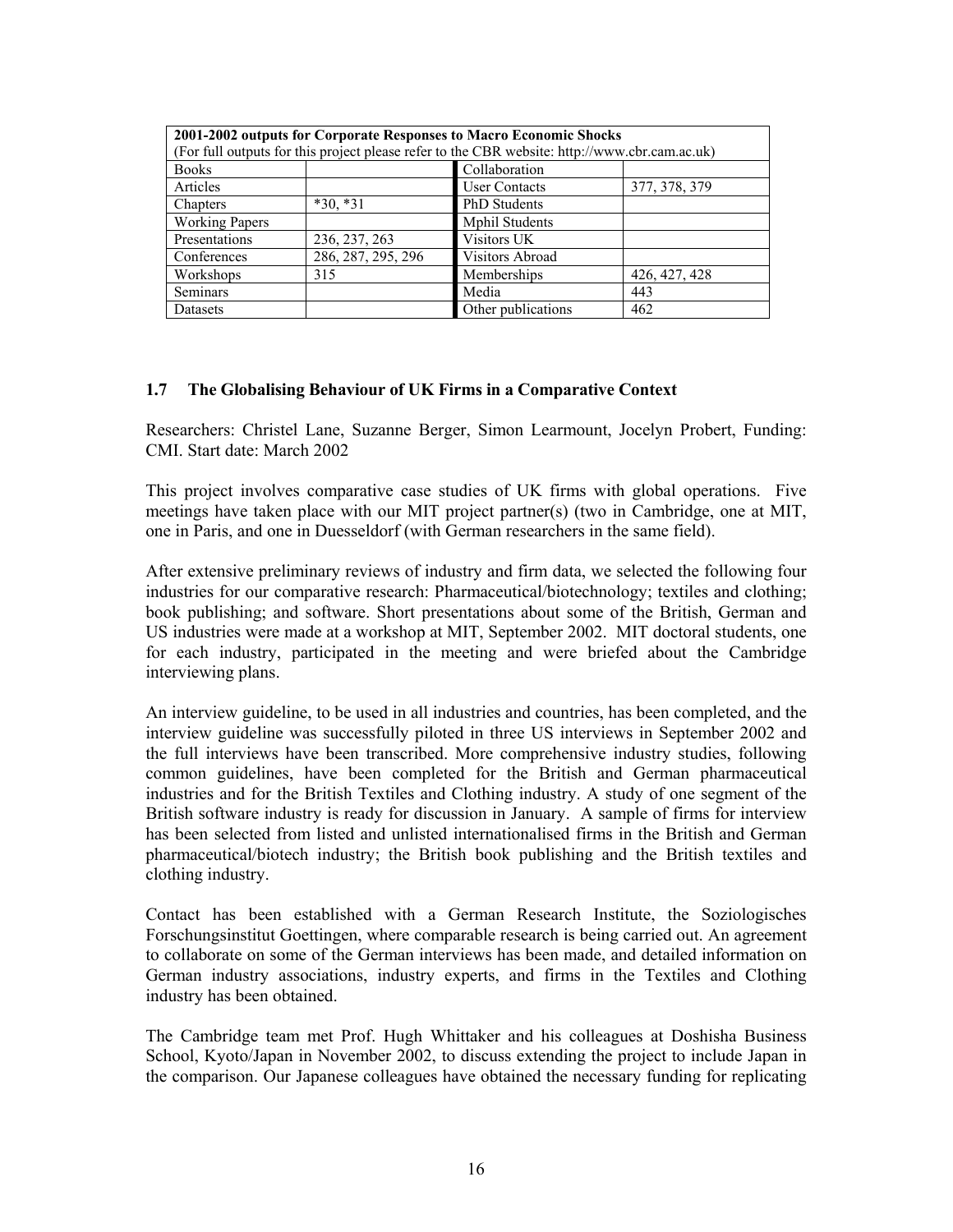the study in Japan, and we have been informed by Prof. Whittaker that they will participate in the project.

Work has started on a joint paper by the Cambridge team members, covering the UK/US comparison in two industries, in the context of a theoretical new institutionalist analysis of similarities and differences between the UK and the US varieties of capitalism This paper will be presented at the EGOS conference in July 2003. Lane and Probert are completing a paper on 'Globalisation Strategies of British and German Pharmaceutical Companies and their Impact on Performance of the Two Pharmaceutical Industries'.

| 2001-2002 outputs for The Globalising Behaviour of UK Firms in a Comparative Context |                                 |                                                                                               |               |
|--------------------------------------------------------------------------------------|---------------------------------|-----------------------------------------------------------------------------------------------|---------------|
|                                                                                      |                                 | (For full outputs for this project please refer to the CBR website: http://www.cbr.cam.ac.uk) |               |
| <b>Books</b>                                                                         |                                 | Collaboration                                                                                 | 343, 345, 346 |
| Articles                                                                             | $*79, 81, *83$                  | <b>User Contacts</b>                                                                          |               |
| Chapters                                                                             |                                 | <b>PhD</b> Students                                                                           | 393           |
| <b>Working Papers</b>                                                                | $*135$                          | <b>Mphil Students</b>                                                                         | 400           |
| Presentations                                                                        | 241, 248, 249, 250, Visitors UK |                                                                                               |               |
|                                                                                      | 251                             |                                                                                               |               |
| Conferences                                                                          | 292, 293                        | Visitors Abroad                                                                               | 408           |
| Workshops                                                                            | 288                             | Memberships                                                                                   | 429, 430, 431 |
| <b>Seminars</b>                                                                      |                                 | Media                                                                                         | 444, 445      |
| Datasets                                                                             |                                 | Other publications                                                                            | 463           |

## **1.8 International Financial Regulation**

Researchers: John Eatwell, Kern Alexander, Amanda Dickins, Jonathan Ward, Funding: Ford Foundation, Rockefeller Foundation, Start date: January 1999

The objective of the International Financial Regulation project is to develop an analytical, empirical, and legal framework within which to consider problems of international financial regulation. A further objective is to engage with senior regulators in developing countries with the aim of stimulating fundamental thinking about their objectives and activities.

In 2001-2002, Kern Alexander examined several important areas of international financial regulation. He is presently examining the impact of international economic organizations and their treaty structures on issues of financial stability with a special focus on deregulation and liberalization of financial markets. Alexander has written an article and working paper examining the concept of prudential regulation and the role of the World Trade Organisation in liberalizing international trade in financial services. Alexander has also continued his research into the theoretical and normative underpinnings of international soft law as it relates to the institutional structure of financial regulation and the emergence of legally binding rules of international banking supervision and international monetary regulation as set forth in the Core Principles of Banking Supervision and the IMF Articles of Agreement. He has also continued his work examining the institutional and legal framework of financial regulation in the European Union and examining the role of private law in enhancing financial regulation. He has also conducted research on the relationship of corporate governance and systemic risk in financial systems. His work examines the analytical and legal issues posed by the need to achieve standards of corporate governance that work 'with the grain' of regulatory principles to enhance the stability and efficiency of international financial markets.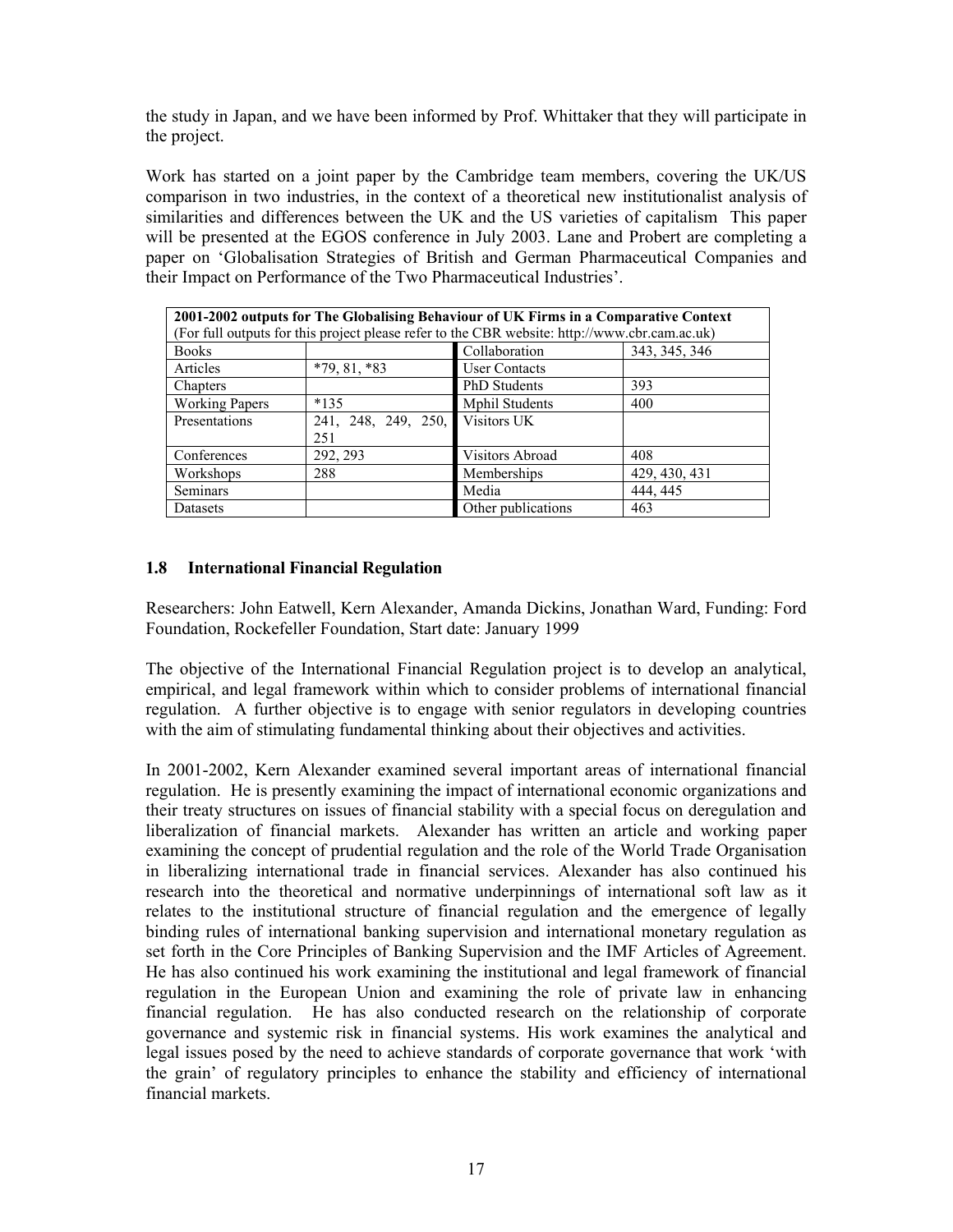Amanda Dickins joined the research project as a Research Fellow in 2001-2002. She is currently developing a research project on decision-making procedures in the policy processes that govern the international financial system, in which she applies a corporate governance framework to analyse the accountability of the international financial institutions. In 2001-2002, Dickins continued her work on financial systems in emerging markets and the policy challenges posed by the international environment poses for these economies. Most recently she has been working on the challenges of developing capital markets in emerging economies and she has produced a research paper on the policy challenges posed by regulatory convergence and technological developments and, in particular, the challenge that increased use of international listings poses for the maintenance of liquidity in local stock exchanges. Other research by Dickins in 2001-2002 focused on the impact of financial liberalisation on financial systems in advanced economies.

Jonathan Ward's research evaluates current or proposed aspects of international financial regulation, with the objective of influencing policy makers. Ward's primary focus has been on the most important recent change to the international financial architecture, the revision of the 1988 Basel Capital Accord, generally known as 'Basel 2'. Ward has also considered the application of 'Basel 2' in developing countries. A related piece of research, in progress, concerns the application of the same analysis in the context of insurance regulation in the European Union (the European Commission is considering introducing a new regime much like 'Basel 2'). Ward is working with Avinash Persaud, an Associate Fellow of the Cambridge Endowment for Research in Finance, to produce a paper to be sent to the European Commission and to European regulators pointing out the hidden dangers of the proposed approach. Ward has also conducted research into the interaction between competition and prudential objectives in banking. UK competition policy is about to be amended by a new Enterprise Act, which will introduce a regime in which the analysis of competition effects is delegated to an independent agency. The new statute takes no account of other market failures, for example those that justify financial regulation. Consequently, prudential regulators and competition authorities are likely to act in an uncoordinated manner.

The project team organised and conducted a major seminar on international financial regulation on 25-27 September 2002. It brought together senior bank regulators from South East Asia to discuss the role played by financial regulation and the theory and practice of prudential regulation in an international context. Participants came from Indonesia, Malaysia, the Philippines, Thailand and Vietnam. Other guests included representatives of the World Trade Organisation, the UK Financial Services Authority, and the Bank of England.

|                       | 2001-2002 outputs for International Financial Regulation |                                                                                               |          |
|-----------------------|----------------------------------------------------------|-----------------------------------------------------------------------------------------------|----------|
|                       |                                                          | (For full outputs for this project please refer to the CBR website: http://www.cbr.cam.ac.uk) |          |
| <b>Books</b>          |                                                          | Collaboration                                                                                 |          |
| Articles              | $42, 43, 44, 45, *46,$                                   | <b>User Contacts</b>                                                                          |          |
|                       | 71, 93, 94                                               |                                                                                               |          |
| Chapters              | 7, 8                                                     | <b>PhD</b> Students                                                                           |          |
| <b>Working Papers</b> | 95, 96, 97, 98, 99,                                      | <b>Mphil Students</b>                                                                         |          |
|                       | 156, 157                                                 |                                                                                               |          |
| Presentations         | 217, 218                                                 | Visitors UK                                                                                   |          |
| Conferences           |                                                          | Visitors Abroad                                                                               |          |
| Workshops             |                                                          | Memberships                                                                                   |          |
| Seminars              |                                                          | Media                                                                                         | 440, 441 |
| Datasets              |                                                          | Other publications                                                                            |          |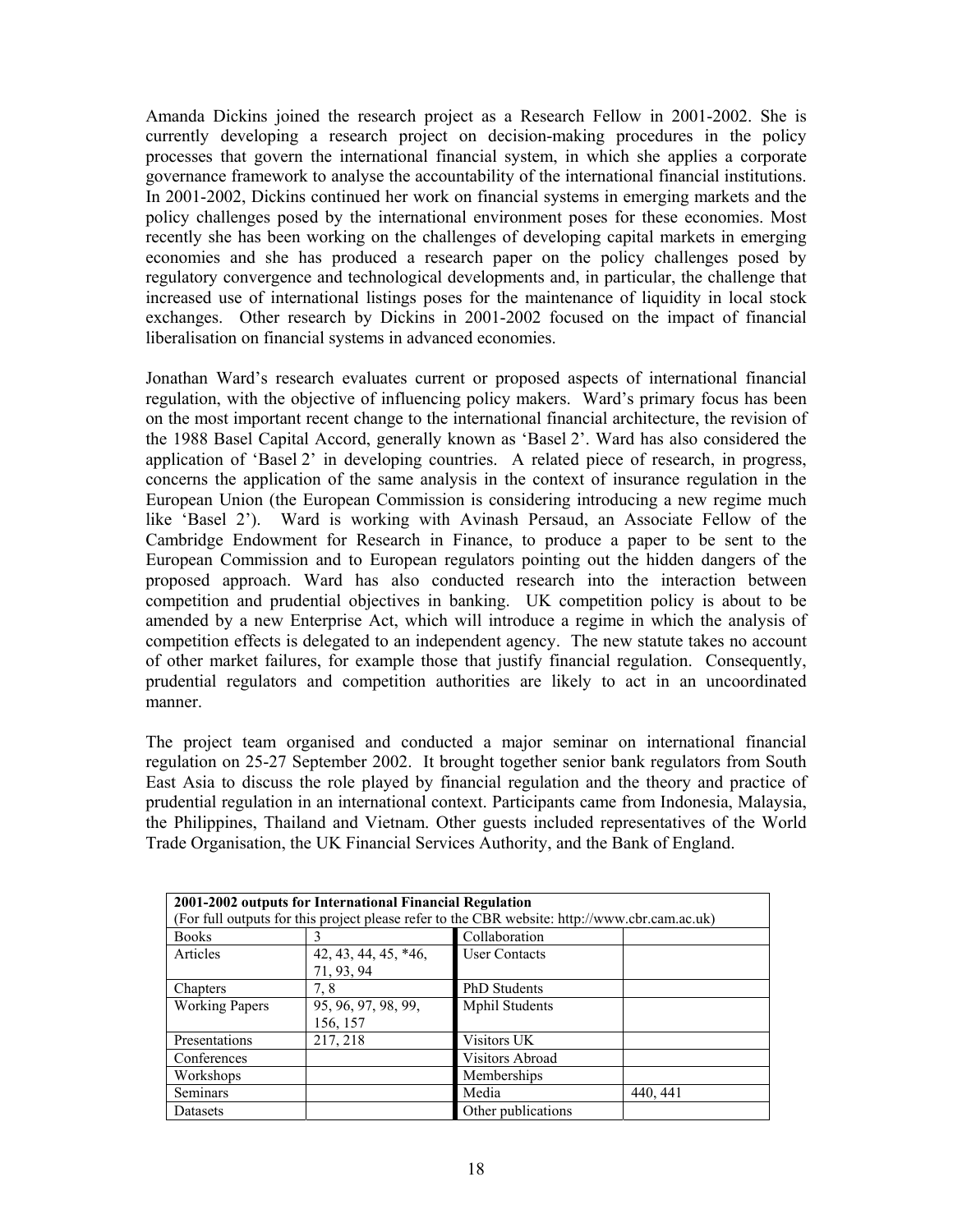## **1.9 International Mergers**

Project leader: Andy Cosh. Other principal investigators: Charlie Conn (University of Miami, Ohio), Paul Guest, Alan Hughes, Dennis Mueller (University of Vienna). Funding: ESRC (core CBR programme). Start date: October 1999

The 1990s experienced the largest merger wave of the century and the broadest in terms of its international dimensions. Cross-border mergers involving UK firms have steadily risen in importance compared to domestic mergers, and in recent years, UK companies have acquired more overseas companies than any other country. Although there is an extensive literature on domestic mergers, international merger activity is relatively under-researched. This research project provides an integrated analysis of international UK mergers that focuses on participating firm characteristics, merger motives, merger consequences, and the issues raised for national and EU industrial and competition policies. The project combines the accounting-based approach associated with industrial economics with the market-based approach identified with financial economics, and also makes use of in-depth case studies. The diverse geographic mix of UK international mergers requires that the project includes firms from the US, EU, non-EU European countries, Australia, South Africa, Latin America, and Asia.

The dataset of acquisitions that will form the base of the project is completed, and includes over 10,000 acquisitions carried out by UK acquirers from 1985-2000 in both the UK and overseas. Several papers have been produced and presented at meetings and conferences. Cosh and Guest wrote a case study of the Interbrew-Bass merger, examining the mechanics of merger regulation in international mergers, which is part of the Judge Institute of Management case study series.

Working Paper 214 analyses post-acquisition long-run abnormal share returns to UK acquiring firms in a sample of four thousand domestic and cross border acquisitions. The study shows that in acquisitions of both domestic and cross-border public targets, acquirers experience negative long run returns, whilst acquirers of private targets do not underperform. Multivariate regression analysis shows that cross-border acquisitions do significantly better when the acquirer and target are located in high-technology industries, and do significantly worse the greater the cultural difference between the UK and the target country. Furthermore, domestic public acquisitions do better when the acquisition is hostile, whilst this is not so in cross-border acquisitions. Three other studies examine the sample of domestic public acquisitions in more detail. Working Paper 252 examines whether the share price underperformance is matched by poor accounting performance. The standard accounting method (to compare the pre- and post-bid profitability of the acquirer) reveals a significant improvement. However, this method does not address the key issue of whether takeovers are a profitable investment for the acquirer. Using a new methodology based on the residual income valuation approach, acquisitions are found to destroy 30 percent of the acquirer's intrinsic value.

Working Paper 215 examines the performance of hostile takeovers. Although hostile targets experience a pre-acquisition decline in profit and share returns, the profit level is not below average. Furthermore, although hostile takeovers do improve profitability, the improvement is not related to the targets' pre-bid performance. These results provide little evidence that hostile takeovers perform a disciplinary role. The underperformance of public acquisitions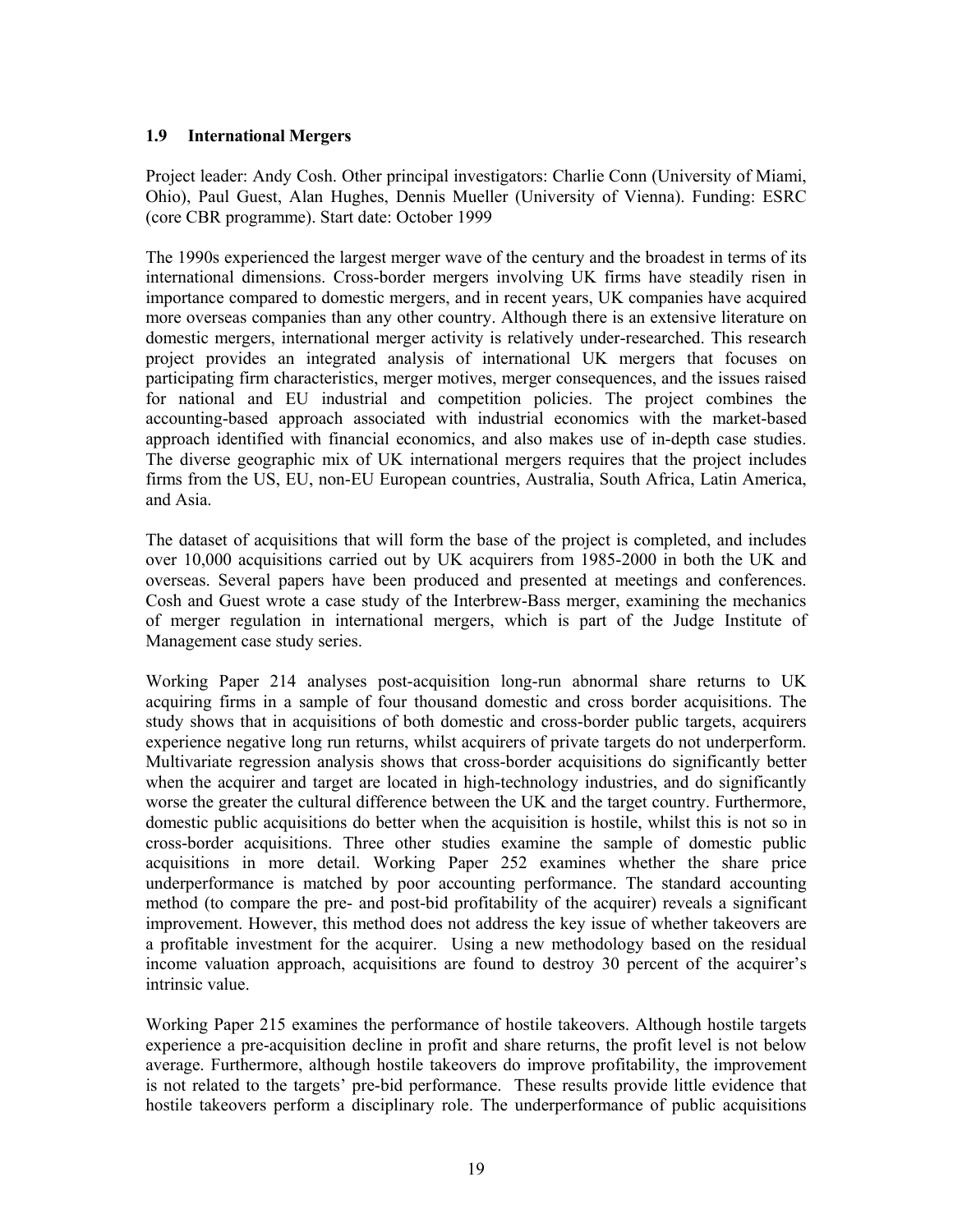suggests they may be motivated by managerial motives. Therefore, Working Paper 216 examines the relation between long run takeover performance and acquirer board share ownership. The results show a non-linear relationship where takeover performance at first increases, decreases and then increases with board ownership, consistent with a managerial alignment / entrenchment trade-off.

|                       | 2001-2002 outputs for International Mergers | (For full outputs for this project please refer to the CBR website: http://www.cbr.cam.ac.uk) |          |
|-----------------------|---------------------------------------------|-----------------------------------------------------------------------------------------------|----------|
| <b>Books</b>          |                                             | Collaboration                                                                                 |          |
| Articles              |                                             | <b>User Contacts</b>                                                                          |          |
| Chapters              |                                             | PhD Students                                                                                  | 388      |
| <b>Working Papers</b> | 105                                         | <b>Mphil Students</b>                                                                         | 397      |
| Presentations         |                                             | Visitors UK                                                                                   |          |
| Conferences           | 170, 187, 188, 189                          | Visitors Abroad                                                                               | 404      |
| Workshops             |                                             | Memberships                                                                                   |          |
| <b>Seminars</b>       |                                             | Media                                                                                         | 439, 442 |
| Datasets              |                                             | Other publications                                                                            |          |

### **1.10 The Learning Factory**

Project leader at Cambridge University: Nick Oliver. Project leader at Cardiff Business School: Rick Delbridge. Funding: EPSRC, via Cardiff Business School, Start date: 1 April 1999, End date: 31 March 2001.

This study ran from April 1999 to March 2001 and was completed just as Nick Oliver took up his position with the CBR. This project is the fourth in a series of studies, the first of which was conducted in 1992, with replications and extensions in 1994, 1995 and 1996. The series has comprised intense study of over 100 manufacturing plants in nine countries (China, France, Germany, Italy, Japan, Mexico, Spain, the UK and the US). In each case, plant-level measures of manufacturing performance (labour productivity, defect rates, etc.) have been taken and cross referenced with measures of manufacturing practice and plant characteristics in order to better understand the key factors that distinguish high performing plants from their less highly performing counterparts. More specifically, these studies set out to test the proposition that so-called lean production methods are associated with superior manufacturing performance. Twenty-six of the plants in the 1999-2001 study had taken part in the 1994 study, representing a unique opportunity to map change over time. The Japanese plants showed noticeably greater improvement in performance than their Western counterparts; labour productivity in the Japanese plants improved by an average of 20 per cent over the period; in US plants labour productivity was static, whilst the UK plants registered a *fall* in labour productivity of 13 per cent.

Each participating company has been issued with a comprehensive feedback report showing its position against upper and lower benchmarks on a series of indicators of performance and practice. This provides an opportunity for UK firms to gauge their position against international standards. Due to the recent completion of this project, data analysis is currently in progress, and dissemination has not yet begun in earnest.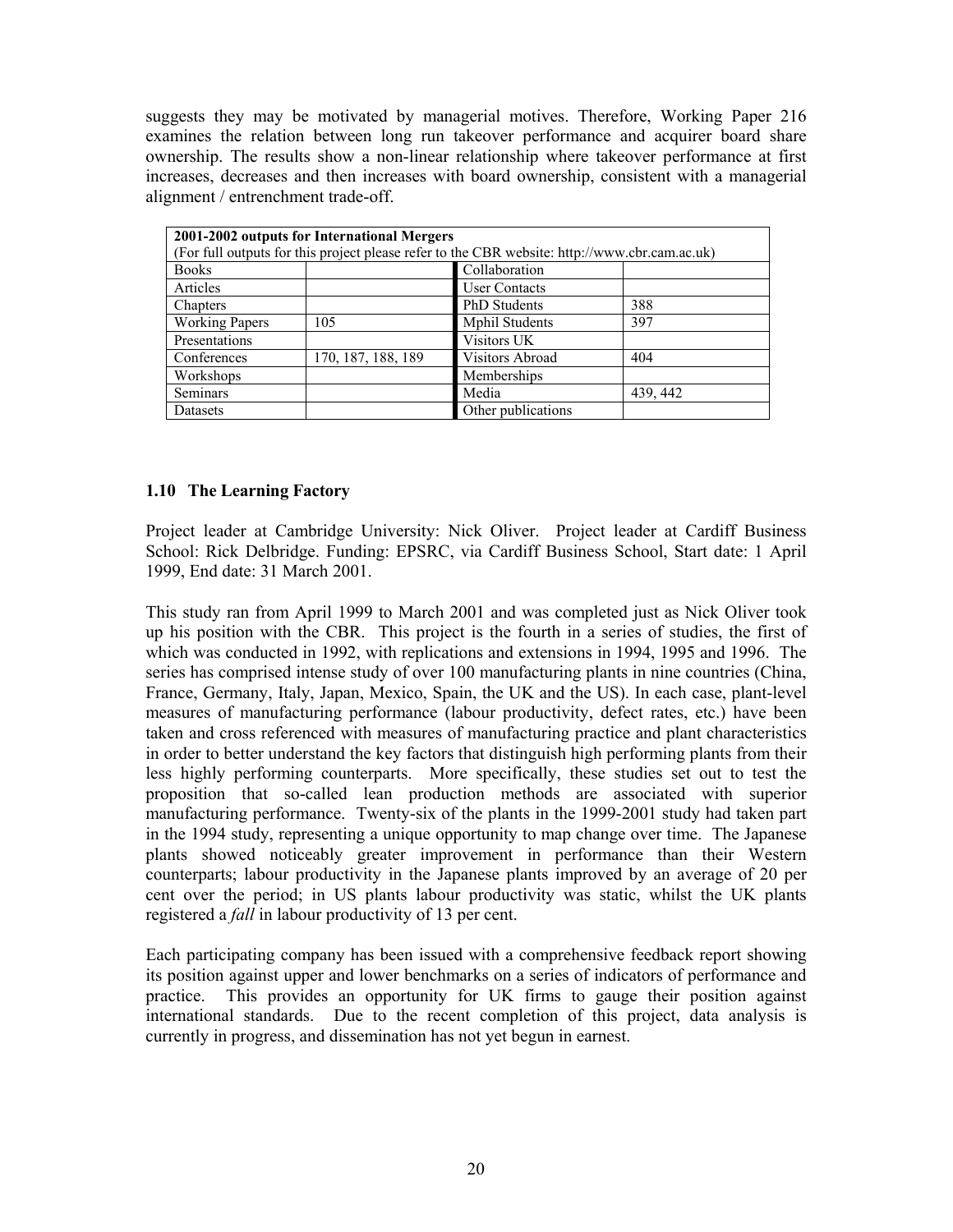| <b>Books</b>          |     | (For full outputs for this project please refer to the CBR website: http://www.cbr.cam.ac.uk)<br>Collaboration |  |
|-----------------------|-----|----------------------------------------------------------------------------------------------------------------|--|
|                       |     |                                                                                                                |  |
| Articles              | 89  | <b>User Contacts</b>                                                                                           |  |
| Chapters              |     | <b>PhD</b> Students                                                                                            |  |
| <b>Working Papers</b> | 146 | <b>Mphil Students</b>                                                                                          |  |
| Presentations         | 255 | Visitors UK                                                                                                    |  |
| Conferences           |     | Visitors Abroad                                                                                                |  |
| Workshops             |     | Memberships                                                                                                    |  |
| <b>Seminars</b>       |     | Media                                                                                                          |  |
| Datasets              |     | Other publications                                                                                             |  |

### **1.11 New product development performance in the UK and Japanese automotive industries**

Project leader: Nick Oliver with David Primost. Funding: Society of Motor Manufacturers and Traders (SMMT) Industry Forum. Start date: 1 March 2001. End date: 31 July 2001

This study was commissioned by the DTI/SMMT Industry Forum in March 2001. The mission of the Industry Forum is to improve the competitiveness of the UK's automotive industry, and to date this has largely taken the form of advice and interventions to improve manufacturing performance in individual plants. However, given the importance of design and product development to competitiveness, the Industry Forum was considering whether to extend its activities to the product development arena. Consequently, Cambridge was commissioned to design and execute a study into the state of new product development in UK car and component makers, especially measured against Japanese benchmarks.

Approximately 20 UK and 10 Japanese car and component makers took part in the study. The Japanese leg was conducted with collaborators from Chuo University in Japan. The results revealed substantial differences between Japan and the UK (generally in favour of Japan), based on measures such as development lead times and the time taken for manufacturing performance to settle to normal levels following new product launch.

The conclusions and recommendations from this study were presented to the Industry Forum in a written report. Dissemination of the results more widely is now in progress.

| 2001-2002 outputs for New product development performance in the UK and Japanese |                       |                                                                                               |     |  |
|----------------------------------------------------------------------------------|-----------------------|-----------------------------------------------------------------------------------------------|-----|--|
|                                                                                  | automotive industries |                                                                                               |     |  |
|                                                                                  |                       | (For full outputs for this project please refer to the CBR website: http://www.cbr.cam.ac.uk) |     |  |
| <b>Books</b>                                                                     |                       | Collaboration                                                                                 |     |  |
| Articles                                                                         |                       | <b>User Contacts</b>                                                                          | 384 |  |
| Chapters                                                                         |                       | <b>PhD</b> Students                                                                           |     |  |
| <b>Working Papers</b>                                                            |                       | <b>Mphil Students</b>                                                                         |     |  |
| Presentations                                                                    | 256, 263              | Visitors UK                                                                                   |     |  |
| Conferences                                                                      |                       | Visitors Abroad                                                                               |     |  |
| Workshops                                                                        |                       | Memberships                                                                                   |     |  |
| <b>Seminars</b>                                                                  |                       | Media                                                                                         |     |  |
| Datasets                                                                         | 322                   | Other publications                                                                            |     |  |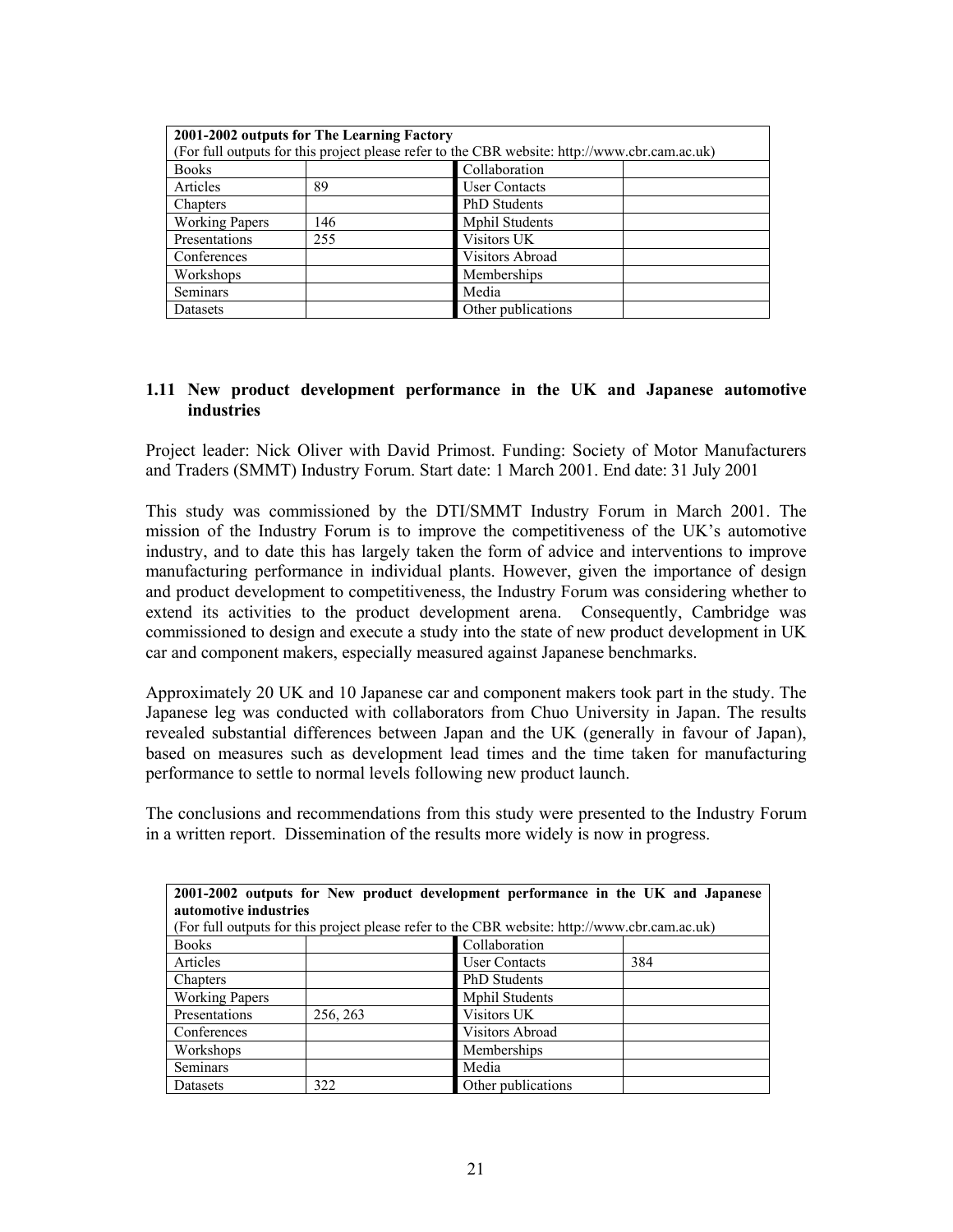## **2 Programme Two: Corporate Governance**

#### **Programme Director: Simon Deakin**

The remit of the Corporate Governance Programme broadly corresponds to the second of the three objectives of the scientific programme of the CBR, namely the 'analysis of the relationship between corporate governance structures, incentive systems, takeovers, business performance and the regulatory and legal environment'. The Programme takes a holistic view of corporate governance. This sees the issues of board structure, shareholder relations, creditor control and employee representation and participation as inextricably linked within the context of the modern enterprise.

Questions addressed include: what are the implications for efficiency and distribution of rules of company law which seeks to maximise the incidence and scale of hostile takeovers? Should employees and other long-term 'stakeholders' in the firm be given a stronger voice in determining its ownership and strategic direction? What is happening to employment contracts in a de-collectivised labour market? How are the compensation and job security packages of top executives arrived at, and can the outcomes be justified on the grounds of efficiency and equity? What are the incentive properties of mutual forms of ownership and control? What are the economic effects of regarding company directors as fiduciaries?

In common with the other CBR Research Programmes, the aim has been to pursue an interdisciplinary programme of research leading to significant contributions in a number of individual disciplines. Those disciplines most relevant to the *Corporate Governance Programme* are socio-legal studies, economics, and management and business studies. One of the principal aims of the Programme has been to engage with methodological issues in the interface between law, economics and the theory of business organisation.

During the first five-year programme of the CBR, core funding supported projects on the regulation of takeovers; the impact of foreign direct investment on UK management; the economics of executive pay and dismissals; and corporate restructuring. Additional funding was secured from a variety of sources (including the DTI, the Law Commission, the European Commission, the New Zealand Department of Labour, the Joseph Rowntree Foundation, the Newton Trust and the Leverhulme Trust, the Norwich and Peterborough Building Society and the Building Societies Association) to support work on projects including: individualisation and employment contracting; job insecurity; economic effects of employment legislation; business failures, macroeconomic instability, and insolvency law (jointly with the DAE); the duties of company directors; a survey of the economics of company law; and corporate governance in mutuals. The new five-year programme which began in 1999 is currently supporting an international network on corporate governance and investment and projects on the future of professional work, ethics, regulation and globalisation, and corporate law and economic performance. In addition, funding was obtained from CMI (the Cambridge-Massachusetts Institute) for work on the updating of employment institutions and governance, beginning in the autumn of 2001, and from the European Commission under its Fifth Framework Programme, for work on employment policy and the politics of capabilities in Europe.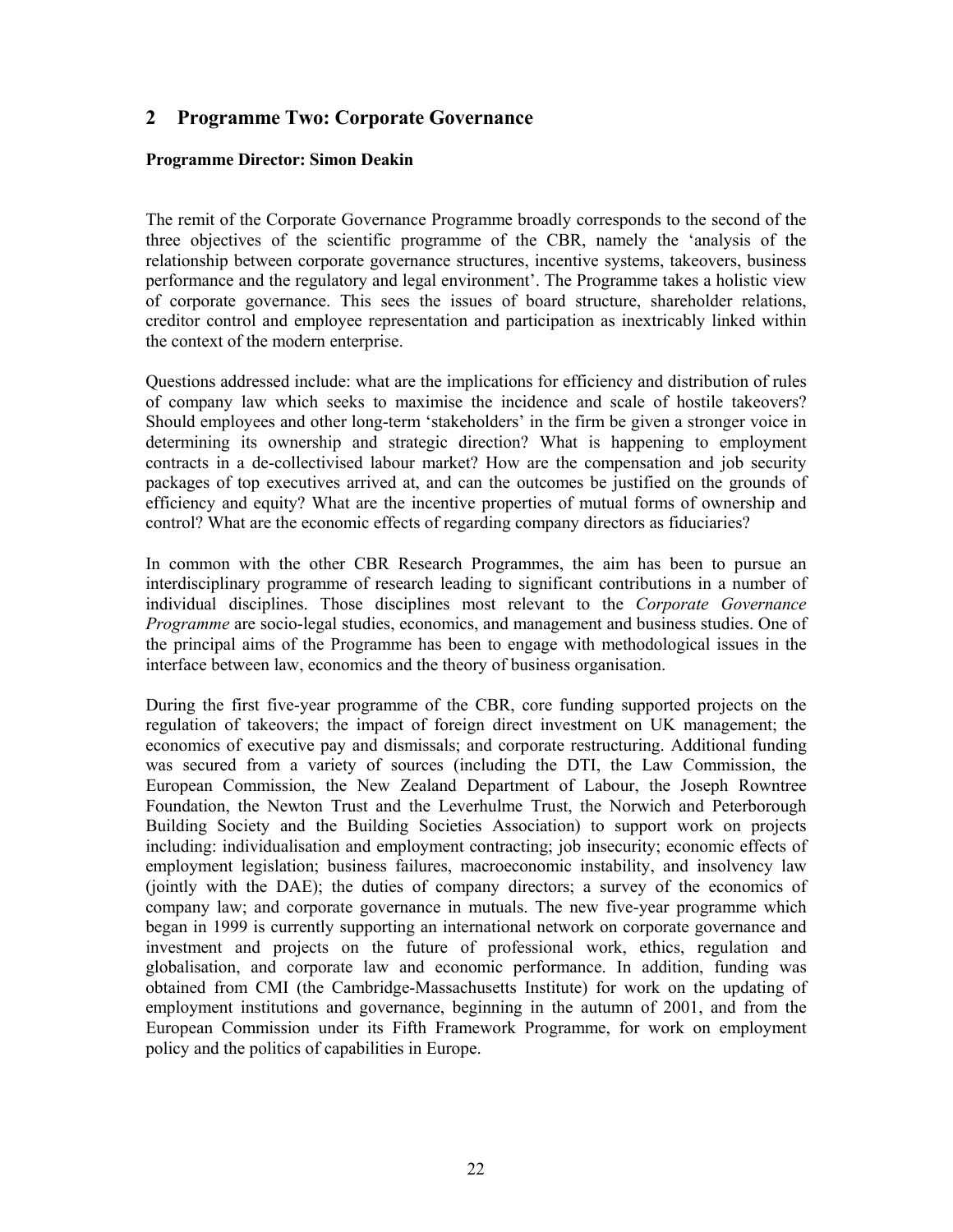## **2.1 From Employability to Capability: An Exploratory Approach on the Quality of Employment**

Project leader: Simon Deakin Research Fellow: Jude Browne Research Associate: Frank Wilkinson. Funding: European Commission, Fifth Framework Programme. Start date: May 2002. End date: September 2002.

This project was funded by the European Commission under its Fifth Framework Programme and involved collaboration between the CBR and two French research centres, IDHE, Ecole Normale Supérieure de Cachan, and the Maison des Sciences de l'Homme Ange Guépin, University of Nantes. The aim was to undertake an exploratory theoretical and methodological analysis of the issue of the quality of employment in the EU. Since the Lisbon and Nice summits, the promotion of employment quality has been one of the most important items in the process of European construction in the social and employment fields. The project explored the relevance to this issue of Amartya Sen's capability approach. The capability concept has numerous applications to the issue of the quality of employment: these include mobility of workers within and between enterprises; efforts to reconcile work and family life; access to social protection of various types; and measures to promote employability and access to the labour market.

The project provided short-term funding between May and September 2002 for the development by the network of a literature review of the use of the capability concept in the field of European construction, and the initial development of statistical indicators for relating the quality of employment to capabilities. This work was carried out in preparation for a more extensive three-year programme of research, also funded by the European Commission, which began in the autumn of 2002.

The principal finding of the work is that the capability concept has numerous applications in the context of issues relating to the quality of employment: these include mobility of workers within and between enterprises; efforts to reconcile work and family life; access to social protection of various types; and measures to promote employability and access to the labour market. The notion of capability also provides a useful starting point for moving beyond the current 'employability' debate and uniting the goal of competitiveness with the recognition and protection of fundamental human rights of the kind contained in the EU Charter of Fundamental Rights.

The Cambridge team produced three working papers on the themes of capability, gender equality, and social rights, and a number of related publications. A workshop was organised in June in Cambridge 2002 at which papers on the legal and economic aspects of the capability concept were presented, along with work on the development of statistical indicators. A conference took place in Brussels in September 2002 at which the completed work was presented to the social partners and a wider audience of policy makers and academics.

In related work, Simon Deakin was commissioned, along with Catherine Barnard and Richard Hobbs, to carry out a study for the EU of the implementation in the UK of the Working Time Directive, with specific reference to the UK's 'opt out' of the maximum 48 hour working week. A first draft of the report was completed in December 2002. The findings will be published in 2003.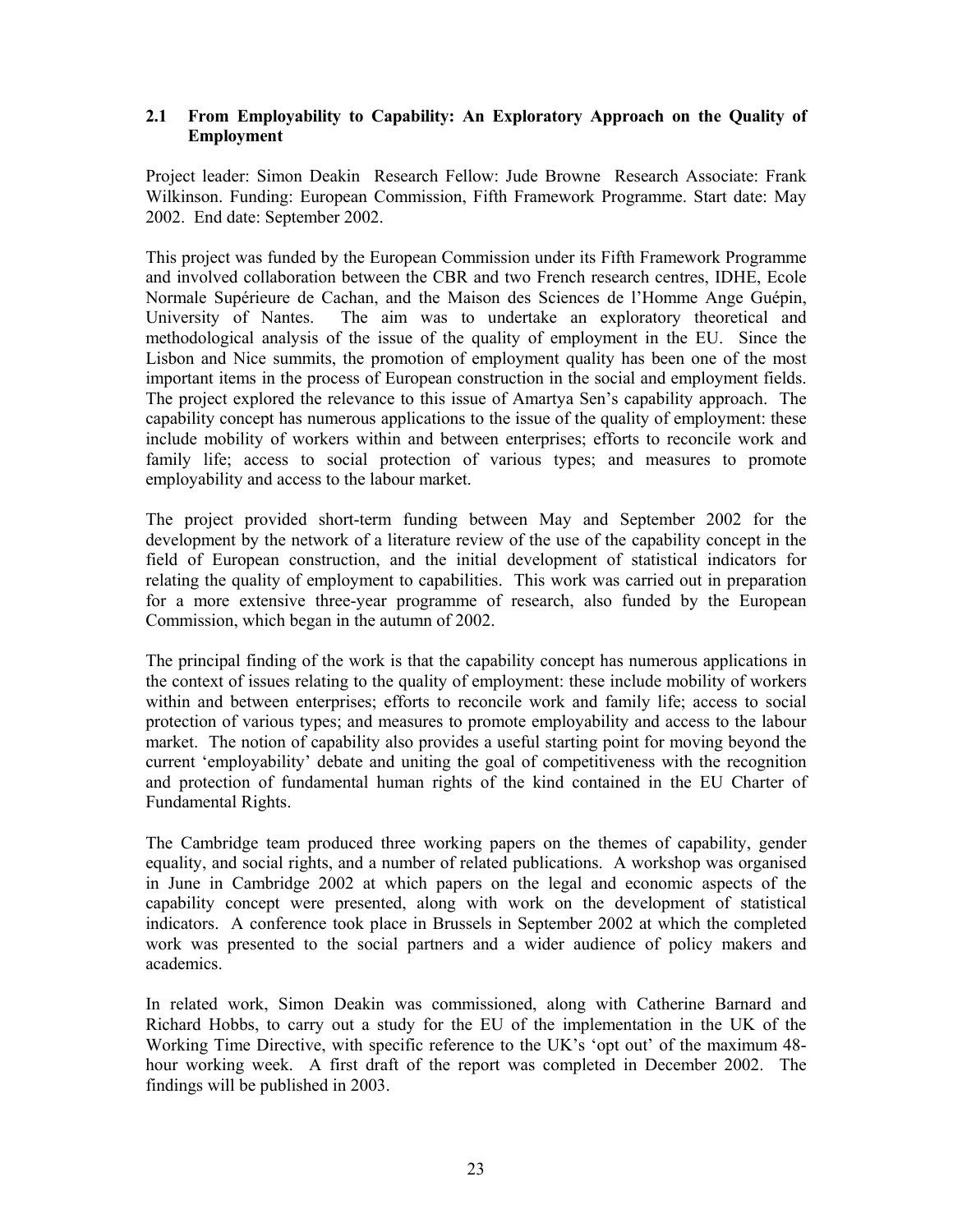| 2001-2002 outputs for From Employability to Capability: An Exploratory Approach on the    |                        |                       |     |
|-------------------------------------------------------------------------------------------|------------------------|-----------------------|-----|
| Quality of Employment (For full outputs for this project please refer to the CBR website: |                        |                       |     |
| http://www.cbr.cam.ac.uk)                                                                 |                        |                       |     |
| <b>Books</b>                                                                              | 4                      | Collaboration         | 330 |
| Articles                                                                                  | 52, 53, 56             | <b>User Contacts</b>  |     |
| Chapters                                                                                  | $16, *17, 18, 21, 22,$ | <b>PhD</b> Students   | 389 |
|                                                                                           | $*23, 37$              |                       |     |
| <b>Working Papers</b>                                                                     | 106, 108, 113          | <b>Mphil Students</b> | 398 |
| Presentations                                                                             | 174, 176, 175, 207     | Visitors UK           | 401 |
| Conferences                                                                               |                        | Visitors Abroad       | 405 |
| Workshops                                                                                 | 309                    | Memberships           |     |
| <b>Seminars</b>                                                                           |                        | Media                 |     |
| Datasets                                                                                  |                        | Other publications    |     |

#### **2.2 Corporate Governance and Investment: An International Research Network**

Project leader: Dennis Mueller (University of Vienna). Other principal investigators: Andy Cosh, Paul Guest, Alan Hughes. Research associates: Ajit Singh (University of Cambridge) Klaus Gugler, Burcin Yurtoglu (University of Vienna). Funding: ESRC (core CBR grant). Start date: October 1999.

Considerable concern has been expressed recently over slow growth, lagging productivity, and the loss of markets to foreign competition in Europe. One cause given is the quality of management decisions in particular with respect to investments in capital equipment, research and development, and mergers. This failing has been attributed to agency conflicts between owners and managers, which in turn are related to corporate governance structures. The proposed Network has five main objectives: to describe and analyse differences in corporate governance structures in the seven countries to be included in the study; to measure the performance of corporate investment in European countries and compare this performance both across countries within Europe, and between companies in Europe, North America and Asia; to explain the levels of investment of European companies using different theories of capital market failure and corporate governance; to relate the findings regarding investment, performance and the determinants of investment to the general hypotheses about the roles of the capital market and corporate governance that are consistent with the analyses of corporate governance systems; and to draw policy implications about how European capital markets and corporate governance structures might be altered to improve the allocation of capital and the overall performance of companies within Europe. The methodology to be adopted will include comparative institutional analysis of corporate governance systems in Europe (building on work carried out previously under the executive pay and performance project) and the use of microeconometric techniques to analyse the determinants of the tenure of top executives. The network would build on collaboration already underway which has in the past four years included Professor A. Alcouffe (University of Toulouse), Professor J. Schwalbach (Hamboldt Univeristy Berlin), Professor M. Conyon (University of Pennsylvania), Professor H. Odagin (Japan), Professor L. Renneboog (University of Leuven), Professor F. Malerba (Italy).

A series of international meetings have been held under the auspices of this project. The most recent was in March 2002 in Cambridge which was attended by twenty-six members of the research team. Ten new papers were presented at this meeting.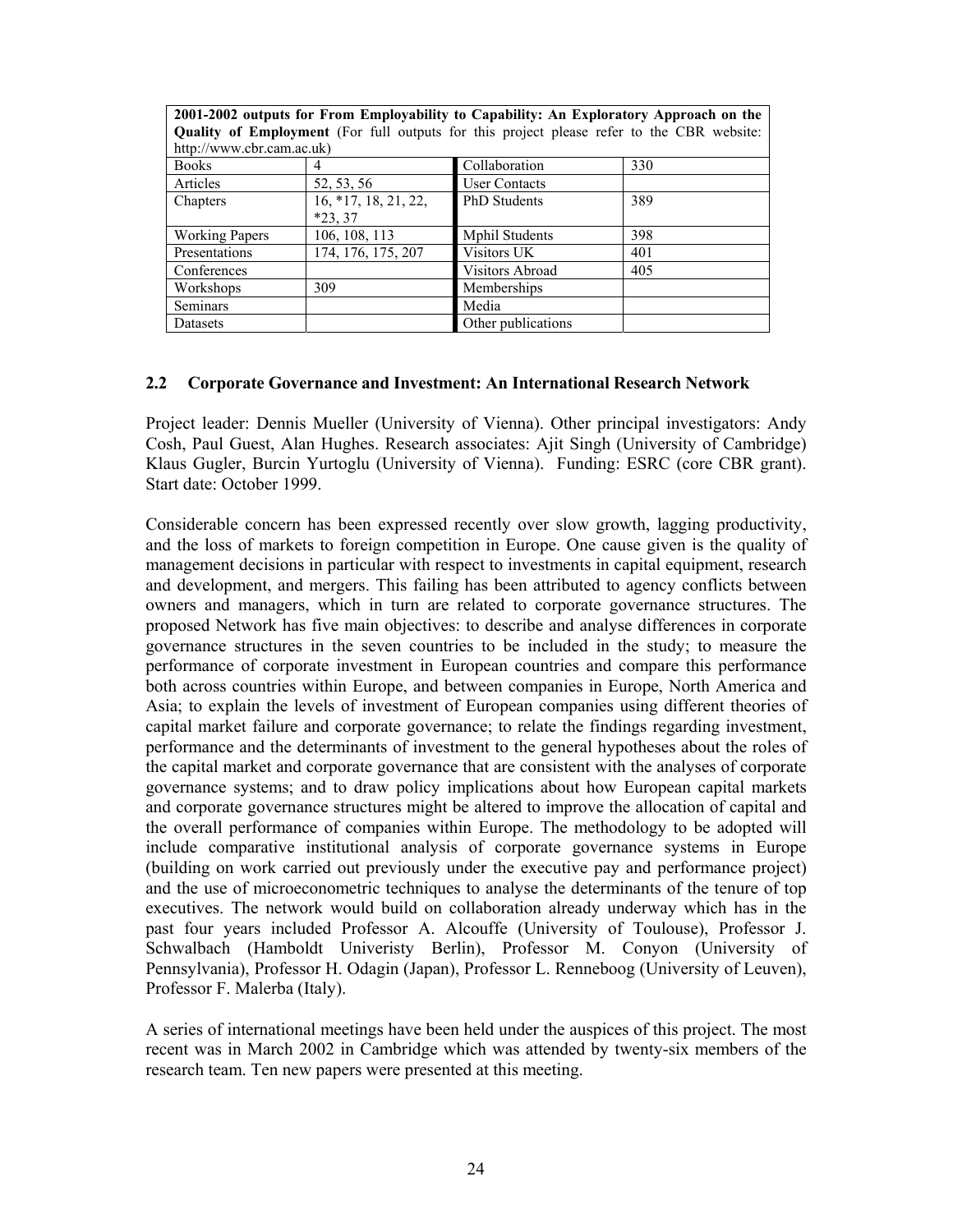| 2001-2002 outputs for Corporate Governance and Investment: An International Research |                     |                                                                           |          |
|--------------------------------------------------------------------------------------|---------------------|---------------------------------------------------------------------------|----------|
|                                                                                      |                     | <b>Network</b> (For full outputs for this project please refer to the CBR | website: |
| http://www.cbr.cam.ac.uk)                                                            |                     |                                                                           |          |
| <b>Books</b>                                                                         |                     | Collaboration                                                             |          |
| Articles                                                                             |                     | <b>User Contacts</b>                                                      |          |
| Chapters                                                                             |                     | <b>PhD</b> Students                                                       |          |
| <b>Working Papers</b>                                                                | 111, 115, 151, 152, | <b>Mphil Students</b>                                                     |          |
|                                                                                      | 153, 154            |                                                                           |          |
| Presentations                                                                        | 171, 172, 177, 190, | Visitors UK                                                               |          |
|                                                                                      | 191, 196, 213, 220, |                                                                           |          |
|                                                                                      | 221, 222, 260, 268  |                                                                           |          |
| Conferences                                                                          |                     | Visitors Abroad                                                           |          |
| Workshops                                                                            |                     | Memberships                                                               |          |

### **2.3 Corporate Governance, Corporate Finance and Economic Performance in Emerging Markets**

Project leaders: Ajit Singh, Jack Glen (IFC) and Shyam Khemani (World Bank). Funding: World Bank. Start date: 1998.

The main aims of this project and the methodology employed in this research have been outlined in last year's report. The project has produced a series of empirical findings which contradict the widely held belief that the 'Asian crisis' of the late 1990s was caused by a lack of effective competition and poor governance arrangements in the east Asian economies. During 2003-2 papers by Singh 2002c, Glen *et al*. 2002, Gugler *et al*., 2000, and Aw *et al.* (2002) on this theme were prepared for the *Economic Journal* Symposium on Corporate Governance, Competition and Selection. There was also productive interaction with Professor Simon Deakin and other colleagues in the Law Faculty. This has led to the forthcoming publication of Singh's paper 'Competition, Corporate Governance and Selection in Emerging Markets' in the *Journal of Corporate Law Studies*. This promises to be a fruitful and exciting inter-disciplinary effort in the area of emerging markets which challenges some of the existing work on the subject, that of Professor Shleifer and his colleagues.

|                       |                                        | 2001-2002 outputs for Corporate Governance, Corporate Finance and Economic                    |          |  |  |
|-----------------------|----------------------------------------|-----------------------------------------------------------------------------------------------|----------|--|--|
|                       | <b>Performance in Emerging Markets</b> |                                                                                               |          |  |  |
|                       |                                        | (For full outputs for this project please refer to the CBR website: http://www.cbr.cam.ac.uk) |          |  |  |
| <b>Books</b>          |                                        | Collaboration                                                                                 | 354      |  |  |
| Articles              | $*92$                                  | <b>User Contacts</b>                                                                          | 386      |  |  |
| Chapters              | $*40$                                  | <b>PhD</b> Students                                                                           | 394      |  |  |
| <b>Working Papers</b> | 103, 115, 116, 151,                    | <b>Mphil Students</b>                                                                         | 396      |  |  |
|                       | 152, 153, 154, *155                    |                                                                                               |          |  |  |
| Presentations         | 271, 272, 273, 275, Visitors UK        |                                                                                               | 403      |  |  |
|                       | 277, 278, 279                          |                                                                                               |          |  |  |
| Conferences           |                                        | <b>Visitors Abroad</b>                                                                        | 409      |  |  |
| Workshops             |                                        | Memberships                                                                                   | 352, 353 |  |  |
| <b>Seminars</b>       |                                        | Media                                                                                         |          |  |  |
| Datasets              |                                        | Other publications                                                                            |          |  |  |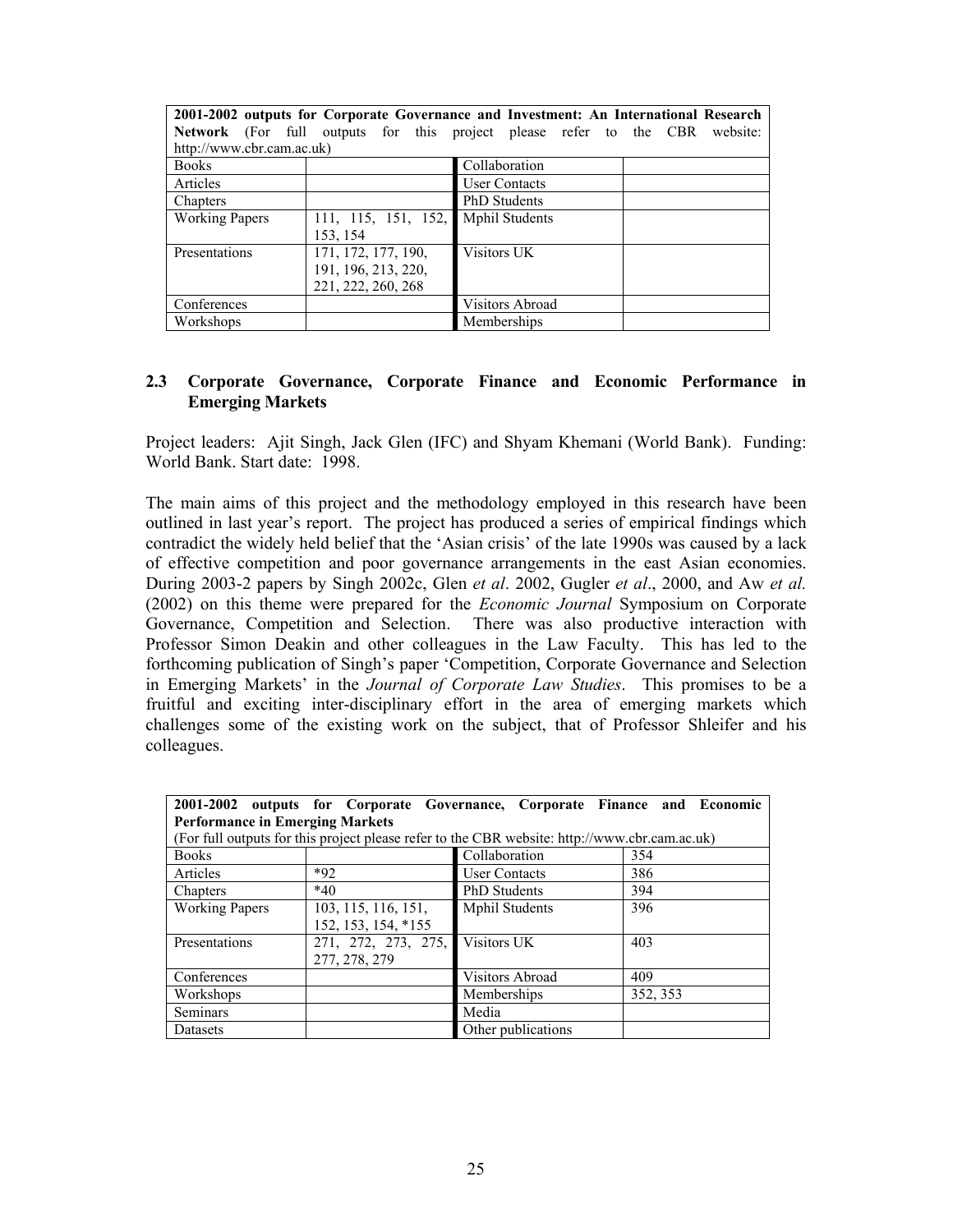### **2.4 Corporate Law and Economic Performance**

Project leaders: John Armour, Simon Deakin, Brian Cheffins (Faculty of Law), Alan Hughes and Richard Nolan (Faculty of Law) Start date: October 2001

Reform of corporate law is currently being considered in several countries, including the UK where a Company Law Review has been initiated by the DTI and where two substantial Consultation Papers have recently been published by the Law Commission. A major focus of this process of reform is the link between company law and competitiveness. This in turn raises a number of questions on which empirical research has been, so far, comparatively limited. How far do the laws governing directors' duties affect, in practice, the processes of corporate decision making? What are the mechanisms by which rules of company law take effect within organisations? What would the consequences be of a wider recognition for 'stakeholder' interests within the firm? How is the evolution of company law affected by transnational harmonisation and by increasing regulatory competition? How far are we observing international convergence around a 'Anglo-American' model of company law which stresses shareholder value at the expense of stakeholder-protection measures?

During 2001-2 substantial progress was made on the conceptual and theoretical study of the evolution of corporate law and on a law  $\&$  economics analysis of the provision of venture capital in the UK, with a conference held on the latter subject in March 2001. Progress was also made on the development of case studies of the impact of inter-country differences in corporate law on economic performance and on the development of company-level indices for measuring this impact. The work so far points, provisionally, to a finding which calls into doubt the La Porta et al. 'law matters' hypothesis. Our historical analyses show that, in the UK, it is doubtful whether legal change preceded the emergence of diffuse share ownership, as La Porta et al. claim. We also find evidence to doubt the 'convergence' hypothesis of Hansmann and Kraakman: country-specific factors remain significant in shaping corporate governance regimes. However, we are still in the course of collecting data on these issues, and the findings remain provisional.

In related work, John Armour and Simon Deakin were part of a team commissioned by the Financial Services Authority to write a report on the role of soft law and the 'comply and explain' approach within corporate governance codes, and the link between the codes and the Listing Rules drawn up by UK Listing Authority. The report will be completed in 2003.

| 2001-2002 outputs for Corporate Law and Economic Performance<br>(For full outputs for this project please refer to the CBR website: http://www.cbr.cam.ac.uk) |                                                           |                       |          |
|---------------------------------------------------------------------------------------------------------------------------------------------------------------|-----------------------------------------------------------|-----------------------|----------|
| <b>Books</b>                                                                                                                                                  | *1                                                        | Collaboration         |          |
| Articles                                                                                                                                                      | 47, *49, 50, 51, 64,<br>65, 66, 67                        | <b>User Contacts</b>  | 357, 358 |
| Chapters                                                                                                                                                      | $*9, *10, *11, *12,$<br>$*13, 14, 15$                     | <b>PhD</b> Students   | 390      |
| <b>Working Papers</b>                                                                                                                                         | 100, *101, 102, 112                                       | <b>Mphil Students</b> |          |
| Presentations                                                                                                                                                 | 158, 159, 160, 161,<br>162, 163, 166, 167<br>add 9 others | Visitors UK           |          |
| Conferences                                                                                                                                                   | 307                                                       | Visitors Abroad       | 406      |
| Workshops                                                                                                                                                     | 308                                                       | Memberships           | 410      |
| Seminars                                                                                                                                                      |                                                           | Media                 | 438      |
| Datasets                                                                                                                                                      |                                                           | Other publications    | 454, 455 |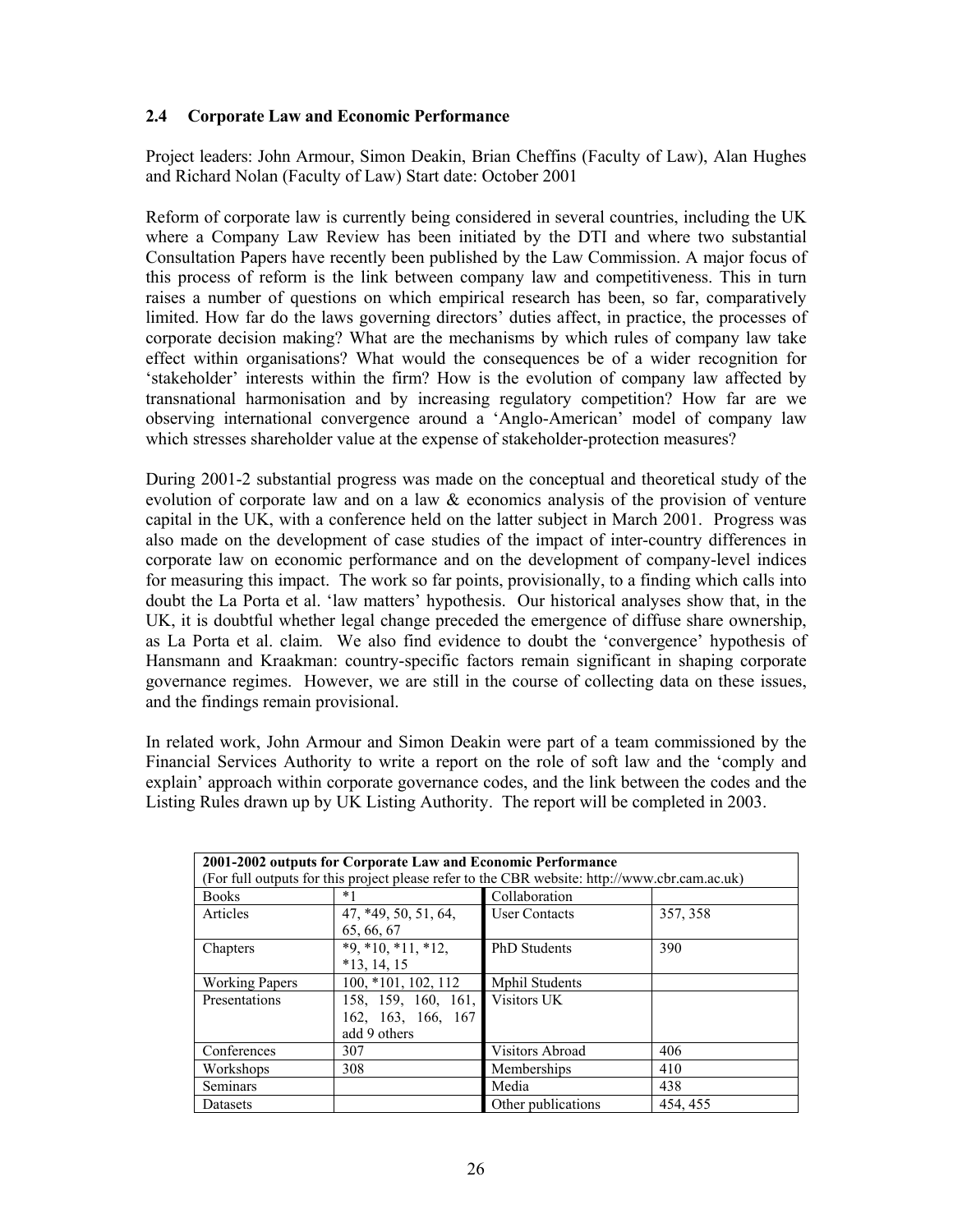### **2.5 Ethics, Regulation and Globalisation**

Project leaders: Michael Pollitt (Judge Institute of Management) and Ian Jones (Brasenose College, Oxford and London Business School). Research Assistant: Chris Nyland (July-August, 2001). Funding: ESRC (CBR core grant). Start date: October 1999.

The aim of the project is to explore the following fundamental questions in business ethics:

(1) what are the ethical issues raised by economic trends in the areas of ethics of competition policy, the ethics of globalisation and the ethics of transnationals?

(2) what are the incentives facing the firms involved under (1) to be ethical?

(3) how might public policy be altered to encourage more socially responsible behaviour by business in each of these contexts?

In December 2001 we held a major conference on 'Understanding How Issues in Business Ethics Develop'. This conference built on Jones and Pollitt (2001) which characterised the key influences on the business ethics debates surrounding the various corporate governance reports published in the 1990s. The conference sought to discuss several major business ethics issues from the point of view of who influenced their development and how could business have been more effect in engaging with the issues as they developed. The issues covered included GM crops in the UK, child labour in the third world, corporate bribery in the OECD and ethical investment. At the conference each paper was followed by a comment from a contrasting side of the argument. In most cases there was considerable agreement e.g. on the issue of child labour and the ways in which companies could effectively interact with NGOs to tackle the problem. However on some issues there remained considerable distance between the two sides e.g. between NGOs and the biotechnology industry on the future of GM crops.

The conference led directly to the publication of a conference volume Jones and Pollitt (2002e). This book brought the contributions together and allowed us to distil the learning in the final chapter (Jones and Pollitt, 2002d). In this we concluded that debates surrounding ethical issues involved two sets of actors: those who could initiate them (e.g. NGOs and the media) and those who could only respond to already initiated debates (e.g. governments). Corporations, for the most part, lie firmly in the latter category. The best they can do is monitor the 'ethical radar' and assess their ethical risks and be prepared to respond to ethical issues should they arise (Shell's response to Brent Spar was a good example of this). The issues themselves exhibit three phases: *awareness* (during which the issue is raised and demands investigation), *education* (during which the issue is considered and responses formulated) and *implementation* (during which the outcome of the education phase is implemented). Corporations can be very active in the education phase as this is where they have a lot to bring to the debate. It is also the area where they have most room to improve their interaction and most to gain because it is they who will be expected to implement the final solutions coming out of the education phase.

A summary of our main paper was published as Jones and Pollitt (2002a) and we had a very successful book launch at the IOD. At this meeting Lord Tony Newton chaired papers by Jones and Pollitt, Simon Deakin and Mark Moody Stuart (ex. Chairman of Shell) on the theme of the 'Future of Corporate Governance'. The set of papers stimulated by the book contributed to addressing each of the fundamental questions that form the basis of our project.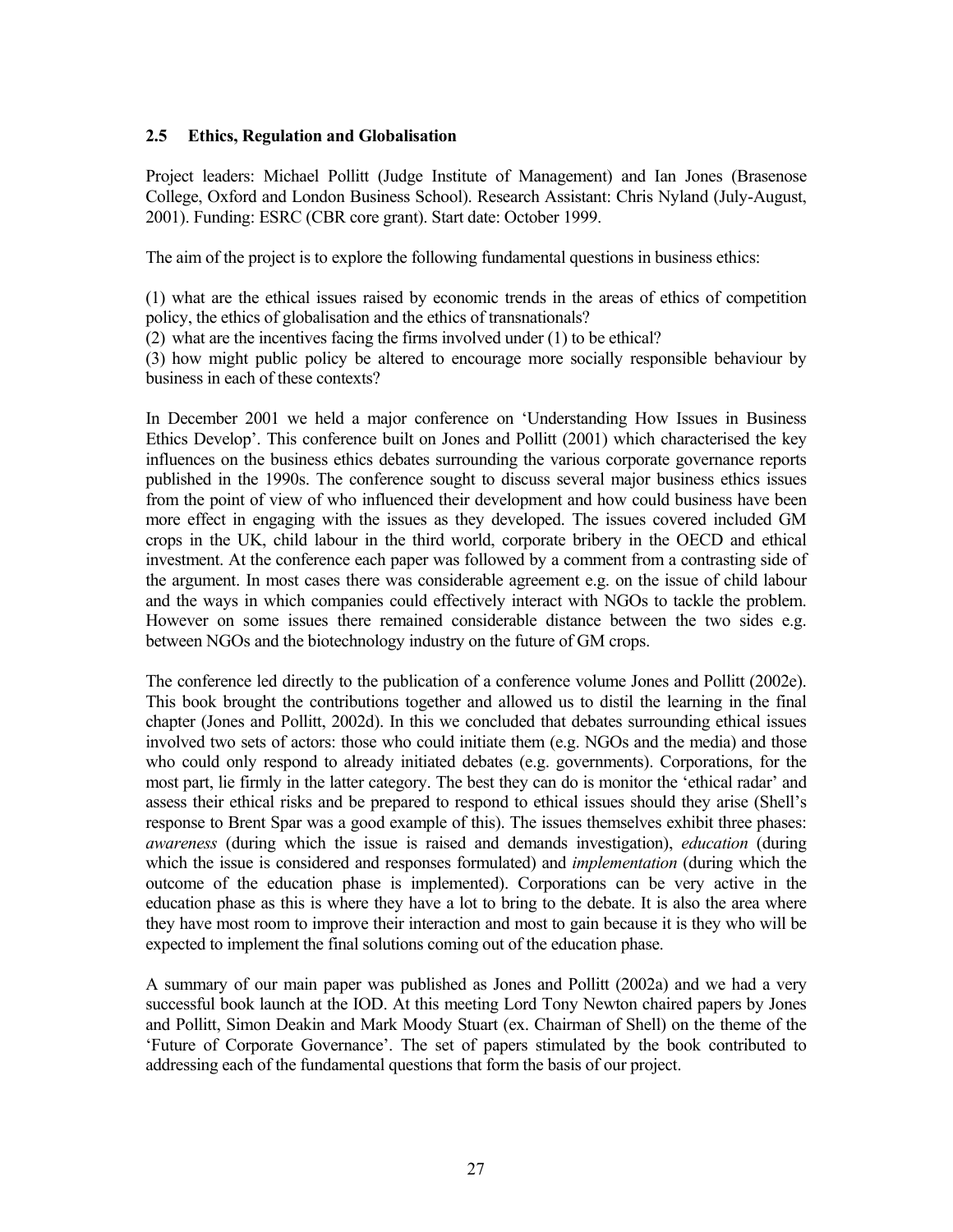Our examination of the ethical issues faced by multinationals continued this year. We published two working papers on the role of multinationals in creating social capital within host communities. The first of these (Jones, Nyland and Pollitt, 2001), as reported last year, looked at a mapping of social engagements by a number of UK multinationals in South Africa using various measures of reciprocal behaviours and involvement in social networks. The second examined the behaviour of US multinationals in Mexico using a similar methodology (Jones, Nyland and Pollitt, 2002). This paper found a large range of involvements for the US firms. While some, such as Alcoa, showed exceptional levels of local engagement many others registered no reported engagement at all in Mexico. This strongly suggested that for many US firms 'charity begins [and ends] at home'. We also observed that Enron and Worldcom would have scored very poorly on the measures we looked at had they survived long enough to be included in the sample. Next year we plan a further study looking at the involvement of German multinationals with host communities in Eastern Europe.

| 2001-2002 outputs for Ethics, Regulation and Globalisation<br>(For full outputs for this project please refer to the CBR website: http://www.cbr.cam.ac.uk) |                            |                       |                                                                  |
|-------------------------------------------------------------------------------------------------------------------------------------------------------------|----------------------------|-----------------------|------------------------------------------------------------------|
| <b>Books</b>                                                                                                                                                |                            | Collaboration         | 333, 334, 335, 336,<br>341, 337, 338, 339,<br>340, 347, 348, 349 |
| Articles                                                                                                                                                    | 74, 91                     | <b>User Contacts</b>  | 366, 367, 368, 369,<br>370, 371, 372, 373,<br>374, 375, 376      |
| Chapters                                                                                                                                                    | 27, 28, 29                 | <b>PhD</b> Students   |                                                                  |
| <b>Working Papers</b>                                                                                                                                       | 121, 122, 123              | <b>Mphil Students</b> |                                                                  |
| Presentations                                                                                                                                               | 233, 261, 262              | Memberships           | 420, 421, 422, 423,<br>424, 425, 432, 433,<br>434                |
| Conferences                                                                                                                                                 | 313                        | Visitors Abroad       |                                                                  |
| Workshops                                                                                                                                                   | 314, 283, 284, 285,<br>294 |                       |                                                                  |

#### **2.6 The Future of Collectivism in the Regulation of Pay and Employment in Britain**

Project Leader: William Brown (Faculty of Economics and Politics) Other principal investigators: Simon Deakin, Cliff Pratten (Department of Applied Economics), Paul Ryan (Faculty of Economics and Politics). Research Associate: Sarah Oxenbridge (Department of Applied Economics). Ph.D. Students: David Nash, Stefan Zagelmeyer, (University of Erlangen-Nurnberg, visitor under an EU Marie Curie Training Site Fellowship). Visitors: Yoshi Nakata (Doshisha University, Japan), Susan Johnson (MacMaster University, Canada). Funding: ESRC (Future of Work Research Programme) Start date: January 1999.

This project involved collaboration between the CBR and the DAE and was funded by the ESRC under its Future of Work Research Programme. It involved a reassessment of the role and impact of collectivism in the British labour market with specific reference to its legal form and economic effects and, second, to monitor and evaluate the effects of new UK legislation on trade union recognition and also of EC legislation on employee representation more generally. The project was completed in 2001. A number of papers which were reported as forthcoming last year have now appeared.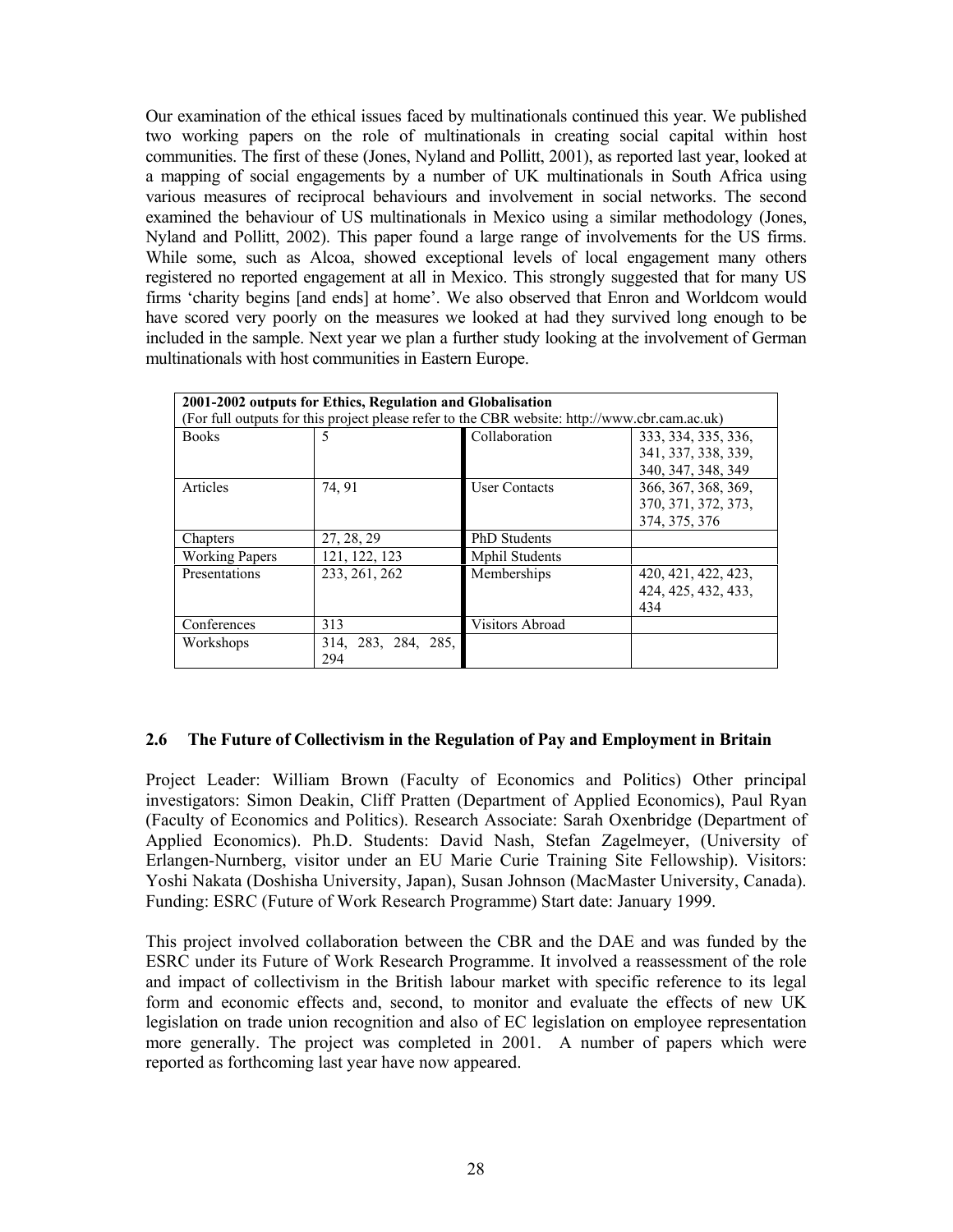| 2001-2002 outputs for The Future of Collectivism in the Regulation of Pay and Employment |            |                                                                                |  |
|------------------------------------------------------------------------------------------|------------|--------------------------------------------------------------------------------|--|
|                                                                                          |            | in Britain (For full outputs for this project please refer to the CBR website: |  |
| http://www.cbr.cam.ac.uk)                                                                |            |                                                                                |  |
| <b>Books</b>                                                                             |            | Collaboration                                                                  |  |
| Articles                                                                                 | 57,*90     | <b>User Contacts</b>                                                           |  |
| Chapters                                                                                 | 19, 20, 36 | PhD Students                                                                   |  |
| <b>Working Papers</b>                                                                    |            | <b>Mphil Students</b>                                                          |  |
| Presentations                                                                            |            | Visitors UK                                                                    |  |
| Conferences                                                                              |            | Visitors Abroad                                                                |  |
| Workshops                                                                                |            | Memberships                                                                    |  |
| <b>Seminars</b>                                                                          |            | Media                                                                          |  |
| Datasets                                                                                 |            | Other publications                                                             |  |

#### **2.7 The Future of Professional Work**

Project Leaders: Christel Lane, Frank Wilkinson, Brendan Burchell. Research Fellow: Jude Browne. German research associates: Wolfgang Littek and Ulrich Heisig. British research associate: Roy Mankelow. Funding: ESRC (CBR core grant) and Anglo-German Foundation. Start date: October 1999

The purpose of the research is to undertake a comparative study of recent changes in professionalised work in Britain and Germany.

In recent years a range of new developments including technical change, organisational development and new forms of service provision has significantly affected professionals. New technology has created wide opportunities for the development of innovative services although computer based expert systems have routinised professional services. Privatisation, deregulation and changing industrial organisation have threatened the security of many professions fragmentation and led to new forms of regulation. Concurrently, new professional specialisation and competition over adjacent areas of expertise has intensified intra- and interprofessional competition.

A comparative study permits the charting of the changes outlined above in contrasting organisational and institutional environments. The aims of the research are to: (1) investigate how different modes of controlling professional occupations in the two countries have mediated the impact on professional work of changes in technology, regulatory policy, the organisation of public services, competition and the system of education and training; (2) examine the effects of such changes on the market, work and status situation of professional workers; (3) assess the effect of these changes for performance in the knowledge-intensive sectors of the service economy; and (4) to consider the policy implications of the two divergent processes of professionalisation and the scope for mutual learning.

The research has three main stages which all have been completed.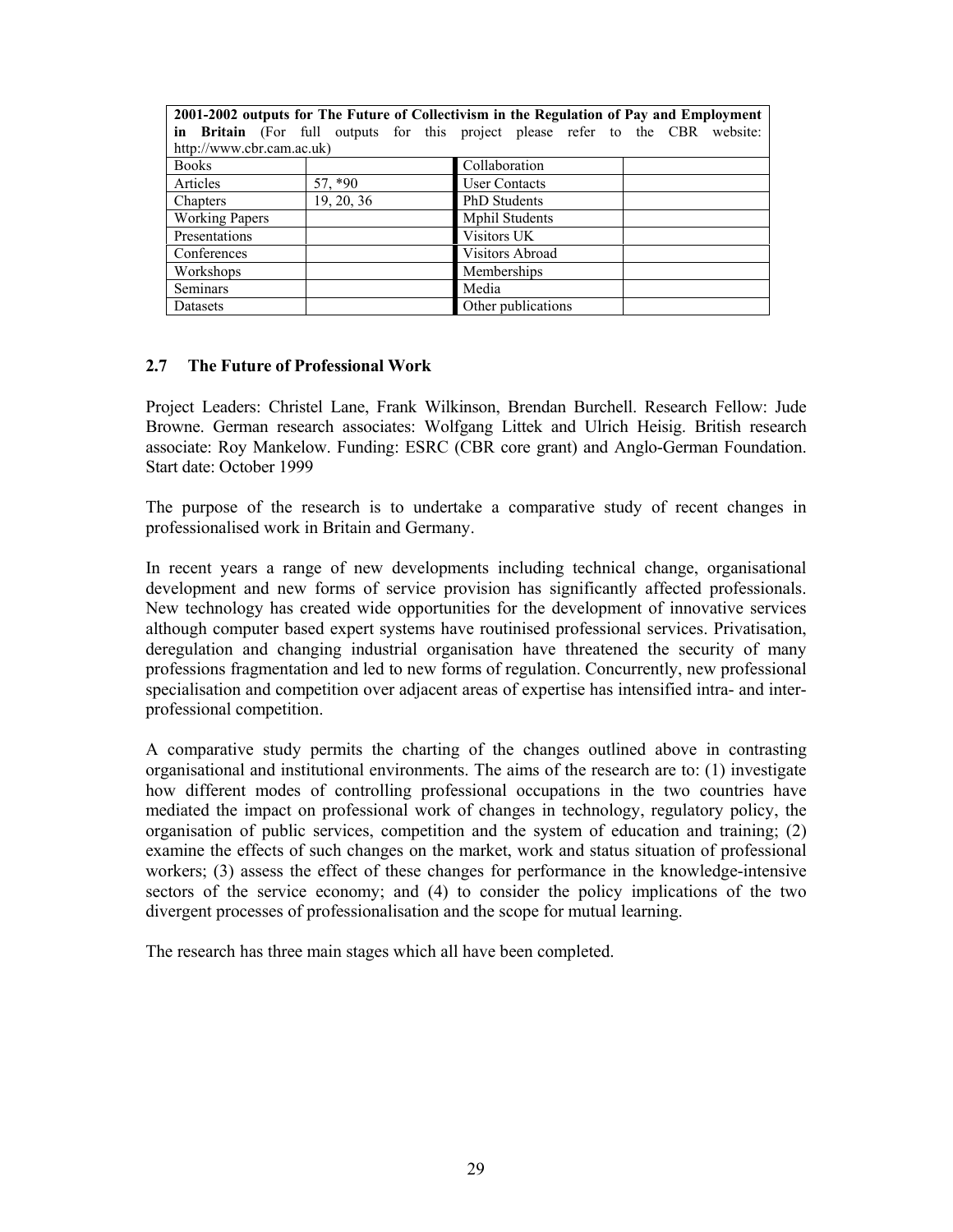| 2001-2002 outputs for The Future of Professional Work |                                                                                               |                       |        |  |
|-------------------------------------------------------|-----------------------------------------------------------------------------------------------|-----------------------|--------|--|
|                                                       | (For full outputs for this project please refer to the CBR website: http://www.cbr.cam.ac.uk) |                       |        |  |
| <b>Books</b>                                          |                                                                                               | Collaboration         | 344    |  |
| Articles                                              | $*80$                                                                                         | <b>User Contacts</b>  | $*287$ |  |
| Chapters                                              |                                                                                               | <b>PhD</b> Students   |        |  |
| <b>Working Papers</b>                                 |                                                                                               | <b>Mphil Students</b> |        |  |
| Presentations                                         | 311                                                                                           | Visitors UK           |        |  |
| Conferences                                           | 289                                                                                           | Visitors Abroad       |        |  |
| Workshops                                             | 290, 291                                                                                      | Memberships           |        |  |
| Seminars                                              |                                                                                               | Media                 |        |  |
| Datasets                                              | 321                                                                                           | Other publications    | 464    |  |

### **2.8 The Governance of Mutuality**

Researchers: Jacqueline Cook, Simon Deakin, David Nash, Alan Hughes, and Jonathan Michie (Birkbeck College, London) Funding: Building Societies Association; Norwich & Peterborough BS; Muuto. Start date: 1 January 2000

This project is reviewing the role played in the economy by organisations under mutual ownership and control ('mutuals') by considering the relationship between property rights and governance structures in alternative forms of business organisation. The essence of mutuality can be seen in terms of a particular structure of governance, ownership and objects. A building society's *governance structure* reflects the long-term commitment of its members and their expectation, in return, of continuity of supply. The organisation is *owned* by its members who transact directly with it to receive particular benefits in return for their contributions. Hence in the traditional building society, the members transact with the society as both lenders and borrowers. The *objects* or purposes of the society channel its activities to a much greater extent than is the case with most commercial companies, whose object clauses normally leave them free to pursue a wider range of activities.

In 2001 an historical analysis of the evolution of property rights in UK building societies was conducted. This focused on the importance of the legal framework. Secondly, there was a review of legal and economic literature on ownership and corporate governance in the context of the comparison between mutuals (and building societies in particular) and commercial companies. Thirdly, we undertook analysis of the literature relating to the operation of mutuals in other European countries and in the USA. The results of this work were widely disseminated in 2001 and published in the *Journal of Corporate Law Studies* in 2002. The main finding involved a critical assessment of the demutualisation of the sector in the late 1990s. We concluded that it was hard to ascribe this change to a drive for greater efficiency; a combination of managerial and investor opportunism, unleashed by the deregulatory changes of the Building Societies Act 1986, was the main factor involved.

In the autumn of 2002 further funding was obtained from Mutuo to extend the study by carrying out a survey of attitudes towards mutual organizations, by comparison with banks and plcs, and to carry out case studies. This work will be completed in the spring of 2003. Analysis of the data collected from the survey shows that the absence of external shareholder ownership is a major factor in inducing customers to repose high levels of trust in building societies.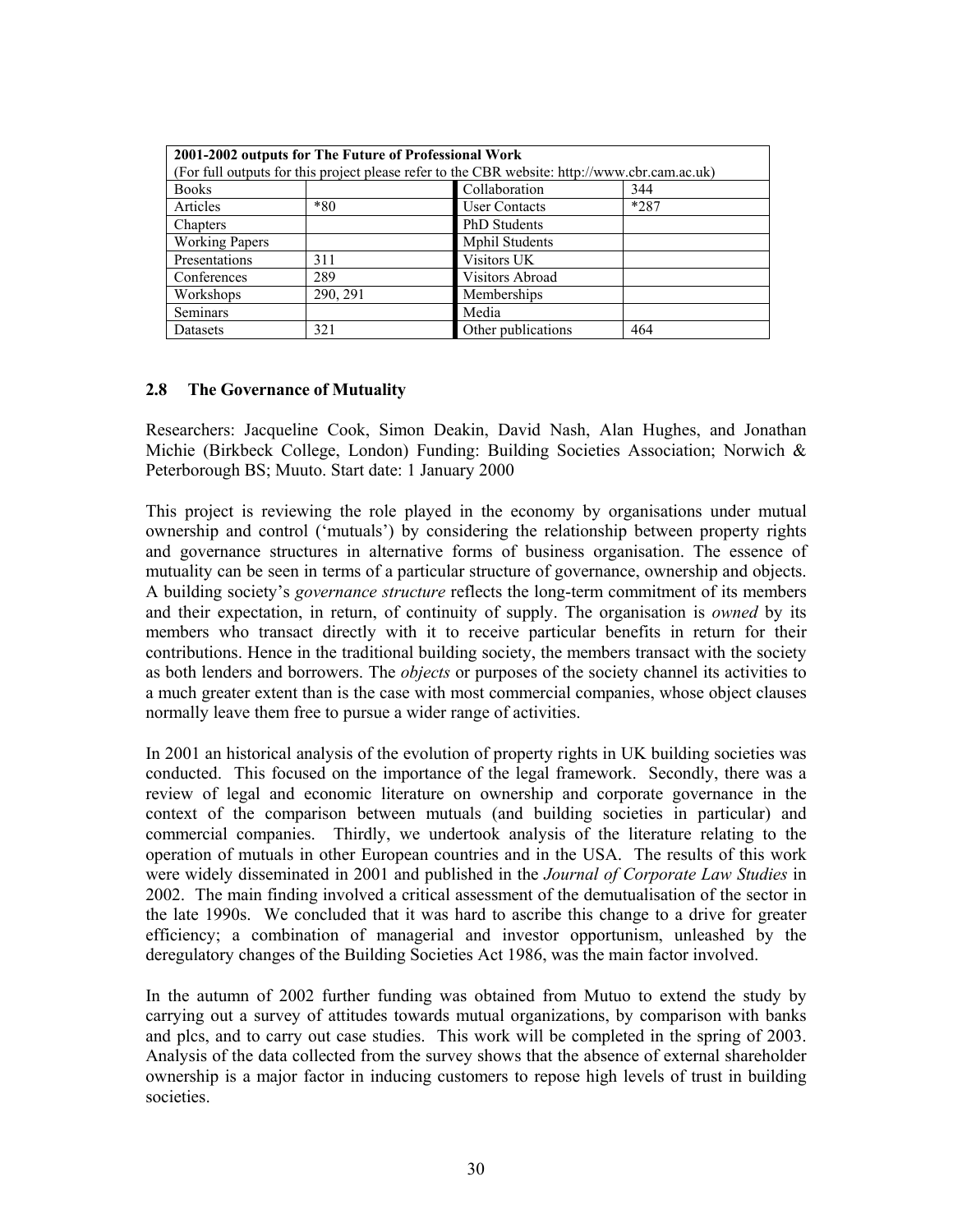| 2001-2002 outputs for The Governance of Mutuality                                             |    |                       |  |
|-----------------------------------------------------------------------------------------------|----|-----------------------|--|
| (For full outputs for this project please refer to the CBR website: http://www.cbr.cam.ac.uk) |    |                       |  |
| <b>Books</b>                                                                                  |    | Collaboration         |  |
| Articles                                                                                      | 68 | <b>User Contacts</b>  |  |
| Chapters                                                                                      |    | <b>PhD</b> Students   |  |
| <b>Working Papers</b>                                                                         |    | <b>Mphil Students</b> |  |
| Presentations                                                                                 |    | Visitors UK           |  |
| Conferences                                                                                   |    | Visitors Abroad       |  |
| Workshops                                                                                     |    | Memberships           |  |
| <b>Seminars</b>                                                                               |    | Media                 |  |
| Datasets                                                                                      |    | Other publications    |  |

### **2.9 Institutional Investment and Corporate Accountability**

Project leaders: Richard Barker, John Hendry, John Roberts. Research Fellow: Paul Sanderson. Funding: ESRC (CBR core grant). Start date: October 2001.

A central issue in corporate governance, and one that has dominated corporate governance research concerns the fiduciary responsibility and accountability of senior company managers and boards of directors to their shareholders. Research into this issue, most of it conducted within the framework of financial economics, has typically treated 'shareholders' quite simply as the holders of shares. From the perspective of accountability however, many of these shareholders are themselves fiduciaries acting on behalf of others. At present about 80% of the value of UK shares are held and traded by fund management institutions acting on behalf of pension funds and insurance company funds that are themselves held in trust on the behalf of millions of individual pension plan contributors and life policy holders. In this project we are looking more closely at the processes and relationships involved in this chain of accountability, with a particular focus on issues relating to the role and responsibilities of finance directors and fund managers: how are their responsibilities exercised and to what effect, and how are they held accountable? This is a large and complex set of issues, and it is not possible to cover every aspect within a single project. We are therefore initially focusing our attention on the preparation, conduct and consequences of face-to-face interactions between finance and investor relations directors on the one side, and fund managers and buy-side analysts on the other.

In early/mid 2002 we held a small number of meetings with contacts in financial institutions in order to clarify our understanding of the context and the relevant issues. A substantive literature review was completed drawing on accounting journals, reports and texts. From this there appeared to be a number of areas in which the project could make a contribution to the academic finance and accounting literature; the emergence and growth of, and rationale for, the investor relations function; the incentives to disclose financial and non-financial information and the effects thereof; a Foucauldian-type analysis of institutional investor interactions with corporates.

Since then we have carried out a series of interviews with FTSE 100 finance and investor relations directors and have learnt how they approach such meetings, what they gain from them, what actions they take as a result, and so on. In Winter 2002/3 we entered the second phase of the project in which we sought the same information from chief investment officers,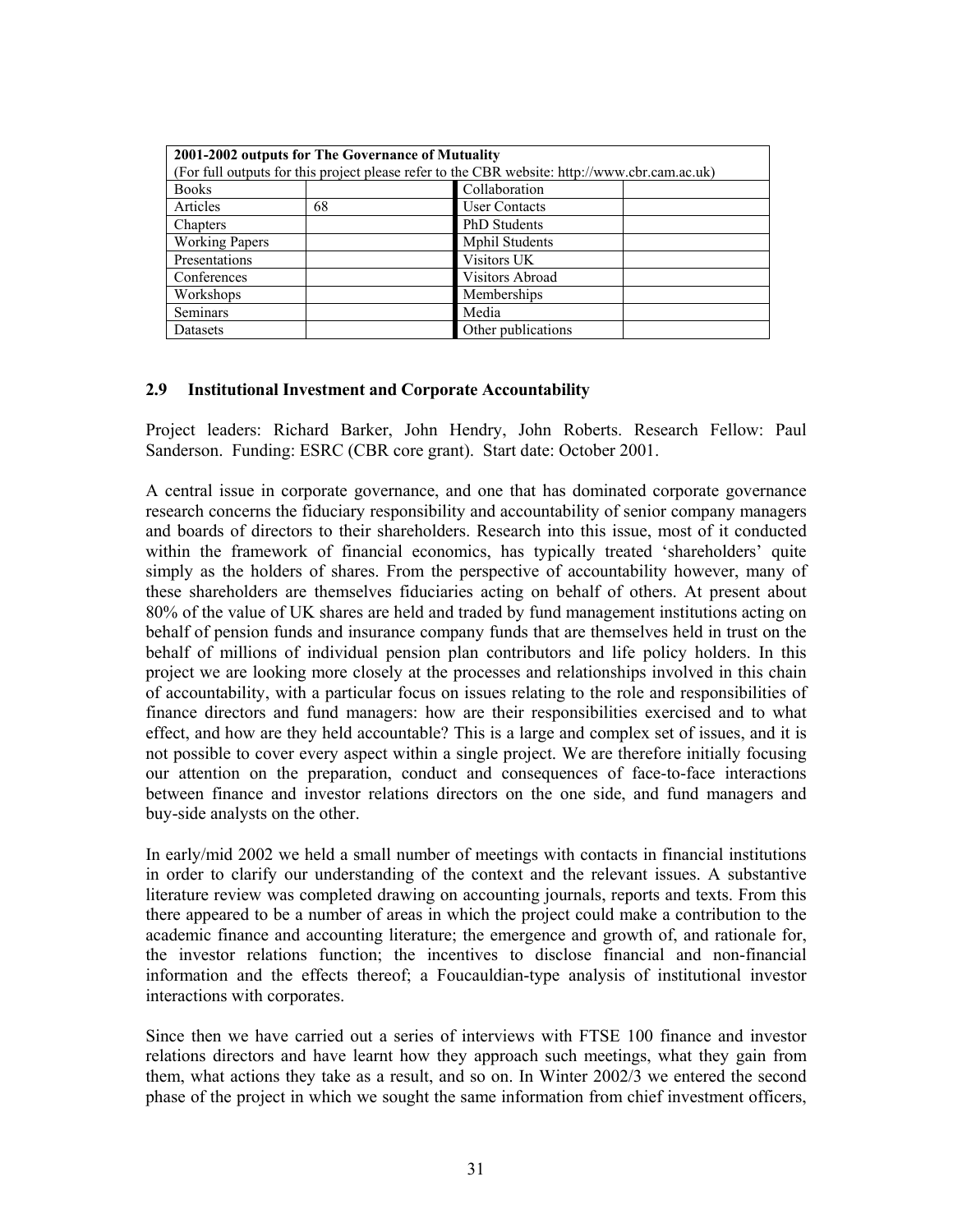fund managers and buy-side analysts. To date we have recorded interviews with 16 finance and investor relations directors from FTSE 100 companies, and have either carried out or arranged interviews with a similar number of investment company CEOs, chief investment officers, and senior fund managers and analysts. The transcripts will be analyzed in late spring 2003 and further interviews sought with 4 or 5 of each in early summer to discuss the validity of our findings.

It is too early to report findings but a publications and dissemination plan has been drawn up. It is anticipated that articles will be submitted for inclusion in *Organisation Studies*, and two or three finance and accounting journals. Articles aimed at the academic community might address the emergence and growth of, and rationale for, the investor relations function, or the incentives to disclose financial and non-financial information and the effects thereof, or could present a Foucauldian-type analysis of institutional investor interactions with corporates. We have also identified a number of topics and issues of particular interest to practitioners: the interpretation and valuation of information obtained in face-to-face interactions; finance directors' perceptions of the use made of such information by their institutional investors; how real face-to-face fund manager/company director interactions differ from the assumptions underpinning existing models of such interactions.

| 2001-2002 outputs for Institutional Investment and Corporate Accountability                   |                     |                        |     |
|-----------------------------------------------------------------------------------------------|---------------------|------------------------|-----|
| (For full outputs for this project please refer to the CBR website: http://www.cbr.cam.ac.uk) |                     |                        |     |
| <b>Books</b>                                                                                  |                     | Collaboration          | 351 |
| Articles                                                                                      |                     | <b>User Contacts</b>   | 385 |
| Chapters                                                                                      |                     | PhD Students           |     |
| <b>Working Papers</b>                                                                         |                     | <b>Mphil Students</b>  |     |
| Presentations                                                                                 |                     | Visitors UK            | 402 |
| Conferences                                                                                   | 301, 302, 303, 304, | <b>Visitors Abroad</b> |     |
|                                                                                               | 305, 306            |                        |     |
| Workshops                                                                                     |                     | Memberships            |     |
| Seminars                                                                                      |                     | Media                  |     |
| Datasets                                                                                      |                     | Other publications     |     |

## **2.10 Updating Employment Institutions and Governance**

Project leaders: Simon Deakin, and Tom Kochan (MIT). Senior Research Fellow: Suzanne Konzelmann. Funding: CMI. Start date: October 2001.

The basic proposition underlying this project is that while the nature of work and the workforce have changed dramatically over the past decade, the institutions governing work and employment are based on models of the past - an industrial model of the economy, a male breadwinner model of the labour force and family structure, and a norm of shareholder primacy in corporate governance. The result of this mismatch has created and is sustaining an unacceptable gap between the winners and losers in today's labour markets and holding back the innovative capacity of many firms and organizations. Thus both the economy and the society are paying a price for failure to get on with the task of modernizing employment policies and institutions. The project is focusing on emerging forms of partnership at work, family-friendly employment policies and inclusive corporate governance practices which are addressing the need for a new architecture of employment institutions in America and Britain. The project has directly addressed the link between institutions, competitiveness and productivity which is a central concern of CMI through collaborative research and dissemination of findings, and has provided for the adaptation to the needs of British users of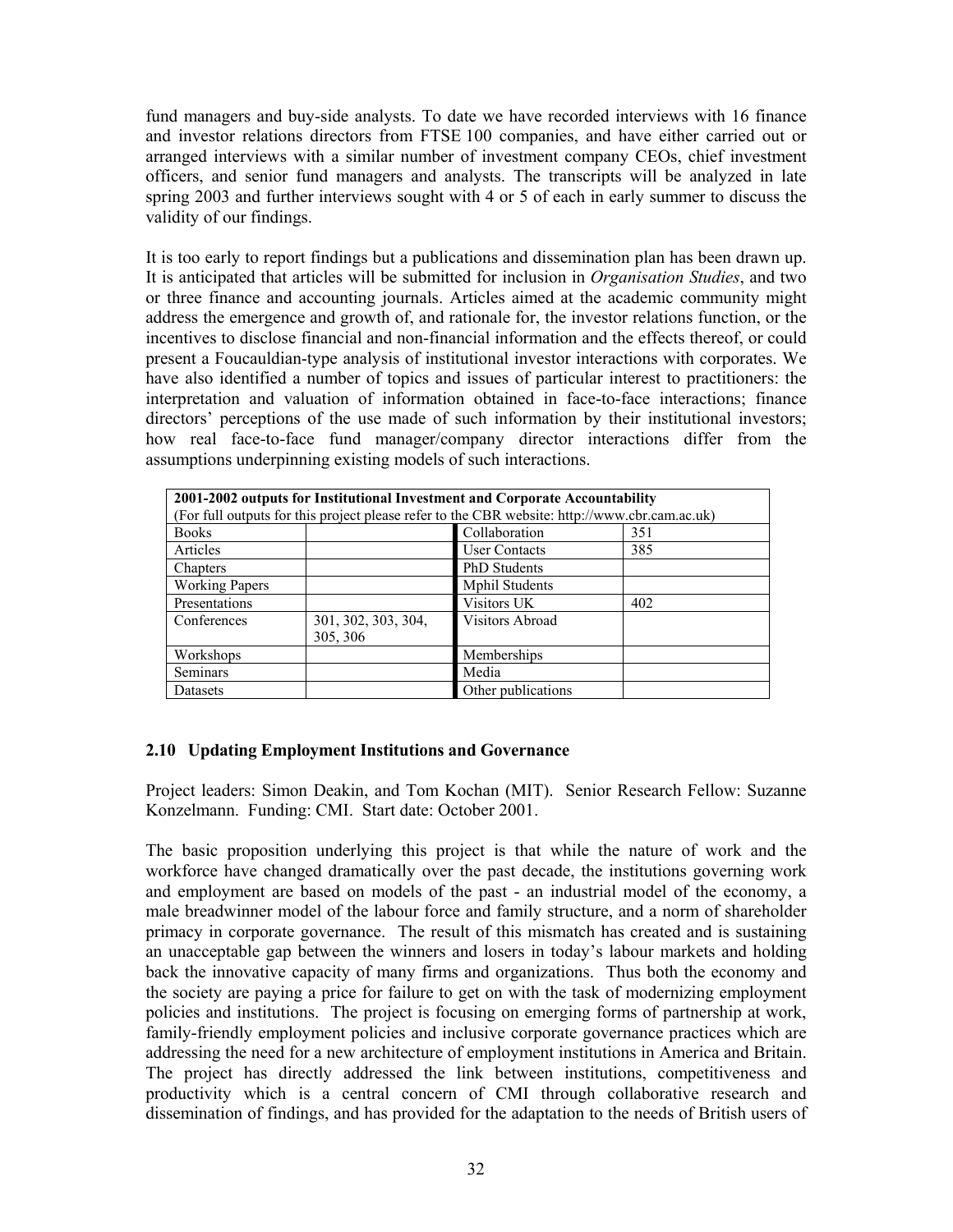a teaching module developed initially at MIT. It has also supported the production of a video film on the subject of Partnership and Profit by Brian Ashbee and Peter Cook of the Cambridge Moving Image Studio (CUMIS), University of Cambridge.

The project has found examples of deep and enduring partnerships in some US and UK companies, and of innovation on work-life balance issues. It has also found evidence of a shift in attitudes among institutional investors, who are increasingly prepared to call companies to account on a range of issues relating to stakeholder management. However, these are still very clearly minority practices in both countries.

A paper covering these themes and building on earlier work funded by the ESRC core grant to the CBR – Deakin, Hobbs, Konzelmann and Wilkinson [output 69] – was selected as one of the top fifty worldwide management articles for 2002 by the Emerald Management Review (see http://www.emeraldinsight.com/reviews/awards.htm).

There has been considerable engagement with professional practice users. In June 2002 Deakin and Konzelmann organised a one-day workshop in London at the Trade Union Congress on the themes of 'Modernising Employment Relations for the 21<sup>st</sup>. Century: Partnership at Work, Corporate Governance and the Work-Life Balance'. Simon Deakin drew on work from the project in lectures delivered at the CEU, Budapest, in November 2001, and for a presentation on 'National Legislative and Institutional Arrangements' to the World Commission on the Social Dimension of Globalisation at the ILO in Geneva in November 2002. Tom Kochan organized and participated in a special all-Academy of Management workshop on Corporate Accountability, following up on the Enron and related scandals. This was held at the Academy of Management annual meeting in Denver, August 2002. Based on its high attendance and positive response, we are organizing a similar all-Academy session for this year's conference. The paper Kochan presented at the 2002 conference was published in *Academy of Management Executive*. It has led to a request for a follow up paper as part of a special symposium to be included in a future issue of the *Journal of Management and Governance*. Mr. John Monks, General Secretary of the Trade Union Congress in the United Kingdom and Mr. John J. Sweeney, President of the AFL-CIO in the USA were featured speakers at the Industrial Relations Research Association 2003 Distinguished Speaker Session, Saturday, January 4, 2003 in Washington DC. This session, on 'The Future of the British and American Labour Movements', was chaired by Kochan.

| 2001-2002 outputs for Updating Employment Institutions and Governance<br>(For full outputs for this project please refer to the CBR website: http://www.cbr.cam.ac.uk) |                        |                       |                 |
|------------------------------------------------------------------------------------------------------------------------------------------------------------------------|------------------------|-----------------------|-----------------|
| <b>Books</b>                                                                                                                                                           | $*2$                   | Collaboration         | 331             |
| Articles                                                                                                                                                               | 69, 70, 75, *77, 76,   | <b>User Contacts</b>  | 359             |
|                                                                                                                                                                        | $*78$                  |                       |                 |
| Chapters                                                                                                                                                               | $*24$ , $*25$ , 32, 33 | <b>PhD</b> Students   |                 |
| <b>Working Papers</b>                                                                                                                                                  | 107, 132, 133          | <b>Mphil Students</b> |                 |
| Presentations                                                                                                                                                          | 167, 173, 197, 198,    | Visitors UK           |                 |
|                                                                                                                                                                        | 201, 202, 203, 204,    |                       |                 |
|                                                                                                                                                                        | 205, 206, 208, 209,    |                       |                 |
|                                                                                                                                                                        | 210, 211, 212, 214,    |                       |                 |
|                                                                                                                                                                        | 215, 216, 225, 238,    |                       |                 |
|                                                                                                                                                                        | 239, 240, 258, 259     |                       |                 |
| Conferences                                                                                                                                                            |                        | Visitors Abroad       |                 |
| Workshops                                                                                                                                                              | 211, 310, 311          | Memberships           |                 |
| Seminars                                                                                                                                                               |                        | Media                 |                 |
| Datasets                                                                                                                                                               |                        | Other publications    | $*452$ , $*453$ |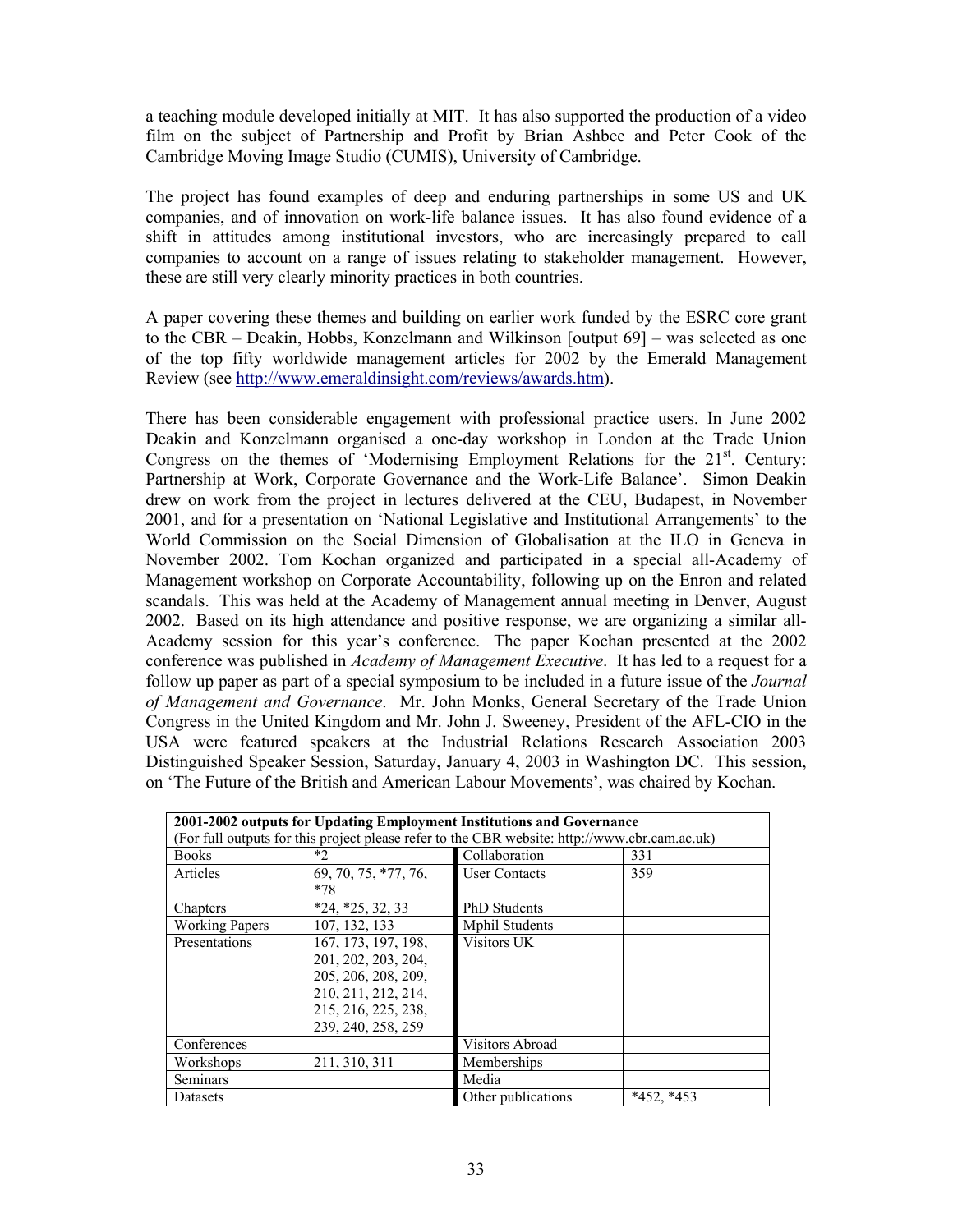# **3 Programme Three: Enterprise and SMEs**

## **Programme Director: Andy Cosh**

The principal objectives of this programme are to analyse the innovative performance, financial and management characteristics, and location of smaller firms, and the design and evaluation of policies towards the SME sector. This analysis has involved close interdisciplinary collaboration between CBR researchers in economics, geography and sociology, and, in the case of the analysis of supply chain relationships, with lawyers in the projects carried out under the Corporate Governance and Contracts programme.

This programme has established an international reputation among policy makers, practitioners and researchers as an authoritative source of analysis, information and evaluation of SME growth and survival. Particular emphasis has been placed on analyzing and charting developments in training, innovation, governance, and the impact of enterprise policy. Methodological advances have been made in the measurement and analysis of SME growth and performance, and in policy evaluation, and these have been incorporated into national and international data collection processes and policy development. An international and comparative dimension has been present throughout the life of the programme and this has been strengthened through numerous collaborations with other leading research groups. A major intellectual contribution of the programme has been the creation of a longitudinal panel set of data for the UK SME sector based on a biennial survey of over 2000 independent businesses. The data generated has informed a range of academic debates and policy analyses in the UK and Europe.

The following broad subject areas have been addressed under this programme:

- networks and clustering:
- innovation and SMEs;
- financial and management constraints on the growth and survival of SMEs;
- training and SMEs;
- entrepreneurial style and governance in SMEs; and
- public policy and support for SMEs.

Questions which have been addressed in the various projects in these areas include: What effect does the clustering together of SMEs in specific locations have on their innovative and competitive performance? What is the role played by small and medium sized enterprises (SMEs) in the innovative process? Which factors most constrain the growth and development of SMEs? How does the regulation of financial reporting requirements by SMEs affect information monitoring and risk assessment by Banks? What are appropriate methodologies for identifying performance impacts in complex panel datasets and policy evaluations? The research of the programme is closely linked to the work of the CBR Survey and Database Unit.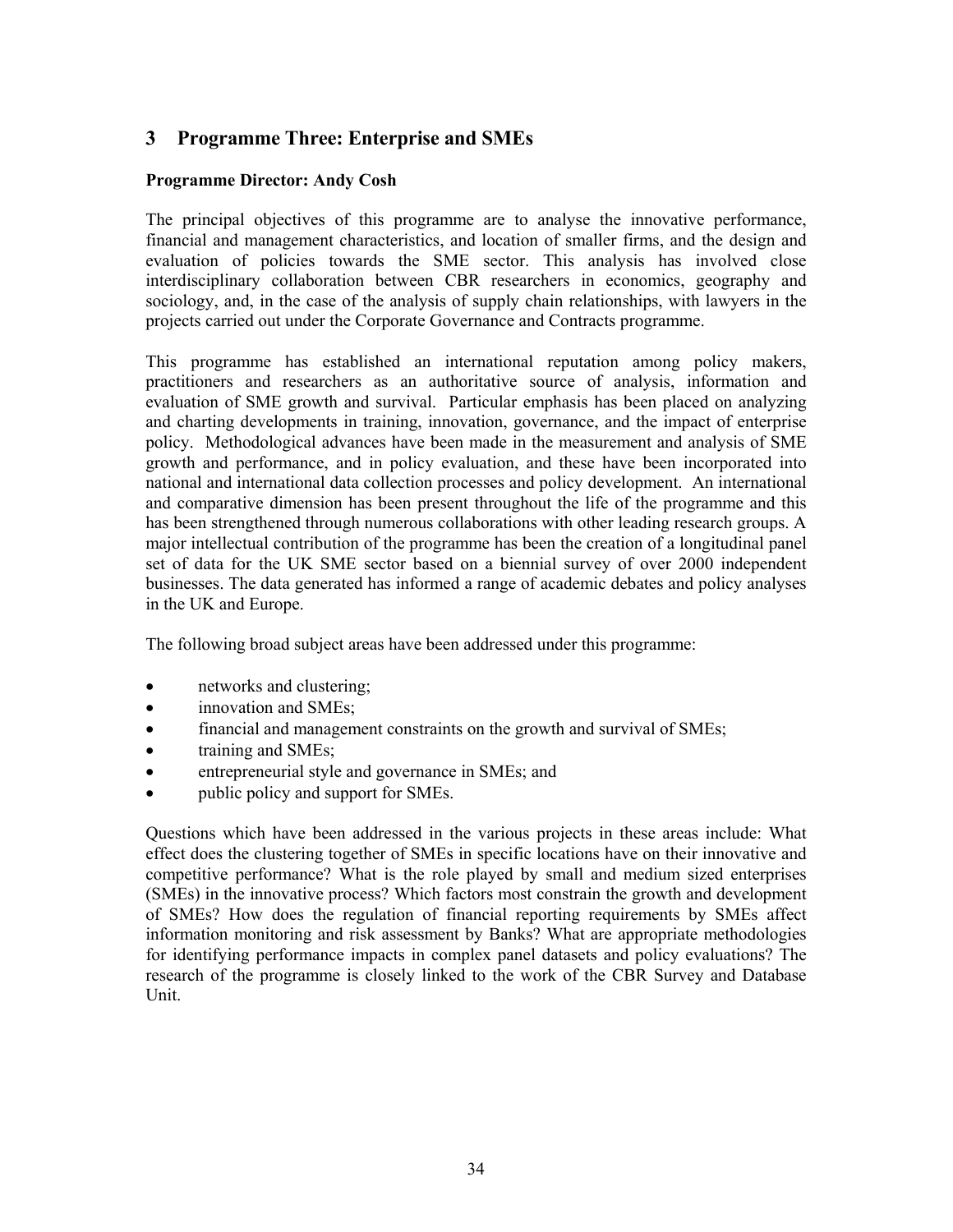## **3.1 Programme Overview**

## **(i) The CBR Biennial Survey**

Several of the projects in this programme have built upon the data and insights generated by the CBR biennial survey of the SME sector in the UK. It is therefore useful to summarize this activity first. The surveys stem from work begun by the survey team in 1991 and 1993 as part of the activities of the Small Business Research Centre. Successive surveys by the CBR in 1995, 1997, 1999 and 2002, directed by Andy Cosh and Alan Hughes, and managed by Anna Bullock have produced three panel data sets. The first covers an achieved sample of 2000 firms which were first approached in 1991, and then again in 1993, 1995, and 1997. The second panel began in 1997 and tracks an achieved sample of 2,500 firms to 1999. This panel was resurveyed in 2002 and a new panel was begun, yielding over 2,000 responses. All of the firms were independent and employed less than 500 people at the respective panel start dates. The range and depth of the data collected is exemplified by the surveys of 1997 and 1999. The former included 50 questions yielding 394 variables per firm covering general business characteristics, workforce and training, commercial activity and competitive situation, innovation, factors affecting expansion and efficiency, acquisition activity and capital expenditure and finance. That for 1999 covering the same sample included 29 questions and produced 205 variables. In addition, detailed spatial data covering post code districts, business link areas, and urban/rural locations have been added in associated projects led by Bob Bennett and David Keeble where spatial variables were of central concern. Finally, the CBR has worked closely with the DfES and the DTI in designing questions for inclusion in the survey which have addressed issues such as the impact of the national minimum wage, the use and evaluation of Business Link, the extent and impact of training, and the measurement of innovation.

## **(ii) Survey Based Research Findings**

Important findings were made as part of the CBR's surveys of SME growth, performance and survival, and the other projects within this programme. The CBR surveys revealed firstly, new evidence on the pattern of SME financing in the UK. Contrary to what had been widely thought, it was shown that most SME applications for funding succeed, and that problems with financing related mainly to subsets of the SME population, in particular young, hightechnology firms. Secondly, the CBR surveys plugged a vital gap in the understanding of innovation in SMEs, by providing for the first time a representative survey of innovation in UK firms employing less than 20 employees. Innovation was found significantly to enhance the profitability of SMEs, reduce the likelihood of failure, and increase the probability of takeover (a finding with important implications for the adverse impact of the removal from the market of innovative SMEs as a result of their acquisition by larger companies). CBR work also called into question a widely-held belief that innovation is greater among manufacturing SMEs than service SMEs. It was shown, instead, that the distinction between services and manufacturing was less important than a range of other factors including the degree of technological intensity.

# **(iii) Other Major Project Findings**

The programme has included a wide range of projects beyond those based around the survey. Thus, an international comparison of UK and German banking showed that patterns of bank lending to SMEs in the UK, which stress a portfolio-based and risk-diversifying approach, often lead to the displacement of risks on to customer firms, in contrast to the German approach in which banks benefit from a system which allows them to gain rich and reliable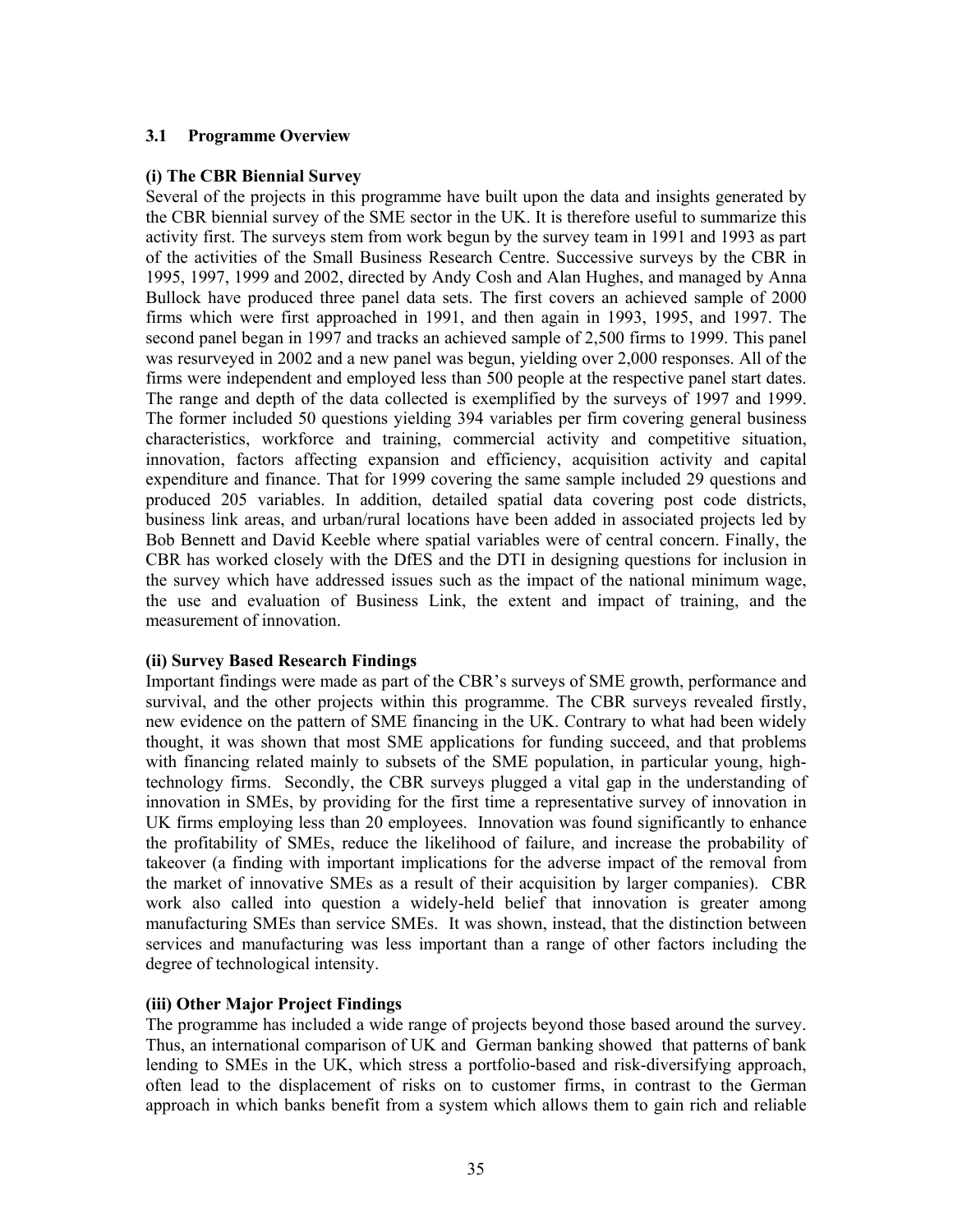data on individual customer firms. However, concentration and consolidation in the banking sector in Germany (and in Italy) raises the possibility that regional financing gaps could emerge in those systems which will not necessarily be plugged by venture capital provision, which is itself geographically dispersed.

Related work on SMEs showed that internal management failures - in particular ill-defined strategic direction with regard to product and market development, poorly specified managerial responsibilities, and inadequate managerial training and support - were on balance more important than external financing constraints in distinguishing 'small and faltering firms' from 'consistent sustained growers'. Training is another key issue addressed by CBR work. A clear relationship between investment in training, the implementation of advanced human resource management practices, and SME growth was established in a series of projects for the DfES. In further work for the Low Pay Commission, it was found that the introduction of the national minimum wage, while not affecting most SMEs, had had some impact in terms of inducing SMEs to improve performance through improved training and greater emphasis on personal attention to the needs of clients and to product and service design, rather than cutting employment.

The importance attached to improving internal management processes in SMEs was also reflected in several CBR projects which were concerned with SME policy. The DTI's Small Business Initiative was shown to have a significant impact on managerial self-assessment and the introduction of a range of financial management techniques. Other research showed that the Business Link Programme was an important source of government-supplied advice for SMEs. Firms in computer services, product and service design, taxation and financial management, and human resource management, were the most likely to use governmentsupplied advice. However, on the whole, the impact of government advice on SMEs was lower than for business associations and private sector consultancies, a finding with significant implications for policy.

Research on UK SMEs has been put in a wider comparative and global context by several studies into the role of clustering, networks, and spatial dimensions of SME growth. Research on networks of high-technology SMEs in the Oxford and Cambridge areas demonstrated the importance not just of university-industry links and local cultural factors, but also highlighted the key role of labour mobility between firms in creating positive externalities and spillovers in terms of information transfer. This work also showed that 'locally embedded' firms were often also those which became most prominent in global markets. Similar findings were made by an international research project which studied regional clusters in several European countries, as part of an EU-funded research network, and by work on clustering of media and related services firms in central London. Finally, comparative research on Britain and Japan has highlighted the important role that the perceptions and objectives of entrepreneurs has on SME growth and survival. In both systems, firms whose CEOs stress 'stakeholder' objectives along with financial objectives are associated with the most dynamic rates of growth and innovation.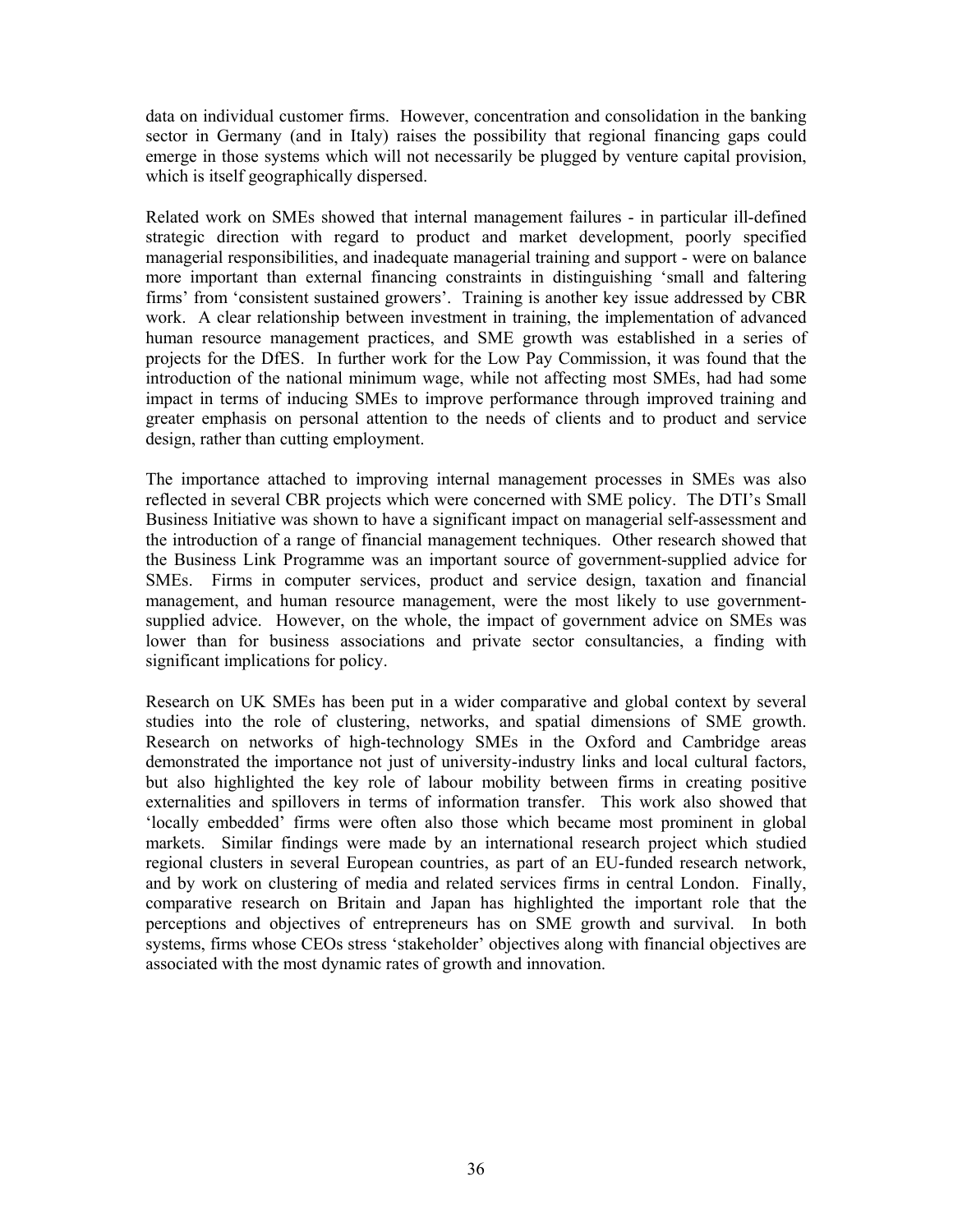## **3.2 Analysis of the Relationship between Training and Business Performance**

Project leader: Alan Hughes. Other principal investigators: Andy Cosh, Anna Bullock Junior Research Fellow: Margaret Potton (2000-02). Funding: Department for Education and Skills. Start Date: 1998

This research is based on a series of successive projects funded by the DfES which are concerned to establish robust findings on the relationship between training and firm performance. The evidence on the impact of training by businesses on subsequent business performance is generally considered to be partial, indirect and inconclusive. This is due to a number of reasons, including:

- The relative paucity of data available on a consistent basis on training and/or performance;
- Limited methodological and/or inferential analysis of the relationship between training and performance;
- The relatively limited scope of research in this field. Much of the latter examines only intermediate effects of training on individuals, such as acquisition of qualifications or earnings.

This may be due to the fact that many surveys and databases just collect information on either business training activity or performance or, if on both, only at a relatively superficial level. Another difficulty lies in the need to take account of heterogeneity in the characteristics and behaviour of businesses which train and those which do not. A further difficulty lies in differentiating the effects of training from the potential myriad of others impacting on performance. These methodological issues have been addressed in an initial methodological paper (Hughes and Weeks 'Methodological Approaches to the study of the Impact of Training on Firm Performance', March 1999) and in an initial empirical project funded by the then DfEE, Cosh, A.D., Hughes, A. and Duncan, J. (1998) *Investment in Training and Small Firm Growth and Survival*, Department for Education and Employment Research Report No RR36. On the basis of this work a third project developed the CBR panel survey dataset to analyse a) the extent to which firms differ in terms of employment growth according to whether or not they train; b) how much *additional* information is contained in data which records a measure of the *intensity* of training; and c) whether firms which persist in training are different from those where training is a temporary activity. Finally it considers the implications of our results for future research strategies and data collection in relation to evaluating the impact of training on firm performance. A further DfES project led to the commissioning of the CBR by DfES to carry out a customized survey of the training and performance characteristics of a specially drawn sample of 2500 UK firms, complemented by a sample of interview based case studies. This project has now reported to the DfES on its findings and a report will be published by the DfES in 2003.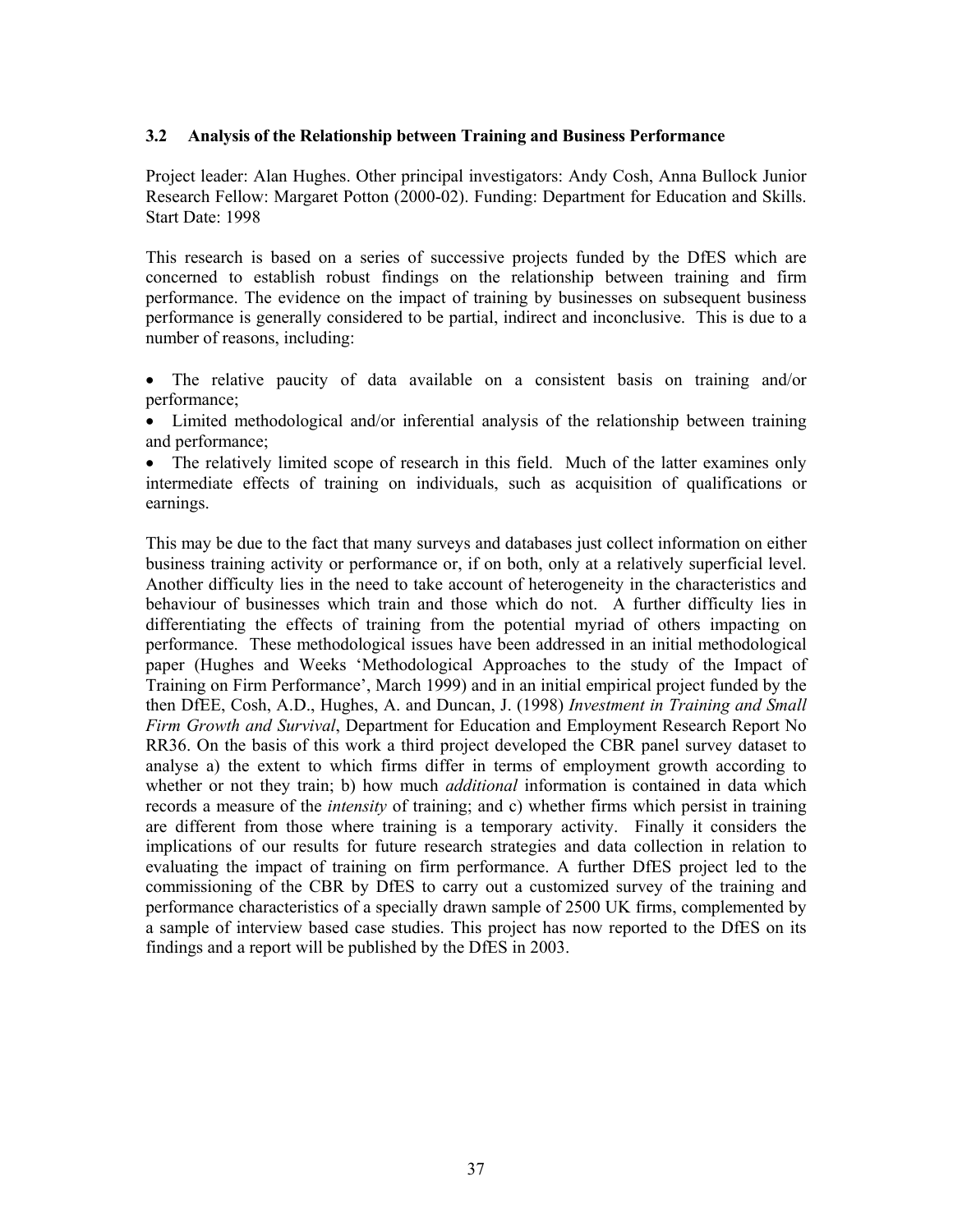|                           |          | 2001-2002 outputs for Analysis of the Relationship between Training and Business<br><b>Performance</b> (For full outputs for this project please refer to the CBR website: |               |
|---------------------------|----------|----------------------------------------------------------------------------------------------------------------------------------------------------------------------------|---------------|
| http://www.cbr.cam.ac.uk) |          |                                                                                                                                                                            |               |
| <b>Books</b>              |          | Collaboration                                                                                                                                                              |               |
| Articles                  |          | <b>User Contacts</b>                                                                                                                                                       | 328, 329, 360 |
| Chapters                  |          | <b>PhD</b> Students                                                                                                                                                        |               |
| <b>Working Papers</b>     |          | <b>Mphil Students</b>                                                                                                                                                      |               |
| Presentations             |          | Visitors UK                                                                                                                                                                |               |
| Conferences               |          | Visitors Abroad                                                                                                                                                            | 407           |
| Workshops                 | 193, 194 | Memberships                                                                                                                                                                | 415           |
| <b>Seminars</b>           |          | Media                                                                                                                                                                      |               |
| Datasets                  | 320      | Other publications                                                                                                                                                         | 459           |

### **3.3 Business Advice, Public Support and the Supply Chain**

Project Leader: Robert Bennett, Junior Research Fellow: Colin Smith (October 2000 onwards), Paul Robson (to Sept 2000), Funding: ESRC (CBR core grant), Start Date: October 1999. End date: September 2001.

This project developed an in-depth analysis of how business advice is sought and used, and its impact on the business. This project built on and, in its focus on internal business characteristics of advice users, is complementary to the work carried out in the CBR in the past two years in this area. It made use of CBR survey results obtained in 1999, and subsequent case studies to provide a detailed examination of the process of seeking and obtaining advice. The project was particularly concerned with the way in which this process is mediated through the internal management organisation of firms, as well as with the extent of geographical localization and interactions between firms in the supply chain. It also located and assessed the role of publicly supported advice sources within the general market for information and advice. The project was completed in the autumn of 2001. During 2001- 2 a number of papers which had previously been reported as forthcoming were published.

| 2001-2002 outputs for Business Advice, Public Support and the Supply Chain<br>(For full outputs for this project please refer to the CBR website: http://www.cbr.cam.ac.uk) |          |                       |  |  |
|-----------------------------------------------------------------------------------------------------------------------------------------------------------------------------|----------|-----------------------|--|--|
| <b>Books</b>                                                                                                                                                                |          | Collaboration         |  |  |
| Articles                                                                                                                                                                    | 54, 55   | <b>User Contacts</b>  |  |  |
| Chapters                                                                                                                                                                    |          | <b>PhD</b> Students   |  |  |
| <b>Working Papers</b>                                                                                                                                                       |          | <b>Mphil Students</b> |  |  |
| Presentations                                                                                                                                                               | 168, 169 | Visitors UK           |  |  |
| Conferences                                                                                                                                                                 |          | Visitors Abroad       |  |  |
| Workshops                                                                                                                                                                   |          | Memberships           |  |  |
| Seminars                                                                                                                                                                    |          | Media                 |  |  |
| Datasets                                                                                                                                                                    |          | Other publications    |  |  |

## **3.4 The Role of Banks versus Venture Capital in Financing Small Enterprises in Successful European Regions**

Project Leader: Ron Martin, Other principal investigator: Peter Sunley (University of Edinburgh), Junior Research Fellow: Dave Turner, Funding: ESRC (core CBR grant),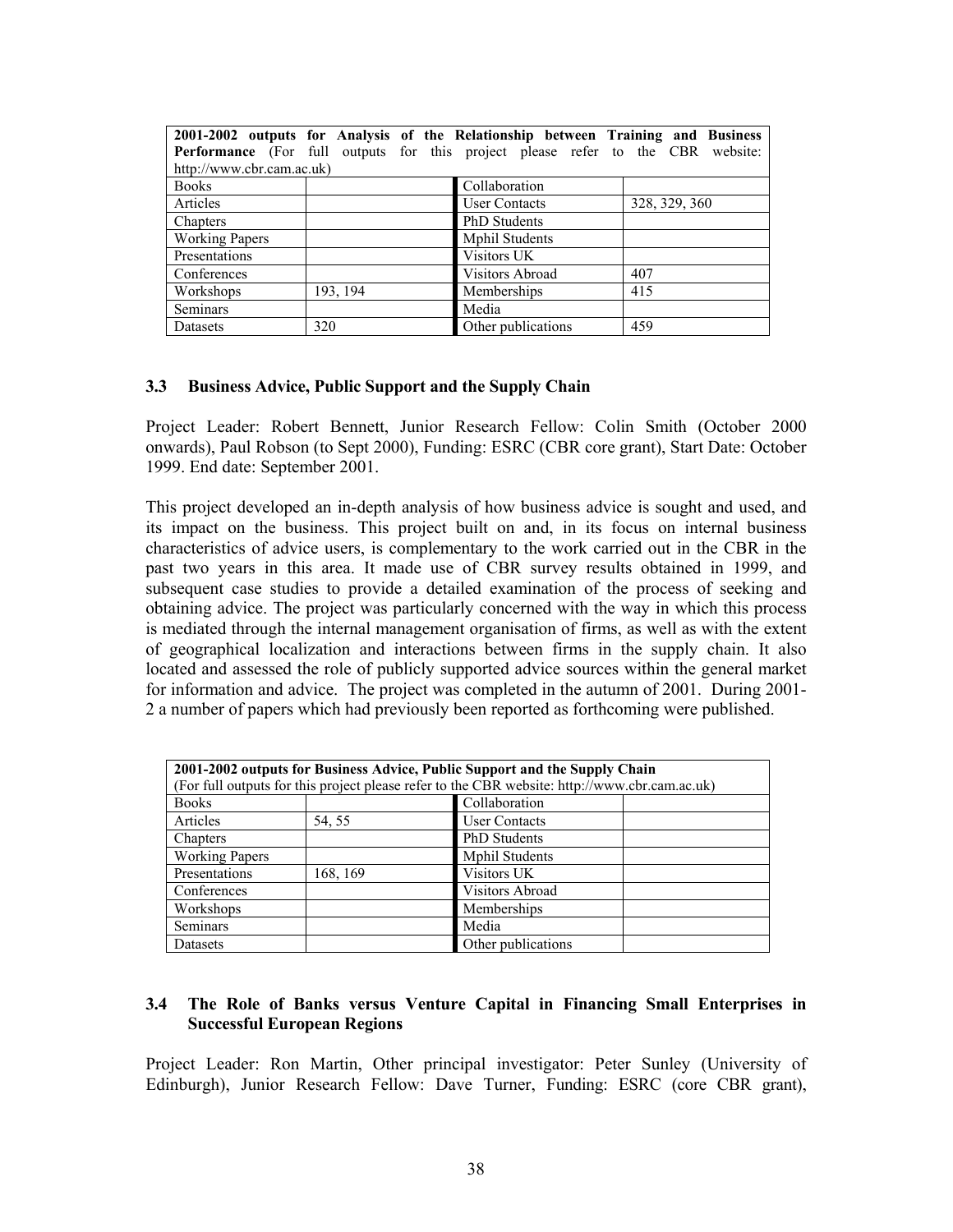extended funding AngloGerman foundation, Start Date: October 1999. End date: September 2001.

This project focused on the funding of SMEs in different regions in Europe against the background of increasing integration of Europe's financial space, and the specific context of dramatic transformation of regional and local banking systems and the emergence of a venture capital market. The project was completed in the autumn of 2001. During 2001-2 a number of papers that had previously been reported as forthcoming were published.

| 2001-2002 outputs for The Role of Banks versus Venture Capital in Financing Small<br><b>Enterprises in Successful European Regions</b> |     |                       |  |
|----------------------------------------------------------------------------------------------------------------------------------------|-----|-----------------------|--|
| (For full outputs for this project please refer to the CBR website: http://www.cbr.cam.ac.uk)                                          |     |                       |  |
| <b>Books</b>                                                                                                                           |     | Collaboration         |  |
| Articles                                                                                                                               | 84  | <b>User Contacts</b>  |  |
| Chapters                                                                                                                               |     | <b>PhD</b> Students   |  |
| <b>Working Papers</b>                                                                                                                  | 138 | <b>Mphil Students</b> |  |
| Presentations                                                                                                                          |     | Visitors UK           |  |
| Conferences                                                                                                                            | 252 | Visitors Abroad       |  |
| Workshops                                                                                                                              |     | Memberships           |  |

# **3.5 Evolution of Governance Arrangements in the Family Firm**

Project Leaders: Hugh Whittaker and John Roberts, Research Fellow: Simon Learmount Funding: Daiwa Anglo-Japanese Foundation. August 2000 – August 2002.

This project on the evolution of governance arrangements in the family firm funded by the Daiwa Anglo-Japanese Foundation, explored the evolution of governance structures and processes within the family founded firm as it seeks to manage growth.

Much existing research on corporate governance has focused on large, public companies, in spite of the important contribution of family firms to most national economies. For example, according to the Family Firm Institute, over 90% of all business enterprises in North America are family-owned (including 35% of Fortune 500 companies), and collectively they account for 78% of all new job creation, 60% of employment, and 50% of US GDP. It has been suggested that family firms make an even more important contribution to the economies of less-developed countries around the world. As such, an understanding of the governance practices of these firms constitutes a valuable area for research.

The research comprised case study research where governance practices of family firms were explored. The case studies were drawn principally from the UK and Japan. The Japan/UK comparison was especially timely in view of the emphasis being given in both countries to attempts to nurture entrepreneurial businesses. At start-up many enterprises rely very heavily on family structures; for example partners, parents or relatives are often included in the early group of employees. Even without explicit 'blood' ties many start-ups are founded in *quasi* family ties of close friendships and personal loyalties. The attraction for founders of being able to draw upon such family relationships in the early stages of the enterprise are manifold; individuals are known, their labour is flexible, they can be trusted, loyalty and confidentiality can be counted upon, the demands of the new firm can be met in a way that prevents too sharp a division between work and home.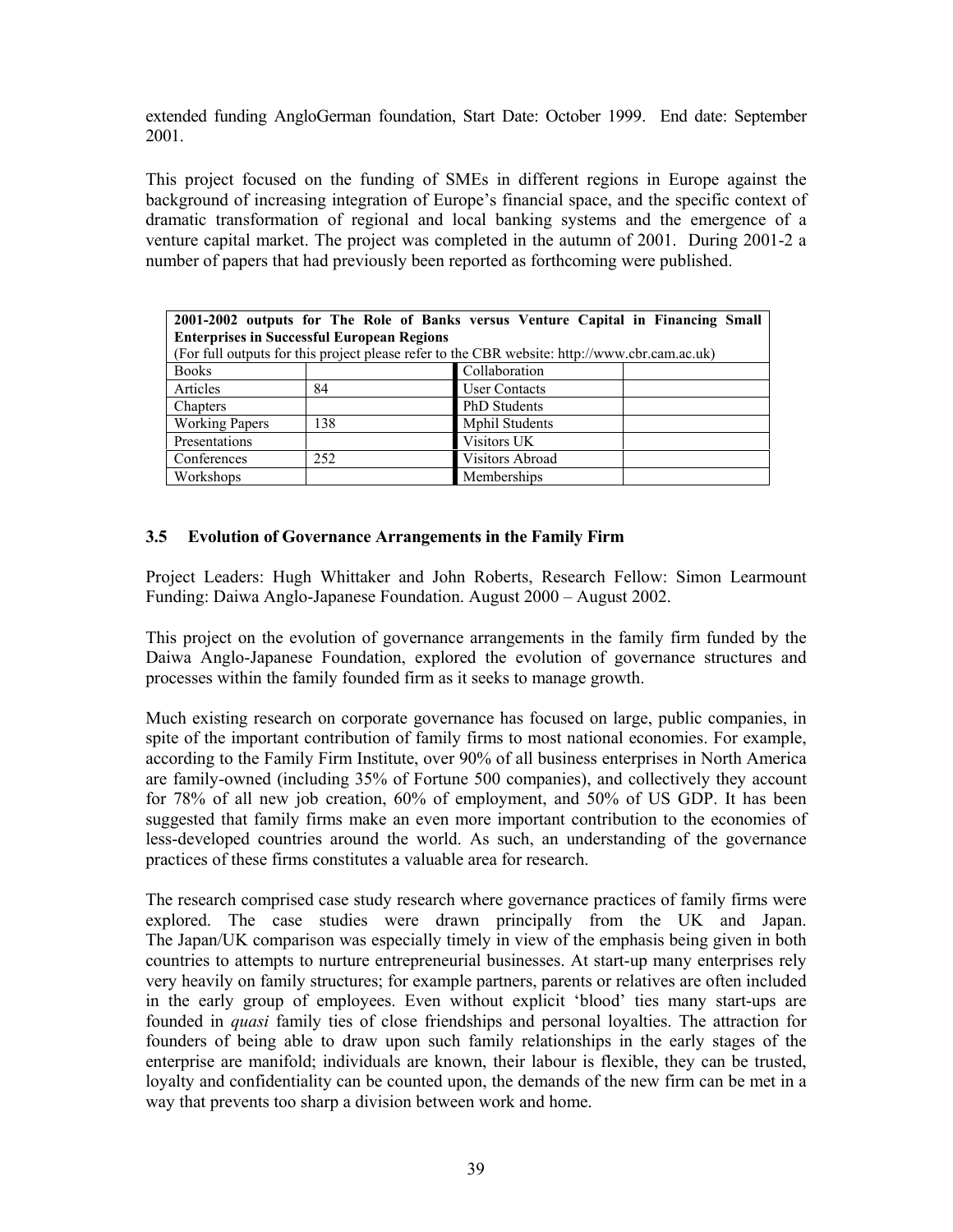The growth of such enterprises, however, raises a number of serious problems. For example, the management of the company can be complicated by tensions inherent in the founding family structures. Also the growth of family firms is usually accompanied by the need to attract external finance. This is often accompanied by some degree of bureaucratisation, including the adoption of more formal governance structures in order to ensure appropriate accountabilities to external parties.

One of the principal conceptual contributions of the research has been to explore some of the meanings associated with ownership of the firm, which has received relatively little attention in the fields of economics and management science. The notion that shareholders are *de facto* owners of corporations, who appoint managers as their agents, is often taken for granted in the corporate governance literature. This project, in exploring the evolution of governance arrangements in the family firm, where majority shareholders are often also senior managers, has tried to cast some light on the changing nature of 'ownership' as the firm grows.

| 2001-2002 outputs for Evolution of Governance Arrangements in the Family Firm<br>(For full outputs for this project please refer to the CBR website: http://www.cbr.cam.ac.uk) |               |                        |                     |
|--------------------------------------------------------------------------------------------------------------------------------------------------------------------------------|---------------|------------------------|---------------------|
| <b>Books</b>                                                                                                                                                                   | h             | Collaboration          |                     |
| Articles                                                                                                                                                                       | $*82, *83$    | <b>User Contacts</b>   | 380, 381, 382, 383  |
| Chapters                                                                                                                                                                       |               | <b>PhD</b> Students    |                     |
| <b>Working Papers</b>                                                                                                                                                          | 137           | <b>Mphil Students</b>  |                     |
| Presentations                                                                                                                                                                  | 244           | Visitors UK            |                     |
| Conferences                                                                                                                                                                    | 245, 247, 248 | <b>Visitors Abroad</b> |                     |
| Workshops                                                                                                                                                                      | 246           | Memberships            |                     |
| Seminars                                                                                                                                                                       | 249, 250, 251 | Media                  | 444, 445, 449, 450, |
|                                                                                                                                                                                |               |                        | 451                 |
| Datasets                                                                                                                                                                       |               | Other publications     |                     |

# **3.6 High Tech CEOs and Their Businesses**

Project Leader: Hugh Whittaker. Research Fellow: Thelma Quince. Funding: ESRC (core CBR grant). Start Date: October 1999.

This project compares high-tech CEOs in Britain and Japan. Its main objectives are: to enhance understanding of entrepreneurs and entrepreneurship by identifying and comparing personal and attitudinal characteristics of CEOs in different socio-economic contexts, to explore the interplay of independence and inter-dependence within an entrepreneurial context and to shed light on the processes of transformation of industrialised economies.

Surveys in 1996 in Japan and 1998 in the UK suggested similarities in backgrounds and motivations of the British and Japanese groups, but important differences in context, relating to different stages of transition and restructuring, and different industrial structures (Whittaker, Momose and Morishita). A second questionnaire was administered in the UK in early 2001, aimed at exploring issues raised in the 1998 questionnaire: notably the founding process and ownership, business development, competitive and collaborative relations with other businesses, employee relations and personal business objectives.

The 237 businesses participating in the 2001 survey had been predominantly collaboratively founded, were export oriented, recorded high levels of innovative activity and collaborated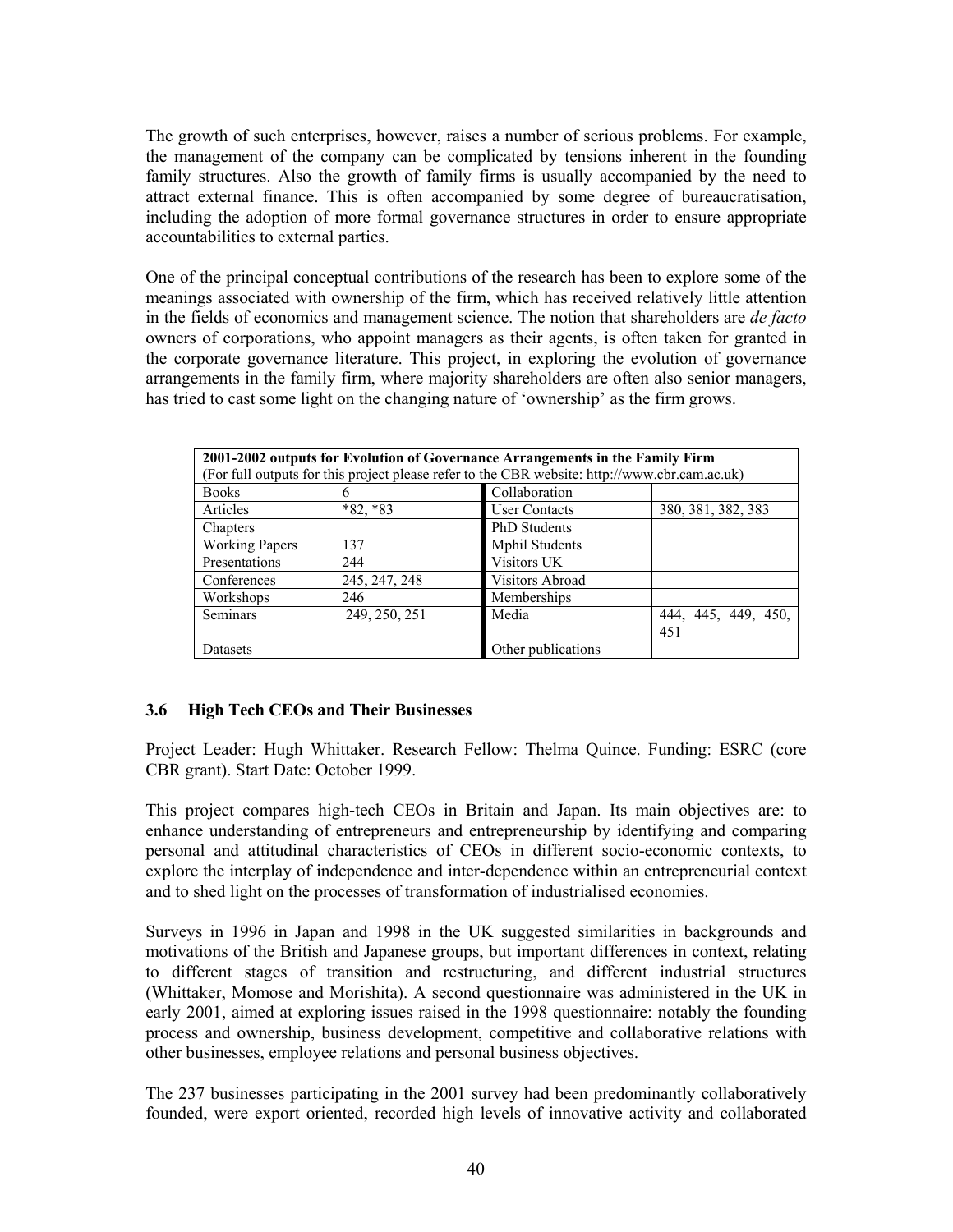extensively with other organizations. They operated in high segmented niche markets characterized by concerns for attention to customer needs, quality, reputation and technical or scientific expertise. Factors such as the availability and cost of finance and the acquisition and protection of IPR did not figure as important limitations on growth particularly when compared to demand factors. In contrast to other findings of SMEs the vast majority of CEOs in the survey were seeking growth.

The CEOs were highly qualified, as were their workforces. Supporting employees through the provision of stable and supportive environments and involving employees through challenging job assignments were the most favoured employment policies. However involvement of employees did not extend to sharing ownership. Strong relationships were found between approaches to employment and CEO personal objectives. Businesses in which the CEO held a positive balance, supporting both stakeholder and financial gain objectives tended to have performed slightly better overall, were more likely to be innovators and more likely to encourage training and education.

The findings of the survey were used to inform a case study interview schedule. Firms were selected for inclusion in the case studies on the basis of their activity (preference was given to instrument manufacturers, software developers and those engaged in product design) and location so as to avoid a South East bias. Taped interviews lasting up to 2 hours were conducted in 25 businesses. Interviews focused on the entrepreneur's background, and origins to founding the business, the nature of customer relationships, collaborations, particularly with HEIs and involvement in schemes such as the TCS, employment philosophies and HRM practices, experiences of venture capitalists and personal drivers and motivations. On the basis of preliminary analysis a number of common themes and issues were identified and a summary of these sent back to the case study participants.

| 2001-2002 outputs for High Tech CEOs and Their Businesses                                     |                           |                       |     |  |
|-----------------------------------------------------------------------------------------------|---------------------------|-----------------------|-----|--|
| (For full outputs for this project please refer to the CBR website: http://www.cbr.cam.ac.uk) |                           |                       |     |  |
| <b>Books</b>                                                                                  | Collaboration<br>355, 356 |                       |     |  |
| Articles                                                                                      |                           | <b>User Contacts</b>  | 387 |  |
| Chapters                                                                                      | 41                        | <b>PhD</b> Students   | 395 |  |
| <b>Working Papers</b>                                                                         | 148, 149                  | <b>Mphil Students</b> |     |  |
| Presentations                                                                                 |                           | Visitors UK           |     |  |
| Conferences                                                                                   | 297                       | Visitors Abroad       |     |  |
| Workshops                                                                                     |                           | Memberships           | 437 |  |
| Seminars                                                                                      |                           | Media                 |     |  |
| Datasets                                                                                      | 323                       | Other publications    |     |  |

# **3.7 The Role of Technology Policy in Incubating European New Technology-Based Firms**

Project leader: Hugh Whittaker. Research Fellow: Thelma Quince. Funding: EU Strata Programme. 1 April 2001- November 2002.

This project brings together researchers and practitioners from eight countries in the EU and Israel, to examine high-tech incubation and the role of universities and technology policy in promoting this. Incubation of new technology based firms is a particular focus of policy interest throughout Europe. The project aimed to develop a better understanding of the range and variety of initiatives, to promote better practice and to advise on policy.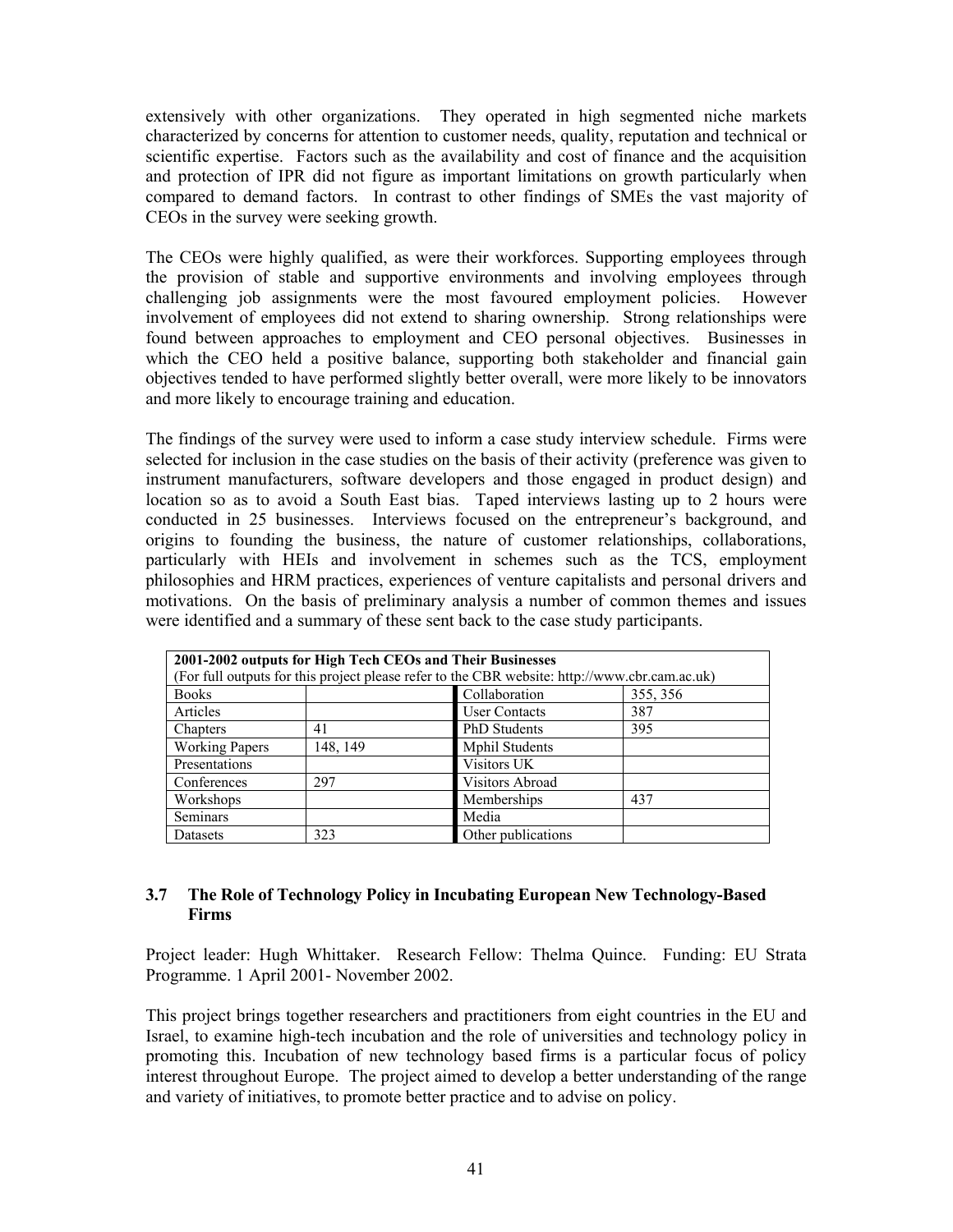Work began with a preliminary review of incubation activities within each partner's local sub-region. Following this an investigative framework was devised for studying schemes and mechanisms for supporting the creation of new technology-based small firms in a range of types of organisations involved in research. These included universities, research institutes, embedded laboratories, and government and corporate research establishments. Data was collected by means of face to face and telephone surveys from almost 60 organisations in 9 countries.

The other principal UK participating partner Nottingham University Business School, was undertaking a survey of University spin-out activity throughout the UK. A decision was taken therefore for the CBR to restrict its coverage of mainstream university organisations, to avoid duplication. Within the Cambridge sub-region the CBR examined a number of research institutes, the MRC Laboratory of Molecular Biology and two private sector technical consultancies (one in conjunction with Professor Haour). Outside the Cambridge sub-region we investigated two universities, a Medical School, QinetiQ (the privatised part of DERA Malvern) and undertook a more extensive case study of BT Brightstar (the corporate incubator of British Telecommunications plc based at Ipswich). This case study included interviews with those managing research in BTexact Technologies, the promoters and managers of BT Brightstar and a number of the incubating companies.

Covering a range of types of research organisations enabled the CBR to identify differences in the extent to which commercialisation of research through company creation was potentially facilitated or hindered. In this context the study illustrated the importance of organisational culture, particularly in terms of the degree of autonomy given to individual researchers and the support for creativity per se and of reward and incentive structures. These findings were reported in a working paper addressing what were termed 'pre-conception conditions'.

A resource based approach was combined with activities involved in creating research based spin-out companies to produce a typology of 4 'reference models'. These models were termed 'Self Selection', 'Weak Supportive', 'Supportive' and 'Protective'. The models differed with respect to:

- type of spin-out likely to be encouraged
- the level of technological specialisation
- IPR policy and practice
- calibre, recruitment and responsibilities of those managing the scheme
- financial requirements and involvement of venture capital
- stage of legal separation and/or incorporation
- the role of the local economic environment

|                                                                                               |               | 2001-2002 outputs for The Role of Technology Policy in Incubating European New |     |  |
|-----------------------------------------------------------------------------------------------|---------------|--------------------------------------------------------------------------------|-----|--|
| <b>Technology-Based Firms</b>                                                                 |               |                                                                                |     |  |
| (For full outputs for this project please refer to the CBR website: http://www.cbr.cam.ac.uk) |               |                                                                                |     |  |
| <b>Books</b>                                                                                  |               | Collaboration                                                                  | 350 |  |
| Articles                                                                                      |               | <b>User Contacts</b>                                                           |     |  |
| Chapters                                                                                      |               | <b>PhD</b> Students                                                            |     |  |
| <b>Working Papers</b>                                                                         | 110, 147      | <b>Mphil Students</b>                                                          |     |  |
| Presentations                                                                                 | 265, 266, 267 | Visitors UK                                                                    |     |  |
| Workshops                                                                                     | 298, 299, 300 | Memberships                                                                    |     |  |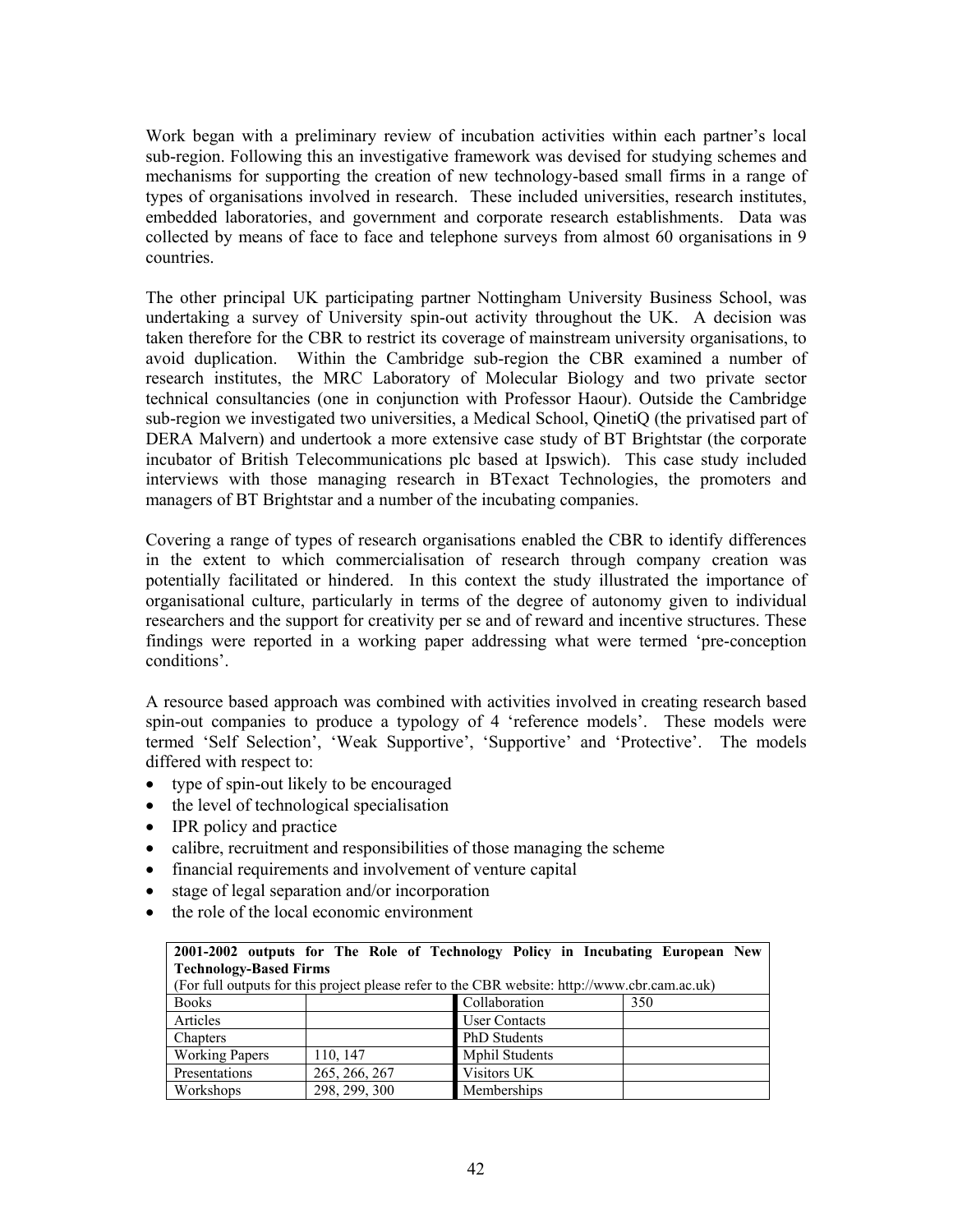## **3.8 Small and Medium Sized Enterprise Performance and Policy**

Project leader: Alan Hughes. Other Principal Investigators: Anna Bullock, Andy Cosh, Paul Kattuman, Bob Bennett. Funding: ESRC (CBR core grant). Start date: 2001.

This project is concerned with developing and testing models of small and medium sized enterprise (SME) performance and its determinants; with policy analysis and with methods of complex survey design and analysis necessary to investigate models of business performance. It is underpinned by the survey work on SMEs carried out by the Survey and Database Unit of the CBR as part of the core funded SME survey programme.

The project develops and utilises appropriate databases for these purposes including, in particular, the complex panel survey data generated by the CBR biennial survey of SMEs. This survey is carried out by the project leaders and managed by Anna Bullock via the CBR *Survey and Database Unit*. The project is also concerned with the development of appropriate survey instruments for performance measurement and analysis, and methodological developments in the creation and use of complex survey datasets.

In the course of 2002 the survey instrument for the  $5<sup>th</sup>$  CBR small business survey was designed and the survey conducted. Over two thousand responses were obtained for a sample combining a recall of the 1997 panel and a new cross section to form the basis for a new panel in future surveys. Some initial findings were presented at the Cambridge-MIT (CMI) Annual Competitiveness Summit Conference in London in November 2002.

The members of the project produced a series of working papers on clustering, networking, innovation, training and performance and business failure (the latter two of which are mainly reported separately under the *Business Failure* and *DfES Training* projects respectively). The work of the group continued to be heavily cited in a range of official policy documents and reports including publications by the DTI, the Bank of England and H.M. Treasury.

| 2001-2002 outputs for Small and Medium Sized Enterprise Performance and Policy                |                     |                        |                     |
|-----------------------------------------------------------------------------------------------|---------------------|------------------------|---------------------|
| (For full outputs for this project please refer to the CBR website: http://www.cbr.cam.ac.uk) |                     |                        |                     |
| <b>Books</b>                                                                                  |                     | Collaboration          |                     |
| Articles                                                                                      |                     | <b>User Contacts</b>   | 361, 362, 363, 364, |
|                                                                                               |                     |                        | 365                 |
| Chapters                                                                                      |                     | <b>PhD</b> Students    | 391                 |
| <b>Working Papers</b>                                                                         | 118, 124, 125, 130, | <b>Mphil Students</b>  |                     |
|                                                                                               | 131, 134, 138, 148, |                        |                     |
|                                                                                               | 149                 |                        |                     |
| Presentations                                                                                 | 192, 195, 226, 227, | Visitors UK            |                     |
|                                                                                               | 228, 229, 230, 231  |                        |                     |
| Conferences                                                                                   |                     | <b>Visitors Abroad</b> |                     |
| Workshops                                                                                     |                     | Memberships            | 411, 412, 413, 414, |
|                                                                                               |                     |                        | 415, 416, 417, 418, |
|                                                                                               |                     |                        | 419                 |
| Seminars                                                                                      |                     | Media                  |                     |
| Datasets                                                                                      |                     | Other publications     |                     |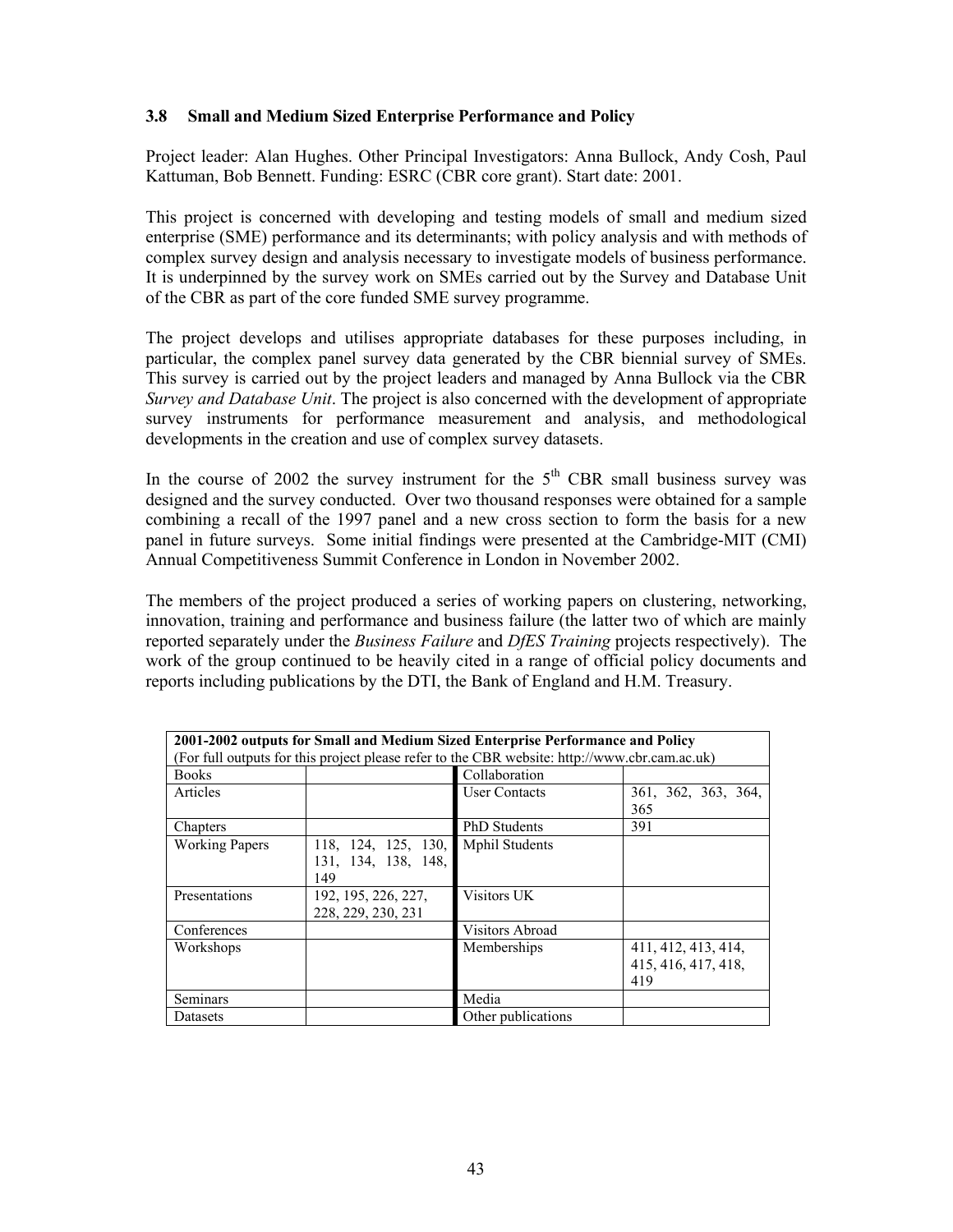# **3.9 Survey and Database Unit**

Project Leader: Andy Cosh. Survey and Database Manager: Anna Bullock. Funding: ESRC (core CBR grant), DfES, Leverhulme Trust, EUROSTAT, Low Pay Commission, Cambridge-MIT Institute. Start date: October 1999**.** 

*Aims* 

The purposes of the Survey and Database Unit are:

• to ensure the efficient design, management and costing of CBR project surveys including the CBR biennial survey of small and medium sized enterprises

• to advise on questionnaire design, survey method, choice of sampling frames, and data inputting and cleaning procedures in CBR project surveys

- to advise on statistical software use with CBR datasets
- to archive data at CBR, and where appropriate organise the deposit of ESRC sponsored datasets with the UK data archive at the University of Essex

• to act as a technical advisor to other members of the CBR on the contents of and access to proprietary and official data sets, a great number (e.g. FAME, Datastream, NOMIS, ICC) of which are utilised by CBR staff

• to oversee the continued upgrading of the CBR Contacts Database, so as to ensure that it becomes a central part of the new dissemination and communications strategy.

Main activities in 2001-2002

- The Unit undertook another in the series of biennial surveys of small and medium sized businesses. As before this survey sought to gather information on a variety of aspects including general business characteristics; workforce and training; the commercial and competitive situation; innovation; expansion, efficiency and business advice; and acquisition activity, capital expenditure and finance. Before returning to our second panel of firms, which were first surveyed in 1997, their addresses were updated and their status (survival or failure) was established. The survey was also sent to a new sample of firms, which was selected randomly using the same selection criteria as was used for previous panels. The resulting sample will form the third CBR SME panel.
- Survey data derived from the project on the relationship between training and business performance, undertaken for DfES, was augmented with performance data using FAME.
- The Unit managed and analysed the survey data resulting from the future of professional work project, and also produced the graphs for inclusion in the final report.
- Work on updating the UK-UK mergers and acquisitions database, a non-ESRC funded project, has continued and is now up to date.

All ESRC funded projects are required to deposit the resulting datasets with the UK Data Archive at the University of Essex. During the last year the following data sets were archived: the Oxford – Cambridge high-technology dataset resulting from the project on Territorial Clustering and Innovative Milieux: technology-based firms in the Cambridge and Oxford region; the computer survey dataset from the Flexible Specialisation, Competitive Advantage and Business Restructuring in the UK project; and the dataset on management practice of foreign ownership resulting from the International Joint Ventures and Strategic Alliances as Agents for the Development of British Management project.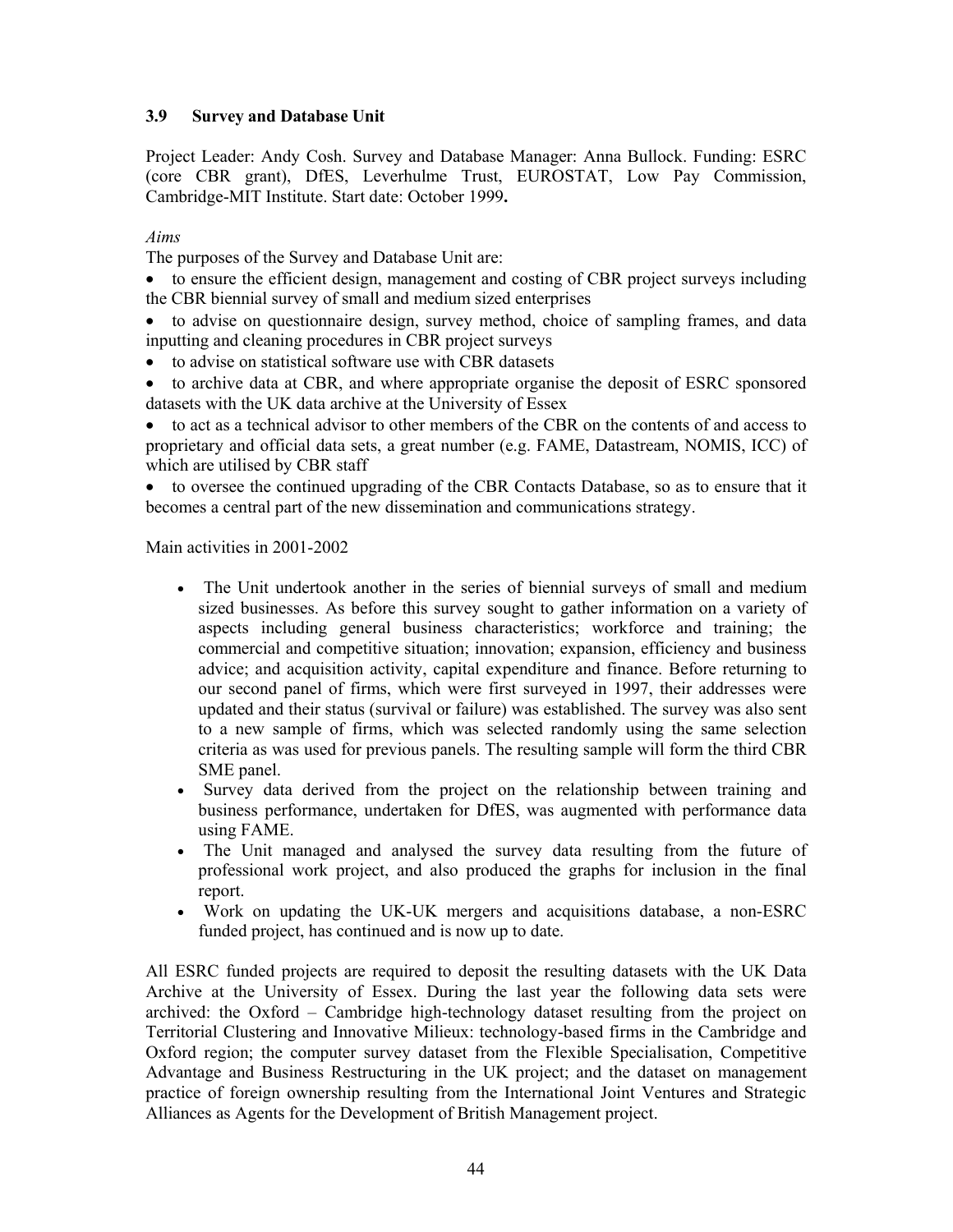| 2001-2002 outputs for Survey and Database Unit                                                |               |                        |                            |  |
|-----------------------------------------------------------------------------------------------|---------------|------------------------|----------------------------|--|
| (For full outputs for this project please refer to the CBR website: http://www.cbr.cam.ac.uk) |               |                        |                            |  |
| <b>Books</b>                                                                                  |               | Collaboration          |                            |  |
| Articles                                                                                      |               | <b>User Contacts</b>   | 282                        |  |
| Chapters                                                                                      |               | <b>PhD</b> Students    |                            |  |
| <b>Working Papers</b>                                                                         |               | <b>Mphil Students</b>  |                            |  |
| Presentations                                                                                 |               | Visitors UK            |                            |  |
| Conferences                                                                                   |               | <b>Visitors Abroad</b> |                            |  |
| Workshops                                                                                     | 312           | Archived datasets      | 324, 325, 326              |  |
| Seminars                                                                                      |               | Media                  |                            |  |
| Datasets                                                                                      | 317, 318, 319 | Other publications     | 456, 457, 458, 466,<br>467 |  |

## **3.10 International Innovation Benchmarking and the Determinants of Business Success**

Project leader: Andy Cosh. Other principal investigators: Richard Lester (Center for Economic Performance, MIT), Alan Hughes, Anna Bullock. Start date: August 2002.

The promotion of innovation is high on the policy agenda in Europe as attempts are made to close the perceived gap in productivity performance with the USA. In the UK a wide range of policy initiatives have been undertaken to promote the commercialisation of scientific and technical knowledge. In the UK and the rest of Europe the role that small entrepreneurial firms can play has also been the subject of intense debate, not least because of the perception that the recent renaissance in US productivity and economic growth performance is associated with a high level of technology based entrepreneurial activity. As a result of a major collaborative effort across the governments of the European Union an increasing amount is known about the comparative extent of innovative behaviour and the determinants of innovative success across member countries, and across size classes of firms. Within this project this collaborative effort will be extended to a comparison between the UK and the USA carried out using new surveys. These will involve a comparison of the level of innovative activities, the process by which innovation takes place and the barriers to innovation.

The benchmarking exercise will consist of a comparative analysis of the inputs into and outcomes of innovative activity in the sample firms using the data set generated by the survey. This will cross cut the sample firms by size, growth, sector and age as well as country. It will include an analysis of the extent and nature of collaborative strategies in both countries and of the extent and nature of interactions with the science base.

Although the richness of the dataset will permit a wide range of issues to be addressed in the econometric analysis we will focus on two issues, both of which are of particular interest in the analysis of small and medium sized enterprises, and where an analysis of them in relation to larger enterprises in a comparative international context will be made possible by the dataset created. The first of these is a link between networking, inter-firm collaboration, access to the science base and innovation performance. This has been a significant issue in the development of an enterprise based industrial policy in Europe and the UK, where the comparative performance of the USA is frequently alluded to as a role model. The second is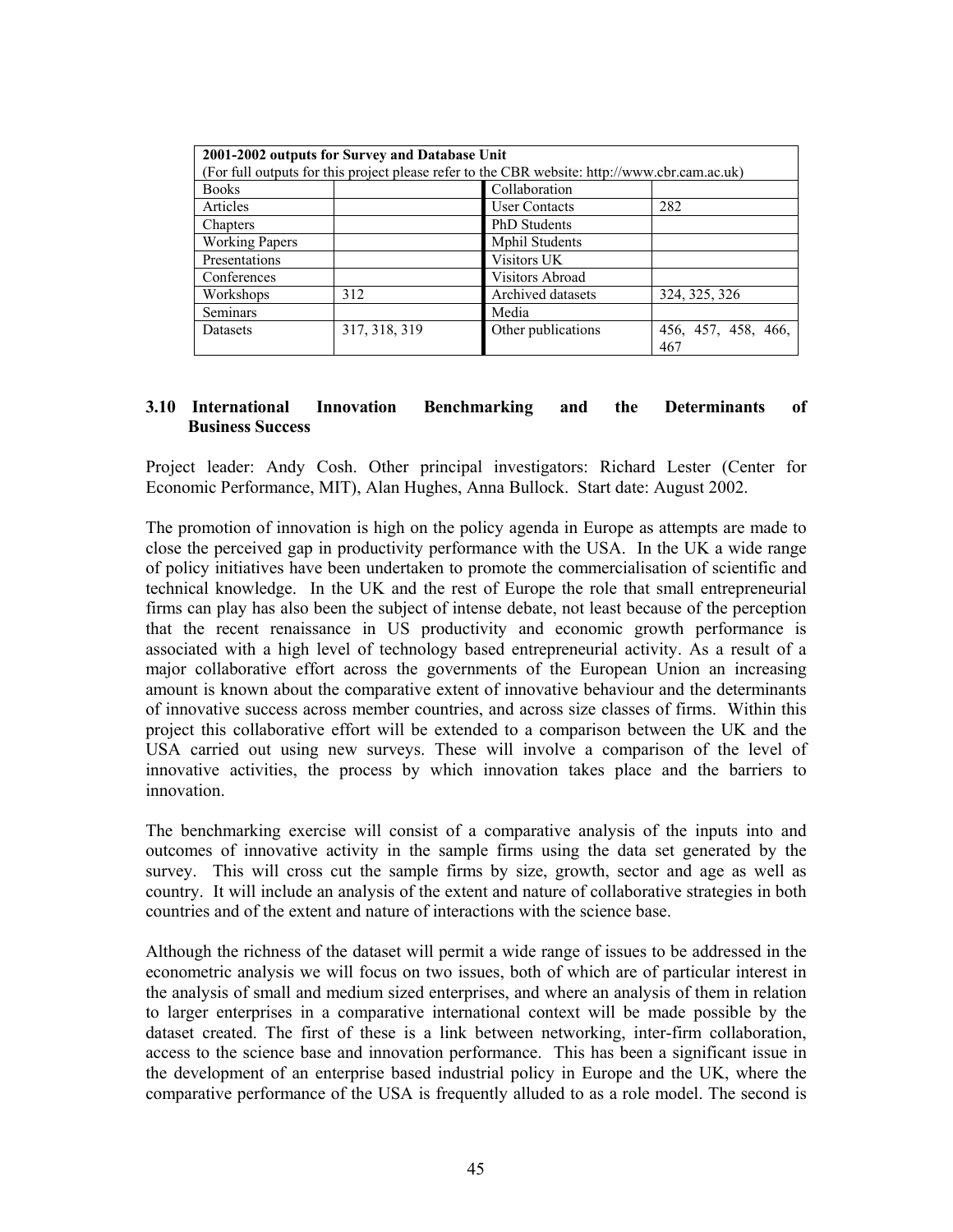the link between innovation performance management strategy and the financial and growth performance of the firm.

Key Deliverables:

- to benchmark UK/US innovation performance in a wider European context using comparable data derived from responses to core CIS questions.
- an econometric analysis of the determinants of innovation activity and its impact on business performance, based on the rich dataset generated by the survey.
- an overview publication based on the key findings of the survey.
- a series of academic papers and user-friendly summaries of the econometric analysis. These will also be disseminated through the National Competitiveness Network of CMI.
- to link the survey results into two separate but related research projects at the CBR that are funded by CMI. The projects propose to investigate, at sectoral and firm level, the nature of the links between universities and the commercialisation of knowledge, and of the impact of globalisation on innovative performance through supply chain relationships and governance structures. These projects will be able to draw upon the survey data as background material for an approach based on essentially qualitative case based analyses.

\*\* Because this project has only just started, there are no outputs to report at this stage\*\*

## **3.11 Universities and Their Role in Systems of Innovation: A Comparative Assessment of UK and US Institutions and Locales**

Principal Investigators: Alan Hughes, Andy Cosh, and Richard Lester (MIT). Research Associate: Paul Kattuman (Judge Institute of Management). Research Fellow: (To be appointed). Start date: December 2002

The objective of this research project is to identify and analyze the range of relationships between universities and industry that occur in practice, and to investigate the causes and consequences of these relationships. On the basis of this research, we hope to be able to specify the basic strategic choices facing universities which are seeking to elevate the role of economic development in their overall missions. This has not previously been attempted.

This project examines in depth the university's role in the development and commercial application of scientific and technological knowledge, and the consequences for economic development, especially in the communities within which the universities are located. It studies the conditions associated with the development of sustainable local innovation systems and the role of research universities in these systems. A key goal is to contribute to a better understanding of how Cambridge University and other British research universities can contribute to improvements in British productive performance.

A growing body of evidence suggests that there is something distinctive about innovation as a localized phenomenon, as distinct from a national phenomenon, in which proximity, repeated transactions, routine practices, and shared outlooks, norms, expectations, and identity combine to produce innovative outcomes.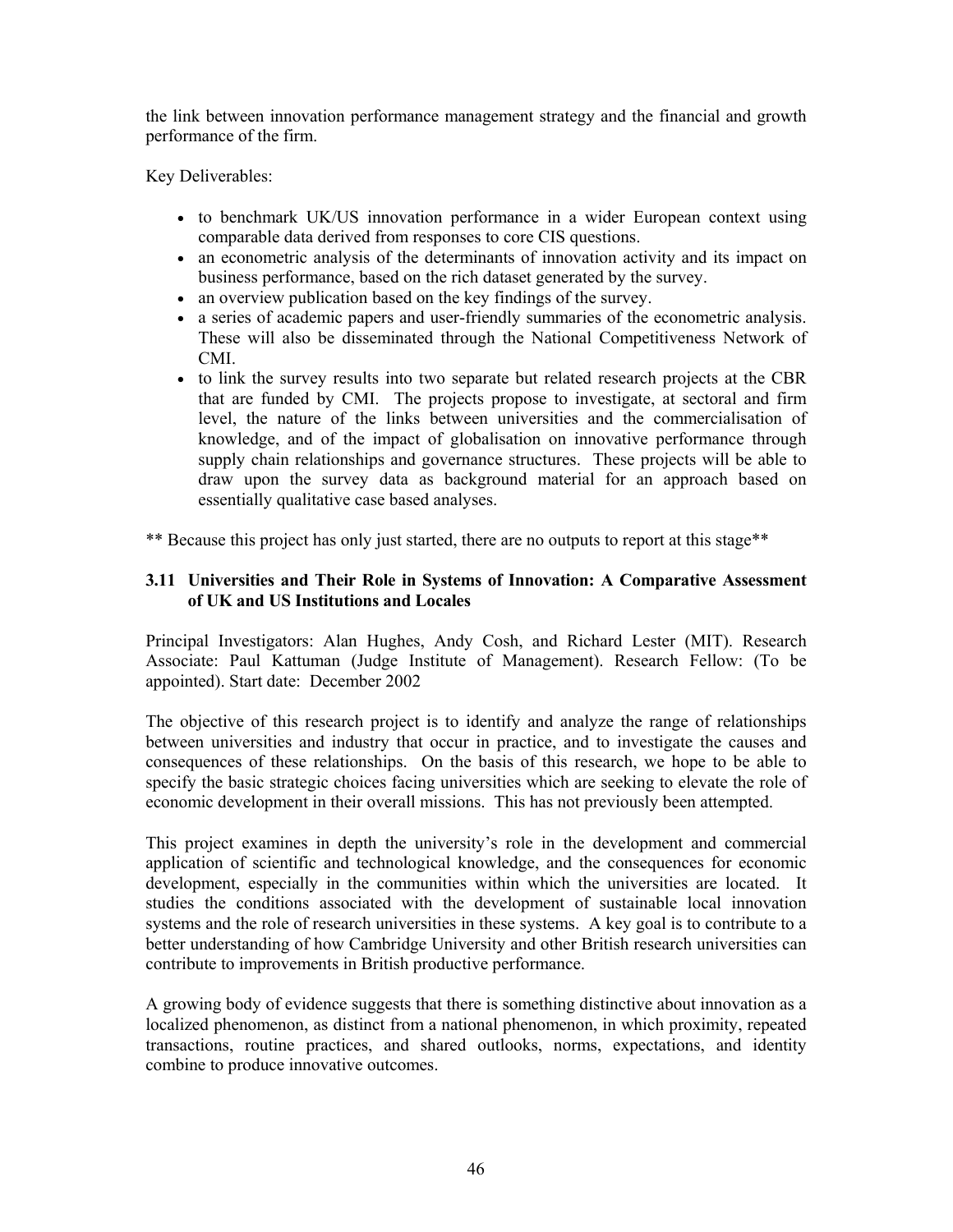National and local governments, as well as other institutions with an interest in economic development, are interested in creating local and regional environments that are attractive for innovation, and in sustaining and strengthening those that already exist. Firms, too, recognize that their competitive performance is influenced by the characteristics of their immediate environment.

Decision-makers in both the public and private sectors require an understanding of how these spatial concentrations of innovative activity actually operate, of why regions with nominally similar clusters of activity vary in their innovative performance, of how the conditions required for successful performance vary as a function of the type of industry within which the innovative activity is occurring, and of how to measure the innovative performance of these regions and what is meant by 'success'.

The proposed research will focus on one key dimension of these local innovation systems: the interchange of knowledge between industry and universities. In doing so it goes beyond the analysis of peer-reviewed publications, patenting, and licensing (both to startups and to existing firms). Other channels of knowledge flow to be examined include: contract research, faculty consulting; personnel exchanges (including student internships, faculty sabbaticals, and adjunct professorships); industry use of specialized equipment and facilities on university campuses; university-convened conferences, workshops and informal gatherings in which industrial practitioners participate; industrial liaison programs; and business support services of the type provided in incubators or by (some) technology licensing offices. Finally we will also consider the most important way in which knowledge flows out of the university into industry namely through the education of its students.

It is also important to recognize that knowledge flows in *both* directions between university and industry, and that one important way in which universities contribute to the academic and disciplinary communities of which they are part is by observing, analyzing, abstracting, and codifying knowledge that is generated in industrial settings.

Many recent studies of university-industry relationships have focused on a single channel of knowledge transfer, and have sought to develop detailed understandings of outcomes with respect to that channel, as well as the factors that affect those outcomes. The research proposed here will consider the full range of mechanisms and processes that constitute the university-industry interface.

The primary method for investigating the above questions will be a set of longitudinal comparative case studies. Each case study will focus on the development of a particular field of science or technology-based industry in paired locations in the US and the UK. The cases will be developed through a combination of interview testimony, observation, statistical analyses, and literature reviews. The principal mode of data collection will be in-depth, semistructured interviews with firms, university researchers and administrators, and others. Drawing primarily on these interviews, and augmented by quantitative analysis using local and regional business and economic databases as appropriate, we will trace the scientific and industrial development of the same field of industrial practice in each of two locations.

This project will draw upon the results of the innovation benchmarking survey project that has also been funded by CMI as a joint initiative of the CBR and the IPC. One section of the survey instrument will cover collaborative and other networking behavior among firms, and between firms and higher education institutions. The development of this section of the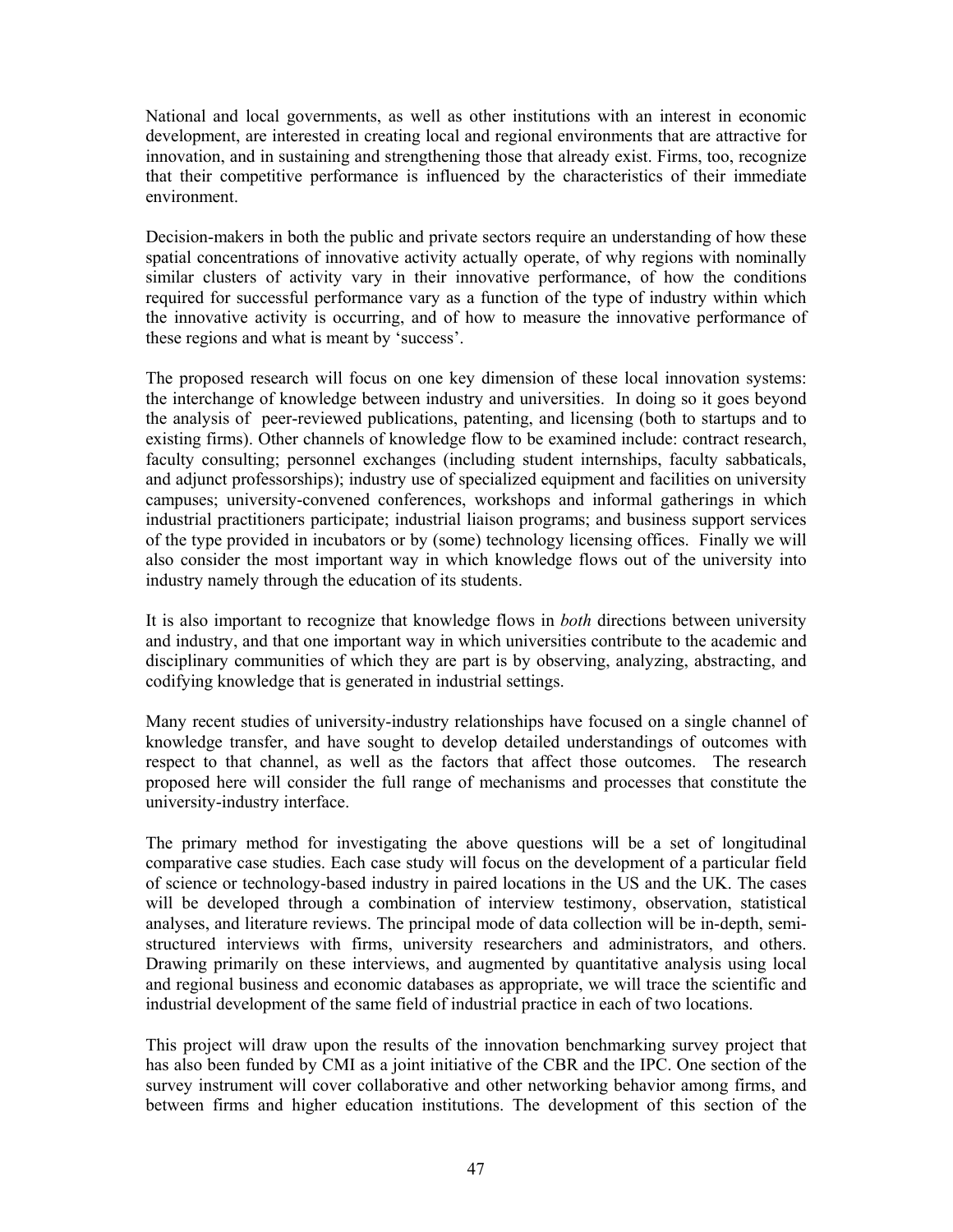survey will involve detailed design discussions between the members of the two projects. All of this will complement the proposed project by providing a wider contextual background against which the case studies can be set. The case studies will in turn serve as an important source of in-depth, qualitative information to assist in interpreting econometric and statistical inferences from the survey data.

\*\* Because this project has only just started, there are no outputs to report at this stage\*\*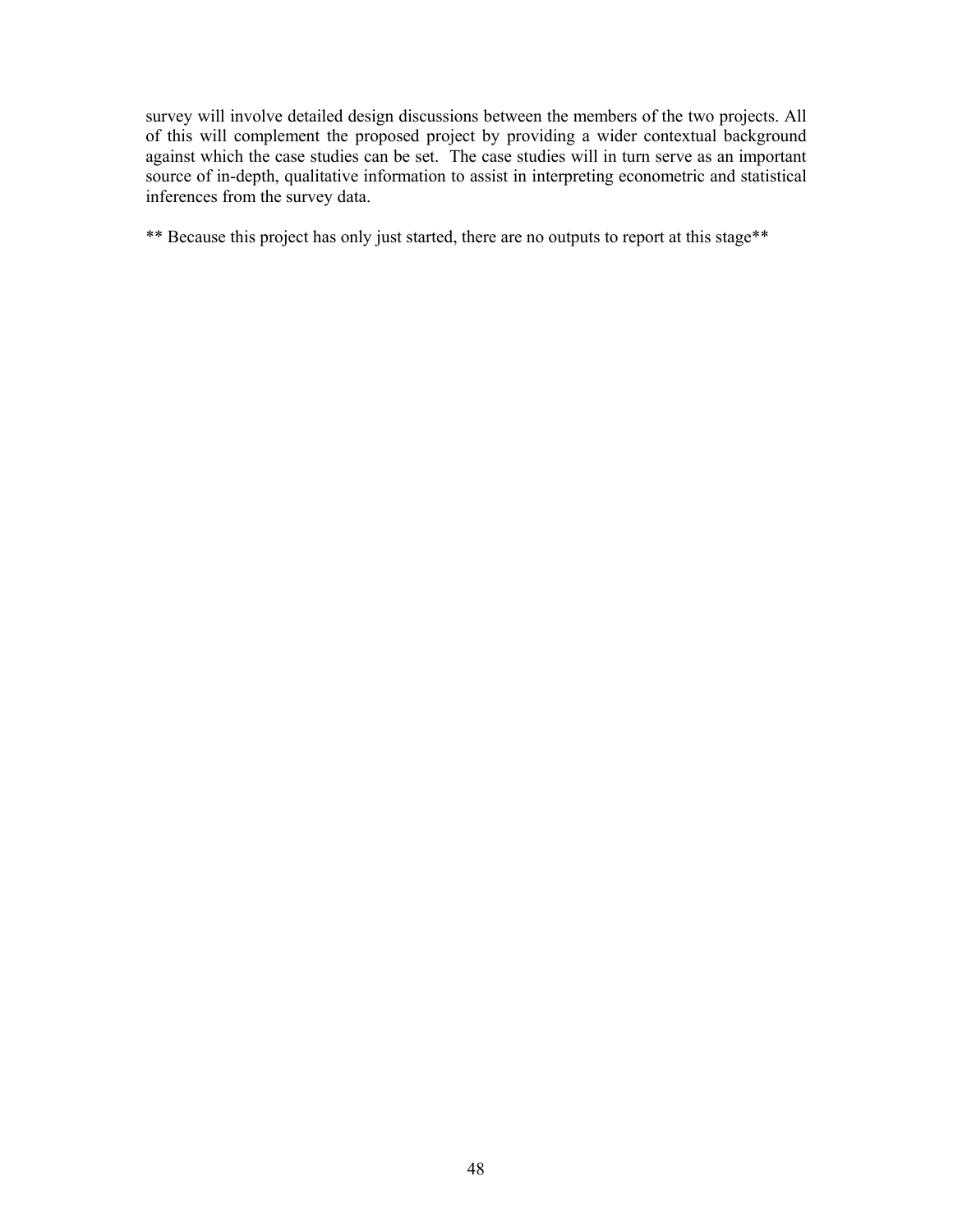# **4 Outputs**

## \*=forthcoming

## **Books**

- 1 \*Armour, J. & Bennett, H.N. (eds.) (2003 forthcoming) *Vulnerable Transactions in Corporate Insolvency* (Oxford: Hart Publishing)
- 2 \*Deakin, S. (2003 forthcoming) *Renewing Labour Market Institutions* (Geneva: ILO)
- 3 Eatwell, J. and Taylor, L. (2002) (eds) *International Capital Markets* (New York: OUP)
- 4 Burchell, B., Deakin, S., Michie, J. and Rubery, J. (2003) *Systems of Production: Markets, Organisations and Performance* (London: Routledge).
- 5 Jones, I. and Pollitt, M. (eds) (2002) *Understanding How Issues in Business Ethics Develop* (London: Palgrave).
- 6 Learmount, S. (2002) *Corporate Governance: what can be learned from Japan?* (Oxford: OUP)

## **Chapters in Books**

- 7 Alexander, K (2002) 'Managing Financial Sector Compliance with US Anti-Money Laundering Law and Regulation' in Graham, T. (ed.) *International Anti-Money Laundering Law and Regulation* (London: Butterworths) pp. 166-213
- 8 Alexander, K (2003) 'International Approaches to Reforming Cross-Border Securities Trading: The Hague Convention on Indirectly Held Securities and the European Union Collateral Directive' in Andenas, M. and Avgerinos, Y. (eds.) *Reforming European Securities Regulation* (London: Kluwer) pp. 148-175
- 9 \*Armour, J. (2003 forthcoming) 'Fraud on creditors at common law' in Armour, J and Bennett, HN. (eds.) *Vulnerable Transactions in Corporate Insolvency* (Oxford: Hart Publishing)
- 10 \*Armour, J. (2003 forthcoming) 'Law, finance and innovation' in McCahery, J. and Renneboog, L. (eds.) *Venture Capital and Financial Systems* (Oxford: OUP)
- 11 \*Armour, J. (2003 forthcoming) 'Transactions at an undervalue' in Armour, J and Bennett, HN. (eds.) *Vulnerable Transactions in Corporate Insolvency* (Oxford: Hart Publishing)
- 12 \*Armour, J. (2003 forthcoming) 'Transactions defrauding creditors' in Armour, J and Bennett, HN. (eds.) *Vulnerable Transactions in Corporate Insolvency* (Oxford: Hart Publishing)
- 13 \*Armour, J. and Whincop, M. (2003 forthcoming) 'An economic analysis of shared property in partnership and close corporations law' in McCahery, J. and Vermeulen, E. (eds.) *Close Corporation and Partnership Reform in Europe and the United States*  (Oxford: OUP)
- 14 Barnard, C. and Deakin, S. (2002) 'Corporate governance, European governance, and social rights' in Hepple, B. (ed.) *Social and Labour Rights in a Global Context*. (Cambridge: CUP) pp. 122-150.
- 15 Barnard, C. and Deakin, S. (2002) 'Market access and regulatory competition' in Barnard, C. and Scott, J. (eds.) *The Law of the Single Market: Unpacking the Premises* (Oxford: Hart) pp. 197-224
- 16 Barnard, C., Deakin, S. and Hobbs, R. (2002) 'Capabilities and rights: an emerging agenda for social policy?' in Towers, B. and Terry, M. (eds.) *European Industrial Relations Annual Review 2000/2001* (Oxford: Blackwell) pp. 147-167.
- 17 \*Browne, J., Deakin, S. and Wilkinson, F. (2003 forthcoming) 'Capabilities, social rights, and European integration' in Salais, R. and Villeneuve, R. (eds.) *Towards a European*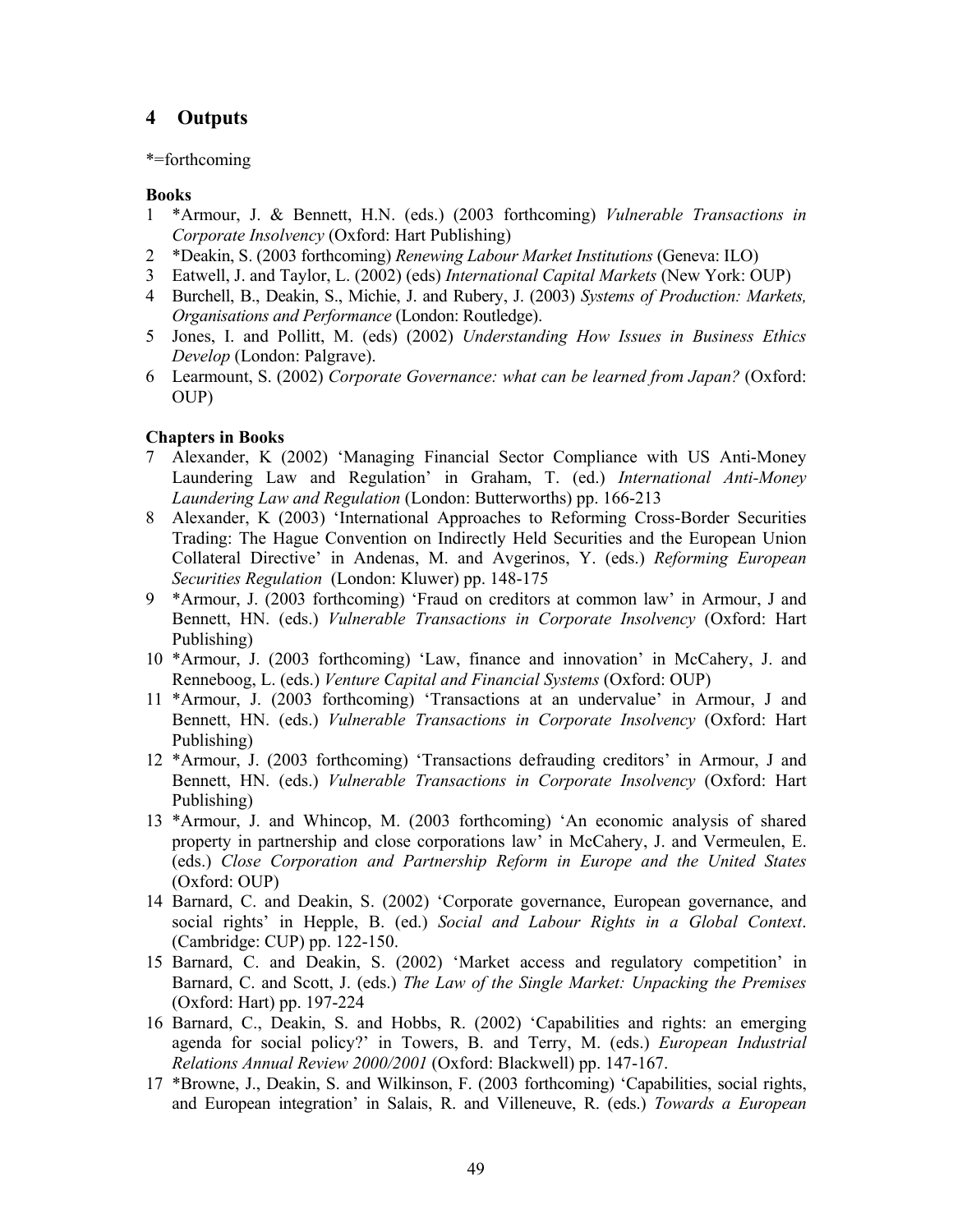*Politics of Capabilities* (Cambridge: CUP)

- 18 Deakin, S. (2001) 'Equal treatment of employees and self-employed workers' in Numhauser-Henning, A. (ed.) *Legal perspectives on equal treatment and nondiscrimination.* (The Hague: Kluwer Law International) pp. 317-322.
- 19 Deakin, S. (2001) 'The many futures of the contract of employment' in Conaghan, J., Fischl, M. and Klare, K. (eds.) *Labour Law in an Era of Globalisation: Transformative Practices and Possibilities* (Oxford: OUP)
- 20 Deakin, S. (2001) 'Social norms, information, and the employment relationship: the role of legal regulation' in *Party Autonomy for the Internal Market – The Role of Information* (eds.) Andenas, M. and Grundmann, S. (Oxford: OUP)
- 21 Deakin, S. (2002) 'Equality, non-discrimination, and the labour market: a commentary on Richard Epstein's critique of anti-discrimination laws' in Epstein, R.A. (ed.) *Equal Opportunity or More Opportunity? The Good Thing about Discrimination* (London: Institute for the Study of Civil Society) pp. 41-66
- 22 Deakin, S. (2003) 'Social rights and the market: an evolutionary perspective' in B. Burchell, S. Deakin, J. Michie and J. Rubery (eds.) *Systems of Production: Markets, Organisations and Performance* (London: Routledge) pp. 74-88
- 23 \*Deakin, S. and Browne, J. (2003 forthcoming) 'Social rights and the market order: adapting the capability approach' in Hervey, T. and Kenner, J. (eds.) *Economic and Social Rights under the European Charter of Fundamental Rights* (Oxford: Hart)
- 24 \*Deakin, S., Hobbs, R., Konzelmann, S. and Wilkinson, F. (2003 forthcoming) 'Working corporations: corporate governance and innovation in labour management partnerships in Britain' in Martinez-Lucio, M. and Stewart, M. (eds.) *Labour-Management Partnerships* (London: Routledge)
- 25 \*Deakin, S., Hobbs, R., Nash, D. and Slinger, G. (2003 forthcoming) 'Implicit contracts, takeovers, and corporate governance: in the shadow of the City Code' in Campbell, D. and Collins, H. (eds.) *Implicit Dimensions of Contract* (Oxford: Hart)
- 26 Eatwell, J (2001) 'New issues in international financial regulation' in Ferran, E. and Goodhart, C. (eds.) *Regulating Financial Services and Markets in the 21st Century* (Oxford: Hart Publishing)
- 27 Jones, I. and Pollitt, M. (2002) 'Understanding how issues in business ethics develop: introduction' in Jones, I. and Pollitt, M. (eds.)(2002) *Understanding How Issues in Business Ethics Develop* (London: Palgrave)
- 28 Jones, I. and Pollitt, M. (2002) 'Understanding how issues in business ethics develop: lessons for business' in Jones, I. and Pollitt, M. (eds.)(2002) *Understanding How Issues in Business Ethics Develop* (London: Palgrave)
- 29 Jones, I. and Pollitt, M. (2002) 'Who influences debates in business ethics? The development of corporate governance in the UK since 1990' in Jones, IW and Pollitt, MG (eds.) *Understanding How Issues in Business Ethics Develop* (Basingstoke: Palgrave).
- 30 \*Kitson, M (2003 forthcoming) **'**Failure Followed by Success or Success Followed by Failure? A Re-examination of British Economic Performance Since 1950' in Floud, R. and Johnson, P. (eds.) *The Cambridge Economic History of Britain* (Cambridge: CUP)
- 31 \*Kitson, M., Michie, J. and Sheehan-Quinn, M. (2003 forthcoming) 'Markets, Competition, Cooperation and Innovation' in Coffey, D. and Thornley, C. (eds.) *Industrial and Labour Market Policy and Performance* (London: Routledge)
- 32 Konzelmann, S. and Forrant, R. (2002) 'Creative work systems in destructive markets' in Burchell, B., Deakin, S., Michie, J., and Rubery, J. (eds.) *Systems of Production: Markets, Organisations and Performance* (London: Routledge)
- 33 Konzelmann, S., and Wilkinson, F. (2002) 'The economic case for a Workers' Charter' in Ewing, K. and Hendy, J. (eds.) *A Charter of Workers' Rights.* (London: Institute of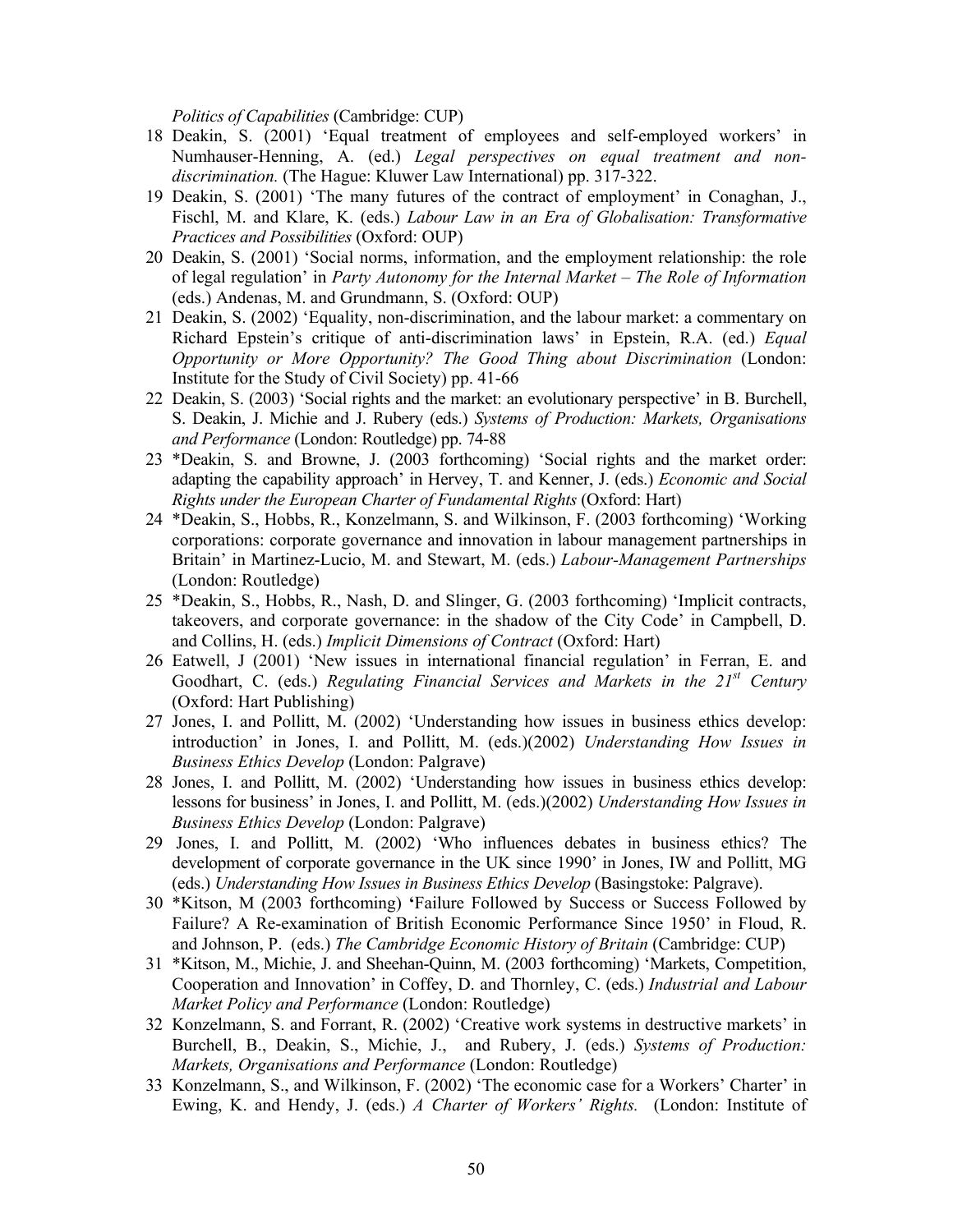Employment Rights).

- 34 Ladipo, D., Mankelow, R. and Burchell, B.J. (2003) 'Working like a dog, sick as a dog: Job Intensification in the late 20th Century' in Burchell, B.J., Deakin, S., Michie, J. and Rubery, J. (eds.) *Systems of Production: Markets, Organisations and Performance*. (London: Routledge)
- 35 Nachum, L., Jones G. and Dunning, J. (2002) 'The international competitiveness of the UK and its multinational corporations' in Dunning, JH. and Mucchielli, JL. (eds.) *Multinational Firms: The Global Local Dilemma* (London and New York: Routledge) pp. 33-57
- 36 Oxenbridge, S. (2001) 'The Service Food Workers' Union of Aotearoa: a story of crisis and change' in Fairbrother, P. and Yates, C. (eds.) *Trade Union Organising, Adaptation and Renewal: a Comparative Study of Trade Union Movements in Five Countries* (London: Mansell)
- 37 Rubery, J., Burchell, B., Deakin, S. and Michie, J. (2003) 'Productive systems: introduction and overview' in Rubery, J., Burchell, B., Deakin, S. and Michie, J. (eds.) *Systems of Production: Markets, Organisations and Performance* (London: Routledge) pp. 1-9
- 38 Singh, A., and Weisse, B. (2001) 'Deindustrialisation' in Jonathan Michie (ed) *Reader's Guide to the Social Sciences* Vol 2 (London: Fitzroy Dearborn)
- 39 Singh, A., and Weisse, B. (2001) 'Mergers and Acquisitions' in Jonathan Michie (ed) *Reader's Guide to the Social Sciences* Vol 2 (London: Fitzroy Dearborn)
- 40 \*Singh, A., Singh, A. and Weisse, B. (2003 forthcoming) 'Corporate Governance, Competition, the New International Financial Architecture and Large Corporations in Emerging Markets' in *Management of Capital Flows: Comparative experiences and implications for Africa* (UNCTAD)
- 41 Whittaker, D. H. (2001) 'Crisis and Entrepreneurship in Japan: a new future through techno-entrepreneurship?' in Keller, W. and Samuels, R. (eds.) *Crisis and Innovation in Asian Technology* (Cambridge: CUP)

### **Articles**

- 42 Alexander, K (2002) 'Extraterritorial US Banking Regulation and International Terrorism: The Patriot Act and the International Response'**,** *Journal of International Banking Regulation* 3(4): pp.307-326
- 43 Alexander, K (2002) 'The Development of a Uniform Choice of Law Rule for the Taking of Collateral Interests in Securities', *Butterworths Journal of International Banking and Financial Law* 17(11) pp. 436-443
- 44 Alexander, K (2002) 'United States Financial Sanctions and International Terrorism'**,**  *Butterworths Journal of International Banking and Financial Law* 17(5) pp. 213-222
- 45 Alexander, K (2003) 'Regulating Risk Taking and the Limited Liability Partnership: Lessons from the US Experience', *The Company Lawyer* 24(2)
- 46 \*Alexander, K (2003 forthcoming) 'The World Trade Organisation and Financial Stability: Resolving the Tension Between Liberalisation and Prudential Regulation', *Oxford Journal of International Economic Law*
- 47 Armour, J. and Whincop, M. (2001) 'An economic analysis of shared property in partnership and close corporations law', *Journal of Corporation Law* 26: 101-118
- 48 \*Armour, J and Deakin, S (2003 forthcoming) 'Insolvency and employment protection: the mixed effects of the Acquired Rights Directive', *International Law Review and Economics,* 23
- 49 \*Armour, J., Cheffins, B. and Skeel, D.A. Jr. (2003 forthcoming) 'Corporate ownership structure and the evolution of bankruptcy law: lessons from the UK', *Vanderbilt Law*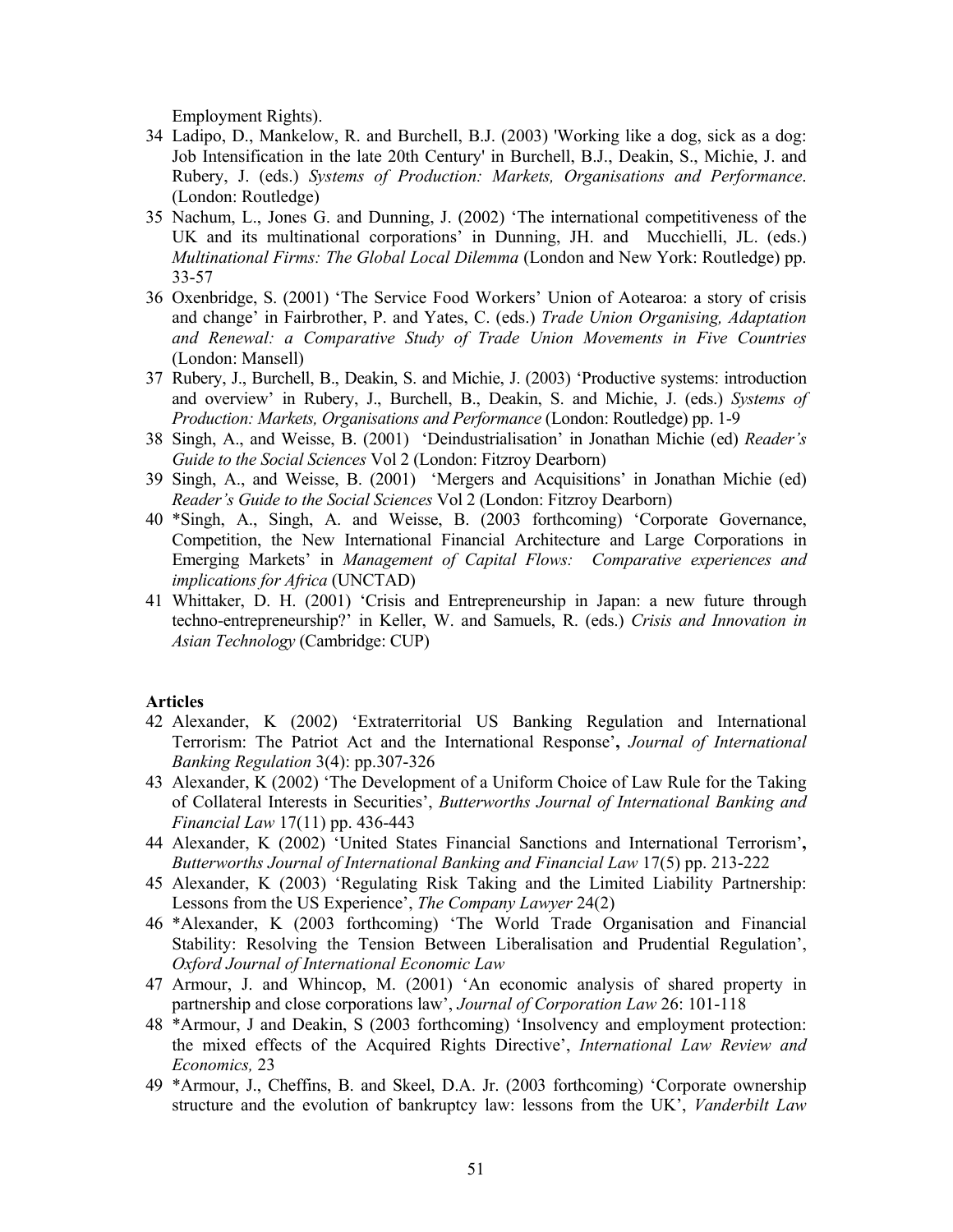*Review* 55: 101-188

- 50 Barnard, C. and Deakin, S. (2002) 'Negative and positive harmonisation of labour law in the European Union', *Columbia Journal of European Law* 8(3): 389-413
- 51 Barnard, C. and Deakin, S. (2002) 'Reinventing the European corporation? Corporate governance, social policy and the single market', *Industrial Relations Journal* 33: 482-497
- 52 Barnard, C., Deakin, S. and Hobbs, R. (2001) 'Capabilities and rights: an emerging agenda for social policy?' *Industrial Relations Journal* 32(5): 464-479
- 53 Barnard, C., Deakin, S. and Kilpatrick, C. (2002) 'Equality, non-discrimination and the labour market in the UK.' *International Journal of Comparative Labour Law and Industrial Relations* 18(2): 129-147
- 54 Bennett, R and Smith, C (2002) 'Competitive conditions, competitive advantage and the location of SME's', *Journal of Small Business and Enterprise Development* 9(1), 73-86
- 55 Bennett, R and Smith, C (2002) 'The influence of location and distance on the supply of business advice', *Environment and Planning A* 34, 251-270.
- 56 Blackburn, R., Browne, J., Brookes, B., and Jarman, J. (2001) 'Explaining gender segregation', *British Journal of Sociology*, 53: 513-36
- 57 Brown, W., Deakin, S., Hudson, M. and Pratten, C. (2001) 'The limits of statutory trade union recognition', *Industrial Relations Journal* 32: 180-194
- 58 Burchell, B.J. (2002) 'Les Conséquences Psychologiques et Familiales de l'Insécurité Professionnelle', *Les Politiques Sociales* 61: 100-115
- 59 \*Casper, S and Murray, F. (2003 forthcoming) 'Under Construction: Establishing a marketplace for genetics', revised for submission to *American Sociological Review*
- 60 \*Casper, S and Whitley, R. (2003 forthcoming) 'Managing Competencies in Entrepreneurial Technology Firms: A Comparative Institutional Analysis of Germany, Sweden and the UK', revised for submission to *Research Policy*.
- 61 \*Casper, S, Karamanos, A. and Murray, F. (2003 forthcoming) 'Coupling and Decoupling from the Science Base: Determinants of start-up strategies for Accumulating Scientific Knowledge', revised for submission to *Strategic Management Journal*.
- 62 \*Casper, S and Karamanos, A. (2003 forthcoming) 'Commercializing Science in Europe: The Cambridge Biotechnology Cluster', Special edition of *European Journal of Regional Studies* on biotechnology
- 63 \*Casper, S and Matraves, C. (2003 forthcoming) 'Institutional Frameworks and Innovation in the German and UK Pharmaceutical Industry', *Research Policy.*
- 64 Cheffins, B. (2001) 'Corporate law and the separation of ownership and control' (Il diritto societario e la separazione di proprieta' e controllo), *Banca impresa societa* 20: 181-197
- 65 Cheffins, B. (2001) 'History and the global corporate governance revolution: The British perspective', *Business History* 43: 87-118
- 66 Cheffins, B. (2001) 'The metamorphosis of Germany Inc.: the case of executive pay', *American Journal of Comparative Law* 49: 497-539 (2001)
- 67 Cheffins, B. and Thomas, R. (2001) 'Should shareholders have a greater say over executive pay? Learning from the US experience', *Journal of Corporate Law Studies* 1: 277-315
- 68 Cook, J., Deakin, S. and Hughes, A. (2002) 'Mutuality and corporate governance: the evolution of UK building societies following deregulation', *Journal of Corporate Law Studies*, 2: 110-138
- 69 Deakin, S., Hobbs, R., Konzelmann, S. and Wilkinson, F. (2002) 'Partnership, ownership and control: the impact of corporate governance on employment relations', *Employee Relations,* 24(3): 335-352
- 70 Deakin, S., Hobbs, R., Konzelmann, S. and Wilkinson, F. (2002) 'Reconciling shareholder value *and* corporate social responsibility: the role of regulation', *New*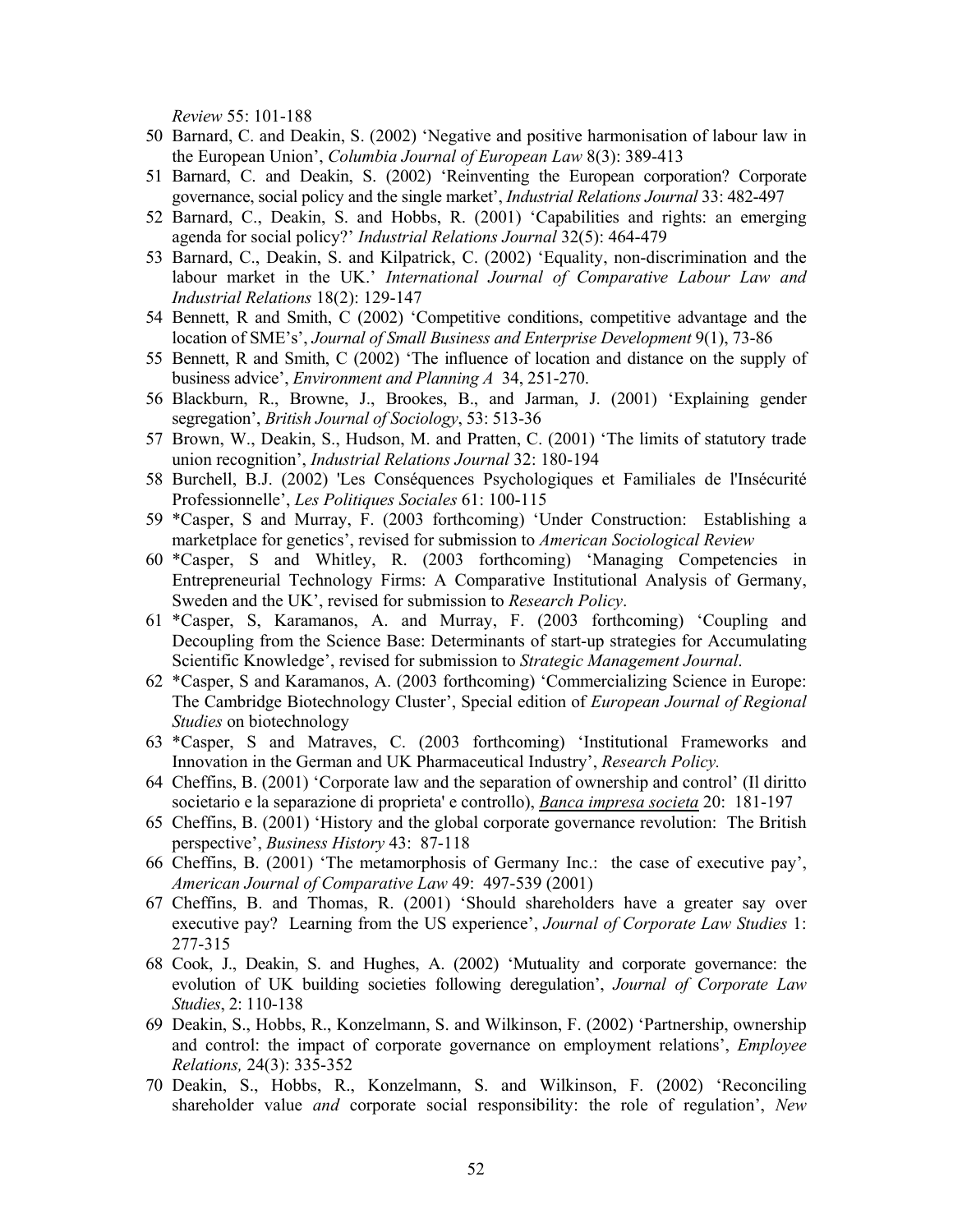*Academy Review,* 1(1): 68-78

- 71 Dickins, A. (2001) 'Complex Interdependence', *Routledge Encyclopedia of International Political Economy*
- 72 Higson, C. Holly, S, Kattuman, P. (2002) 'The Cross Sectional Dynamics of the US Business Cycle: 1950-1999', *Journal of Economic Dynamics and Control* 26. 1539-1555
- 73 \*Isachenkova, N. and Hunter, J. (2003 forthcoming) 'Failure risk: a comparative study of UK and Russian firms', *Journal of Policy Modelling*
- 74 Jones, IW. and Pollitt, MG. (2002a) 'Who influences debates in Business Ethics? An examination of UK Corporate Governance since 1990', *New Academy Review* Vol 1
- 75 Kochan, T. (2002) 'Addressing the crisis in confidence in corporations: root causes, victims, and strategies for reform', *Academy of Management Executive* 16: 139-141
- 76 Konzelmann, S. (2002) 'Can real partnership survive?', *The Federation News* 52, no. 1, Spring: 10-12.
- 77 \*Konzelmann, S. (2003 forthcoming) 'Institutional transplant and American corporate governance: the case of Ferodyn', *Institute of Chartered Financial Analysts of India Journal on Corporate Governance*
- 78 \*Konzelmann, S., Forrant, R. and Wilkinson, F. (2003 forthcoming) 'Work systems, corporate strategy and global markets: creative shop floors or a 'barge mentality'?', *Industrial Relations Journal*
- 79 \*Lane, C. (2003 forthcoming) 'Changes in Corporate Governance of German Corporations', submitted to *Competition and Change*
- 80 \*Lane, C. and Wilkinson, F. (2003 forthcoming) 'Professions and organizations: a crossnational comparison of professional work and identity', submitted to *Organization*
- 81 Learmount, S. (2002) 'Social Controls and Japanese Corporate Audit (in Japanese)', *Japanese Corporate Audit Journal*, August
- 82 \*Learmount, S. (2003 forthcoming) 'Corporate Governance, the organizational alternatives', *Journal of Interdisciplinary Economics*
- 83 \*Learmount, S. (2003 forthcoming) 'Theorizing corporate governance: new organizational alternatives', *Journal of Interdisciplinary Economics*
- 84 Martin, R., Sunley, P. and Turner, D. (2002) 'Taking risks in regions: the geographical anatomy of European Venture Capitalism', *Journal of Economic Geography* 2, pp 121-150.
- 85 \*Nachum, L. (2003 forthcoming) 'International business in a world of increasing returns' *Management International Review*
- 86 Nachum L. and Keeble D. (2002) 'Why do business service firms cluster?' Small consultancies, clustering and decentralisation in London and Southern England', *Transaction of the Institute of British Geographers,* Vol 27, no 1, March, pp. 37-43
- 87 Nachum, L and Keeble, D. (2002) 'Why being local just isn't enough: the media cluster of Central London', *Business Strategy Review* Vol 13, no 1, Spring, pp. 27-43
- 88 Nachum, L., Jones G. and Dunning, J. (2002) 'The international competitiveness of the UK and its multinational corporations', *Structural Change and Economic Dynamics*, Vol 12 no. 3, pp. 277-294, 2001
- 89 Oliver, N. and Delbridge, R. (2002) 'The Characteristics of High Performing Supply Chains', *International Journal of Technology Management* Vol 23, Nos 1/2/3. pp 60-73
- 90 \*Oxenbridge, S., Brown, W., Deakin, S., and Pratten, C. (2003 forthcoming) 'Initial responses to the statutory union recognition procedures of the Employment Relations Act 1999', *British Journal of Industrial Relations*
- 91 Pollitt, MG. (2002) 'The economics of trust, norm and networks', *Business Ethics A European Review,* Vol, no 2, pp 119-128
- 92 \*Singh, A. (2003 forthcoming) 'Corporate Governance, Corporate Finance and Stock Markets in Emerging Countries', *Journal of Corporate Law Studies*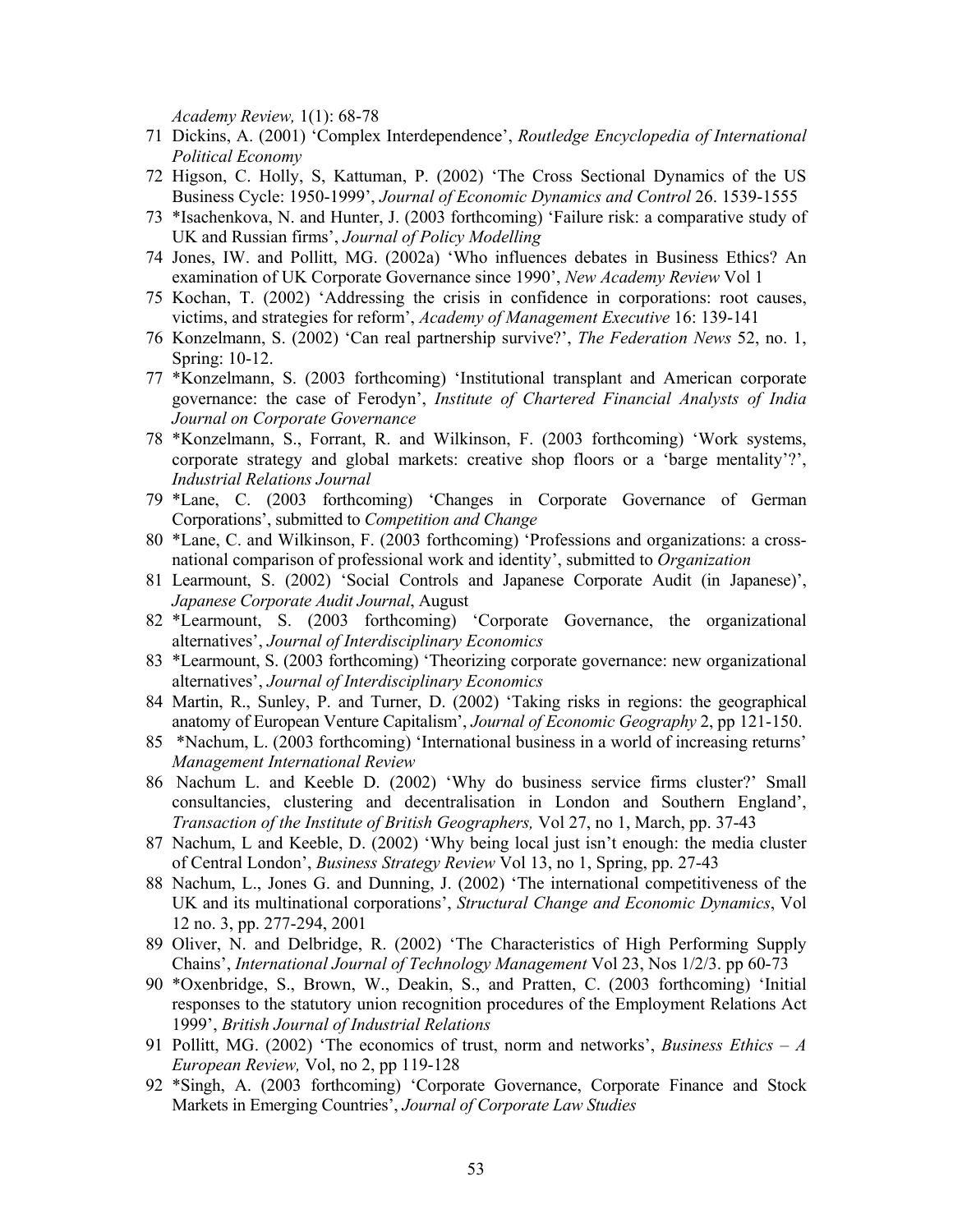- 93 Ward, J. (2002) 'What's so great about competition in banking?', *The Financial Regulator*, Vol. 7 No. 2, September
- 94 Ward, J. (2002) 'Is Basel II voluntary?', *The Financial Regulator*, Vol. 7 No. 3, December

### **Working Papers**

- 95 Alexander, K (2001) **'**A Uniform Choice of Law Rule for the Taking of Collateral Interests in Securities: Using Private Law Approaches to Reduce Credit and Legal in Financial Systems', ESRC Centre for Business Research Working Paper No. 211
- 96 Alexander, K (2001) 'Market Abuse and Insider Dealing: Controlling Abuse in UK Financial Markets', ESRC Centre for Business Research Working Paper No. 222
- 97 Alexander, K (2002) 'Establishing a European Securities Regulator: *Overcoming the Institutional and Legal Obstacles*', The Cambridge Endowment for Research in Finance, University of Cambridge, Working Paper No. 5
- 98 Alexander, K (2002) 'Regulating Risk-taking in the Limited Liability Partnership: Lessons from the US Experience', ESRC Centre for Business Research Working Paper No. 255
- 99 Alexander, K (2003) 'The World Trade Organisation and Financial Stability', The Cambridge Endowment for Research in Finance, University of Cambridge, Working Paper No. 6
- 100 Armour, J. (2002) 'Law, innovation and finance', ESRC Centre for Business Research Working Paper No. 243
- 101 \*Armour, J. (2003 forthcoming) 'Financing innovation: the role of insolvency law' mimeo; to be submitted to ESRC CBR Working Paper Series
- 102 Armour, J., Cheffins, B. and Skeel, D.A. Jr. (2002) 'Corporate ownership structure and the evolution of bankruptcy law in the US and UK', ESRC Centre for Business Research Working Paper No. 226
- 103 Aw, B.Y., Chung, S., and Roberts, M. (2002) 'Productivity, output and failure: a comparison of Taiwanese and Korean manufacturers', NBER Working Paper No 8766
- 104 Bhattacharjee, A., Higson, C., Holly, S. and Kattuman, P. (2002) 'Macroeconomic Instability and Business Exit: Determinants of Failures and Acquisitions of large UK firms', DAE Working Paper 0206
- 105 Bild, M., Guest, P., Cosh, A. and Runsten, M. (2002) 'Do takeovers create value? A residual income approach on UK data', ESRC Centre for Business Research Working Paper No. 252
- 106 Browne, J. (2002) 'Gender pay inequity: a question for corporate social responsibility?', ESRC Centre for Business Research Working Paper No. 251
- 107 Browne, J. and Deakin, S. (2002) 'Humanising shareholder value? Corporate Governance and the work-life balance', mimeo
- 108 Browne, J., Deakin, S. and Wilkinson, F. (2002) 'Capabilities, social rights, and European integration', ESRC Centre for Business Research Working Paper No. 253
- 109 Casper, S. and Whitely, R. (2002) 'Managing competencies in entrepreneurial technology firms: a comparative institutional analysis of Germany, Sweden and the UK', ESRC Centre for Business Research Working Paper No. 230.
- 110 Clarysse, B, Lockett, A, Quince, T and Van de Velde E (2002) 'Spinning off New Ventures: A typology of facilitating services', Working Paper No. 41 IWT Institute for the Promotion of Innovation by Science and Technology in Flanders, Brussels, December 2002
- 111 Cosh, A.D., Guest, P.A. and Hughes, A. (2001) 'Managerial Discretion and Takeover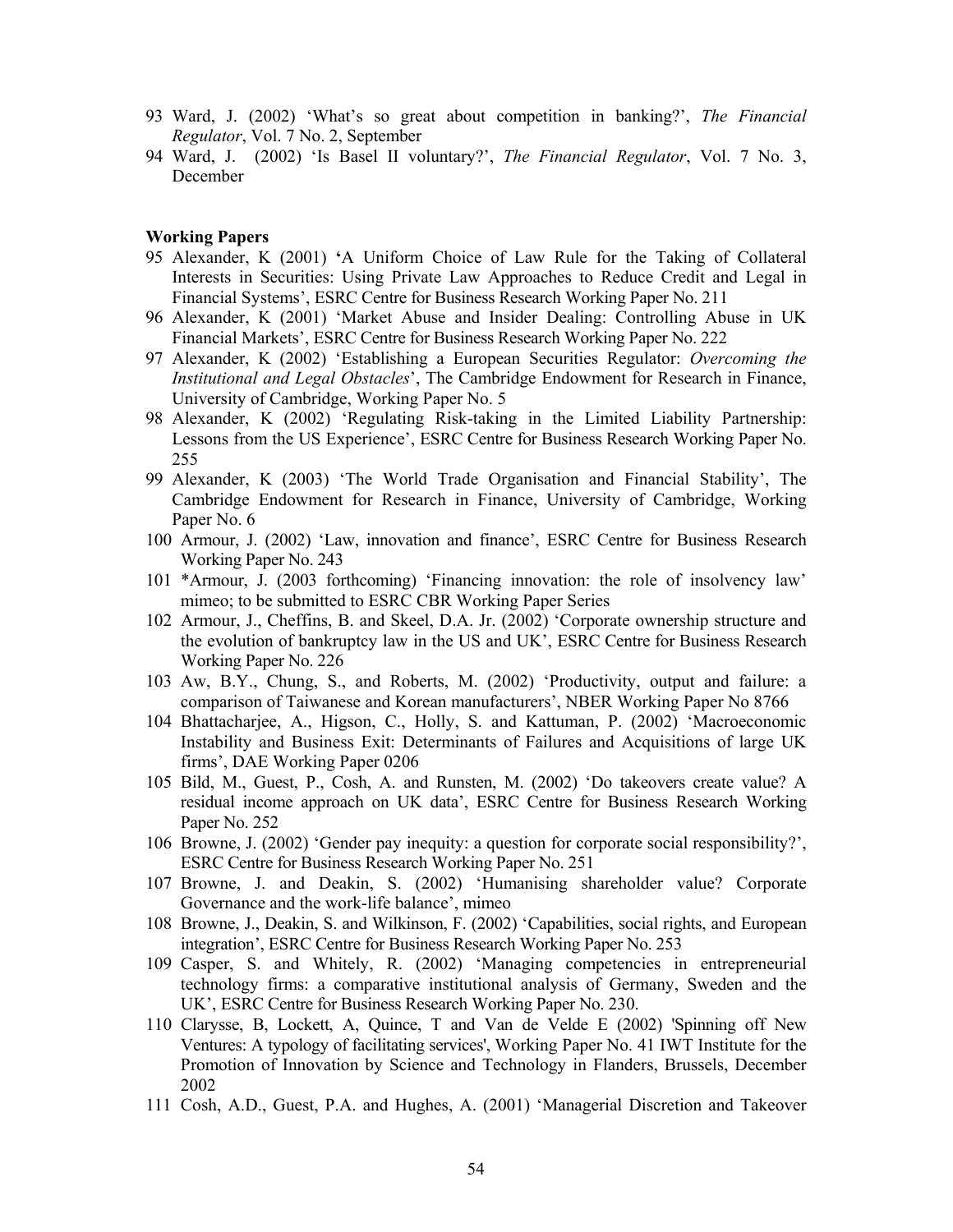Performance', ESRC Centre for Business Research Working Paper No. 216

- 112 Deakin, S. (2002) 'Evolution for our time: a theory of legal memetics', ESRC Centre for Business Research Working Paper No. 242
- 113 Deakin, S. and Browne, J. (2003) 'Social rights and the market order: adapting the capability approach' mimeo, CBR
- 114 Deakin, S., Hobbs, R., Nash, D. and Slinger, G. (2002) 'Implicit contracts, takeovers and corporate governance: in the shadow of the City Code', ESRC Centre for Business Research Working Paper No. 254.
- 115 Glen J., Lee K., Singh, A. (2002) 'Corporate profitability and the dynamics of competition in emerging markets: a time series analysis', ESRC Centre for Business Research Working Paper No. 248.
- 116 Gugler, K., Mueller, D.C. and Yurtoglu, B.B., (2002) 'The impact of corporate governance on investment returns in developed and developing countries', mimeo
- 117 Higson, C. Holly, S. Kattuman, P. and Platis, S. (2002) 'The Business Cycle, Macroeconomic Shocks and the Cross Section: Evidence from UK Quoted Companies', DAE Working Paper 00114
- 118 Isachenkova, N. and Hunter, J. (2002) 'A Panel Analysis of UK Company Failure', ESRC Centre for Business Research Working Paper No. 228
- 119 Isachenkova, N and Weeks, M (2002) 'Competing risks of small firm survival: a bayensian approach', mimeo
- 120 Isachenkova, N. and Hunter, J. (2003) 'Aggregate Economy Risk and Company Failure: An Examination of UK Quoted Firms in the Early 1990s', Mimeo.
- 121 Jones, I., Pollitt, M. and Nyland, C. (2001) 'How do multinationals build social capital? Evidence from South Africa', ESRC Centre for Business Research Working Paper No. 220
- 122 Jones, I., Pollitt, M. and Nyland, C. (2001) 'Who influences debates in business ethics? An investigation into the development of corporate governance in the UK since 1990', ESRC Centre for Business Research Working Paper No. 221
- 123 Jones, I., Pollitt, M. and Nyland, C. (2002) 'How do multinationals build social capital? Evidence from Mexico', ESRC Centre for Business Research Working Paper No. 249
- 124 Karamanos, A. (2002) 'Market Networks and the Value in knowledge Exchanges: Evidence from Biotechnology Strategic Alliances', ESRC Centre for Business Research Working Paper No. 240.
- 125 Karamanos, A. (2002) ' Network Embeddedness and the Value of Complex Resources', ESRC Centre for Business Research Working Paper No. 227
- 126 \*Kattuman, P. and Chirmiciu, A. (2003 forthcoming) 'Significant Departures from Gibrat's Law', Mimeo, submitted to ESRC Centre for Business Research Working Paper series
- 127 \*Kattuman, P and Kambhampati, U. (2003 forthcoming) 'Growth response to competitive shocks: Market structure dynamics under liberalisation', Mimeo, submitted to ESRC Centre for Business Research Working Paper series
- 128 **\***Kattuman, P., Bhattacharjee, A. and Majumdar, S. (2003 forthcoming) 'Firm Effects and Industry Effects under Liberalisation: statistical inference', Mimeo, submitted to Centre for Business Research Working Paper series
- 129 \*Kattuman, P., Holly, S. and Higson, C. (2003 forthcoming) 'Shocks, Mobility and Reversion in profitability: The case of British Industry', mimeo, submitted to Centre for Business Research Working Paper series.
- 130 Keeble, D. (2001) 'University and Technology: Science and Technology Parks in the Cambridge Region', ESRC Centre for Business Research Working Paper No. 218
- 131 Kitson, M., Michie, J., Quinn, M. (2001) ' Markets, Competition, Cooperation and Innovation', ESRC Centre for Business Research Working Paper No. 212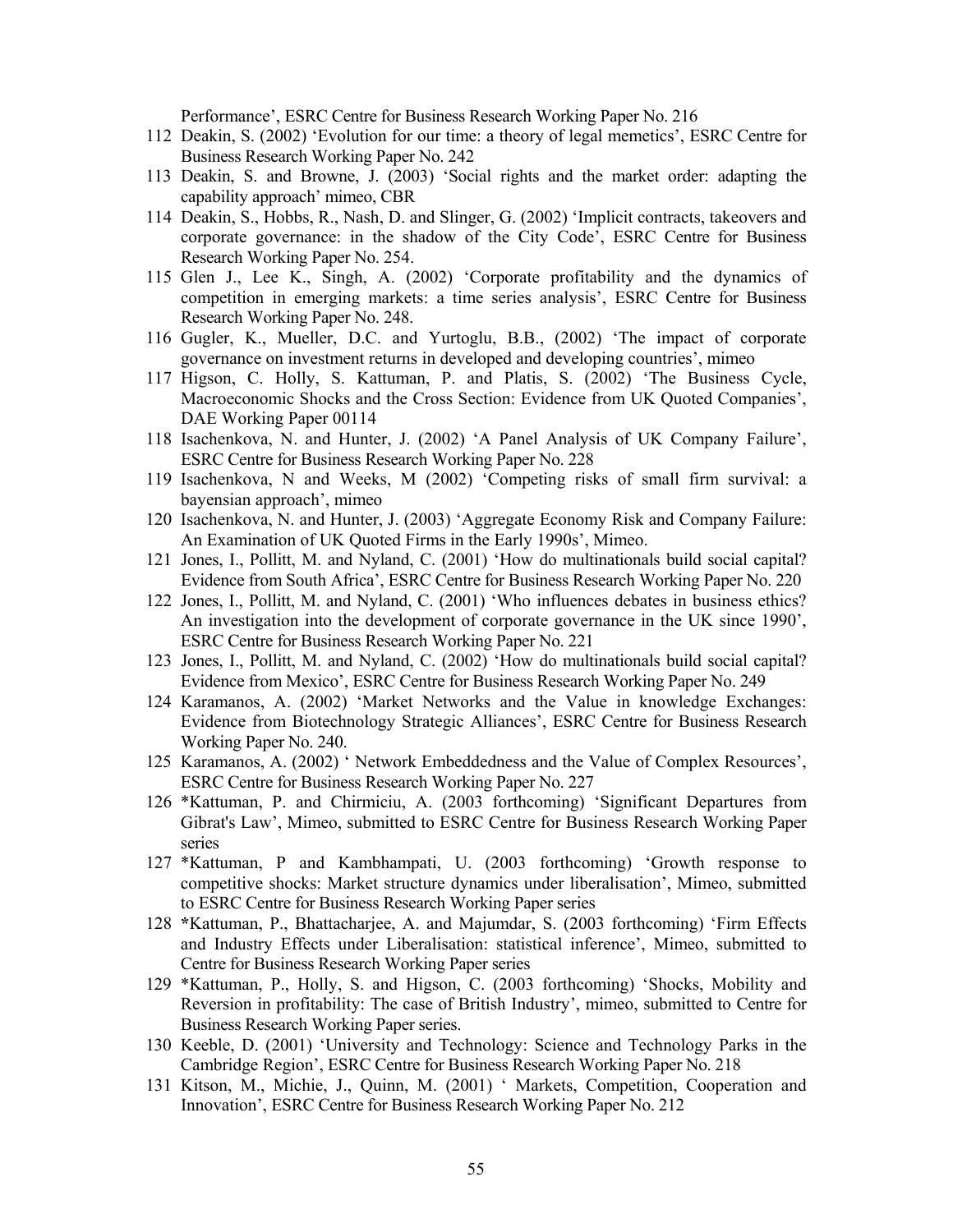- 132 Konzelmann, S. (2002) 'Institutional transplant and American corporate governance: the case of Ferodyn.', ESRC Centre for Business Research Working Paper No. 231
- 133 Konzelmann, S., Hudson, M. and Wilkinson, F. (2002) 'Partnership in practice.', ESRC Centre for Business Research Working Paper No. 239.
- 134 Lane, C., Quack, S. (2001) 'How Banks Construct and Manage Risk: A Sociological Study of Small Firm Lending in Britain and Germany', ESRC Centre for Business Research Working Paper No. 217
- 135 \*Lane, C. (2003 forthcoming) 'Changes in Corporate Governance of German Corporations', ESRC Centre for Business Research Working Paper series.
- 136 Learmount, S. (2002). 'Theorizing Corporate Governance: New Organizational Alternatives', ESRC Centre for Business Research Working Paper No. 237
- 137 Learmount, S. and Roberts, J. (2002). 'Meanings of Ownership of the Firm', ESRC Centre for Business Research Working Paper No. 238
- 138 Martin, R., Sunley, P. (2002) 'Deconstructing Clusters: Chaotic Concept or Policy Panacea', *CBR Working Paper Series No.* 244, University of Cambridge
- 139 Meeks, G and Whittington, G (2001) 'Death on the stock exchange: the fate of the 1948 population of UK listed companies', mimeo
- 140 Meeks, G and Meeks, JG (2002a) 'Self-fulfilling prophecies of failure: the endogenous balance sheets of distressed companies', mimeo
- 141 Meeks, G and Meek, JG (2002b) 'Gouldian view of corporate failure in the process of economic natural selection', mimeo
- 142 Nachum, J (2002) 'International business in a world of increasing returns', ESRC Centre for Business Research Working Paper No. 224.
- 143 Nachum, L (2002) 'Liability of foreignness in global competition? Financial service MNEs in the City of London.', ESRC Centre for Business Research Working Paper No. 229.
- 144 Nachum, L and C. Wymbs (2002) 'Firm-specific attributes and relative location advantages: financial and professional service FDI to London and New York', ESRC Centre for Business Research Working Paper No. 223.
- 145 Nachum, L and Zaheer, S (2002) 'MNEs in the digital economy?', ESRC Centre for Business Research Working Paper No. 236.
- 146 Oliver, N. Delbridge, R. and Barton, H. (2002) '*Lean Production and Manufacturing Performance Improvement in Japan, the UK and US 1994-2001'*, ESRC Centre for Business Research Working Paper No. 232.
- 147 Quince, T. (2002) 'Meet the Parents: The Importance of Pre-Conception Conditions in Facilitating High Technology Spin-Out Companies', ESRC Centre for Business Research Working Paper No. 233.
- 148 Quince, T. A. and Whittaker, D. H. (2002) 'High Tech Businesses in the UK: Performance and Niche Markets', ESRC Centre for Business Research Working Paper No. 234
- 149 Quince, T. A. and Whittaker, D. H. (2002) 'Close Encounters: Evidence of the Benefits of Proximity to Local Industrial Clusters', ESRC Centre for Business Research Working Paper No. 235
- 150 Singh, A., (2001) 'Income Inequality in Advanced Economies: A Critical Examination of the Trade and Technology Theories and an Alternative Perspective', ESRC Centre for Business Research Working Paper No. 219
- 151 Singh A. (2002) 'Capital account liberalization, free long-term capital flows, financial crises and economic development', ESRC Centre for Business Research Working Paper No. 245
- 152 Singh A. (2002) 'Competition and competition policy in emerging markets: international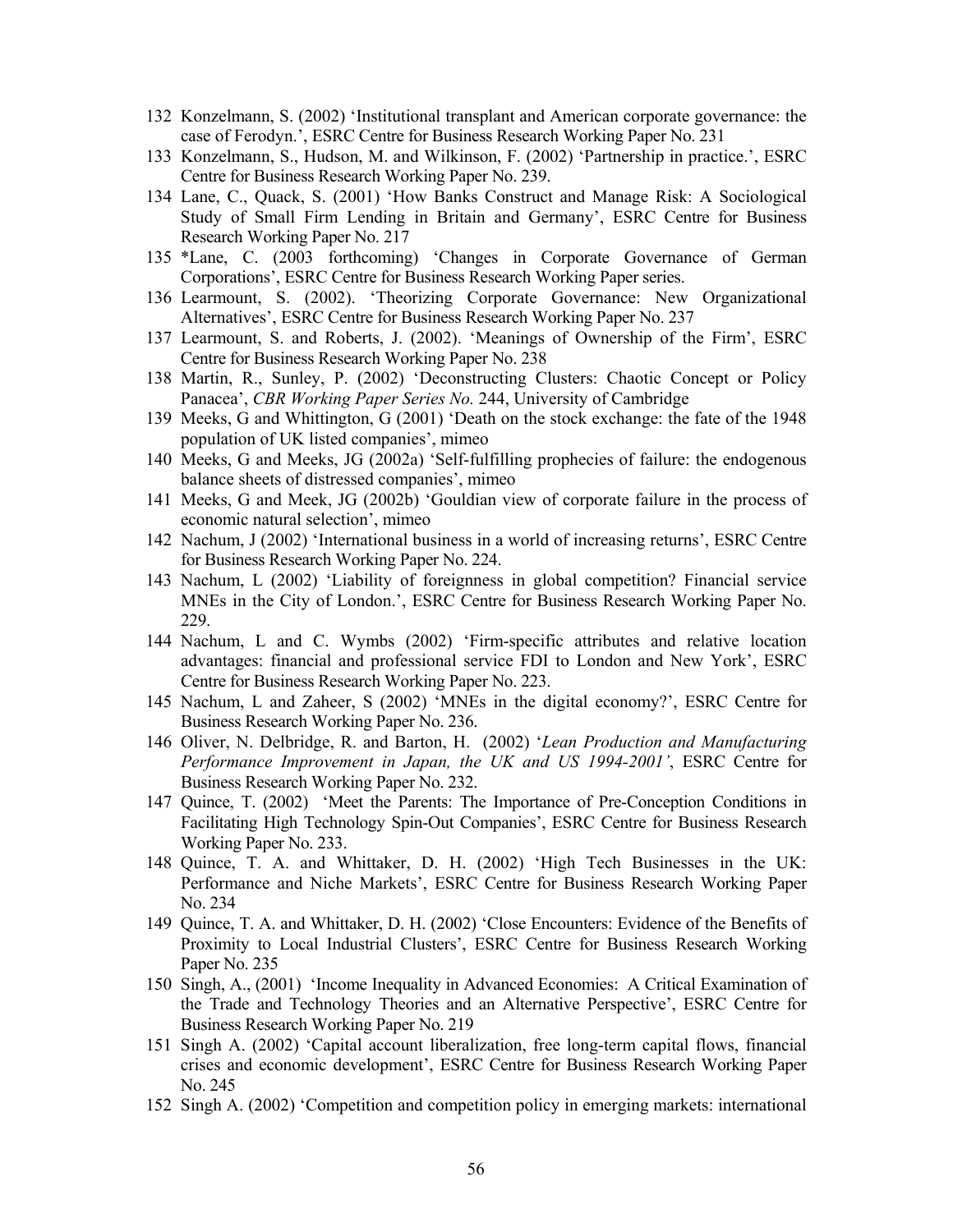and developmental dimensions', ESRC Centre for Business Research Working Paper No. 246

- 153 Singh A. (2002)'Competition, corporate governance and selection in emerging markets', ESRC Centre for Business Research Working Paper No. 227
- 154 Singh A., Weisse B., Singh A. (2002) 'Corporate governance, competition, the new international financial architecture and large corporations in emerging markets', ESRC Centre for Business Research Working Paper No. 250.
- 155 \* Singh, A., (2002b forthcoming) 'Competition and competition policy in emerging markets: international and developmental dimensions', Harvard University/UNCTAD-G24 Working Paper No. 18, Geneva and Cambridge, Massachusetts
- 156 Ward, J (2002) 'The New Basel Accord and Developing Countries: Problems and Solutions', The Cambridge Endowment for Research in Finance, University of Cambridge, Working Paper No. 4
- 157 Ward, J (2002) 'The Supervisory Approach: A Critique', The Cambridge Endowment for Research in Finance, University of Cambridge, Working Paper No. 2

### **Workshop and conference presentations**

- 158 Armour, J. (2001) 'Norms in private insolvency: the 'London Approach' to the resolution of financial distress' University of Pennsylvania Law School, Bankruptcy Roundtable, December 2001.
- 159 Armour, J. (2002) 'Corporate ownership structure and the evolution of bankruptcy law: lessons from the UK' Staff Seminar, Department of Accounting and Finance, University of Lancaster, February 2002.
- 160 Armour, J. (2002) 'Corporate ownership structure and the evolution of bankruptcy law: Lessons from the UK'  $5<sup>th</sup>$  CASLE Workshop on Law & Economics, Universiteit Gent, February 2002
- 161 Armour, J. (2002) 'Does law matter for venture capital finance?' Roundtable Conference, Cambridge University, March 2002.
- 162 Armour, J. (2002) 'Does the law do enough to rescue failing firms?' Staff Seminar/LLM Guest Lecture, University of Manchester Faculty of Law, May 2002
- 163 Armour, J. (2002) 'Saving businesses: empirical studies of receivership vs administration' Norton Rose Colloquium on Insolvency Law Reform, June 2002
- 164 Armour, J (2002) 'Financing innovation: the role of insolvency law' Regulatory competition and economic integration within the EU, Conference, Tilburg University, Septemebr 2002
- 165 Armour, J (2002) 'Financing innovation: the role of insolvency law' European Association of Law and Economics 19<sup>th</sup> Annual Conference, University of Athens, September 2002
- 166 Armour, J. and Whincop, J. (2002) 'The proprietary structure of corporate law' W.G.Hart Workshop (Role of Property in Corporate Law), Institute of Advanced Legal Studies, University of London.
- 167 Armour, J., Deakin, S. and Konzelmann, S. (2002) 'A post-stakeholder world? Reflections on the recent evolution and future trajectory of UK corporate governance' Sloan Program for the Study of Business in Society, Summer Retreat, George Washington University Law School, June 2002.
- 168 Bennett, R and Smith, C (2001) 'The influence of location and distance on the supply of business advice' 24<sup>th</sup> ISBAS conference, Leicester, 16-18 November 2001. This paper won 2 prises at this conference for best overall conference paper and best policy paper.
- 169 Bennett, R and Robson, PJA (2002) 'Changing the use of external business advice and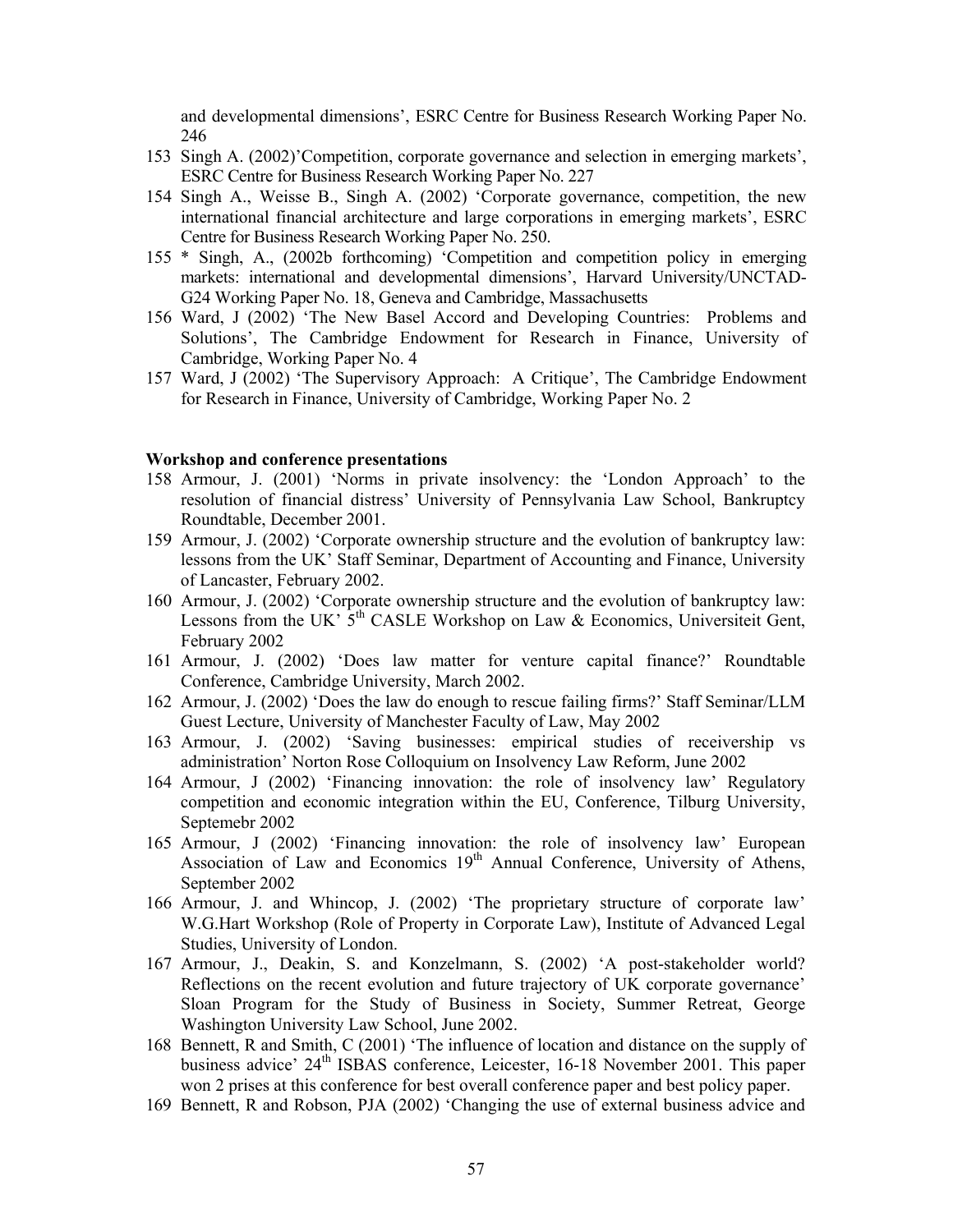government supports by SMEs in the 1990s'  $25<sup>th</sup>$  ISBA conference, Brighton 13-15 November 2002.

- 170 Bild, M., Guest, P., Cosh, A. and Runsten, M. (2002) 'Do takeovers create value? A residual income approach on UK data' WP252 presented at the SMS M&A Summit Conference in Calgary in 2002. An earlier version of this paper was presented at the European Financial Management Association meetings in Athens in 2001.
- 171 Bjuggren, P-O & H. Bohman (2002) 'Ownership Control & Performance in the most actively traded companies on the Stockholm Stock Exchange' at the Corporate Governance Network Conference, Cambridge University, 8-9 March 2002.
- 172 Bohren, O. & B.A. Odegaard (2002) 'Corporate Governance & Economic Performance: a closer look' at the Corporate Governance Network Conference, Cambridge University, 8-9 March 2002.
- 173 Browne, J. (2001) 'Vertical occupational gender segregation and corporate governance' workshop on Corporate governance and employment relations, 12 November 2001, Judge Institute of Management, Cambridge
- 174 Browne, J. (2002) 'Gender pay inequity: a question for corporate social responsibility?' presented to workshop 'From Employability to Capability', CBR, Cambridge, 12 June 2002
- 175 Browne, J., Deakin, S. and Wilkinson, F. (2002) 'Capabilities, social rights, and European integration' presented to conference on 'Europe and the politics of capabilities: what prospects for research?' ETUI Brussels, 28 September 2002
- 176 Browne, J., Deakin, S. and Wilkinson, F. (2002) 'Capabilities, social rights, and European integration' presented to workshop, 'From Employability to Capability', CBR, Cambridge, 12 June 2002
- 177 Carpenter, RE & L. Rondi (2002) 'Equity Finance & the Growth of Firms: Comparing US & Italian firms that go public' at the Corporate Governance Network Conference, Cambridge University, 8-9 March 2002.
- 178 Casper, S. and Murray, F (2002) 'Under Construction: eastablishing a marketplace for genetics' paper presented at the 2002 Society for the Advancement of Socio-Economics Conference, Minneapolis.
- 179 Casper, S., Karamanos, A. and Murray, F. (2002) 'Coupling and decoupling from the science base: determinants of start-up strategies for Accumulating Scientific Knowledge' paper presented at the 2002 Strategic Management Society Conference, Paris.
- 180 Casper, S. and Murray, F. (2002) 'Scientific Labour Markets and the building of biotechnology firms: a comparative analysis' paper submitted for review to the 2003 Academy of Management Conference, Seattle.
- 181 Casper, S. and Karamanos, A. (2002) Research from this project was presented at more than a dozen international conferences and workshops over the last year, including a research presentation at the 2002 Cambridge-MIT Institute National Competitiveness Summit in London.
- 182 Cheffins, B. (2001) 'Law as bedrock: the foundations of an economy dominated by widely held public companies', Economic and Social History Seminar, History Department, Cambridge, UK., November 2001.
- 183 Cheffins, B. (2002) 'The globalization (Americanization) of executive pay', American Association of Law Schools Annual Meeting, Business Associations Panel, New Orleans, USA, January 2002.
- 184 Cheffins, B. (2002) 'The globalization (Americanization) of executive pay: yes, no or not yet?', keynote address, 2<sup>nd</sup> International Conference for the British Accounting Association Special Interest Group on Corporate Governance, Cardiff Business School,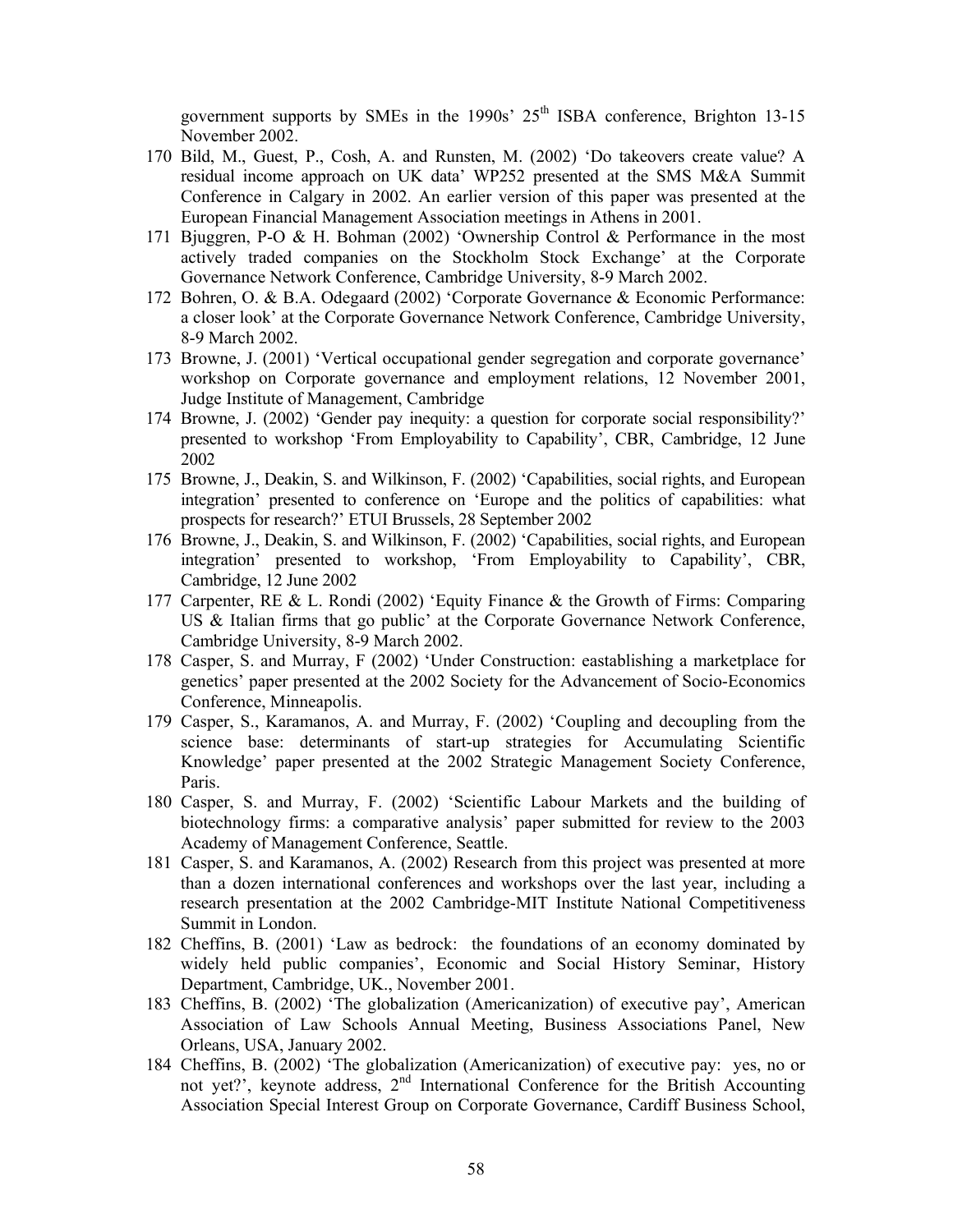Cardiff, UK, January 2002.

- 185 Cheffins, B. (2002) 'Corporate governance convergence: lessons from Australia' Symposium on the Globalization of Corporate and Securities Law in the Twenty-First Century, McGeorge School of Law, University of the Pacific, Sacramento, USA (participated via video link), February 2002.
- 186 Cheffins, B. (2002) 'The globalization (Americanization) of executive pay: yes, no or not yet?' conference on Global Markets, Domestic Institutions: Corporate Law and Governance in a New Era of Cross-Border Deals, Columbia Univ., New York, NY, USA, April 2002.
- 187 Conn, C., Cosh, A, Guest, P. and A. Hughes (2002) 'Long run share performance of U.K. firms engaging in cross-border acquisitions' CBR WP214 was presented at a workshop at Vienna University on 9 April.
- 188 Conn, C., Cosh, A, Guest, P. and A. Hughes (2002) 'Long run share performance of U.K. firms engaging in cross-border acquisitions', CBR WP214 presented at the European Financial Management Association Annual conference in London, June 2002.
- 189 Conn, C., Cosh, A., Guest, P. and Hughes, A. (2002) 'Long run share performance of U.K. firms engaging in cross-border acquisitions' CBR WP214 was presented at the Corporate Governance and Investment Workshop, 8-9 March, in Cambridge.
- 190 Conn, R.L (2002) 'International Mergers: A Review' at the Corporate Governance Network Conference, Cambridge University, 8-9 March 2002.
- 191 Conn, R.L., Cosh, AD., Guest, P. and Hughes, A. (2002) 'Long-run share performance of UK firms engaging in cross-border acquisitions' at the Corporate Governance Network Conference, Cambridge University, 8-9 March 2002.
- 192 Cosh A. D. and Hughes, A. (2002) 'CEO's, Management Structure Innovation and Business Performance' presented at the Conference on *'The Determinants of Innovation Performance'* Maastricht, March
- 193 Cosh, A and Bullock, A (2001) Presented the interim report to the DfES at Sheffield, 27 November 2001.
- 194 Cosh, A and Bullock, A (2002) Presented the draft report to the DfES at Sheffield, 24 September 2002
- 195 Cosh, A. D. and Hughes, A. (2002) 'The UK's Technological Performance in Perspective' Presented at the CMI Annual Competitiveness Summit, 1 Great George Street, London, 19<sup>th</sup> November.
- 196 Cosh, A.D., Guest, P.A. and Hughes, A. (2001) 'Managerial Discretion and Takeover Performance' at the Corporate Governance Network Conference, Europaische Akademie Berlin 25/26 November 2001
- 197 Deakin, S. (2001) 'Renewing labour market institutions' ILO Social Policy Lectures, Central European University, Budapest, November 2001.
- 198 Deakin, S. (2002) 'After Enron: an age of enlightenment?' Middle Eastern Technical University (METU), Ankara, September 2002
- 199 Deakin, S (2002) 'Market access and regulatory competition', conference on regulatory competition and economic integration within the EU, Tilburg University, September 2002
- 200 Deakin, S (2002) 'Growing a start-up: the challenge of human resources and the law' seminar organized by Cambridge University Local Industry Links at Wolfson College, September 2002
- 201 Deakin, S. (2002) 'After Enron: an age of enlightenment?' Department of Economics and Management, Queen's University Belfast, November 2002
- 202 Deakin, S. (2002) 'After Enron: an age of enlightenment?' Institute of Directors, London, November 2002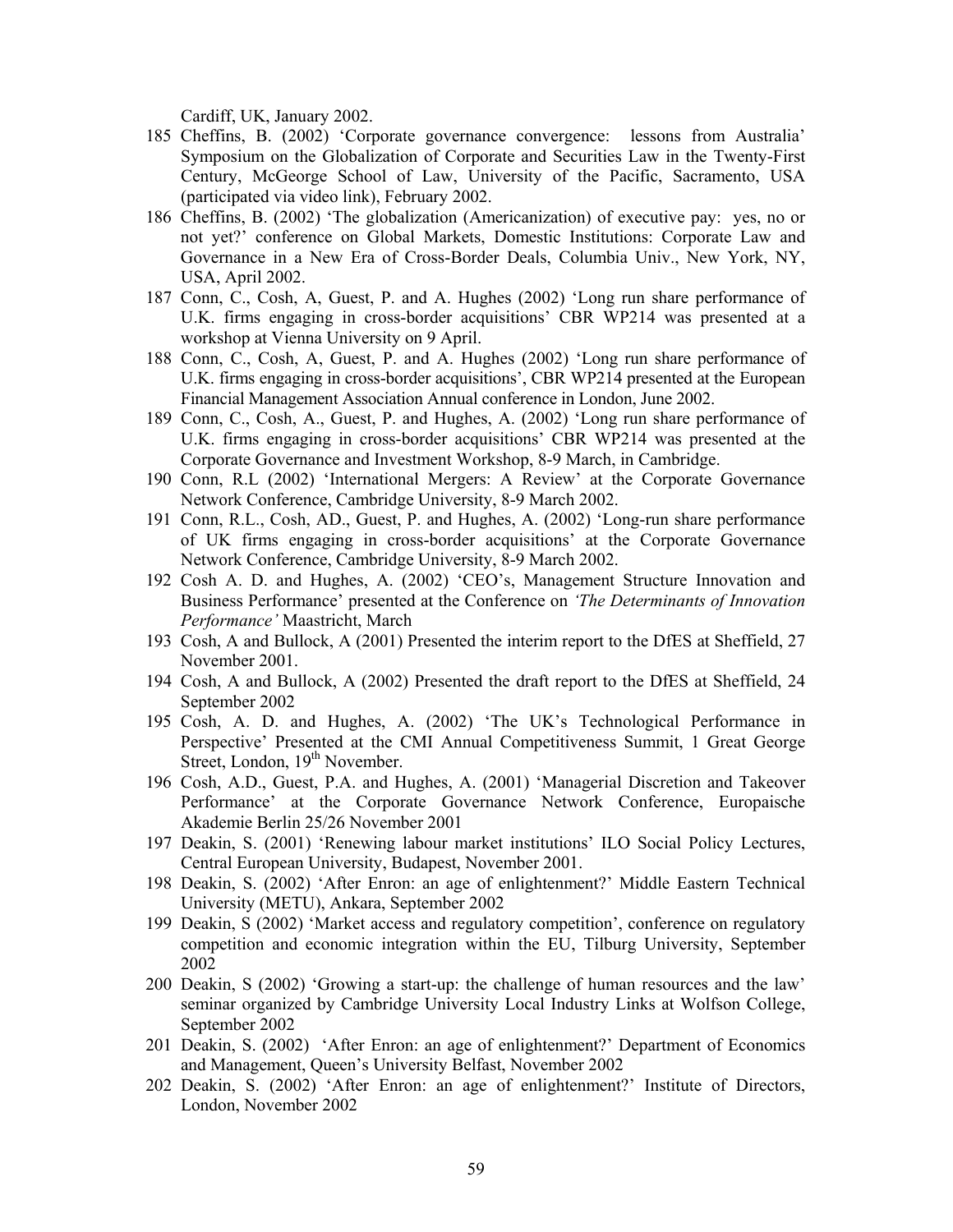- 203 Deakin, S. (2002) 'After Enron: an age of enlightenment?' Queens' College Economics Seminar, Cambridge, November 2002
- 204 Deakin, S. (2002) 'After Enron: an age of enlightenment?' workshop at Ernst and Young, London, September 2002.
- 205 Deakin, S. (2002) 'National legislative and institutional arrangements' to a seminar on 'Regulatory Frameworks in the Global Economy' World Commission on the Social Dimension of Globalisation, ILO, Geneva, November 2002.
- 206 Deakin, S. (2002) 'New corporate social responsibility' at seminar on 'Should the Community Trust Business to Manage Risk?' Dilemmas in Competitiveness, Community and Citizenship, Centre for the Analysis of Risk and Regulation, LSE, February 2002.
- 207 Deakin, S. (2002) 'Social rights and the market order: adapting the capability approach', presented to conference on 'Economic and Social Rights under the European Charter of Fundamental Rights', University of Nottingham, 29 June 2002
- 208 Deakin, S. (2002) 'The doctrine of corporate social responsibility: is it good for business?' conference on 'Institutional Shareholder Activism: the Impact on Corporate Governance' organized by IBC Global Conferences in London, October 2002.
- 209 Deakin, S. (2002) 'Corporate governance and risk management' to the  $3<sup>rd</sup>$ . Annual Symposium of the Information Assurance Advisory Council, London, October 2002.
- 210 Deakin, S. and Browne, J. (2002) 'Humanising shareholder value? Corporate Governance and the work-life balance' workshop on *Relations for the 21<sup>st</sup> Century*: *Corporate Governance and the Work-Life Balance*, TUC, London, 17 June 2002.
- 211 Deakin, S., Hobbs, R. and Slinger, G. (2001) 'Implicit contracts, corporate governance, and the City Code on Takeovers and Mergers', workshop on *Corporate governance and employment relations*, 12 November 2001, Judge Institute of Management, Cambridge
- 212 Deakin, S., Hudson, M., Konzelmann, S. and Wilkinson, F. (2002) 'Phoenix from the ashes? Labour-management partnerships in Britain', Academy of Management Conference, symposium on Network Research and Union-Management Relations: US and UK Comparisons*,* Denver CO, 13 August 2002
- 213 Dilling-Hansen, M., E.S. Madsen & V. Smith (2002), 'Are Ownership Structures Risk & Wealth Constrained?' at the Corporate Governance Network Conference, Cambridge University, 8-9 March 2002.
- 214 Eaton, S. and Kochan, T. (2002) 'Labour-management partnerships in the USA: the case of Kaiser Permanente', workshop on Modernising Employment Relations for the  $21<sup>st</sup>$ Century: Corporate Governance and the Work-Life Balance, TUC, London, 17 June 2002
- 215 Eaton, S. and Kochan, T. (2002) 'Work and family issues in the USA: overview and challenges', workshop on Modernising Employment Relations for the 21<sup>st</sup> Century: Corporate Governance and the Work-Life Balance, TUC, London, 17 June 2002
- 216 Eaton, S., Rubinstein, S. and McKersie, R. (2002) 'Building and sustaining labourmanagement partnerships: recent experience in the US', Academy of Management Conference, symposium on *Network Research and Union-Management Relations: US and UK Comparisons,* Denver CO, 13 August 2002.
- 217 Eatwell, J (2002) 'The new international financial order: promise or threat?' *The Cambridge MIT Institute Distinguished Lecture*, 22 May 2002*,* available at www.cerf.cam.ac.uk/publications
- 218 Eatwell, J (2002) 'Macroeconomics and the regulation of international financial markets' presented at CERF seminar Queens' College 5-6 April 2002 available at www.cerf.cam.ac.uk/publications.
- 219 Jones, I (2001) 'The Development of Corporate Governance' ESRC seminar held at the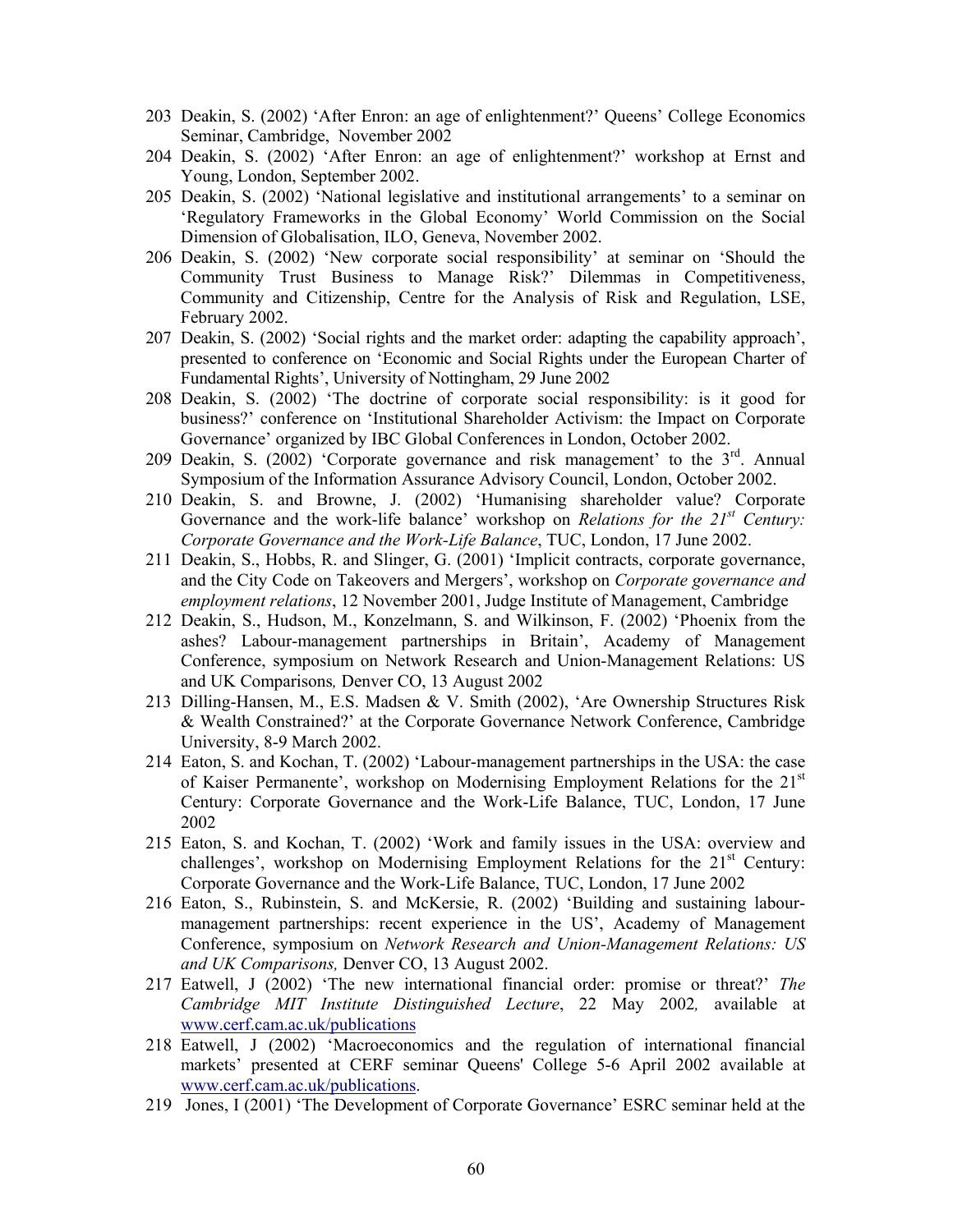Barbican, London, December 2001.

- 220 Garcia-Cestona, MA and Crespi-Cladera, R. (2002), 'Corporate Governance of Commercial & Saving Banks: Evidence from Spain' at the Corporate Governance Network Conference, Cambridge University, 8-9 March 2002.
- 221 Gugler, K., Mueller, D. and Yurtoglu, B. (2002), 'The Impact of Corporate Governance on Investment Returns in Developed & Developing Countries' at the Corporate Governance Network Conference, Cambridge University, 8-9 March 2002.
- 222 Gugler, K., Mueller, D., Yurtoglu, B & C. Zulehner (2002), 'The Determinants of Mergers: An International Comparison' at the Corporate Governance Network Conference, Cambridge University, 8-9 March 2002.
- 223 Holly, S. and Kattuman, P. (2002) 'Macroeconomic Instability and Business Hazard: Determinants of Failures and Acquisitions of Large UK firms', Royal Economic Society Conference, March 2002
- 224 Holly, S. and Kattuman, P. (2002) 'The Business Cycle, Macroeconomic Shocks and the Cross Section: The Growth of UK Quoted Companies', Royal Economic Society Conference, March 2002
- 225 Hudson, M., Konzelmann, S., and Wilkinson, F. (2001) 'Partnership in Practice.' University of Cambridge/MIT (CMI) Workshop on Corporate Governance and Human Resources, Judge Institute for Management Studies, November 2001.
- 226 Hughes, A. (2002) 'Enterprise Innovation and the Growth of Small Firms' Presented at the *1st Pudong International Conference on Science and Enterprise*, Zhang Jiang Hi-Tech Park, Shanghai, 24<sup>th</sup> September.
- 227 Hughes, A. (2002) 'Financial and Human Capital Barriers to Growth in Innovative Firms' Presentation at the *Cambridge University Government Policy Programme Seminar on Nanotechnology: Exploring the Millimicro, 26<sup>th</sup> April.*
- 228 Hughes, A. (2002) 'High Tech Firms and Industrial Policy' Public lecture at Jiao Tong University, Shanghai, 22<sup>nd</sup> September.
- 229 Hughes, A. (2002) 'New Approaches to Measuring Innovation Activities' Presented at the *5th Cambridge Enterprise Conference*, Churchill College, Cambridge,  $11<sup>th</sup>$  September
- 230 Hughes, A. (2002) 'Patterns of Regional Enterprise Activity' Presented at the *CMI Workshop on 'Future of Regional Policy'* St Catherine's College, . Cambridge, March.
- 231 Hughes, A. (2002) 'The Contribution of Quantitative Research Methods to Understanding Entrepreneurship; Some Reflections' Presented at the *12th Annual Conference on Small Business and Entrepreneurship.* University of Nottingham, 15<sup>th</sup> April.
- 232 Isachenkova, I and M. Weeks 'Competing Risks of Small Firm Survival: a Bayesian Approach', presented to the  $9<sup>th</sup>$  Research Seminar of the Managing Economic Transition Network, Kingston University, November 2002.
- 233 Jones, I and Pollitt, M (2002) Hosted book launch, Institute of Directors, London, November 2002.
- 234 Kattuman, P (2002) 'Model based Calibration of Measures of Market Structure', Network of Industrial Economists Annual Conference
- 235 Kattuman, P. (2002) 'Growth response to competitive shocks: Market structure dynamics under liberalisation - the case of India', Network of Industrial Economists, Annual Conference.
- 236 Kitson, Michael (2001) 'Failure Followed by Success or Success Followed by Failure? A Re-examination of British Economic Performance Since 1950', The Cambridge Economic History of Britain Conference, Queen Mary College, London, December 2001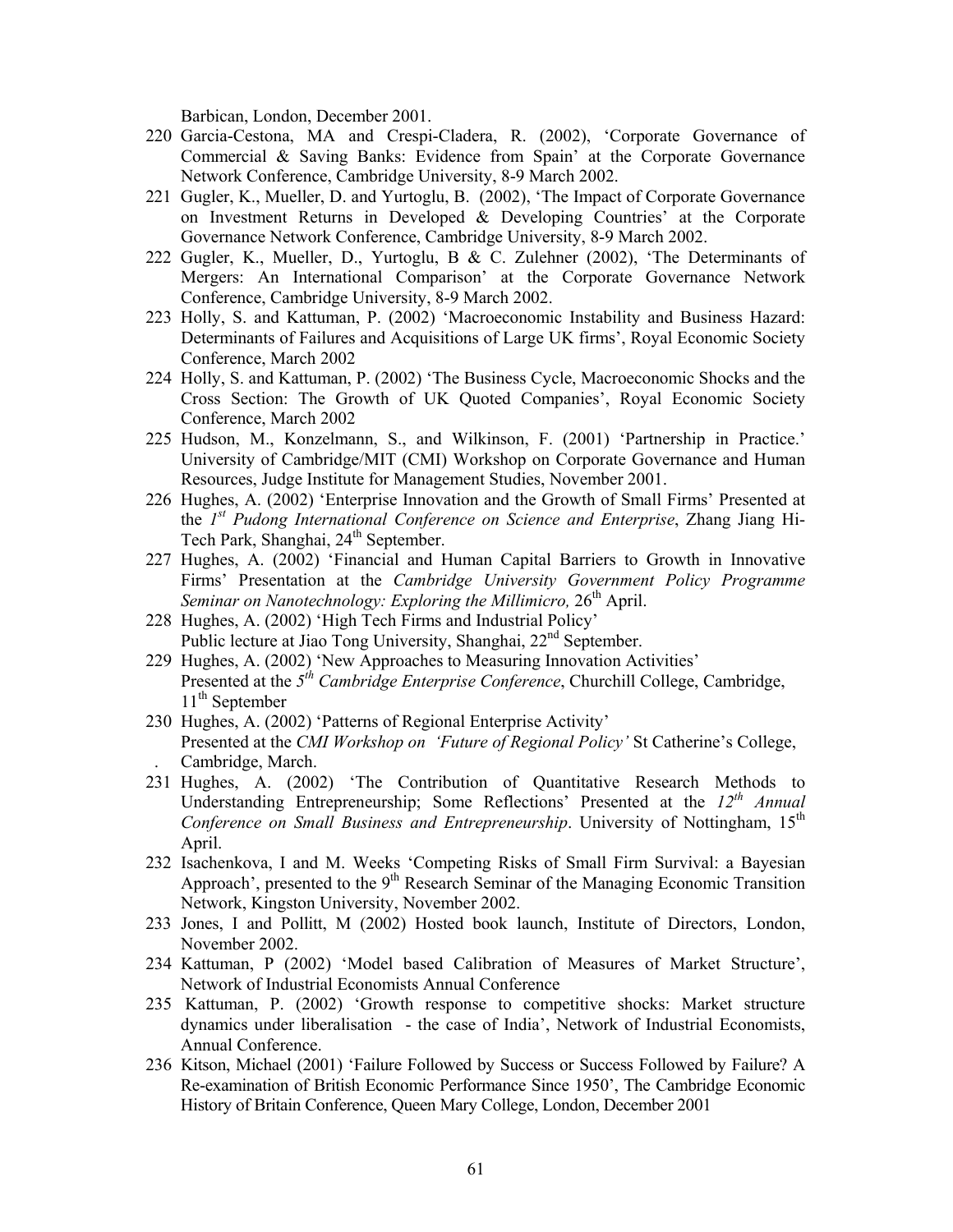- 237 Kitson, Michael (2002) 'Causes of the slow growth of UK economy since 1950', Convergence of Capitalist Economies Conference, Wake Forest, North Carolina, USA, September, 2002
- 238 Kochan, T. (2001) 'The MIT study *Working in America* and its implications for UK developments', workshop on *Corporate governance and employment relations*, 12 November 2001, Judge Institute of Management, Cambridge.
- 239 Konzelmann, S. (2002) 'Corporate governance and human resources: labourmanagement partnerships in the UK', workshop on *Modernising Employment Relations for the 21st Century: Corporate Governance and the Work-Life Balance*, TUC, London, 17 June 2002
- 240 Konzelmann, S. (2002) 'Institutional transplant and American corporate governance.' *International Working Party on Labour Market Segmentation Annual Meeting*, Spetses, Greece, July 2002.
- 241 Lane, C (2002) at the following Japanese universities: Sophia/ Tokyo; Waseda/Tokyo;
- 242 Kyoto University; Kwansei Gakuin; Hokkaido University/Sapporo/Japan.
- 243 Lane, C presented a paper (co-authored with F. Wilkinson) on 'Professions and Organisations: a cross-national comparison of professional work and identity' at the above workshop.
- 244 Learmount, S (2001) Oriental Studies Lecture Series, University of Cambridge, November 2001, Japanese Corporate Governance and Globalisation
- 245 Learmount, S. (2001) Corporate Governance Conference, Tokyo Stock Exchange, November 2001, Tokyo, Japan.
- 246 Learmount, S. (2001) Panel on International Corporate Governance Reform Corporate Governance Forum of Japan Working Group, November 2001
- 247 Learmount, S. (2001) The UK Corporate Governance Reform Process Corporate Governance Conference, Tokyo Stock Exchange, November 2001, Tokyo, Japan.
- 248 Learmount, S (2002) 'Innovation and Entrepreneurship UK and Japan' at Cambridge University Local Industry Links Conference, March 2002
- 249 Learmount, S (2002) 'Japanese Corporate Governance' at CBR/CCL Conference 'Using Law to Promote Competitiveness and Enterprise: Will Corporate Law Reform Deliver?, Faculty of Law, University of Cambridge, July 2002.
- 250 Learmount, S (2002) 'Hierarchical and Social Controls: the role of Japanese Employees' at Department of Political Economy Seminar, MIT, September 2002.
- 251 Learmount, S. (2002) 'Corporate Restructuring: the Governance Debate' at Asia-Pacific Technology Forum Seminar, London, November 2002
- 252 Martin, R. (2002) 'Manufacturing, the 'New Economy' and the UK Regions' Manufacturing Matters in the 'New Economy' – Lessons from the US and UK, New Hall, Cambridge University, 19<sup>th</sup> July 2002.
- 253 Nachum, L (2001 November) 'Liability of foreignness in global competition? Foreign financial service firms in the City of London'. A paper presented at the Association of International Business Conference, Sydney, Australia.
- 254 Nachum, L and Zaheer, S (2001 November) 'MNEs in the digital economy'. A paper presented at the Association of International Business Conference, Sydney, Australia.
- 255 Oliver, N., Delbridge, R. and Barton, H. (2002) 'Lean Production and Manufacturing Performance Improvement in Japan, the UK and US 1994-2001'. *EurOMA Conference*, Copenhagen, June 2002.
- 256 Oliver, N., Ikeda, M., Nakagawa, Y. and Primost, D.(2002) 'Product Development Performance in context: the UK and Japanese Auto Industries'. *EIASM 9th International Product Development Conference*, Sophia Antipolis, May 2002.
- 257 Olsson, M., Fidrmucova, J. and Brzica, D. (2002), 'Corporate ownership & control in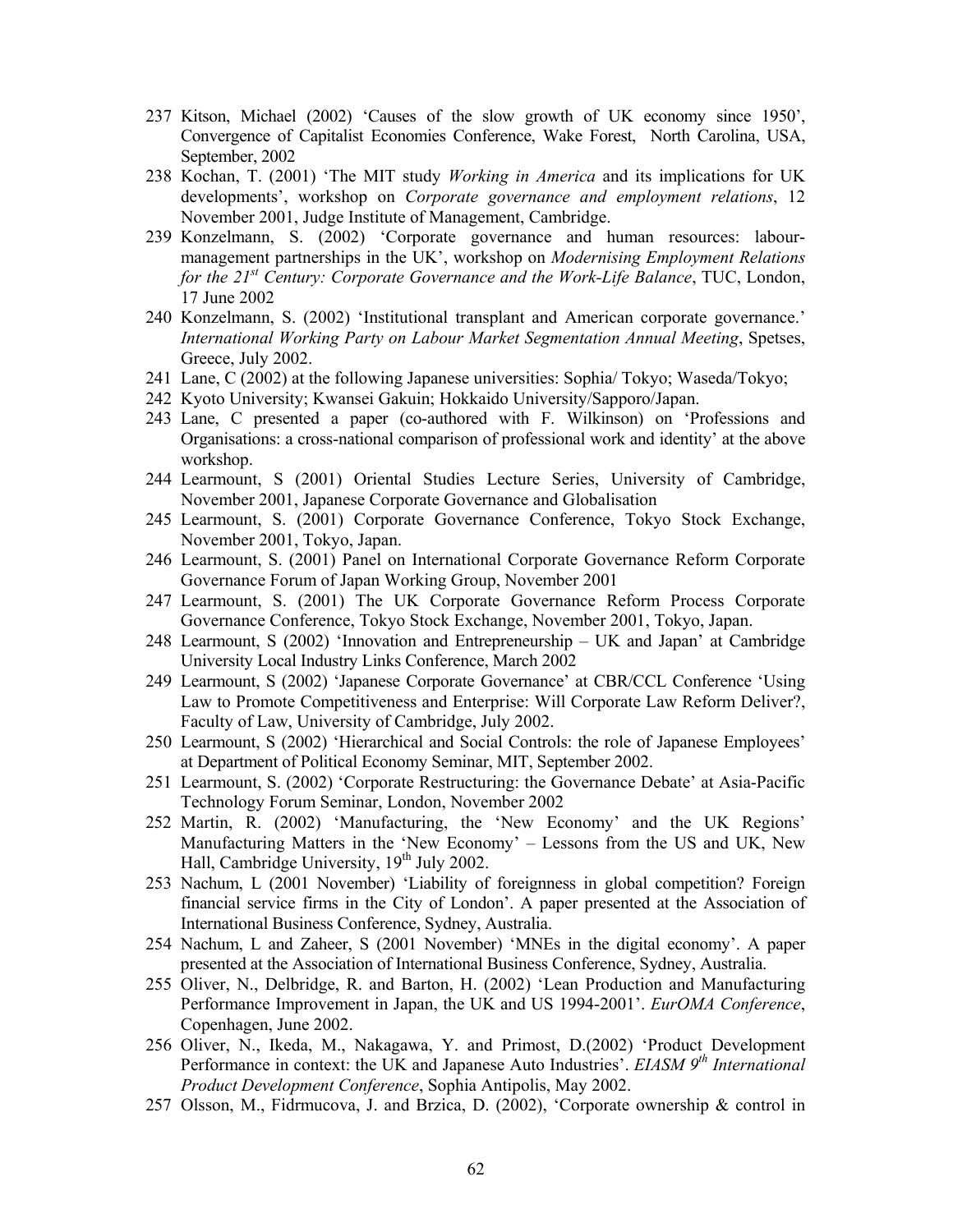the Czech & Slovak Republics: a preliminary analysis' at the Corporate Governance Network Conference, Cambridge University, 8-9 March 2002.

- 258 Oxenbridge, S., Brown, W., Deakin, S. and Pratten, C. (2001) 'Collective employee representation and the impact of law: initial responses to the Employment Relations Act 1999', workshop on *Corporate governance and employment relations*, 12 November 2001, Judge Institute of Management, Cambridge
- 259 Oxenbridge, S., Brown, W., Deakin, S. and Pratten, C. (2001) 'Collective employee representation and the impact of law: initial responses to the Employment Relations Act 1999', workshop on Modernising Employment Relations for the 21st Century: Corporate Governance and the Work-Life Balance, TUC, London, 17 June 2002
- 260 Pawlina, G and Renneboog, L. (2002), 'How Agency Costs & Asymmetric Information Cause Suboptimal Investment: Empirical Evidence from the UK' at the Corporate Governance Network Conference, Cambridge University, 8-9 March 2002
- 261 Pollitt, M. (2001) gave the opening paper at 'Understanding how issues in Business Ethics Develop, ' at a conference in Cambridge, 2001.
- 262 Pollitt, M (2002) spoke on 'Who influences debates in Business Ethics', at the University of East Anglia Research Seminar
- 263 Primost, D., Oliver, N. and Kitson, M.(2002) 'The Impact of Exchange Rates on Operations: the case of the UK automotive components industry'. *EurOMA Conference*, Copenhagen, June 2002.
- 264 Quince, T. A. (2002) 'Close Encounters: Evidence of the Potential Benefits of Proximity to Local Industrial Clusters.'  $10<sup>th</sup>$  Annual High Tech Small Firms Conference, University of Twente, the Netherlands. June. (*This will also appear in the book of selected conference proceedings forthcoming June 2003*
- 265 Quince, T (2002) Association of European Science and Technology Transfer Professionals Conference, October 2002, ETH Swiss Federal Institute of Technology, Zurich Switzerland. 'Trying to be a Guiding Star: the Case of BT Brightstar.
- 266 Quince, T (2002) Kauffman-Babson International Entrepreneurship Conference, June 2002 University of Boulder Colorado USA, 'Spinning off New Ventures: A typology of facilitating services', with A Vohora, University of Nottingham, UK, A. Heirman, B. Clarysse and E. Van de Velde, University of Gent and Vlerick-Leuven-Gent Management School, Belgium.
- 267 Quince, T (2002) The  $2<sup>nd</sup>$  International GET-UP Workshop on University Based Start-Ups, April 2002, Technical University of Jena, Germany, 'The importance of 'pre-conception' conditions in facilitating high technology spin-out companies.'
- 268 Saito, T. & H Odagiri (2002), 'When do banks dispatch outside directors & to what posts? an empirical study of the largest 116 firms in Japan' at the Corporate Governance Network Conference, Cambridge University, 8-9 March 2002.
- 269 Singh, A (2001) University of Kyoto and School of Oriental and African Studies Joint Special Symposium, November 2001. Singh commented on Professor Takashi Hikino's paper on Corporate Governance in Japan.
- 270 Singh, A. (2001) University of Vienna December 2001. Singh presented his paper on Corporate Governance at the EUNIP conference.
- 271 Singh, A. (2002) Invited panellist at the 2002 Annual Meetings of the American Economic Association in Atlanta, January, 2002.
- 272 Singh, A. (2002) London School of Economics February, 2002: Singh gave a seminar on competition policy and economic development.
- 273 Singh, A. (2002) a special presentation on Competition Policy and Economic Development at UNCTAD, Geneva, attended by leading officials of U.N. organisations and Ambassadors from many countries.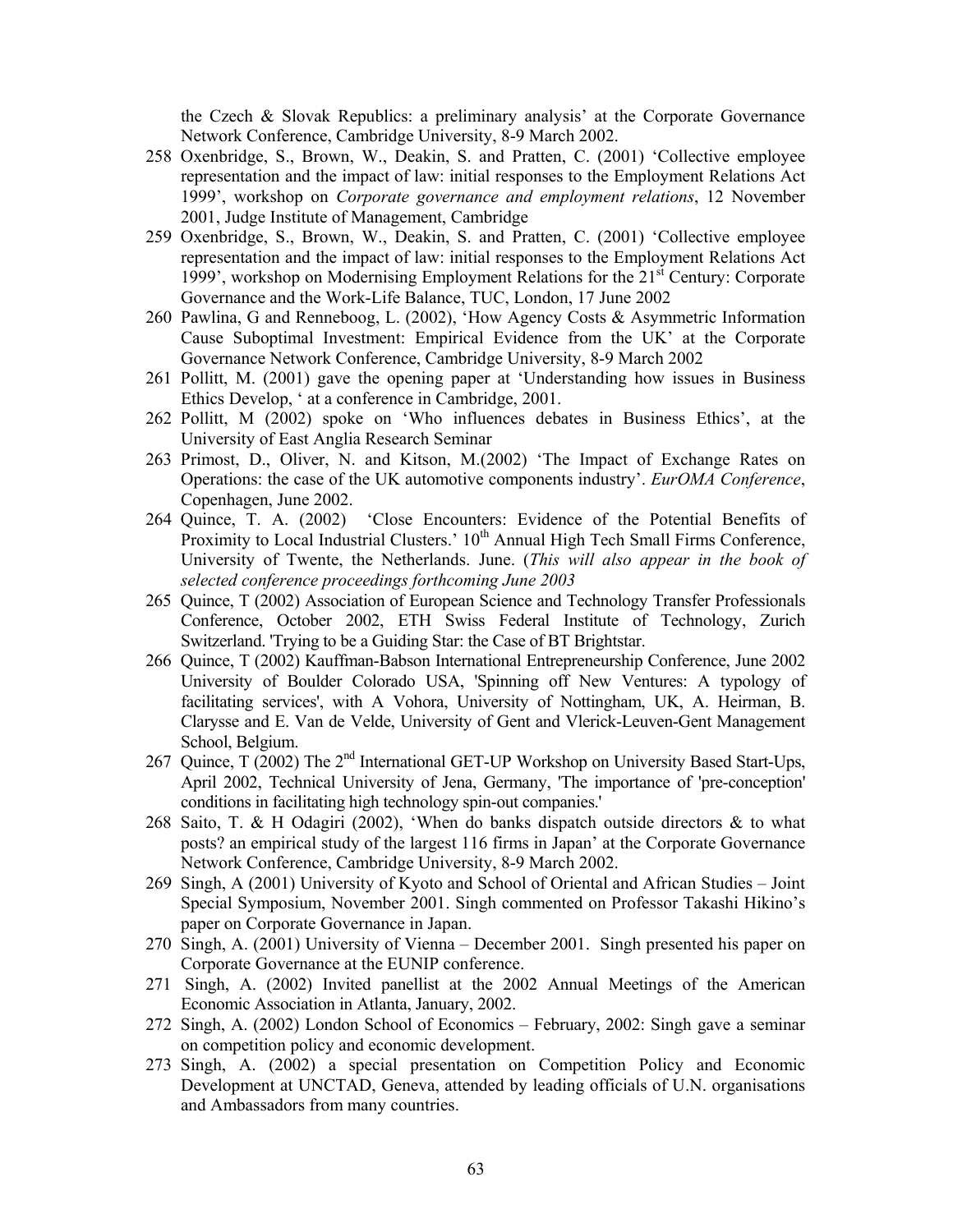- 274 Singh, A. (2002) Levy Institute, Barnard College, New York May, 2002: Singh presented a paper in the gender dimension of international capital flows.
- 275 Singh, A. (2002) Law Faculty, Cambridge July 2002: Singh presented a paper on corporate governance, corporate finance and the stock market
- 276 Singh, A (2002) CIBAM at the judge institute of Management, Cambridge, July 2002, Presentation on globalisation
- 277 Singh, A. (2002) Invited speaker at the Tenth International Symposium for the Seoul Journal of Economics held in August at Seoul National University, Seoul, South Korea. Singh spoke on 'Corporate Finance and Corporate Governance in Emerging Markets'.
- 278 Singh, A. (2002) KIET, Seoul, South Korea August, 2002: Singh gave a paper on corporate governance, corporate finance and large corporations in emerging countries.
- 279 Singh, A.  $(2002)$  Invited speaker at the  $6<sup>th</sup>$  Middle East Technical University Conference on Economics held at Ankara, September, 2002. Singh gave a paper on 'Corporate Governance, Competition and Large Firms in Emerging Markets'
- 280 Singh, A. (2002) Thammasart University, Bankgkok September, 2002: Singh gave a seminar on the state of competition and competition policy in emerging markets
- 281 \*Wilkinson, F is due to present a paper to the Community Pharmacy Workforce Summit on 'The Future of Professional Work in Britain and Germany', held at St. John's College, Cambridge, 26 February, 2003.

#### **Conferences/workshops/seminars attended**

- 282 Hughes, A, Cosh, A and Bullock, A (2002) CIS User Group, DTI, 12 April 2002
- 283 Jones, I attended the launch conference of the European Institute for Corporate Governance in Brussels, January 2002.
- 284 Jones, I is chair of distinguished executives forum at Lincoln College, Oxford University
- 285 Jones, I chaired a special interest group 'Making Boards Work' at the 5<sup>th</sup> International Conference on Corporate Governances and Direction, held at Henley Management College, October 2002.
- 286 Kitson, M. (2002) Manufacturing matters in the 'New Economy', Cambridge MIT Institute Conference July 19 2002
- 287 Kitson, M. (2002) The future of regional policy, Cambridge MIT Institute Conference, May 28 2002
- 288 Konzelmann, S. (2002) participant in Cambridge MIT (CMI) Workshop on Teleworking and the Latent Functions of Employment.' MIT, Boston, September 2002.
- 289 Lane, C (2002)  $19<sup>th</sup>$  Colloquium of European Group for Organization Studies, Barcelona, 4-6 July 2002
- 290 Lane, C (2002) Cambridge, on 'Varieties of Capitalism'. Participants from MIT, CBR, Judge Institute and Faculty of Social and Political Sciences, May 2002.
- 291 Lane, C attended a workshop of the sub-stream on Professions of the European Sociological Association, Paris, 2-4 May, 2002.
- 292 Lane, C and Probert, J (2002) ING Healthcare Conference, ING Bank/London, 10-11 December.
- 293 Lane, C. and Probert, J (2002) CMI Competitiveness Conference, London, 19 November.
- 294 Pollitt, M (2002) attended the Annual Study Group meeting of the Association of Christian Economists at Sidney Sussex, Cambridge
- 295 Primost, David (2002) 9<sup>th</sup> International Product Development Management Conference, Sophia Antipolis, 26-28 May 2002
- 296 Primost, David and Kitson, Michael (2002) Cambridge MIT Institute Summit: Britain's Technological Performance, London, 19<sup>th</sup> November 2002
- 297 Quince, T (2002) attended the Cambridge Entrepreneurship Conference Fitzwilliam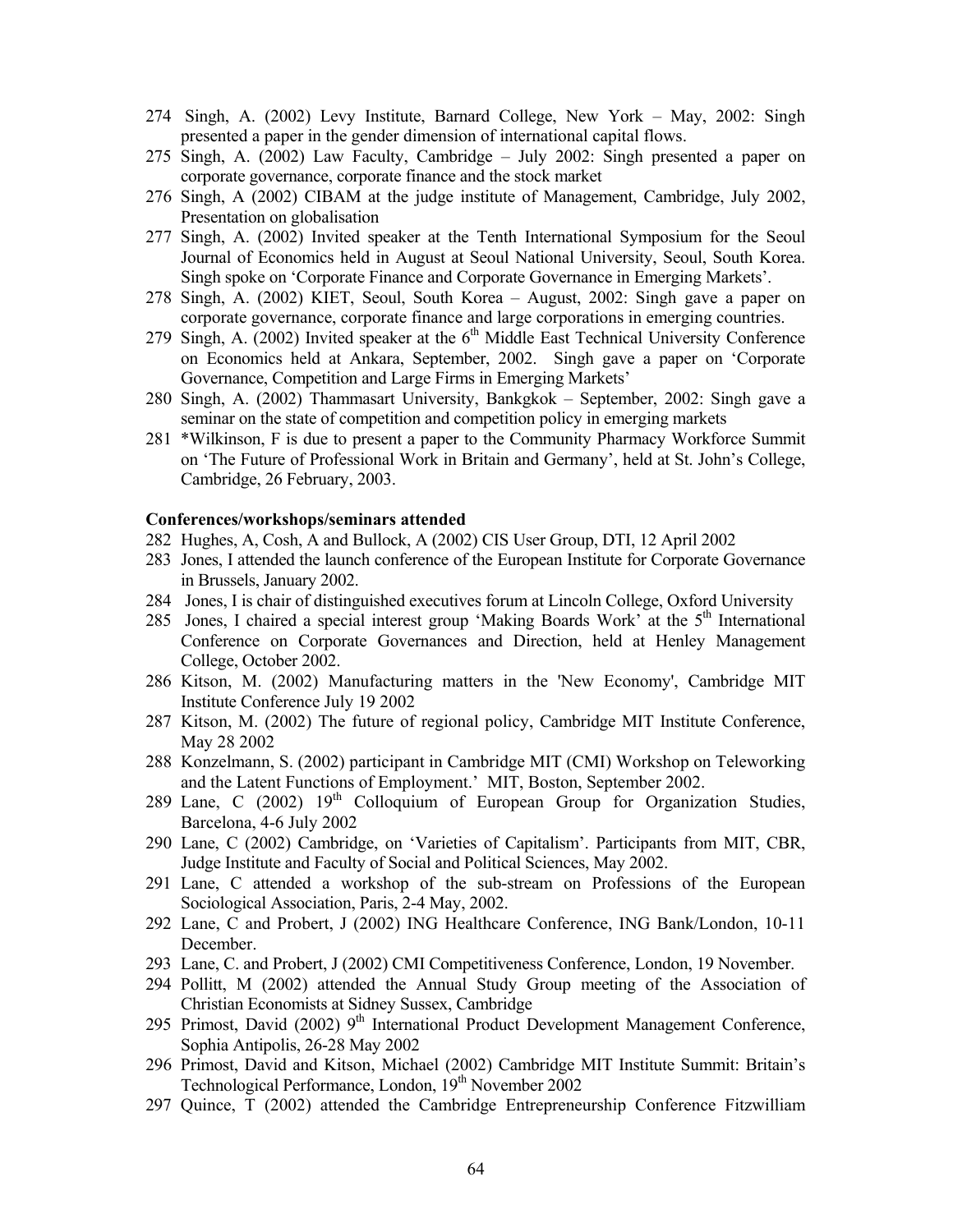College September 2002

- 298 Quince,  $T(2001)$  Second INCUPUB workshop:  $8<sup>th</sup>$  October 2001, Department of Economics, University of Gent and Vlerick Leuven Gent Managemetn School, University of Gent, Belgium
- 299 Quince, T (2002) Second INCUPUB research Group Workshop: 15<sup>th</sup> February 2002. University of Nottingham Business School, UN, UK
- 300 Quince, T (2002) Third INCUPUB workshop: 20<sup>th</sup> September 2002, Vlerick Leuven Gent Management School, University of Gent, Belgium.
- 301 Sanderson, P (2001) *Understanding How Issues in Business Ethics Develop* CBR, Cambridge – 7 December 2001
- 302 Sanderson, P (2002) *Institutional Shareholder Activism* London 24-25 October 2002
- 303 Sanderson, P (2002) *International Corporate Governance* Cambridge 8-9 March 2002
- 304 Sanderson, P (2002) *Politicisation of Regulatory Policy* London 6 November 2002
- 305 Sanderson, P (2002) *The Future of Auditing, Corporate Governance and Financial Reporting in the UK* – London – 30 October 2002
- 306 Sanderson, P (2002) *Using Law to Promote Competitiveness and Enterprise* CBR, Cambridge  $-4-5$  July 2002

### **Workshops/seminars/conferences organised**

- 307 Armour, J (2002) Conference: 'Using Law to Promote Competitiveness and Enterprise: Will Corporate Law Reform Deliver?' held at Faculty of Law, Cambridge University, July 2002 (jointly organised with 3CL).
- 308 Armour, J (2002) Roundtable (academics and practitioners) event on 'How Does Law Matter for Venture Capital Finance' held in Dirac Room, St. John's College, Mar 2002. (Jointly organised with 3CL and Cambridge Entrepreneurship Centre).
- 309 Deakin, S. (2002) organised Workshop on 'From Employability to Capability', CBR, Cambridge, 11-12 June 2002.
- 310 Deakin, S., Konzelmann, S. (2001) organized workshop on *Corporate Governance and Employment Relations*, Judge Institute of Management, Cambridge, 12 November 2001.
- 311 Deakin, S., Konzelmann, S. (2002) organized workshop on *Modernising Employment Relations for the 21st Century: Corporate Governance and the Work-Life Balance*, TUC, London, 17 June 2002.
- 312 Hughes, A (2002) Collaborative Benchmarking Research Meeting, Queens' College, 12 December.
- 313 Jones, I and Pollitt, M organised the CBR conference on 'Understanding How Issues in Business Ethics Develop', Cambridge, December 2001
- 314 Jones, I and Pollitt, M organised the CBR book launch for their new book 'Understanding how Issues in Business Ethics develop', IOD, London, 7<sup>th</sup> November 2002.
- 315 Kitson, M and Primost, D (2002) CMI-BIA 'Driving Success in Technology Transfer and Entrepreneurship'

#### **Datasets created, software written**

- 316 Holly, S., Kattuman, P. etc (2002) a database of the accounts of UK quoted companies spanning 1948-1998, linking the Cambridge/DTI database of quoted UK companies from 1948-1990, with the EXSTAT database (1971-1998) and DATASTREAM.
- 317 Bullock, A (2002) UK Mergers 2001-2002 database
- 318 Bullock, A with Cosh, A and Hughes, A created the CBRs SME database based on the 2002 survey.
- 319 Bullock, A with Cosh, A and Hughes 1997-2002 CBR SME database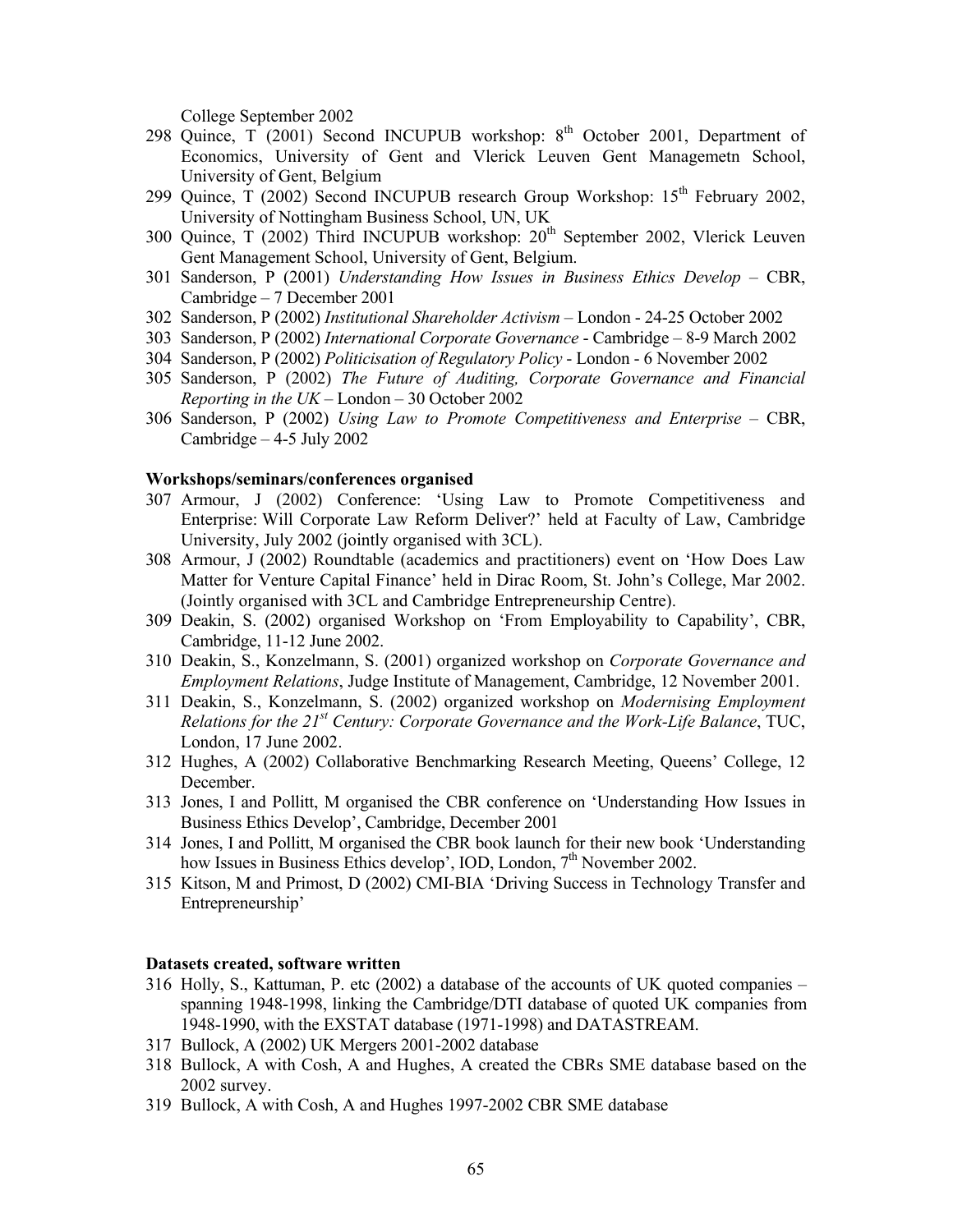- 320 Cosh, A and Hughes, A with Bullock, A and Potton, M (2002) Creation of dataset of 2,500 UK firms with detailed information about their training and performance.
- 321 Lane, C., Wilkinson, F and Burchell, B (2002) The 'Future of Professional Work' dataset is now complete with a final response rate of 1541. A comparable database for Germany has also been completed.
- 322 Oliver, N (2002) Creation of a dataset of new product development performance indicators in approximately 30 UK and Japanese automotive suppliers.
- 323 Quince, T (2002) A dataset has been created from the survey. Work is underway towards consolidating this dataset with the dataset of the previous survey. Eventually, it is hoped to consolidate the two corresponding Japanese survey datasets

## **Archived Datasets**

- 324 SN 4484: Cambridge Centre for Business Research Oxford Cambridge High-Technology dataset 1990-95 (Project title: Territorial Clustering and Innovative Milieux: technology-based firms in the Cambridge and Oxford regions)
- 325 SN 4500 Cambridge Centre for Business Research Computer Survey dataset 1990-95 (Project Title: Flexible Specialisation, Competitive Advantage and Business Restructuring in the UK Computer Industry)
- 326 SN 4506 Cambridge Centre for Business Research Management Practice of Foreign Ownership Firms dataset 1985-94 (Project Title: International Joint Ventures and Strategic Alliances as Agents for the Development of British Management)

### **Collaboration with other research teams and Membership of Research Networks**

- 327 Browne, J and Lane, C (2002) A two-day meeting took place in Bremen, in the summer of 2001, with Prof. Littek and Dr. Heisig, to make final arrangements for joint publication of the report to the AGF. The Cambridge team was represented by Jude Browne and Christel Lane.
- 328 Cosh, A and Bullock, A (2001) DfES, Moorfoot, Sheffield, 27 November 2001
- 329 Cosh, A and Bullock, A (2002) DfES, Moorfoot, Sheffield, 24 September 2002
- 330 Deakin, S (2002) Collaboration with R. Salais et al. of IDHE Cachan and Alain Supiot et al. of MSH Nantes.
- 331 Deakin, and Konzelmann, S (2002) Collaboration with T. Kochan, J. Cutscher-Gershenfeld and M. Bidwell, MIT.
- 332 Isachenkova, N is a member of the British Accounting Association and 'Managing Economic Transition' Network
- 333 Jones, I is a visiting professor at the *Regulation Initiative in the Department of Economics, London Business School*, and is currently developing an Annual Board Forum there.
- 334 Jones, I is an associate member of CIBAM, Cambridge
- 335 Jones, I is a contributor to events at Institute of Directors briefings relating to nonexecutive directors, and corporate governance
- 336 Jones, I is currently Co-Chair of the *Windsor Group*: an informal network of international management consultants and teachers interested in future management and business trends.
- 337 Jones, I is an Associate, regulation initiative, Department of Economics at London Business School, involved in designing courses to disseminate research findings to executives
- 338 Jones, I was a participant in the Royal Institute of International Affairs Energy and Environment Programme
- 339 Jones, I was a participant in the Institute of Directors discussion of the International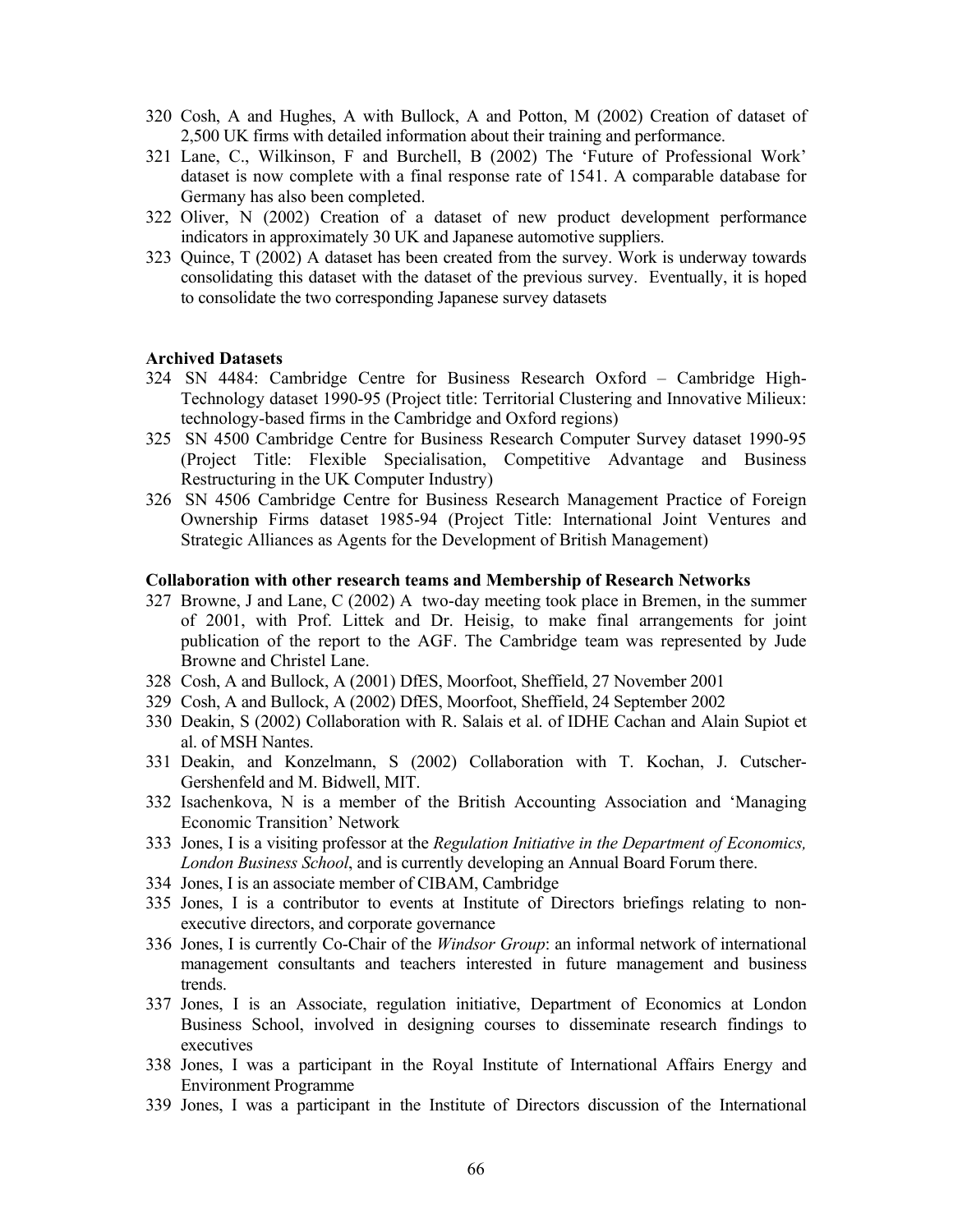development of Corporate Governance

- 340 Jones, I is a Fellow of RSA, Member of Academy of International Business, European Association of International Business, Strategic Planning Society, and Consultants Group at Ridley Hall, Cambridge, Institute of Business Ethics and the Centre for Tomorrow's Company.
- 341 Jones, I is a contributor to events at the Royal Academy of Engineering and Institute of Directors briefings relating to non-executive directors, corporate governance, the chartered manager
- 342 Kattuman, P., et. al. (2002) is a member of the Network of Industrial Economists
- 343 Lane, C (2002) With Soziologisches Forschungsinstitut Goettingen, for field work in Germany.
- 344 Lane, C is a member of a network on Professions, under the European Sociological Association.
- 345 Lane, C., Learmount, S. and Probert, J. (2002) With Hugh Whittaker and colleagues at Doshisha Business School to extend comparison to Japanese globalising firms.
- 346 Lane, C., Learmount, S. and Probert, J. (2002) With Industrial Performance Center, MIT
- 347 Pollitt, M is a member of CIBAM
- 348 Pollitt, M regularly advises Dr Peter Heslam, Director of the 'Christian Response to Capitalism Project' at the London Institute for Contemporary Christianity
- 349 Pollitt, M is a member of European Business Ethics Network and the Association of Christian Economists.
- 350 Quince, T. (2002) Nir Ben-Aharon: Industrial Policy Group, Jerusalem Institute for Israel Studies, Jerusalem, Israel; Nicola Bellini and Fabrizio Cesaroni Scuola Superiore Sant'Anna, University of Pisa, Italy; Bart Clarysse\* and Els Van De Velde - Vlerick Leuven Gent Management School, University of Gent, Belgium; Vincent Duchêne - European Commission; Mike Wright and Andy Lockett - University of Nottingham Business School, University of Nottingham UK; Bernard Surlemont and Fabrice Pirnay - SME and Entrepreneurship Research Centre; University of Liège, Belgium, Aard Groen and Peter Vandersijde, University of Twente, The Netherlands; Juergen Vogel and Klaus Offerman - GründerRegio München Germany; Georges Haour IMD Business School Lausanne, Switzerland and Scientific Generics. Ltd, Cambridge UK; Paul Zeeuwts - IWT- Flanders (Flemish Institute for the Promotion of Innovation by Science and Technology) Brussels Belgium

\* Main participant(s) from Institution where several people are involved

- 351 Sanderson, P. and Deakin, S. (2003) Deborah Doane, Head of Corporate Accountability at the New Economics Foundation visited (16/01/03) to discuss current trends in research on corporate responsibility and possible areas in which we could cooperate.
- 352 Singh, A (2002) Appointed to the Advisory Board of the International Journal of Business and Society
- 353 Singh, A (2002) Appointed to the Editorial Board of RIS Digest, the Journal of RIS in New Delhi
- 354 Singh, Ajit (2002) Appointed as a Fellow of the Cambridge-MIT Institute. Collaborative research with Professor Alice Amsden is being considered
- 355 Whittaker, H and Quince, T (2002) Collaboration with researchers of Meiji University, Japan (esp. Momose, Morishita). Possible collaboration with researchers in Kyoto to study entrepreneurial businesses in that city.
- 356 Whittaker, H and Quince, T (2002) Membership of UKBI (UK Business Incubation), up to December 2002. Changes in the UKBI rules concerning individual membership make our membership no longer financially viable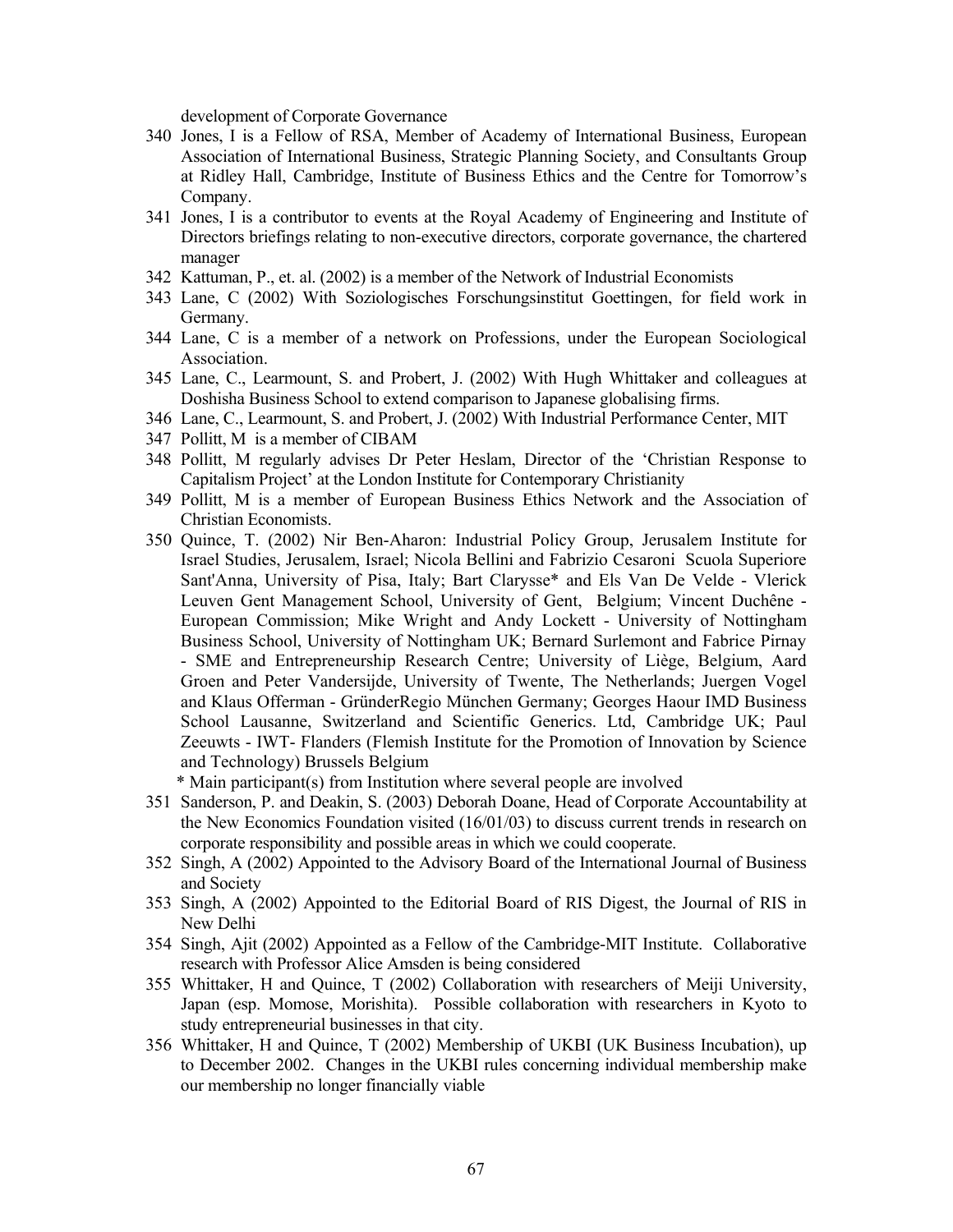### **User Contacts**

*Consultancy and Advice given (paid or unpaid)*

- 357 Armour, J. (2001-2002) unpaid advice for Institutional Design Limited (corporate governance consultancy), intermittent.
- 358 Armour, J. (2002) presentation of research to Bank of England Insolvency Team, 22 November 2002
- 359 Deakin, S (2002) In September 2002 Deakin was appointed a member of the Independent Commission of Inquiry into Drug Testing at Work, an inquiry composed of lawyers, medical professionals, philosophers and others, funded by the Joseph Rowntree Foundation.
- 360 Hughes, A (2002) is a member of the DfES Expert Panel on Higher Education Learning and Lifelong Skills.
- 361 Hughes, A (2002) acted as a consultant to HM Inland Revenue on the Evaluation of the EIS and VCT Schemes.
- 362 Hughes, A (2002) acted as a consultant to the DTI on the evaluation of the SMART and SPUR business support schemes.
- 363 Hughes, A (2002) acted as a consultant to the DTI on the Evaluation of Business Support Policy.
- 364 Hughes, A (2002) acted as a Director of the National Competitiveness Network of the Cambridge – MIT Institute.
- 365 Hughes, A.(2001) Rapporteur for DTI on evaluation of DTI sponsored research projects
- 366 Jones, I and Pollitt, M organized the CBR book launch for 'Understanding How Issues in Business Ethics Develop', at the Institute of Directors in November 2002
- 367 Jones, I presented a paper at Key Business Issues Forum for Russam GMS on 'Minefields of Business Ethics', in April 2002
- 368 Jones, I is senior external examiner for Heriot Watt DBA
- 369 Jones, I is designing programmes on 'the role of the non-executive director' and 'Ethical issues in the workplace' for the Institute of Directors and a national organization.
- 370 Jones, I is a fellow of St Andrews (Univeristy) Management Institute consulting and executive education as an expert in scenario planning and corporate governance.
- 371 Jones, I is a partner of Kaikaku Ltd, one-on-one coaching for business leaders.
- 372 Jones, I advised civil servants setting up the Higgs Committee in Corporate Governance. He is advising a leading recruitment consultant in designing a survey on trends in Corporate Governance.
- 373 Jones, I advised City University in a proposal to set up a research Centre in Corproate Conduct in the City of London
- 374 Jones, I was first scholar in residence for UBS Group giving a seminar on Corporate Govenrance issues in the boardroom, and speaking at a board level conversazione, At Wolfsburg, CH, November 2001.
- 375 Jones, I lectured on comparative corporate governance at the Swiss Namking School at Zurich, in September 2002.
- 376 Jones, I (2002) is an advisor to Oxford Analytica on Scenario Planning and Corporate Citizenship, Oxford Analytica.
- 377 Kitson, M (2002) Written and oral evidence to House of Lords Select Committee on Economic Affairs enquiry into globalisation.
- 378 Kitson, M and Primost, D (2002) Advice to the Society of British Aerospace Companies
- 379 Kitson, M and Primost, D (2002) Advice to the UK Lean Aerospace Initiative
- 380 Learmount, S (2002) Japan Corporate Auditors Association
- 381 Learmount, S (2002): Japan Investor Relations Association
- 382 Learmount, S (2002): Mizuho Securities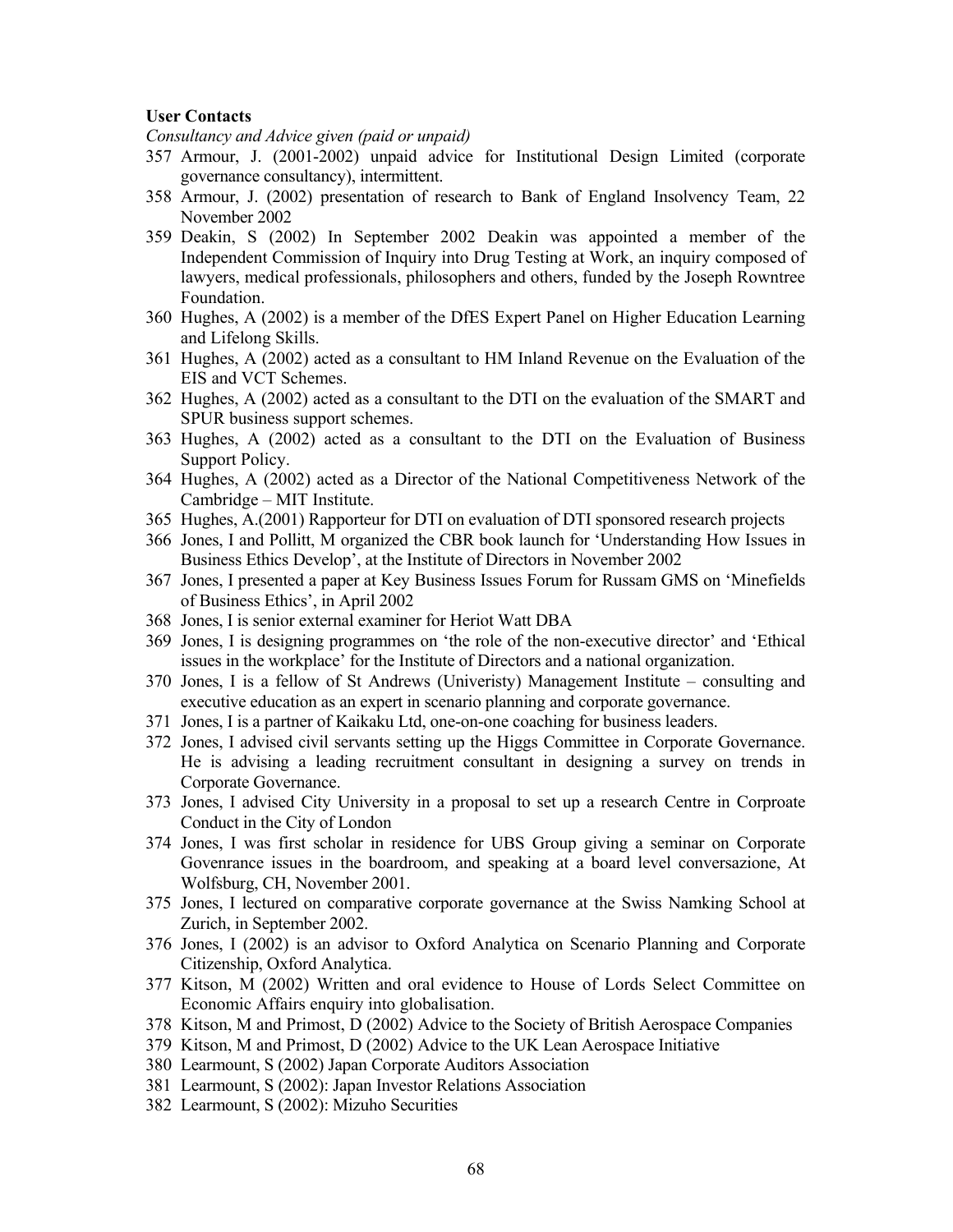- 383 Learmount, S (2002): Tokyo Stock Exchange
- 384 Oliver, N (2001) SMMT Industry Forum were recipients of the report for the project: New product development performance in the UK and Japanese automotive industries.
- 385 Sanderson, P (2002) A report, 'A Reflexive Approach to Regulation Studies and the Role of the Regulator' was commissioned by a consortium of universities on behalf of the National Care Standards Commission (NCSC). This report set out a new 'regulation as social practice' approach to teaching topics and issues in theories of regulation and has been adopted for a new MSc in the Regulation of Care Services, a qualification to be made compulsory for all inspectors of social care and nursing homes.
- 386 Singh, A (2002) Special Advisor on an honorary basis to the Chairman of the South Centre, an intergovernmental organisation of developing countries that helps them in their discussions with industrial countries on international economic matters.
- 387 Whittaker, Hugh (2002) advised two startup businesses (Mutual Enterprise and J-Vest).

### **PhD students supervised**

388 *Cosh, A. and Guest, P supervised the following PhD students*:

- Costas Th. Constantinou: The Restructuring Activity in the Oil Industry: The Determinants and the Impact of Each Choice

- Charalambos Th. Constantinou: The Choice of Entry mode

- Tim Wooge: Industry Convergence in the TMT Sector: International M&A Activity and its Endogenous and Exogenous Drivers

- Robert Joynson: Free cash flow and takeovers.

*389 Deakin, S supervised the following PhD students:* 

- Drouin, R-C: *Promoting International Labour Rights: From State-Centred Intervention to Corporate Social Responsibility* (Ph.D., Law, not ESRC)

- Hobbs, R: *New Corporate Social Responsibility: How the Institutional Framework can Best Promote Voluntary Corporate Behaviour* (Ph.D., Law, not ESRC)

- Sims, V: Good faith in English and German Contract Law, Ph.D.

390 *Deakin, S supervised the following PhD students*:

- Lee, A.: *Law, Economic Theory, and Corporate Governance: The Origins of UK Legislation on Company Directors - Conflicts of Interests,* 1862-1948' Ph.D. (not ESRC).

- Guevara-Bernal, I: *In Search of the Legal Nature of the Multi-Corporate Enterprise: A Comparative Study in Law and Economics* Ph.D. (not ESRC)

- Njoya, W: *Ownership and Property Rights in the Company: A Law and Economics Analysis of Shareholder and Employee Interests* Ph.D. (not ESRC)

- Rybak, L: *Arrow, Sen and Stakeholders: Towards an Interdisciplinary Theory of Takeover Regulation* Ph.D. (not ESRC).

- Huang, Y-W: *A Comparative Study of Telecoms Regulation in the UK and Taiwan* Ph.D. (not ESRC).

391 *Hughes, A supervised the following PhD students*:

- E. Mungongo 'Small Business Finance in Tanzania' (not ESRC)

- J. Lee 'IPOs and Venture Capital in Korea' (not ESRC)

- P. Desyllas 'International Mergers in High Technology Sectors' (ESRC)

392 *Kattuman, P. supervised the following PhD students*:

- Abhishek Mishra: Innovation in developing countries, JIMS, started October, 2002

- Swati Mehrotra: Software Industry in India, JIMS, started October 2002.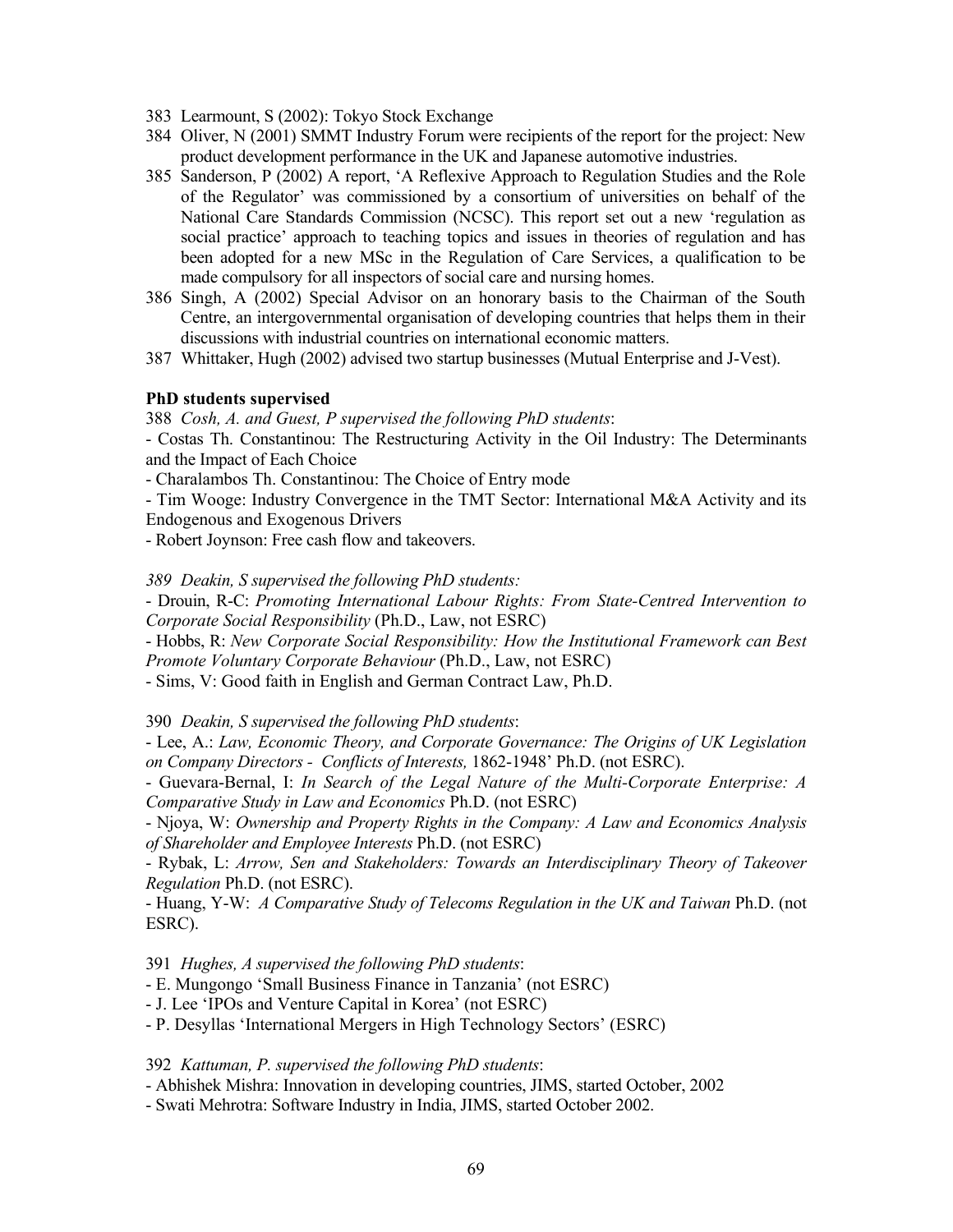- Saeed Ahmed: Corporate Taxation models, Faculty of Economics, started October, 2002.

# 393 *Lane, C supervised the following PhD students*:

- Kit Cheung: Ph. D. thesis in SPS, 2000-2004., Role of the State in the Development of the Electronics and Software industries in Hong Kong and Singapore.

- Nahee Kang: Ph. D. thesis in SPS:, 2001-2005. The impact of neo-liberalism on labour relations in France and Korea.

# 394 *Singh, A supervised the following Ph.D. students*:

- Anita Doraisami: Macroeconomic policy and economic growth in high-performing East Asian economies.

- Fabiano Santos: Business Groups in Brazil
- Alaka Singh: The provision of finance and health care in India: Issues and options
- Bruce Weisse: Foreign direct investment and economic development
- Wilatluk Sinswat: Capital Flows and Human Development in Thailand
- Dhiraj Nayya: WTO and Developing Countries
- Mahvash Qureshi: Corporate Social Responsibility
- Rida Zaidi: Corporate Governance in Pakistan
- Rafael De Hoyas: Income Distribution in Mexico
- Charles Yartey: Corporate Governance and Corporate Finance in Ghana

# 395 *Whittaker,H supervised the following students*:

- J. Probert: Managing the Process of Restructuring: the Case of Japan (Ph.D)
- M.H. Tsai: Politics of Economic Transformation in East Asia (Ph.D)
- Y. Inaba: How Firms Create New Business Together (Ph.D)

# **Mphil students supervised**

396 *Ajit Singh supervised the following M.Phil. students*:

- Aguirre Armando: The 1994 Mexican Crisis
- Sommarat Chantarat: Tax on Thai Bhat
- Sujitra Kirshnanandan: Financial crises past recovery

- Nicolas Uauy: Developing countries and different paths to growth and global integration. Evaluating the experience and prospects of Chile and South Korea

397 *Andy Cosh, Paul Guest & Alan Hughes supervised the following Mphil st*udents:

- Stuart Welch. The effect of takeover motives on the announcement returns of UK acquirers.

- Anthony Reynolds. M&A in the software industry

- Mark Narahashi. Management Buyouts activating in Japan

- Nicholas Humphries. The Role of Mergers and Acquisitions in the strategic development of US Commercial banks into the Investment Banking domain

### 398 *Simon Deakin supervised the following Mphil students*:

- McLaren, D: *Corporate Engagement by 'Socially Responsible' Investors: A Practical Paradigm for Stakeholder Governance*, MBA, Awarded Ashridge Prize for best essay in 2002 by an MBA student on the subject of the changing role of business in society.

- Weller, A: *Child Labour*, MBA.

- Brenoe, T: *Restructuring and Corporate Governance*, MBA.

399 *Paul Kattuman supervised the following students:*

- Carsten Zimmermann: Value chain reconfiguration in the telecom, media and IT industries,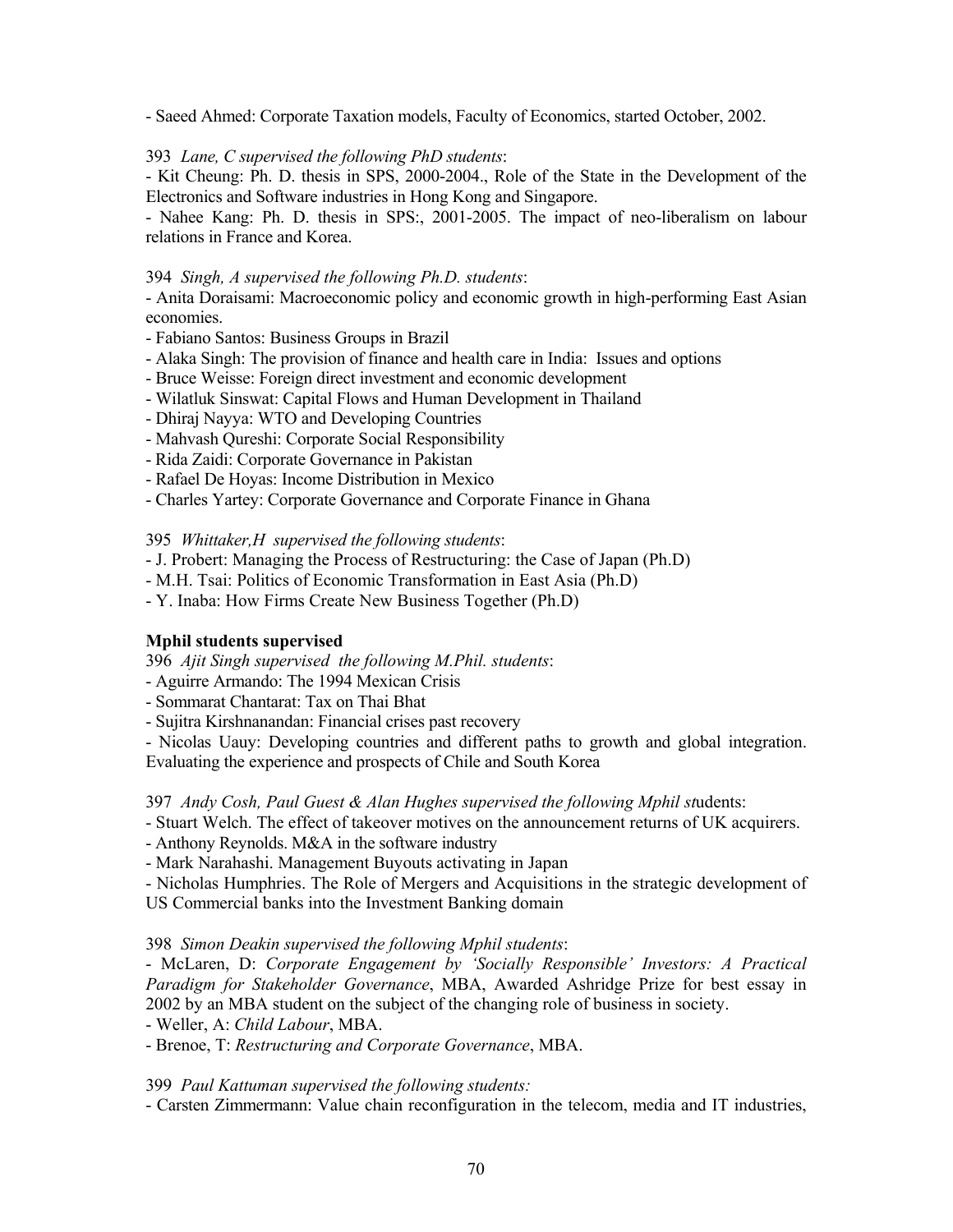#### JIMS, 2002-2003

400 *Christel Lane supervised the following Mphil students:*

- Antara Mascarenhas: Thesis in SPS, 2002-2003.. Changing Employment Practices in the UK and Germany.

- Byron Wang: thesis at JIMS, 2002, The Impact of China's Entry to the WTO on the Domestic Textile Industry.

#### **Visitors**

#### **UK**

- 401 Simon Deakin and Jude Browne had the following visitors for their project: Warwick: N. Whiteside, R. Lindley: 2 days
- 402 John Roberts, Richard Barker, John Hendry and Paul Sanderson had the following visitors for their project: David Pitt-Watson, Peter Butler and Michelle Edkins of Hermes Investments (24/01/02, 19/02/02), Tony Golding, a writer on City matters and former senior fund manager (30/01/02), and John Hatherley of M&G (28/02/02) were amongst many who provided advice on the overall direction of the project.
- 403 Ajit Singh had the following visitors for his project: Dr. Kevin Lee, University of Leicester; Dr. Karl Taylor, University of Leicester

## **Overseas**

- 404 Andy Cosh had the following visitors for his project: Charlie Conn from Miami University, Ohio, spent 3 months in Cambridge over the summer, working on CBRWP 214.
- 405 Simon Deakin and Jude Browne had the following visitors for their project: R. Salais, N. Farvaque, G. Raveaud, from IHDE: 2 days; S. Godelain, from MSH: 2 days.
- 406 Simon Deakin and John Armour had the following visitors for their project:Professor Edward B. Rock, University of Pennsylvania Law School, March 2002, 1 week; Professor Kevin E. Davis, University of Toronto Law School, Sept-Dec 2002.
- 407 Alan Hughes had the following visitors for his project:Dr. Bronwyn Hall, MIT; Professor Dennis Mueller, University of Vienna
- 408 Christel Lane had the following visitors for her project: US project partners: 3 visits of about three days each on average.
- 409 Ajit Singh had the following visitors for his project:Dr. Jack Glen, IFC; Dr. Shyam Khemani, World Bank; Professor D. Mueller, University of Vienna; Professor B. Yurtoglu, University of Vienna

#### **Membership of Committees external to the University**

- 410 Armour, J., member of Steering Committee of European Association of Law & Economics, Sept 2001-
- 411 Hughes, A (2000-) Member of the advisory board of the ESRC Centre for Innovation and Competition (CRIC, University of Manchester
- 412 Hughes, A (2000) Steering group member Franco-British Entrepreneurship Club (network of UK university enterprise and business departments sponsored by DTI)
- 413 Hughes, A (2001) Member of the Board of Electors to the Dixon's Chair in Entrepreneurship and Innovation, University of Edinburgh
- 414 Hughes, A (2001) Member of the steering group of the Middle East Enterprise Initiative of the innovation group of the DTI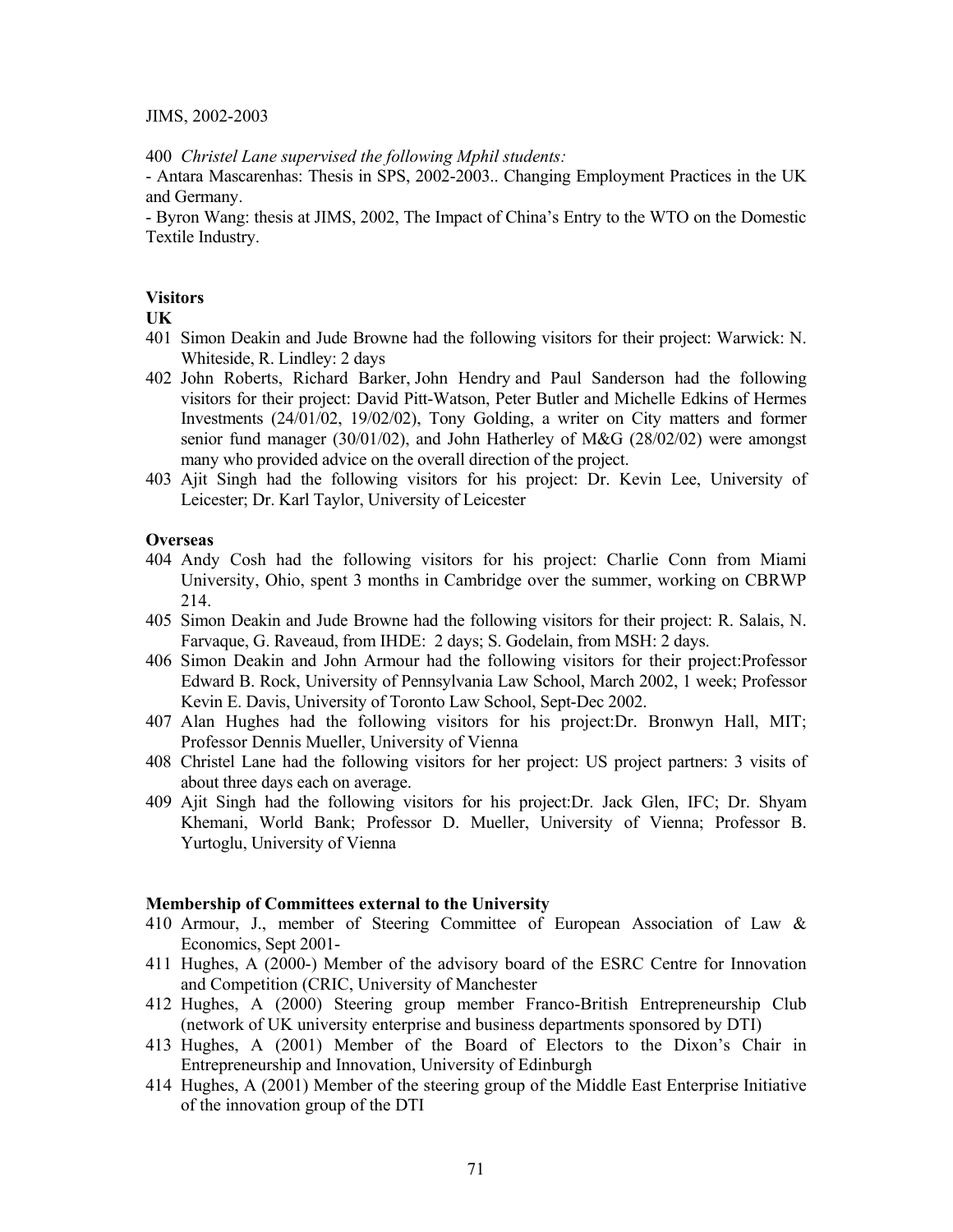- 415 Hughes, A (2002) member of the DfES Expert panel for Higher Education Workforce development, Life Long Learning and Skills
- 416 Hughes, A (2002) member of the Irish Social Science Research Council Postgraduate Fellowships Awards Panel
- 417 Hughes (2002) Editor *Cambridge Journal of Economics.*
- 418 Hughes (2002) Editor *International Journal of Entrepreneurship Education*
- 419 Hughes (2002) Editor *Small Business Economics*
- 420 Jones, I was a member of the leadership group for Oxford Diocesan Convention in 2002, advising the Bishop of Oxford
- 421 Jones, I is a Trustee, Oxford Pastorate Council, a non –executive director, Traidcraft plc and a trustee, Traidcraft Exchange
- 422 Jones, I is Governor SS Philip and James' First School, Oxford
- 423 Jones, I is MBA Programme External Examiner, The University of Reading.
- 424 Jones, I is Vice President, and trustee, Lee Abbey
- 425 Jones, I was external assessor appointed by University of Wales for a master's programme in leadership at Harare University.
- 426 Kitson, Michael: Regional Studies
- 427 Kitson, Michael: Cambridge Journal of Economics
- 428 Kitson, Michael: Catalyst Forum
- 429 Lane, C (2002) Co-Editor, *Organization Studies.*
- 430 Lane, C (2002) Executive Council, Society for the Advancement of Socio-Economics.
- 431 Lane, C (2002) Member of Editorial Board of *Review of Socio-Economics, British Journal of Sociology, Organization.*
- 432 Pollitt, M is a member of the PCC, Holy Trinity Church, Cambridge.
- 433 Pollitt, M is a Trustee and Board Member of the Viva Network, Oxford.
- 434 Pollitt, M is Convenor of the Association of Christian Economists, UK, Annual Conference.
- 435 Singh, A: appointed to the Advisory Board of the International Journal of Business and Society
- 436 Singh, A: appointed to the Editorial Board of RIS Digest, the Journal of RIS in New Delhi
- 437 Whittaker, H (2002) is a member of the editorial board of *International Journal of Entrepreneurship Education* and *Asian Business and Management*, as well as an associate editor of the *Cambridge Journal of Economics.*

#### **Media Coverage**

#### **(a) Newspapers**

- 438 Armour, J and Deakin, S (2002) Venture Capital Roundtable held in March 2002 noted in *The Times* Law Supplement
- 439 Cosh, A and Guest, P (2002) CBR WP215 was referred to in the following article: 'Synergies, strategies and all that jazz' by Edmond Warner, Saturday May 11, 2002, The Guardian.
- 440 Eatwell, J (2002) Basel II: the regulators strike back, *The Observer*, 9<sup>th</sup> June 2002.
- 441 Eatwell, J (2002) An attack on radio: proposals in the Communications Bill will subject local broadcasters to anti-competitive regulation, *Financial Times*, 20<sup>th</sup> August 2002
- 442 Guest, P. (2002) the work of the research group was referred to and Paul Guest was extensively quoted in the following article: 'High price to pay for store wars winner' by Andrew Leach in the Mail on Sunday, 27 January 2003.
- 443 Kitson, Michael (2002) *Guardian*, 18 Feb on the balance of payments at:

http://www.guardian.co.uk/business/story/0,3604,651891,00.html

444 Learmount, S (2002) International Herald Tribune (June 23rd 2002): Corporate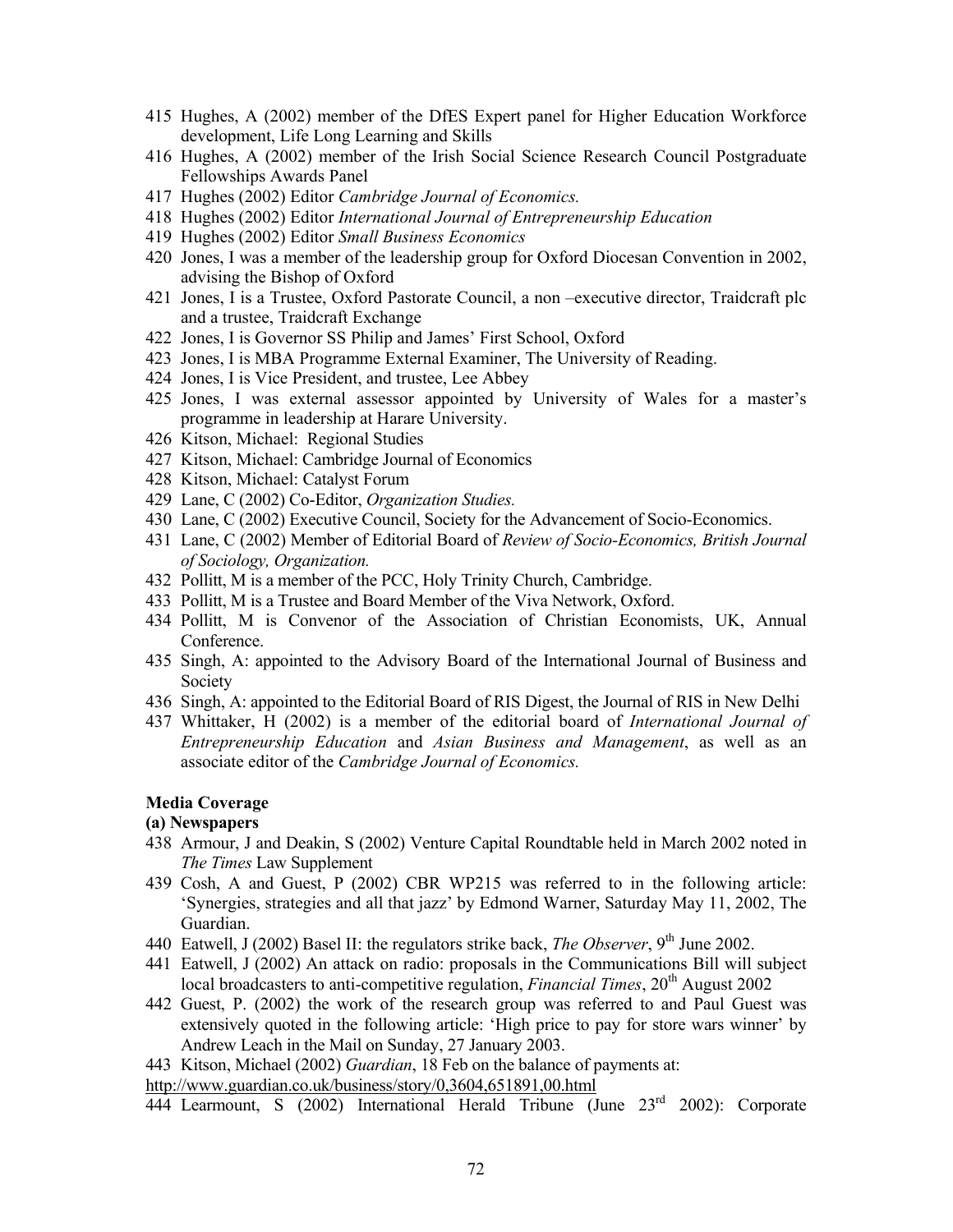Governance gets a Japanese Twist

- 445 Learmount, S (2002) Asahi Shimbun (June 24<sup>th</sup> 2002): Corporate Governance gets a Japanese Twist
- 446 Nachum L. (2001) in 'London market must remain competitive', *London Market Newsletter,* 18 December, pp 4-5
- 447 Nachum L. (2002) in Banks, R 'The London market and the effect of foreign ownership', *Insurance Day*, January, p 5.
- 448 Nachum L. (2002) in Pravin, J 'City must mend its ways', *Reinsurance Magazine,*  March, pp 24-25

#### **(b) Television**

- 449 Learmount, S Bloomberg Television, 7/01: Interview on Japanese/British Corporate Governance Evolution
- 450 Learmount, S (2003) Nihon Keizai Shimbun, 04/1: 英国のコーポレート・ガバナンス [*Corporate Governance in the UK*]
- 451 Learmount, S (2002) Nihon Keizai Shimbun, 11/01: コーポレート・ガバナンスの展開 [*Evolving Corporate Governance*]

#### **Other publications (eg) Book Reviews, pamphlets**

- 452 \*Ashbee, B. and Cook, P. *Partnership and Profit* (2003 forthcoming) corporate governance film made with cooperation of S. Deakin, T. Kochan and S. Konzelmann, (Cambridge: CUMIS)
- 453 \*Konzelmann, S. (2003 forthcoming) review of *Working in America: A Blueprint for the New Labour Market By* Paul Osterman, Thomas Kochan, Richard Locke and Michael Piore. *Journal of Economic Issues.*
- 454 Armour, J. (2002) Review of Michael J. Whincop, *An Economic and Jurisprudential Genealogy of Corporate Law* (Ashgate, 2001) [2002] 61 *Cambridge Law Journal* 467- 469.
- 455 Armour, J. (2002) Review of Paul Davies, *Introduction to Company Law* (Clarendon Press, 2002) (2002) 2 *Journal of Corporate Law Studies* 367-371.
- 456 Bullock, A and Cosh, A (2002) Small and Medium Sized Business Survey 2002 short questionnaire
- 457 Bullock, A and Cosh, A (2002) Small and Medium Sized Business Survey 2002 long questionnaire
- 458 Cosh A and Hughes A with Bullock A (2002) Pilot Analysis of the CIS3 Innovation Survey Instrument, a report to the DTI The Relationship between Training and Business Performance
- 459 Cosh A and Hughes A with Bullock A and Potton M (2002) 'The Relationship between Training and Business Performance', Report to DfES.
- 460 Fagan, C. and Burchell, B.J. (2002) 'Gender, Jobs and Working Conditions in the European Union', Dublin: European Foundation for the Improvement of Living and Working Conditions.
- 461 Holly, S., Kattuman, P. etc (2002) a database of the accounts of UK quoted companies spanning 1948-1998, linking the Cambridge/DTI database of quoted UK companies from 1948-1990, with the EXSTAT database (1971-1998) and DATASTREAM.
- 462 Kitson, M. and Primost, D. (2002) Research for a film produced by the Cambridge-MIT Institute on the challenges facing the biotechnology sector
- 463 Lane, C (2002) Review of B. Hancke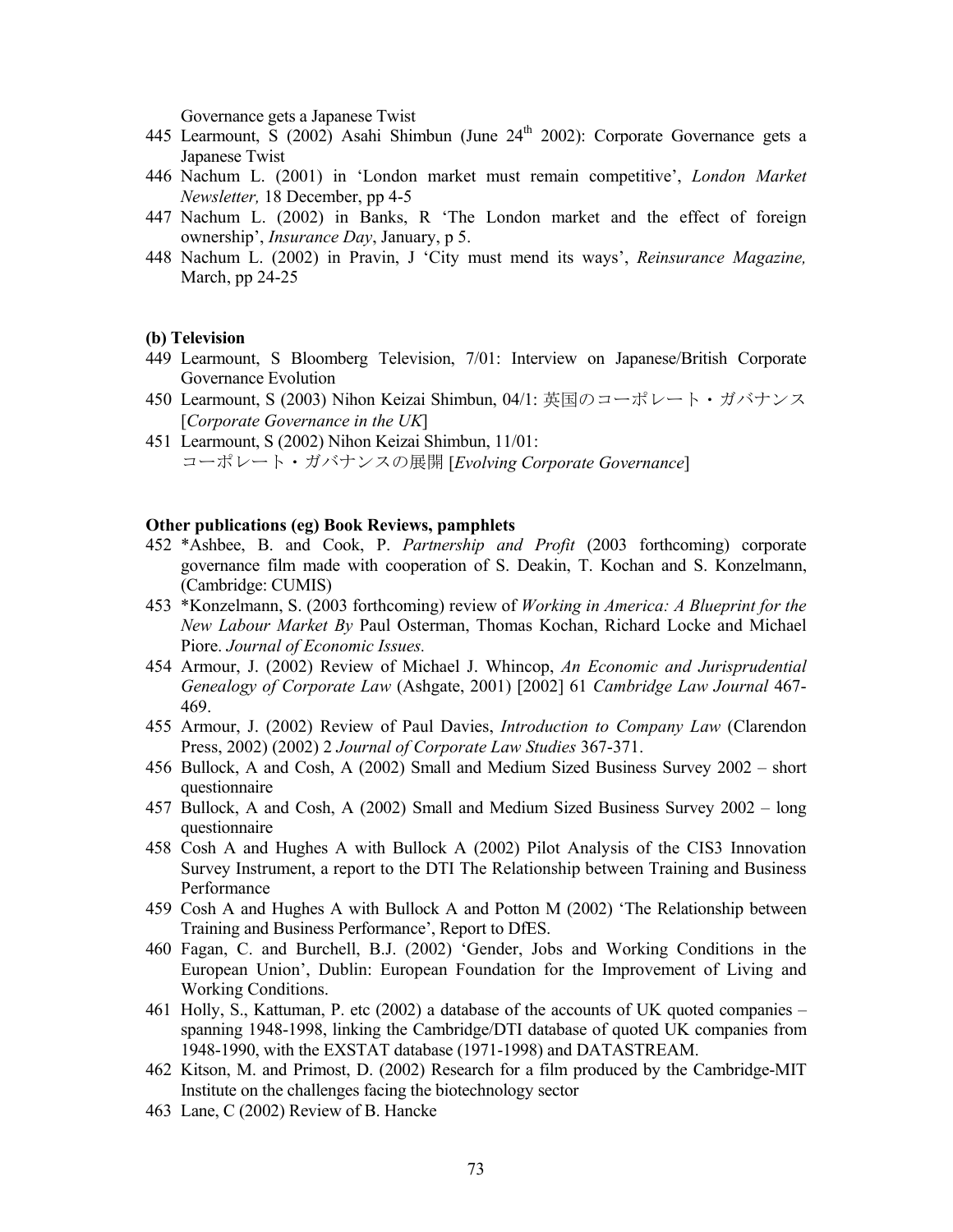- 464 Lane, C., Wilkinson, F., Littek, W., Heisig, U. Browne, J. Burchell, B. Mankelow, R., Potton, M. and Tutschner, R., *The Future of Professionaised Work in Britain and Germany.* 66 pages, plus Executive Summary. Project final report, submitted to the AGF in July 2002. No feed-back received to date.
- 465 Nachum, L (2001) review of UNCTAD, Division on Investment, technology and Enterprise Development, *World Investment report 2000: Cross Border Mergers and Acquisitions and Development, Management International Review*3/2001, pp 317-320

# **Surveys Undertaken**

- 466 Small and Medium Sized Business Survey 2002 New Sample
- 467 Small and Medium Sized Business Survey 2002 Old Panel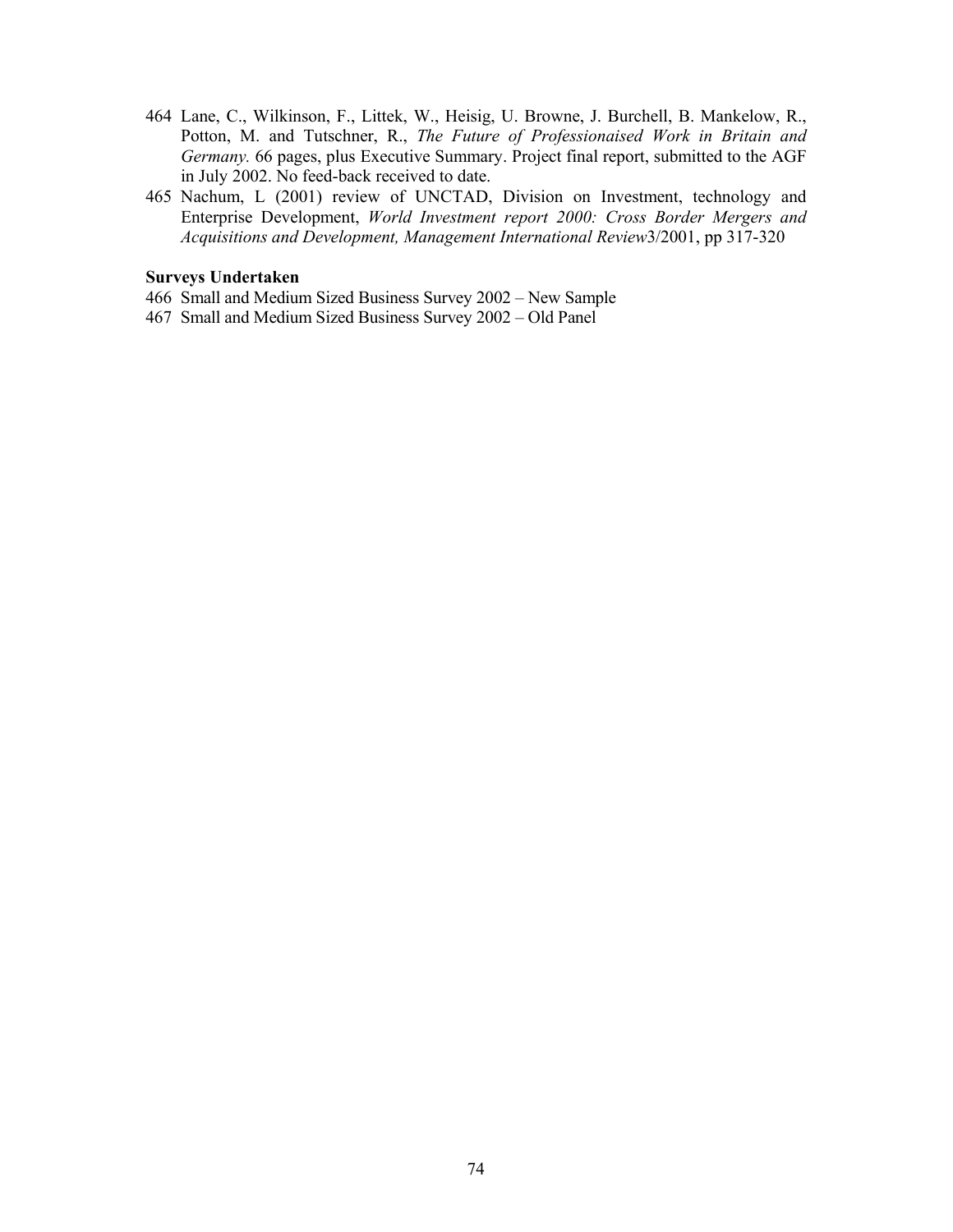# **Appendix 1: Highlights**

Please see 'Some Specific Highlights' on page 3 of the Executive Summary – section C.

# **Appendix 2 & 3: Staff Summary**

| <b>Name</b>                   | <b>Position</b>       | Contract start/end date if<br>within Annual Reporting         | <b>Destination</b><br>after<br>end of contract   |  |  |  |  |
|-------------------------------|-----------------------|---------------------------------------------------------------|--------------------------------------------------|--|--|--|--|
|                               |                       | period                                                        |                                                  |  |  |  |  |
| Alexander, Kern, Dr.          | RF                    |                                                               |                                                  |  |  |  |  |
| Armour, John                  | <b>SRF</b>            | Ended 30 September 2002                                       | <b>UTO</b><br>Faculty<br>of<br>Law               |  |  |  |  |
| Browne, Jude, Dr.             | <b>RF</b>             |                                                               |                                                  |  |  |  |  |
| Bullock, Anna                 | Database              |                                                               |                                                  |  |  |  |  |
|                               | Manager               |                                                               |                                                  |  |  |  |  |
| Camber, Lynn                  | Maternity<br>cover    | Started 1 February 2003                                       |                                                  |  |  |  |  |
| Cobb, Pannee                  | Accounts<br>Assistant | Ended middle January<br>2002                                  | unknown                                          |  |  |  |  |
| Cosh, Andy, Dr.               | Assistant<br>Director |                                                               |                                                  |  |  |  |  |
| Deakin, Simon,                | Assistant             |                                                               |                                                  |  |  |  |  |
| Professor                     | Director              |                                                               |                                                  |  |  |  |  |
| Dickins, Amanda, Dr.          | RF                    |                                                               |                                                  |  |  |  |  |
| Hansen, Kate                  | Publication<br>sec.   | Started 1 January 2002                                        |                                                  |  |  |  |  |
| Hughes, Alan, Professor       | Director              |                                                               |                                                  |  |  |  |  |
| Fusiello, R                   | Accounts<br>Assistant | March-June 2002                                               | with<br>Post<br>Judge<br>Institute               |  |  |  |  |
| Karamanos, Anastasios,<br>Dr. | RF                    |                                                               |                                                  |  |  |  |  |
| Konzelmann, Sue, Dr.          | <b>SRF</b>            | 31 December 2002                                              | Notre<br>Dame<br>University                      |  |  |  |  |
| Lane, Christel, Dr            | <b>SRF</b>            | 1 October<br>2002<br><b>Started</b><br>(buyout from teaching) |                                                  |  |  |  |  |
| Learmount, Simon, Dr.         | RF                    | Ended July 2002                                               | Director,<br>Assistant<br>MBA, JIMS              |  |  |  |  |
| Marjanovic, Sonja             | Research<br>Assistant | Started 1 October 2002                                        |                                                  |  |  |  |  |
| Nachum, Lilach, Dr.           | <b>SRF</b>            | Left 30 September 2002                                        | Professor,<br><b>Baruch</b><br>College, New York |  |  |  |  |
| Nyland, Chris                 | Research<br>Assistant | $\overline{3}$ months over summer                             | Unknown                                          |  |  |  |  |
| Oliver, Nick, Professor       | Assistant<br>Director |                                                               |                                                  |  |  |  |  |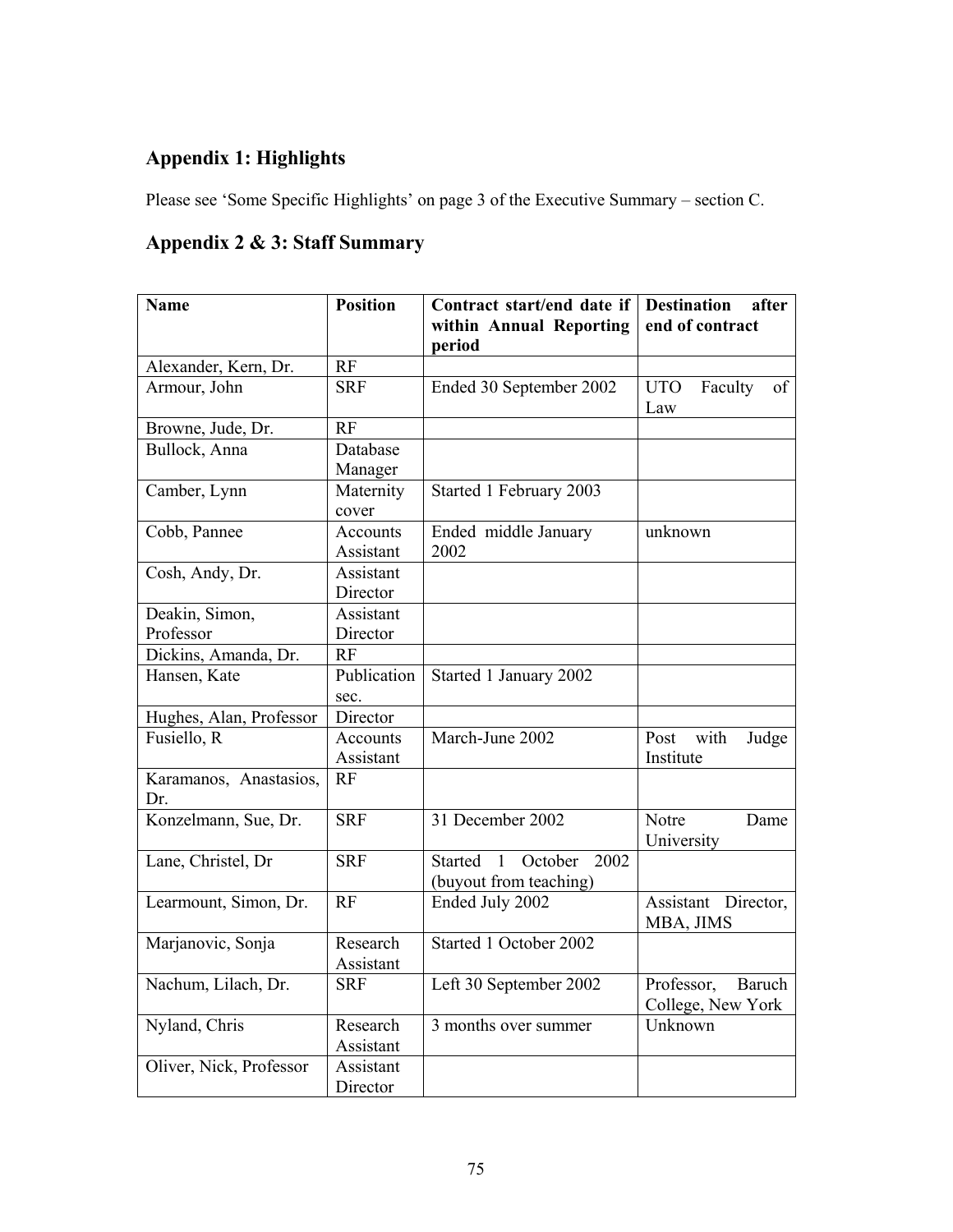| Patterson, Lisa       | Director's | December $2001 - 31$   | (maternity leave) |
|-----------------------|------------|------------------------|-------------------|
|                       | Secretary  | December 2002          |                   |
| Potton, Margaret      | <b>JRF</b> | Ended 31 May 2002      | Unknown           |
| Primost, Dave, Dr.    | <b>JRF</b> |                        |                   |
|                       | promoted   |                        |                   |
|                       | RF<br>to   |                        |                   |
|                       | 1.1.2003   |                        |                   |
| Probert, Jocelyn, Dr. | RF         |                        |                   |
| Quince, Thelma, Dr.   | RF         |                        |                   |
| Sanderson, Paul, Dr.  | RF         |                        |                   |
| Schneider, Cathy      | Accounts   | Louis Wenham July 2002 |                   |
|                       | clerk      | Financial agency       |                   |
|                       |            | Then Cathy (2 days per |                   |
|                       |            | week)                  |                   |
| Simpson, Rachel       | Press      |                        |                   |
|                       | Officer    |                        |                   |
| Wagstaff, Rachel      | Junior     |                        |                   |
|                       | Secretary  |                        |                   |
| Ward, Jonathan        | RF         |                        |                   |
| Wilkinson, Frank, Dr. | <b>SRF</b> | Retired                |                   |

### **Formal Training**

Amanda Dickins, RF: University of Cambridge Staff Development Programme, courses on 'Securing the Next Position', 'Research Funding'

Kate Hansen, Publications Secretary: University of Cambridge Staff Development Programme, courses on 'Web Page Authoring: Beyond the Basics (Level 1)', 'Web Page Authoring: Beyond the Basics (Level 2)', 'Web Page Authoring: Cascading Style Sheets  $(Level\ 3)^5$ .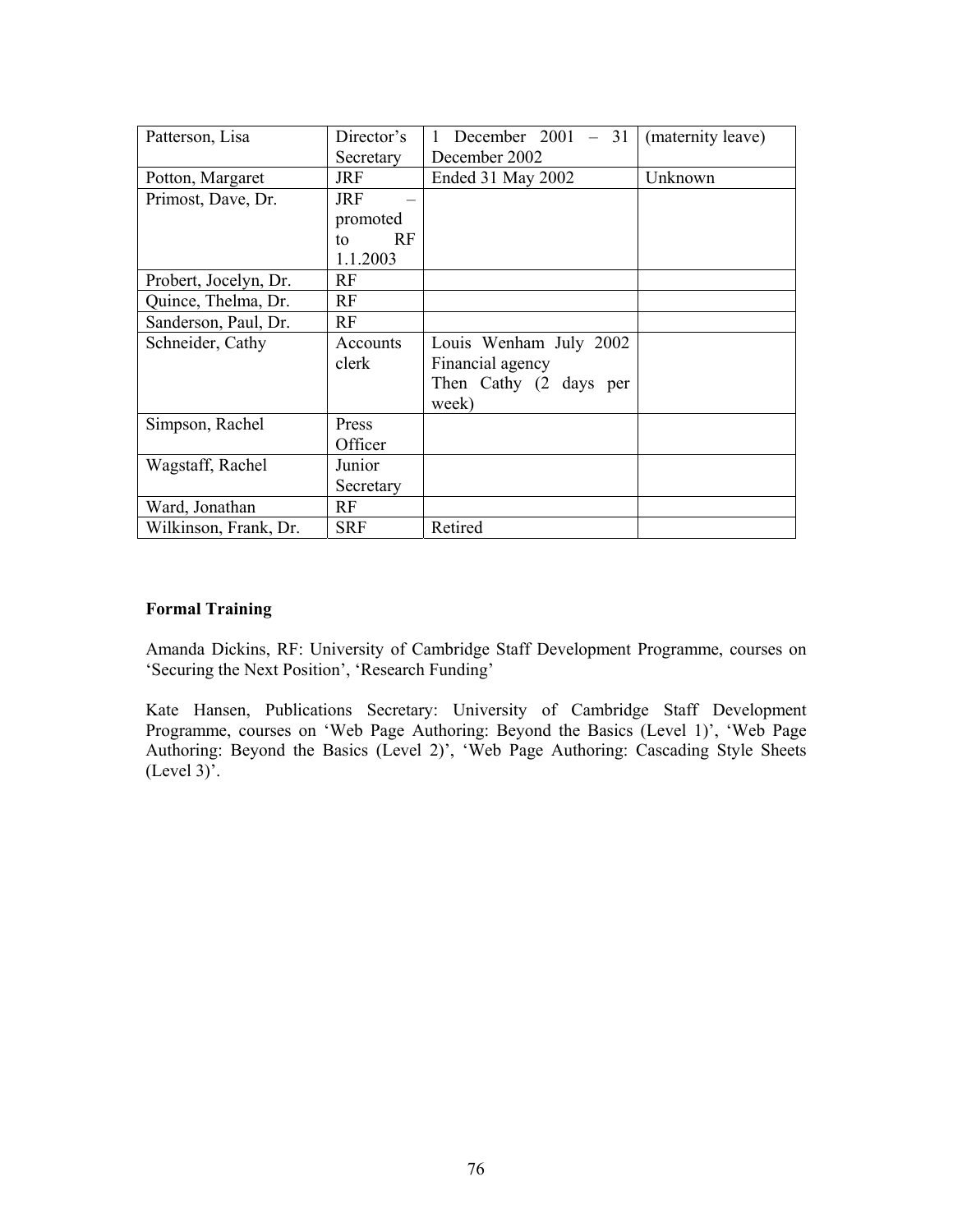# **Appendix 4: Key Performance Indicators including commentary**

The following tables summarise the CBR's performance in terms of the set of performance indicators agreed with the ESRC. Changes from year to year are in general less significant than average outcomes over a period of years. In the case of publications, for instance, this is because of the variable lags between completion of projects and publication of results in different forms (e.g. books and articles), and because of the changing balance from year to year between projects completed, projects in mid term and new projects.

The first table shows that the CBR has maintained its output of articles, books, chapters in books and other publications (a category which includes working papers in the CBR working paper series and other series).

The second table reveals the continued involvement of CBR staff in external committees and networks and a growth in staff participation in substantial advice and consultancy activities.

The third table shows a slight rise in the number of research staff of the CBR and a steady fall in the number of associated academic staff over the last three years. This reflects the ending of a number of large projects at the end of the previous 5-year research programme of the CBR.

The fourth table indicates the growing success of the CBR in terms of raising funds from external sources to supplement the core ESRC grant.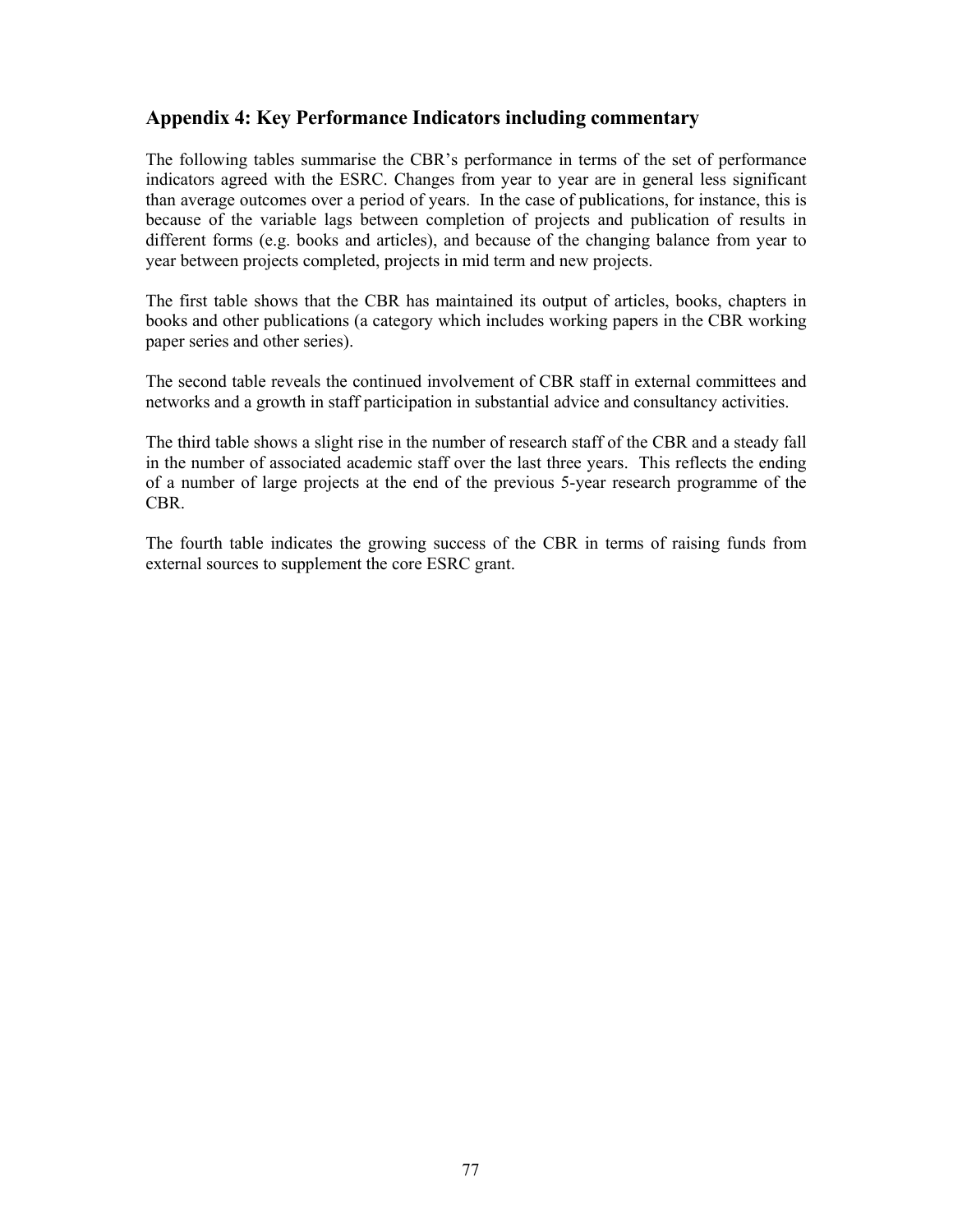|    | <b>ESRC RESEARCH CENTRE PERFORMANCE INDICATORS SUMMARY 1994-2002</b> |                           |  |                           |  |                |  |                           |  |                           |  |                             |                |                |          |                                |
|----|----------------------------------------------------------------------|---------------------------|--|---------------------------|--|----------------|--|---------------------------|--|---------------------------|--|-----------------------------|----------------|----------------|----------|--------------------------------|
|    | Year of ESRC Funding (e.g. 1, 2,<br>3, etc.)                         | 1994/95<br>N <sub>0</sub> |  | 1995/96<br>N <sub>0</sub> |  | 1996/97<br>No. |  | 1997/98<br>N <sub>0</sub> |  | 1998/99<br>N <sub>0</sub> |  | 1999/2000<br>N <sub>0</sub> | 2000/01<br>No. | 2001/02<br>No. |          | <b>Total</b><br>N <sub>0</sub> |
|    | Group A: Publications* and<br><b>Dissemination</b>                   |                           |  |                           |  |                |  |                           |  |                           |  |                             |                |                |          |                                |
|    | <b>Books</b>                                                         | 8                         |  | $\overline{ }$            |  | 9              |  | 6                         |  | 4                         |  | 5                           | 10             | 4              |          | 53                             |
|    | <b>Chapters</b>                                                      | 31                        |  | 30                        |  | 38             |  | 41                        |  | 17                        |  | 39                          | 37             | 23             |          | 256                            |
|    | <b>Refereed Journal Papers</b>                                       | 26                        |  | 16                        |  | 35             |  | 24                        |  | 44                        |  | 42                          | 38             | 35             |          | 260                            |
|    | <b>Non-Refereed Journal</b><br>4.<br><b>Papers</b>                   | $\mathcal{D}$             |  | $\theta$                  |  | $\Omega$       |  | $\overline{\phantom{0}}$  |  | $\Omega$                  |  | $\Omega$                    | $\Omega$       | $\Omega$       |          | $\overline{2}$                 |
| 82 | <b>Other Publications</b>                                            | 51                        |  | 48                        |  | 55             |  | 59                        |  | 88                        |  | 72                          | 52             | 70             |          | 496                            |
|    | 6. Data Sets Deposited at the<br><b>ESRC Data Archive</b>            |                           |  |                           |  | $\Omega$       |  | $\overline{\phantom{0}}$  |  |                           |  | $\theta$                    | 5              | 3              |          | 10                             |
|    | 7. New Software Published                                            | $\Omega$                  |  | $\theta$                  |  | $\theta$       |  | $\overline{\phantom{0}}$  |  | $\theta$                  |  | $\overline{2}$              | $\Omega$       |                | $\theta$ | 2                              |
|    | <b>Audio-Visual Aids Published</b><br>8.                             | $\theta$                  |  | $\theta$                  |  | $\theta$       |  | $\blacksquare$            |  | $\theta$                  |  | $\theta$                    | $\Omega$       | 0              |          | $\overline{0}$                 |

\*Totals shown excludes books, chapters, articles and papers which were in draft, in press or forthcoming at 1st March 2003.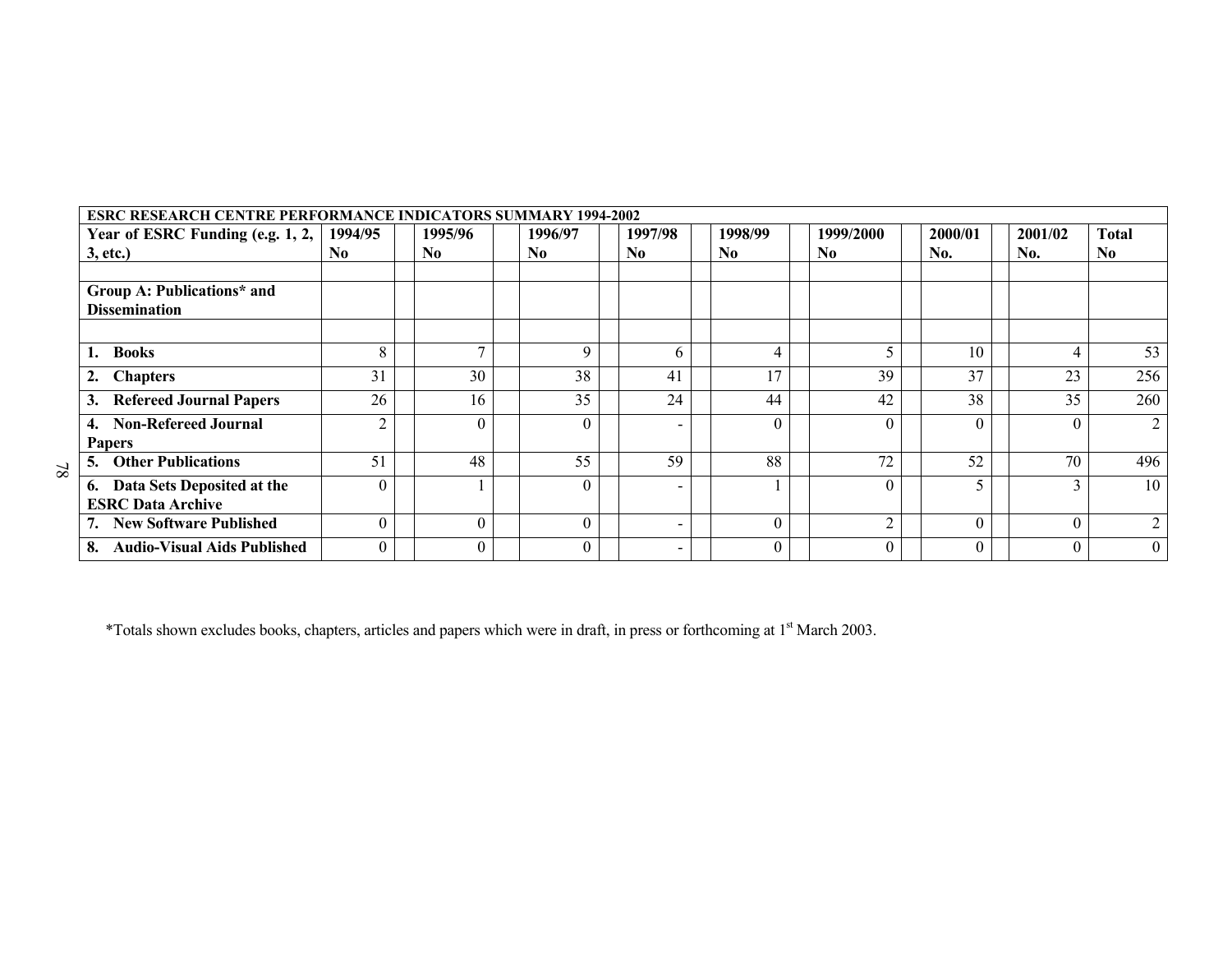| <b>ESRC RESEARCH CENTRE PERFORMANCE INDICATORS SUMMARY 1994-2002</b> |                |                           |                           |                                   |                           |                 |                           |                                     |                                        |  |  |
|----------------------------------------------------------------------|----------------|---------------------------|---------------------------|-----------------------------------|---------------------------|-----------------|---------------------------|-------------------------------------|----------------------------------------|--|--|
| Year of ESRC Funding (e.g. 1, 2, 3, etc.)                            | 1994/95<br>No  | 1995/96<br>$\mathbf{N_0}$ | 1996/97<br>N <sub>0</sub> | 1997/98<br>$\mathbf{N}\mathbf{0}$ | 1998/99<br>N <sub>0</sub> | 1999/2000<br>No | 2000/01<br>N <sub>0</sub> | 2001.2002<br>$\mathbf{N}\mathbf{0}$ | <b>Total</b><br>$\mathbf{N}\mathbf{0}$ |  |  |
| <b>Group B: External Relationships</b>                               |                |                           |                           |                                   |                           |                 |                           |                                     |                                        |  |  |
| <b>Membership of Committees</b>                                      | 5              | 16                        | 22                        | 11                                | 15                        | 15              | 21                        | 28                                  | 133                                    |  |  |
| <b>Membership of Networks</b><br>$\overline{2}$ .                    | 4              | 16                        | 13                        | 4                                 | 5                         | 29              |                           | 12                                  | 84                                     |  |  |
| <b>Overseas Visitors</b><br>3.                                       | 21             | 9                         | $\Omega$                  |                                   | 14                        | 13              | 4                         | 14                                  | 75                                     |  |  |
| <b>Overseas Visiting Fellows</b><br>4.                               |                | $\overline{2}$            | $\overline{2}$            | 4                                 | 4                         |                 |                           | $\overline{2}$                      | 17                                     |  |  |
| <b>Substantial Advice and</b><br>5.<br>Consultancy                   |                |                           |                           |                                   |                           |                 |                           |                                     |                                        |  |  |
| UK                                                                   | $\theta$       | $\overline{2}$            | 8                         | 10                                | 16                        | 12              | 13                        | 21                                  | 82                                     |  |  |
| Non UK                                                               | $\overline{2}$ |                           | $\overline{4}$            |                                   | 2                         | 6               | 6                         | 5                                   | 27                                     |  |  |
| <b>Conference Papers</b><br>6.                                       | 48             | 117                       | 75                        | 77                                | 72                        | 48              | 54                        | 126                                 | 617                                    |  |  |
| <b>Radio and TV</b>                                                  | 4              | 12                        | 6                         | 5                                 | 20                        | $\overline{2}$  | 3                         | 3                                   | 55                                     |  |  |
| 8.<br><b>Newspapers</b>                                              | 8              | 17                        | 15                        | 12                                | 32                        | 6               |                           | 11                                  | 112                                    |  |  |
| <b>Seminars, Conferences and</b><br>9.<br>Workshops                  |                |                           |                           |                                   |                           |                 |                           |                                     |                                        |  |  |
| Seminars*                                                            | $\theta$       | $\theta$                  | $\theta$                  | 9                                 | $\overline{7}$            |                 |                           |                                     | 19                                     |  |  |
| <b>Conferences</b>                                                   | $\theta$       | $\overline{2}$            | 3                         | 3                                 | 5                         | $\overline{2}$  |                           | $\overline{2}$                      | 18                                     |  |  |
| Workshops                                                            | $\mathbf{r}$   | 9                         |                           | 15                                | 8                         | $\overline{4}$  | 20                        | 6                                   | 70                                     |  |  |
| <b>International Collaborative</b><br>10<br><b>Research Projects</b> | $\overline{2}$ | 4                         | $\overline{\phantom{a}}$  | 7                                 | 4                         | 6               | 3                         |                                     | 40                                     |  |  |

\*excludes CBR seminar series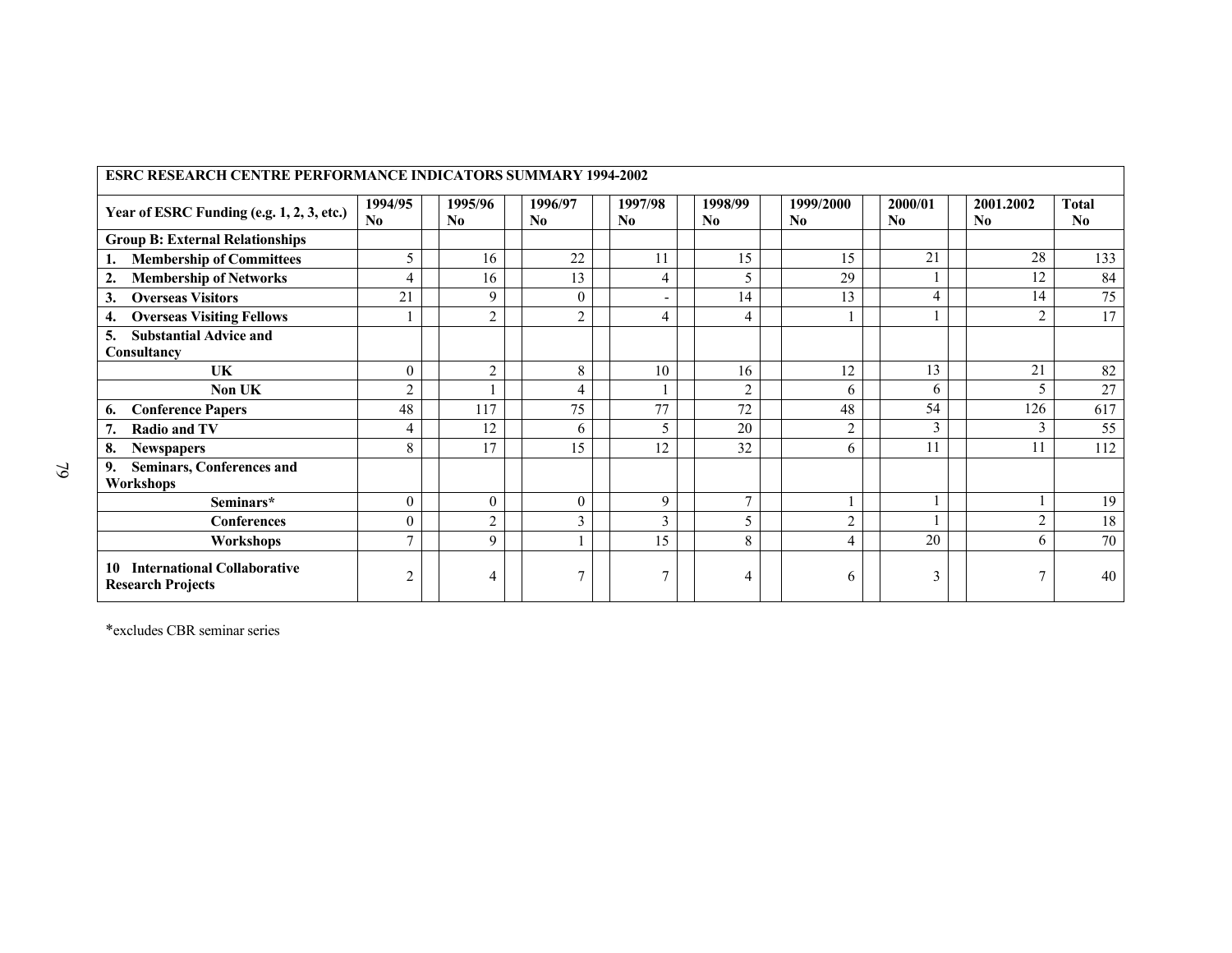| ESRC RESEARCH CENTRE PERFORMANCE INDICATORS SUMMARY 1994-2002 |                                   |                |                                     |                 |                                                                                                                                                                                                                                                                                                                                |                             |                                                                                                                                          |                                                              |                                        |
|---------------------------------------------------------------|-----------------------------------|----------------|-------------------------------------|-----------------|--------------------------------------------------------------------------------------------------------------------------------------------------------------------------------------------------------------------------------------------------------------------------------------------------------------------------------|-----------------------------|------------------------------------------------------------------------------------------------------------------------------------------|--------------------------------------------------------------|----------------------------------------|
| <b>CENTRE:</b> Centre for Business<br>Research                |                                   |                |                                     |                 |                                                                                                                                                                                                                                                                                                                                |                             |                                                                                                                                          |                                                              |                                        |
| Year of ESRC Funding (e.g. 1, 2, 3,<br>etc.)                  | 1994/95<br>$\mathbf{N}\mathbf{0}$ | 1995/96<br>No  | 1996/1997<br>$\mathbf{N}\mathbf{0}$ | 1997/1998<br>No | 1998/1999<br>$\bf No$                                                                                                                                                                                                                                                                                                          | 1999/2000<br>N <sub>0</sub> | 2000/2001<br>N <sub>0</sub>                                                                                                              | 2001/2002<br>N <sub>0</sub>                                  | <b>Total</b><br>$\mathbf{N}\mathbf{0}$ |
| <b>Group D: Staff Resources</b>                               |                                   |                |                                     |                 |                                                                                                                                                                                                                                                                                                                                |                             |                                                                                                                                          |                                                              |                                        |
| <b>Research Staff</b><br>1.                                   |                                   |                |                                     |                 |                                                                                                                                                                                                                                                                                                                                |                             |                                                                                                                                          |                                                              |                                        |
| <b>Individuals</b>                                            | 14                                | 16             | 20                                  | 25              | 21                                                                                                                                                                                                                                                                                                                             | 23                          | 19                                                                                                                                       | 21                                                           | 119                                    |
| <b>FTEs</b>                                                   | 11.5                              | 13.5           | 15.5                                | 19              | 19                                                                                                                                                                                                                                                                                                                             | 14.5                        | 13.5                                                                                                                                     | 18.5                                                         | 93                                     |
| <b>Associated Academic Staff*</b><br>2.                       |                                   |                |                                     |                 |                                                                                                                                                                                                                                                                                                                                |                             |                                                                                                                                          |                                                              |                                        |
| <b>Individuals</b>                                            | 33                                | 37             | 47                                  | 99              | 80                                                                                                                                                                                                                                                                                                                             | 38                          | 45                                                                                                                                       | 40                                                           | 334                                    |
| <b>FTEs</b>                                                   | 5                                 | 6              | $\overline{7}$                      | 14              | 12                                                                                                                                                                                                                                                                                                                             | 6                           | $\overline{7}$                                                                                                                           | 6                                                            | 50                                     |
| <b>Support Staff</b><br>3.                                    |                                   |                |                                     |                 |                                                                                                                                                                                                                                                                                                                                |                             |                                                                                                                                          |                                                              |                                        |
| <b>Individuals</b>                                            | 11                                | 11             | 12                                  | 11              | 11                                                                                                                                                                                                                                                                                                                             | 10                          | 10                                                                                                                                       | $7\phantom{.0}$                                              | 66                                     |
| <b>FTEs</b>                                                   | $\overline{4}$                    | $\overline{4}$ | 5                                   | 5               | 5                                                                                                                                                                                                                                                                                                                              | 4.5                         | 4.5                                                                                                                                      | 5.25                                                         | 27.5                                   |
| <b>Research Studentships</b><br>4.<br>$(MPhil/PhD)**$         |                                   |                |                                     |                 |                                                                                                                                                                                                                                                                                                                                |                             |                                                                                                                                          |                                                              |                                        |
| Enrolled†                                                     | 23                                | 26             | 32                                  | 67              | 44                                                                                                                                                                                                                                                                                                                             | 31                          | 41                                                                                                                                       | 47                                                           | 311                                    |
| Graduated††                                                   | $\theta$                          | 13             | 14                                  | 20              | 14                                                                                                                                                                                                                                                                                                                             | 14                          | 10                                                                                                                                       | 5                                                            | 90                                     |
| <b>ESRC-funded students</b>                                   | 3                                 | $\overline{3}$ | $\overline{2}$                      | 9               | $\overline{3}$                                                                                                                                                                                                                                                                                                                 | $\mathbf{0}$                | $\overline{2}$                                                                                                                           | $\overline{3}$                                               | 25                                     |
| <b>ESRC-funded students</b><br>graduated                      | $\theta$                          | $\mathbf{1}$   | $\boldsymbol{0}$                    | $\mathbf{1}$    | $\mathbf{0}$                                                                                                                                                                                                                                                                                                                   | $\mathbf{0}$                | $\overline{4}$                                                                                                                           | $\mathbf{0}$                                                 | 6                                      |
| <b>Staff Development</b><br>8.                                | 6                                 | 10             | 11                                  | 19              | 8<br>$\star \star$ . 1 1 $\star$ 1 11 $\star$ 11 $\star$ 1 $\star$ 1 $\star$ 1 $\star$ 1 $\star$ 1 $\star$ 1 $\star$ 1 $\star$ 1 $\star$ 1 $\star$ 1 $\star$ 1 $\star$ 1 $\star$ 1 $\star$ 1 $\star$ 1 $\star$ 1 $\star$ 1 $\star$ 1 $\star$ 1 $\star$ 1 $\star$ 1 $\star$ 1 $\star$ 1 $\star$ 1 $\star$ 1 $\star$ 1 $\star$ 1 | 9                           | 3<br>$\mathbf{A}$ and $\mathbf{A}$ and $\mathbf{A}$ and $\mathbf{A}$ and $\mathbf{A}$ and $\mathbf{A}$ and $\mathbf{A}$ and $\mathbf{A}$ | $\overline{4}$<br><b>Allen Alle</b><br><b><i>SALE TO</i></b> | 70                                     |

\* includes visiting fellows \*\* includes double counting since Ph.D. students count for every year in which they remain in residence until final award of the degree  $\ddot{\tau}$  M.Phil. and Ph.D. students  $\ddot{\tau}$  + Ph.D. students only